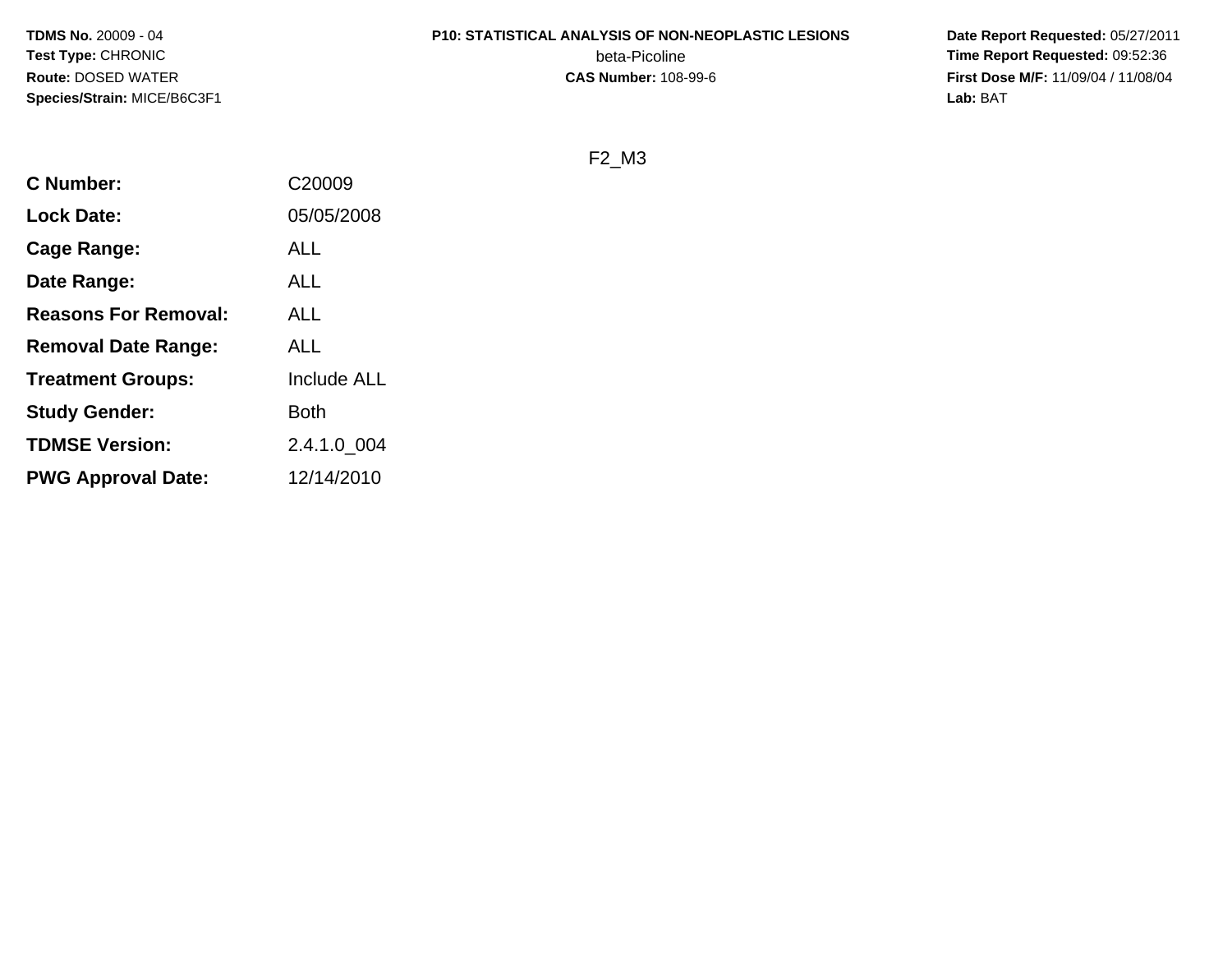**TDMS No.** 20009 - 04**Test Type:** CHRONIC**Route:** DOSED WATER**Species/Strain:** MICE/B6C3F1

 **Date Report Requested:** 05/27/2011 **beta-Picoline**<br> **CAS Number:** 108-99-6<br> **CAS Number:** 108-99-6<br> **CAS Number:** 108-99-6 **First Dose M/F:** 11/09/04 / 11/08/04 Lab: BAT **Lab:** BAT

#### **SUMMARY OF STATISTICALLY SIGNIFICANT (P<=.05) RESULTS IN THE ANALYSIS OF BETA-PICOLINE**

#### **MALE MICE**

#### **Organ**

Adrenal Cortex**Heart** 

KidneyLiver

Mesentery: FatNose: Olfactory EpitheliumProstateSpleenStomach, Forestomachh Ulcer is a state of the Ulcer of the Ulcer is a state of the Ulcer in the Ulcer is a state of the Ulcer in the Ulcer is a state of the Ulcer in the Ulcer is a state of the Ulcer in the Ulcer is a state of the Ulcer in th

#### **FEMALE MICE**

#### **Organ**

KidneyLiver

Lung: Alveolar EpitheliumLung: BronchioleNose: Olfactory Epithelium

Nose: Respiratory Epithelium**Ovary** y thrombosis and the contract of the contract of the contract of the contract of the contract of the contract of the contract of the contract of the contract of the contract of the contract of the contract of the contract Pituitary Gland: Pars Distalis

Stomach, ForestomachThyroid Glandd Cyst **Uterus** 

#### **Morphology**

 Hyperplasiat and the contract of the contract of the contract of the contract of  $\sim$  Cardiomyopathy Inflammationy **Nephropathy**  Clear Cell Focus Eosinophilic Focus Inflammation Chronic**Necrosis**  Metaplasia Respiratory Inflammation Hyperplasia Lymphoid

#### **Morphology**

 Nephropathy Clear Cell FocusFatty Change Mixed Cell Focus Hyperplasia Hyperplasia<br>Atrophy m Atrophy<br>Material Metaphy Metaplasia RespiratoryHyperplasia<br>Thrombosis Angiectasis Hyperplasiah Byperplasia Inflammation Acute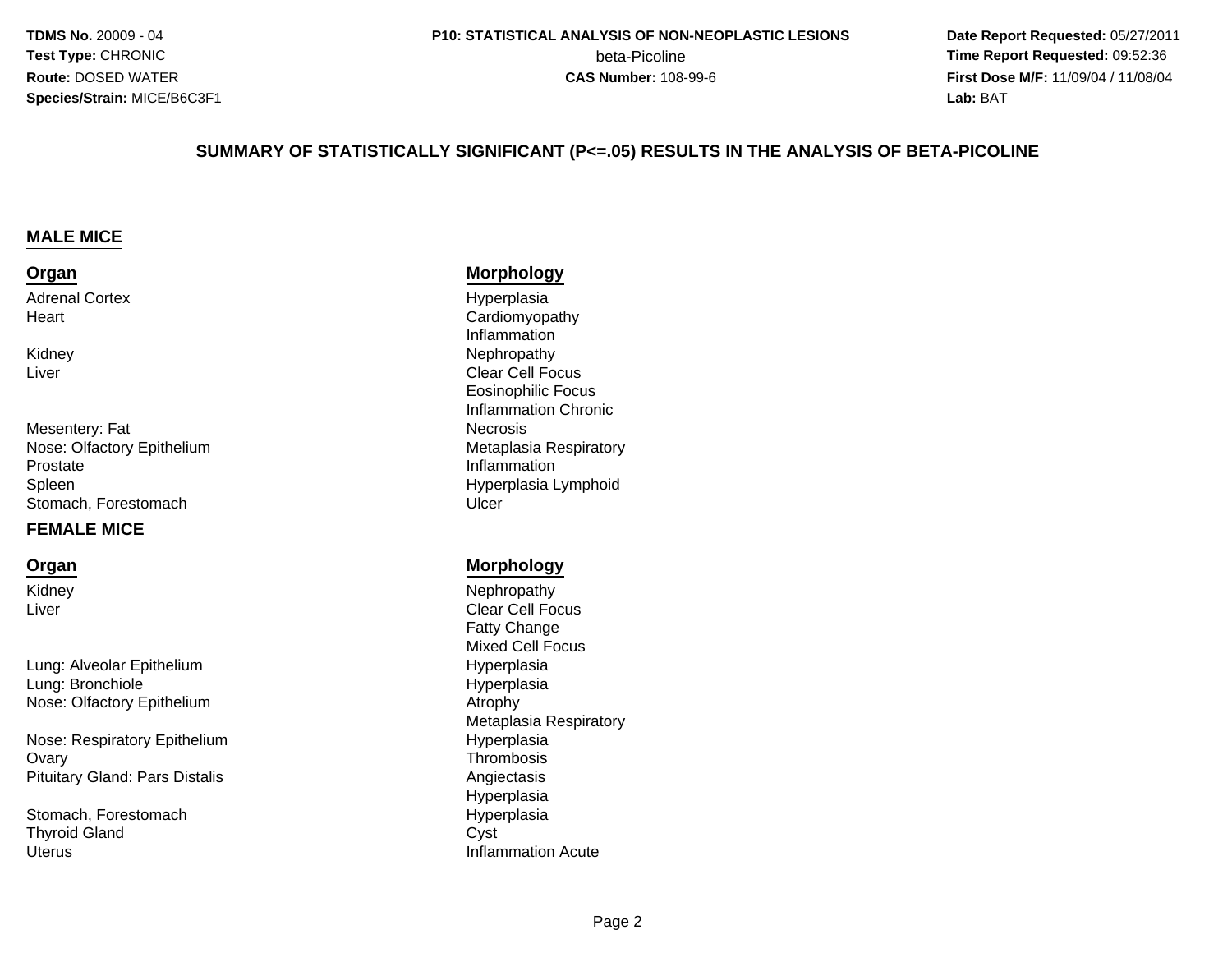**Date Report Requested:** 05/27/2011 **Time Report Requested:** 09:52:36 **First Dose M/F:** 11/09/04 / 11/08/04<br>Lab: BAT **Lab:** BAT

|                                      | <b>Males</b> |              |             |              |  |  |  |  |
|--------------------------------------|--------------|--------------|-------------|--------------|--|--|--|--|
| <b>DOSE</b>                          | $0$ mg/l     | 312.5 mg/l   | 625 mg/l    | 1250 mg/l    |  |  |  |  |
|                                      |              |              |             |              |  |  |  |  |
| <b>Adrenal Cortex</b><br>Hyperplasia |              |              |             |              |  |  |  |  |
| <b>LESION RATES</b>                  |              |              |             |              |  |  |  |  |
| <b>OVERALL</b> (a)                   | 10/49 (20%)  | 8/48 (17%)   | 10/50 (20%) | 5/48 (10%)   |  |  |  |  |
| POLY-3 RATE (b)                      | 10/37.08     | 8/39.06      | 10/40.85    | 5/41.87      |  |  |  |  |
| POLY-3 PERCENT (g)                   | 27%          | 20.5%        | 24.5%       | 11.9%        |  |  |  |  |
| <b>TERMINAL (d)</b>                  | 7/24 (29%)   | 8/26 (31%)   | 9/27 (33%)  | 5/33(15%)    |  |  |  |  |
| <b>FIRST INCIDENCE</b>               | 505          | 730 (T)      | 670         | 730 (T)      |  |  |  |  |
| <b>STATISTICAL TESTS</b>             |              |              |             |              |  |  |  |  |
| POLY <sub>3</sub>                    | P=0.072N     | P=0.344N     | P=0.503N    | P=0.077N     |  |  |  |  |
| <b>POLY 1.5</b>                      | P=0.097N     | $P = 0.371N$ | P=0.534N    | $P = 0.101N$ |  |  |  |  |
| POLY <sub>6</sub>                    | P=0.045N*    | $P = 0.325N$ | P=0.470N    | P=0.052N     |  |  |  |  |
| <b>COCH-ARM / FISHERS</b>            | P=0.134N     | P=0.416N     | P=0.579N    | P=0.140N     |  |  |  |  |
| <b>MAX-ISO-POLY-3</b>                | P=0.093N     | P=0.257N     | P=0.402N    | P=0.053N     |  |  |  |  |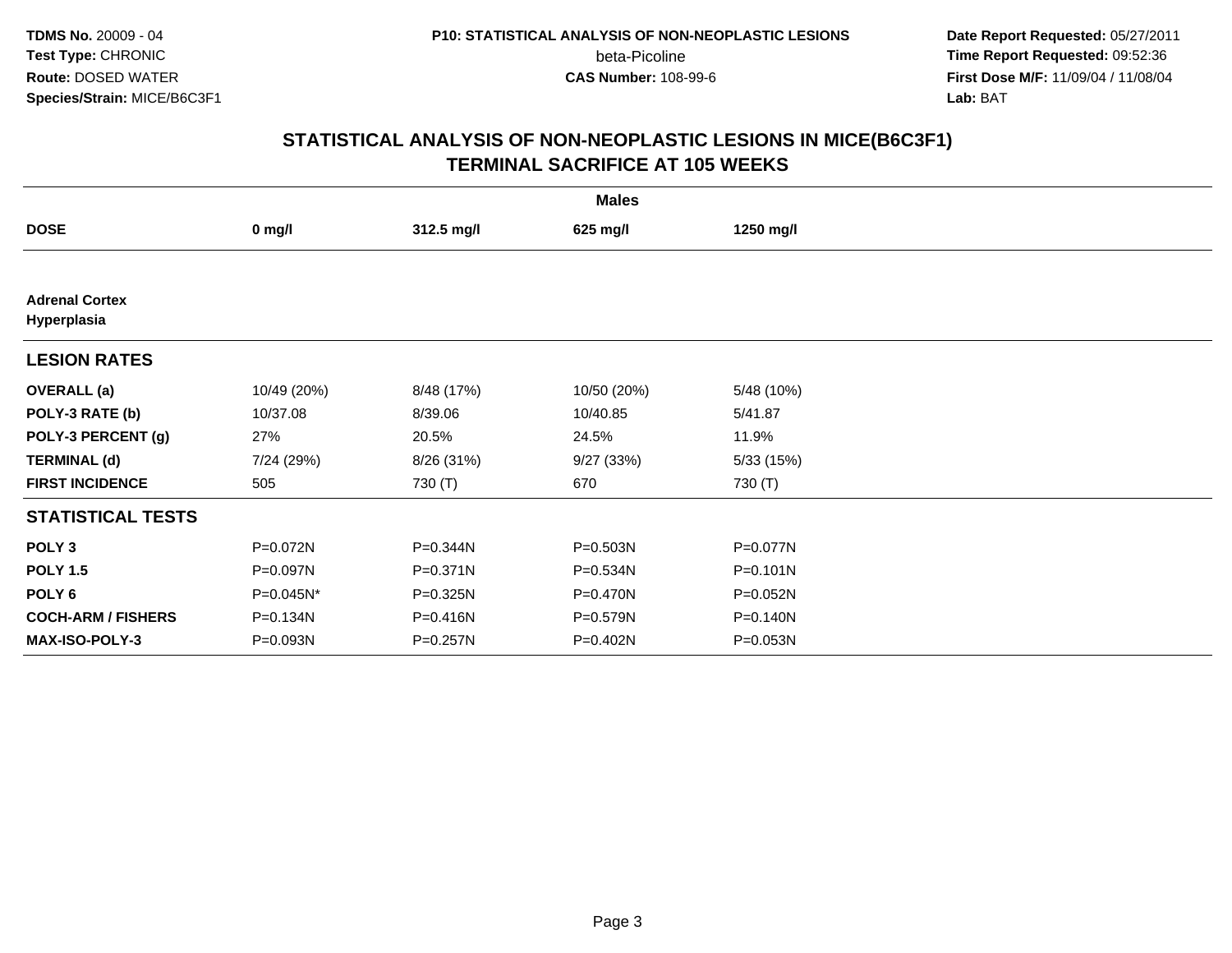**Date Report Requested:** 05/27/2011 **Time Report Requested:** 09:52:36 **First Dose M/F:** 11/09/04 / 11/08/04<br>Lab: BAT **Lab:** BAT

| <b>Males</b>                         |             |             |             |             |  |  |  |
|--------------------------------------|-------------|-------------|-------------|-------------|--|--|--|
| <b>DOSE</b>                          | $0$ mg/l    | 312.5 mg/l  | 625 mg/l    | 1250 mg/l   |  |  |  |
|                                      |             |             |             |             |  |  |  |
| <b>Adrenal Cortex</b><br>Hypertrophy |             |             |             |             |  |  |  |
| <b>LESION RATES</b>                  |             |             |             |             |  |  |  |
| <b>OVERALL</b> (a)                   | 12/49 (24%) | 14/48 (29%) | 14/50 (28%) | 17/48 (35%) |  |  |  |
| POLY-3 RATE (b)                      | 12/37.63    | 14/39.99    | 14/41.80    | 17/41.92    |  |  |  |
| POLY-3 PERCENT (g)                   | 31.9%       | 35%         | 33.5%       | 40.6%       |  |  |  |
| <b>TERMINAL (d)</b>                  | 9/24(38%)   | 11/26 (42%) | 11/27 (41%) | 16/33 (49%) |  |  |  |
| <b>FIRST INCIDENCE</b>               | 567         | 585         | 560         | 717         |  |  |  |
| <b>STATISTICAL TESTS</b>             |             |             |             |             |  |  |  |
| POLY <sub>3</sub>                    | $P=0.244$   | $P=0.480$   | $P = 0.535$ | $P = 0.282$ |  |  |  |
| <b>POLY 1.5</b>                      | $P = 0.198$ | $P=0.443$   | $P=0.494$   | $P=0.227$   |  |  |  |
| POLY 6                               | $P = 0.321$ | $P = 0.509$ | $P = 0.579$ | $P = 0.365$ |  |  |  |
| <b>COCH-ARM / FISHERS</b>            | $P = 0.152$ | $P = 0.386$ | $P=0.433$   | $P = 0.170$ |  |  |  |
| MAX-ISO-POLY-3                       | $P = 0.357$ | $P = 0.386$ | $P = 0.440$ | $P = 0.221$ |  |  |  |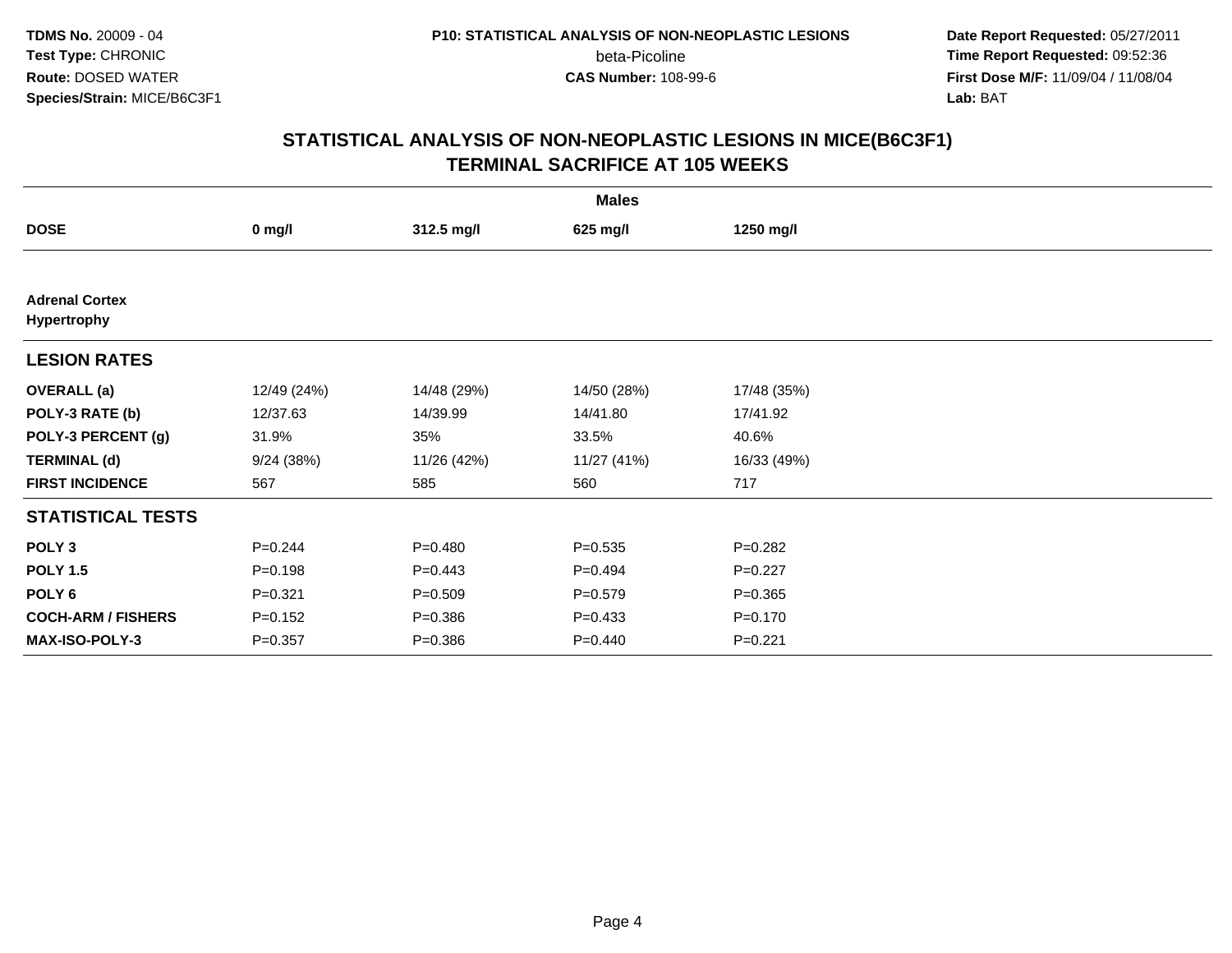**TDMS No.** 20009 - 04**Test Type:** CHRONIC**Route:** DOSED WATER**Species/Strain:** MICE/B6C3F1

beta-Picoline<br>CAS Number: 108-99-6

 **Date Report Requested:** 05/27/2011 **Time Report Requested:** 09:52:36 **First Dose M/F:** 11/09/04 / 11/08/04<br>Lab: BAT **Lab:** BAT

|                                              | <b>Males</b> |             |             |             |  |  |  |  |
|----------------------------------------------|--------------|-------------|-------------|-------------|--|--|--|--|
| <b>DOSE</b>                                  | $0$ mg/l     | 312.5 mg/l  | 625 mg/l    | 1250 mg/l   |  |  |  |  |
|                                              |              |             |             |             |  |  |  |  |
| <b>Blood Vessel</b><br><b>Mineralization</b> |              |             |             |             |  |  |  |  |
| <b>LESION RATES</b>                          |              |             |             |             |  |  |  |  |
| <b>OVERALL</b> (a)                           | $0/0 (0\%)$  | $0/0 (0\%)$ | $0/0 (0\%)$ | $0/0 (0\%)$ |  |  |  |  |
| POLY-3 RATE (b)                              | 0/0.00       | 0/0.00      | 0/0.00      | 0/0.00      |  |  |  |  |
| POLY-3 PERCENT (g)                           | 0%           | 0%          | 0%          | $0\%$       |  |  |  |  |
| <b>TERMINAL (d)</b>                          | $0/0 (0\%)$  | $0/0 (0\%)$ | $0/0 (0\%)$ | $0/0 (0\%)$ |  |  |  |  |
| <b>FIRST INCIDENCE</b>                       | ---          | $---$       | $---$       | ---         |  |  |  |  |
| <b>STATISTICAL TESTS</b>                     |              |             |             |             |  |  |  |  |
| POLY <sub>3</sub>                            | (n)          | (n)         | (n)         | (n)         |  |  |  |  |
| <b>POLY 1.5</b>                              | (n)          | (n)         | (n)         | (n)         |  |  |  |  |
| POLY <sub>6</sub>                            | (n)          | (n)         | (n)         | (n)         |  |  |  |  |
| <b>COCH-ARM / FISHERS</b>                    | (n)          | (n)         | (n)         | (n)         |  |  |  |  |
| MAX-ISO-POLY-3                               | (n)          | (n)         | (n)         | (n)         |  |  |  |  |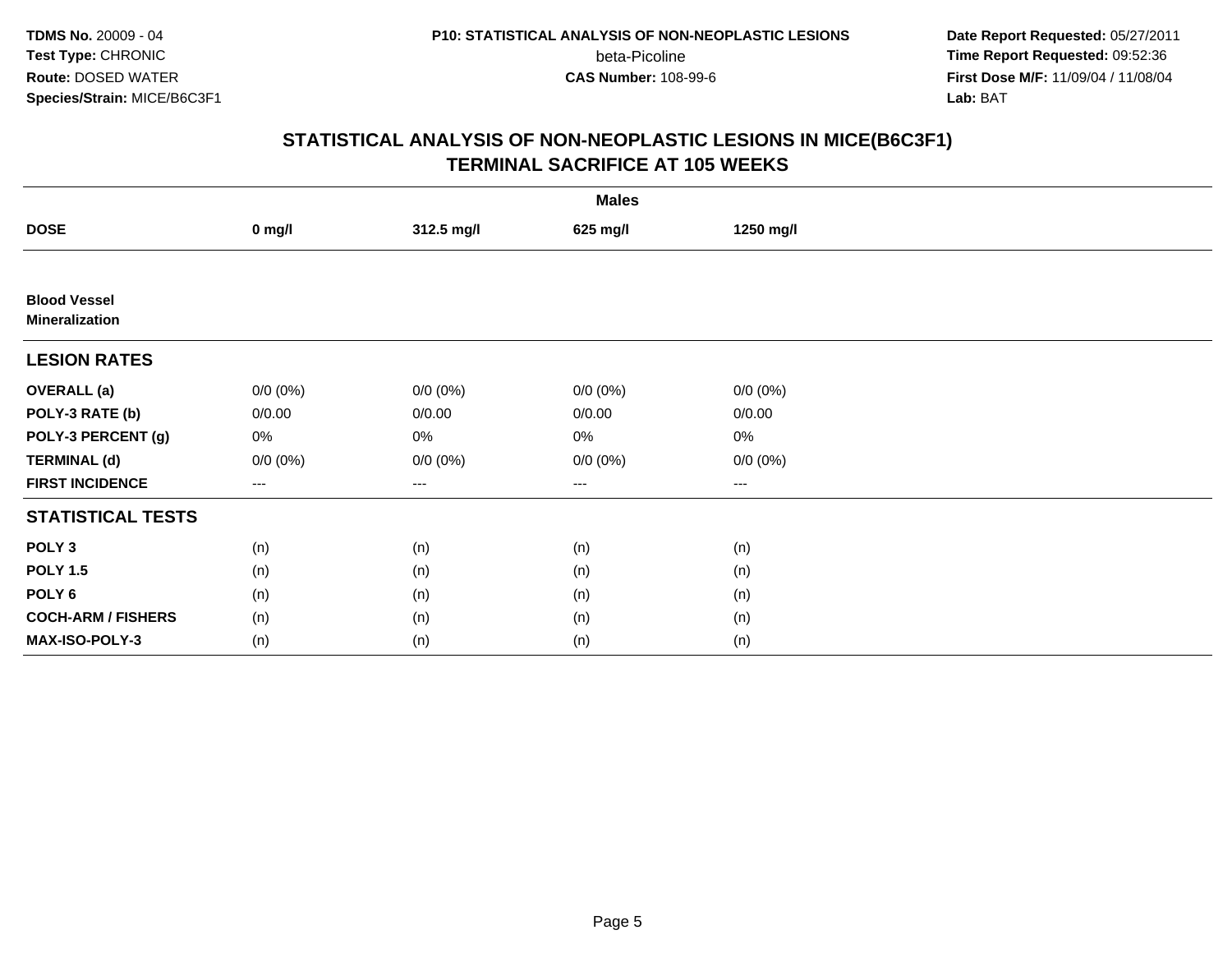**TDMS No.** 20009 - 04**Test Type:** CHRONIC**Route:** DOSED WATER**Species/Strain:** MICE/B6C3F1

beta-Picoline<br>CAS Number: 108-99-6

 **Date Report Requested:** 05/27/2011 **Time Report Requested:** 09:52:36 **First Dose M/F:** 11/09/04 / 11/08/04<br>Lab: BAT **Lab:** BAT

|                                             | <b>Males</b> |             |          |             |  |  |  |  |
|---------------------------------------------|--------------|-------------|----------|-------------|--|--|--|--|
| <b>DOSE</b>                                 | $0$ mg/l     | 312.5 mg/l  | 625 mg/l | 1250 mg/l   |  |  |  |  |
|                                             |              |             |          |             |  |  |  |  |
| <b>Epididymis</b><br><b>Granuloma Sperm</b> |              |             |          |             |  |  |  |  |
| <b>LESION RATES</b>                         |              |             |          |             |  |  |  |  |
| <b>OVERALL</b> (a)                          | 0/50(0%)     | 1/50(2%)    | 0/50(0%) | 2/49(4%)    |  |  |  |  |
| POLY-3 RATE (b)                             | 0/36.85      | 1/40.84     | 0/40.63  | 2/42.90     |  |  |  |  |
| POLY-3 PERCENT (g)                          | 0%           | 2.5%        | 0%       | 4.7%        |  |  |  |  |
| <b>TERMINAL (d)</b>                         | 0/24(0%)     | 0/26(0%)    | 0/27(0%) | 2/33(6%)    |  |  |  |  |
| <b>FIRST INCIDENCE</b>                      | ---          | 722         | $--$     | 730 (T)     |  |  |  |  |
| <b>STATISTICAL TESTS</b>                    |              |             |          |             |  |  |  |  |
| POLY <sub>3</sub>                           | $P = 0.161$  | $P = 0.520$ | (e)      | $P = 0.273$ |  |  |  |  |
| <b>POLY 1.5</b>                             | $P = 0.149$  | $P = 0.512$ | (e)      | $P = 0.254$ |  |  |  |  |
| POLY 6                                      | $P = 0.180$  | $P = 0.528$ | (e)      | $P=0.299$   |  |  |  |  |
| <b>COCH-ARM / FISHERS</b>                   | $P = 0.136$  | $P = 0.500$ | (e)      | $P = 0.242$ |  |  |  |  |
| MAX-ISO-POLY-3                              | $P = 0.124$  | $P = 0.183$ | (e)      | $P = 0.110$ |  |  |  |  |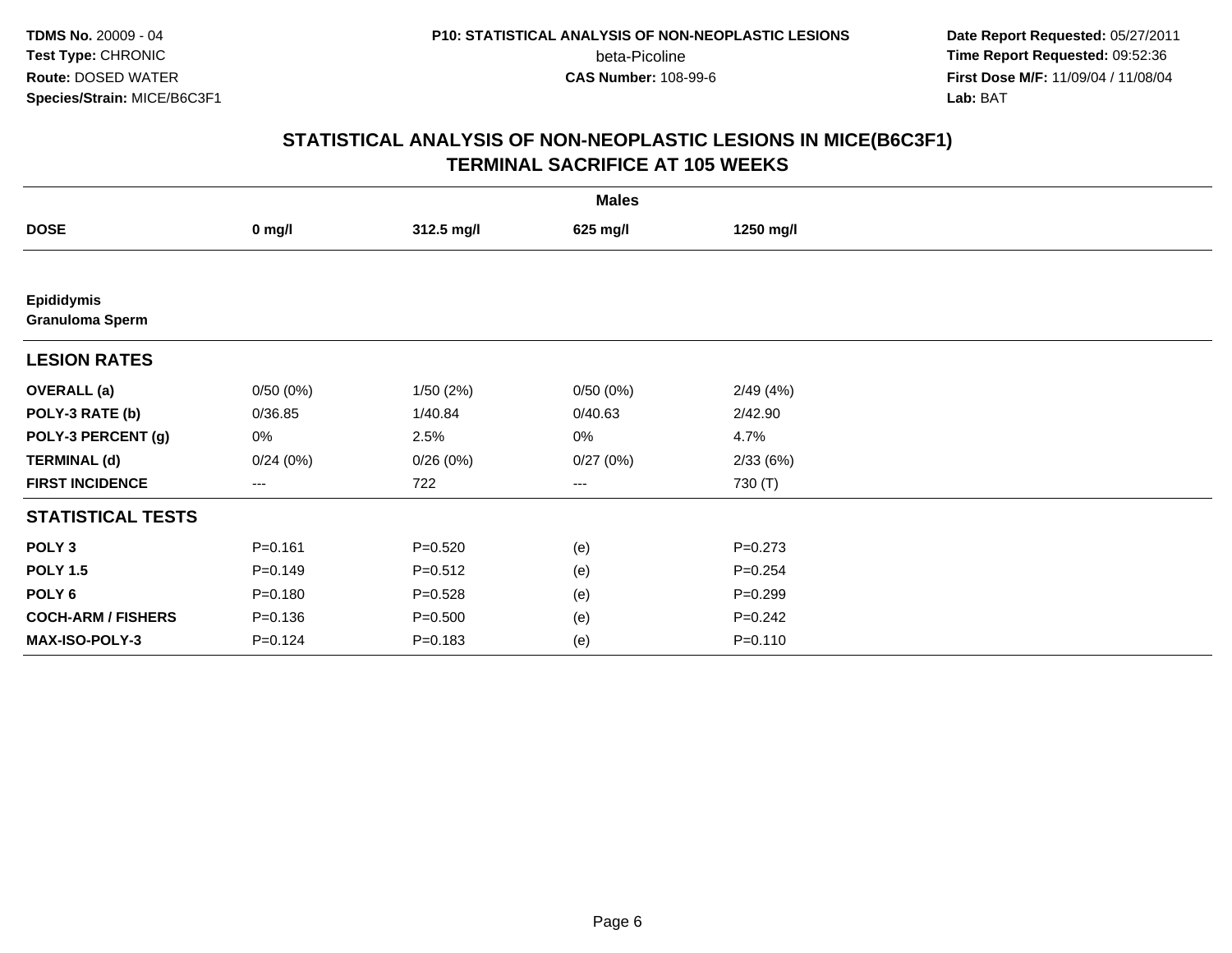**Date Report Requested:** 05/27/2011 **Time Report Requested:** 09:52:36 **First Dose M/F:** 11/09/04 / 11/08/04<br>Lab: BAT **Lab:** BAT

| <b>Males</b>                          |             |            |          |             |  |  |  |
|---------------------------------------|-------------|------------|----------|-------------|--|--|--|
| <b>DOSE</b>                           | $0$ mg/l    | 312.5 mg/l | 625 mg/l | 1250 mg/l   |  |  |  |
|                                       |             |            |          |             |  |  |  |
| <b>Harderian Gland</b><br>Hyperplasia |             |            |          |             |  |  |  |
| <b>LESION RATES</b>                   |             |            |          |             |  |  |  |
| <b>OVERALL</b> (a)                    | 1/46(2%)    | 1/47(2%)   | 0/46(0%) | 4/47(9%)    |  |  |  |
| POLY-3 RATE (b)                       | 1/35.38     | 1/38.85    | 0/37.63  | 4/41.95     |  |  |  |
| POLY-3 PERCENT (g)                    | 2.8%        | 2.6%       | 0%       | 9.5%        |  |  |  |
| <b>TERMINAL (d)</b>                   | 0/24(0%)    | 0/26(0%)   | 0/27(0%) | 2/33(6%)    |  |  |  |
| <b>FIRST INCIDENCE</b>                | 505         | 593        | ---      | 425         |  |  |  |
| <b>STATISTICAL TESTS</b>              |             |            |          |             |  |  |  |
| POLY <sub>3</sub>                     | $P=0.072$   | P=0.740N   | P=0.488N | $P = 0.234$ |  |  |  |
| <b>POLY 1.5</b>                       | $P = 0.067$ | P=0.746N   | P=0.493N | $P = 0.212$ |  |  |  |
| POLY <sub>6</sub>                     | $P = 0.080$ | P=0.735N   | P=0.482N | $P = 0.265$ |  |  |  |
| <b>COCH-ARM / FISHERS</b>             | $P = 0.063$ | P=0.747N   | P=0.500N | $P = 0.187$ |  |  |  |
| MAX-ISO-POLY-3                        | $P = 0.080$ | P=0.473N   | P=0.158N | $P = 0.135$ |  |  |  |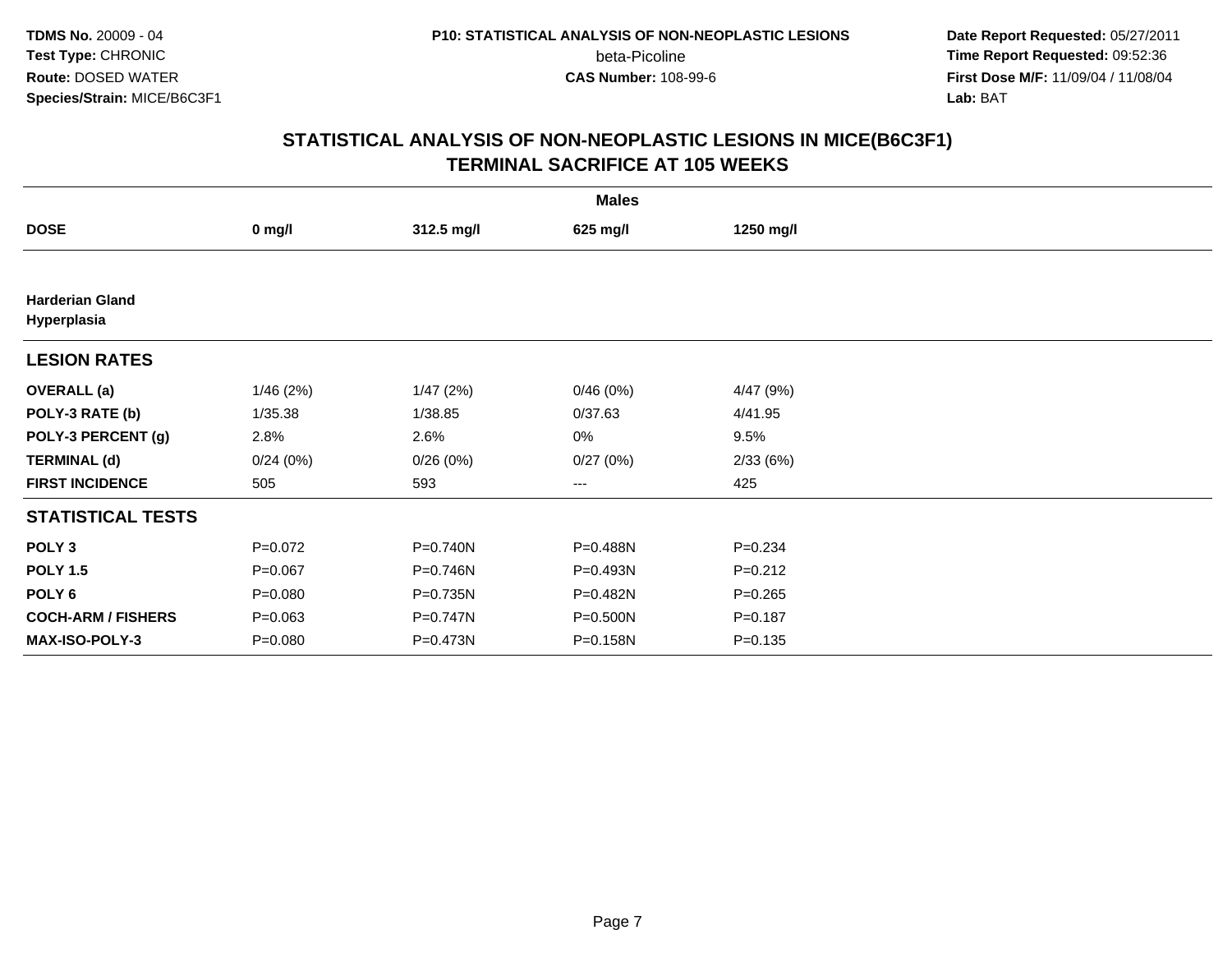**Date Report Requested:** 05/27/2011 **Time Report Requested:** 09:52:36 **First Dose M/F:** 11/09/04 / 11/08/04<br>Lab: BAT **Lab:** BAT

| <b>Males</b>              |             |             |              |              |  |  |
|---------------------------|-------------|-------------|--------------|--------------|--|--|
| <b>DOSE</b>               | $0$ mg/l    | 312.5 mg/l  | 625 mg/l     | 1250 mg/l    |  |  |
|                           |             |             |              |              |  |  |
| Heart<br>Cardiomyopathy   |             |             |              |              |  |  |
| <b>LESION RATES</b>       |             |             |              |              |  |  |
| <b>OVERALL</b> (a)        | 12/50 (24%) | 17/50 (34%) | 7/50 (14%)   | 4/50 (8%)    |  |  |
| POLY-3 RATE (b)           | 12/37.58    | 17/42.12    | 7/41.87      | 4/45.06      |  |  |
| POLY-3 PERCENT (g)        | 31.9%       | 40.4%       | 16.7%        | 8.9%         |  |  |
| <b>TERMINAL (d)</b>       | 9/24(38%)   | 12/26 (46%) | 4/27 (15%)   | 2/33(6%)     |  |  |
| <b>FIRST INCIDENCE</b>    | 624         | 621         | 456          | 425          |  |  |
| <b>STATISTICAL TESTS</b>  |             |             |              |              |  |  |
| POLY <sub>3</sub>         | P<0.001N**  | $P = 0.288$ | P=0.089N     | P=0.008N**   |  |  |
| <b>POLY 1.5</b>           | P<0.001N**  | $P=0.244$   | $P = 0.112N$ | $P=0.013N^*$ |  |  |
| POLY <sub>6</sub>         | P<0.001N**  | $P = 0.338$ | P=0.068N     | P=0.004N**   |  |  |
| <b>COCH-ARM / FISHERS</b> | P=0.004N**  | $P = 0.189$ | P=0.154N     | P=0.027N*    |  |  |
| <b>MAX-ISO-POLY-3</b>     | P<0.001N**  | $P=0.225$   | P=0.062N     | P=0.006N**   |  |  |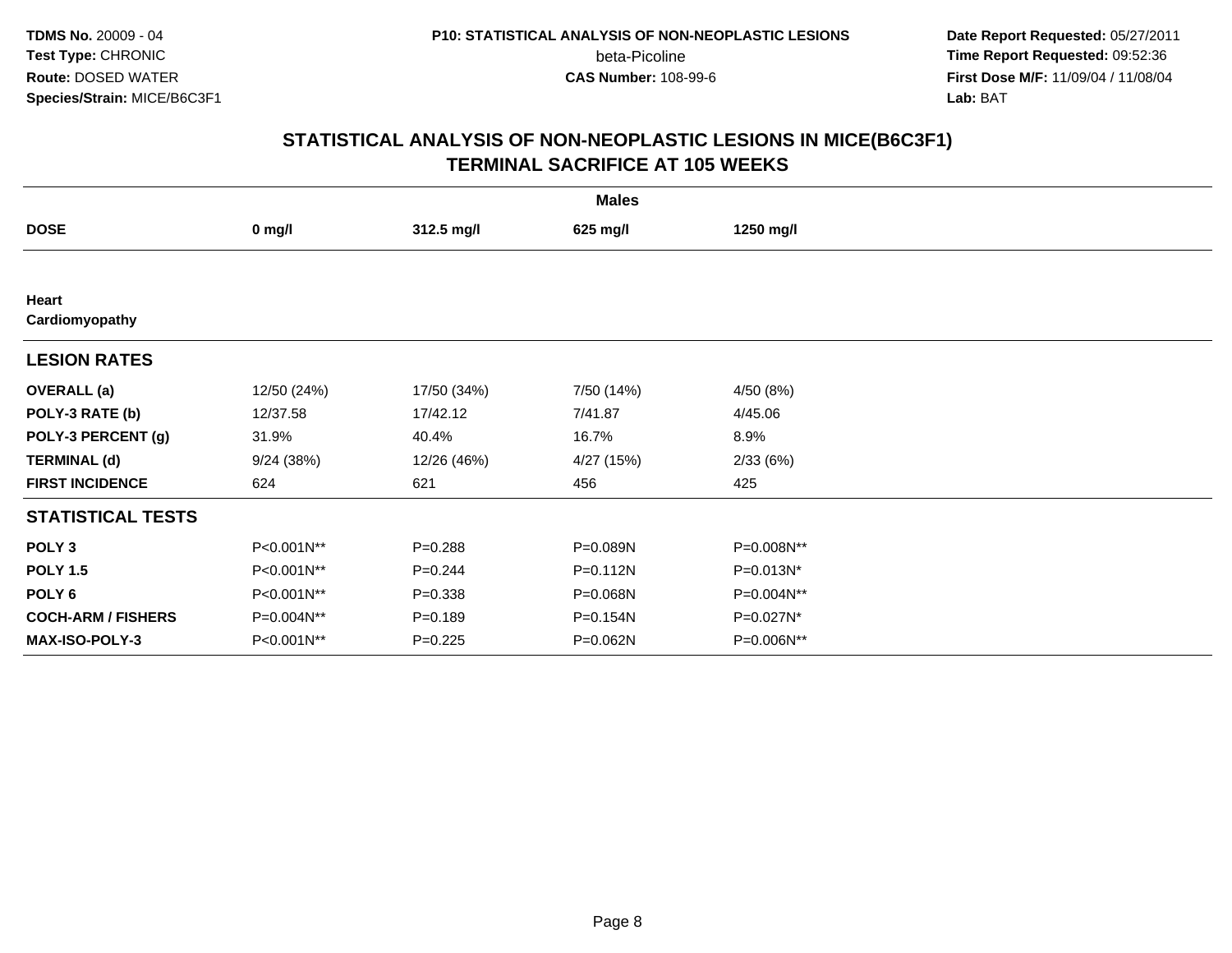**Date Report Requested:** 05/27/2011 **Time Report Requested:** 09:52:36 **First Dose M/F:** 11/09/04 / 11/08/04<br>Lab: BAT **Lab:** BAT

|                           | <b>Males</b> |            |              |                   |  |  |  |  |
|---------------------------|--------------|------------|--------------|-------------------|--|--|--|--|
| <b>DOSE</b>               | $0$ mg/l     | 312.5 mg/l | 625 mg/l     | 1250 mg/l         |  |  |  |  |
|                           |              |            |              |                   |  |  |  |  |
| Heart<br>Inflammation     |              |            |              |                   |  |  |  |  |
| <b>LESION RATES</b>       |              |            |              |                   |  |  |  |  |
| <b>OVERALL</b> (a)        | 2/50(4%)     | 0/50(0%)   | 0/50(0%)     | 0/50(0%)          |  |  |  |  |
| POLY-3 RATE (b)           | 2/38.38      | 0/40.81    | 0/40.63      | 0/43.74           |  |  |  |  |
| POLY-3 PERCENT (g)        | 5.2%         | 0%         | 0%           | 0%                |  |  |  |  |
| <b>TERMINAL (d)</b>       | 0/24(0%)     | 0/26(0%)   | 0/27(0%)     | 0/33(0%)          |  |  |  |  |
| <b>FIRST INCIDENCE</b>    | 441          | $---$      | ---          | $\qquad \qquad -$ |  |  |  |  |
| <b>STATISTICAL TESTS</b>  |              |            |              |                   |  |  |  |  |
| POLY <sub>3</sub>         | $P = 0.121N$ | P=0.223N   | P=0.224N     | P=0.209N          |  |  |  |  |
| <b>POLY 1.5</b>           | $P = 0.118N$ | P=0.229N   | $P = 0.230N$ | P=0.222N          |  |  |  |  |
| POLY <sub>6</sub>         | P=0.123N     | P=0.219N   | P=0.218N     | P=0.193N          |  |  |  |  |
| <b>COCH-ARM / FISHERS</b> | P=0.115N     | P=0.247N   | P=0.247N     | P=0.247N          |  |  |  |  |
| <b>MAX-ISO-POLY-3</b>     | P=0.032N*    | P=0.075N   | P=0.075N     | P=0.075N          |  |  |  |  |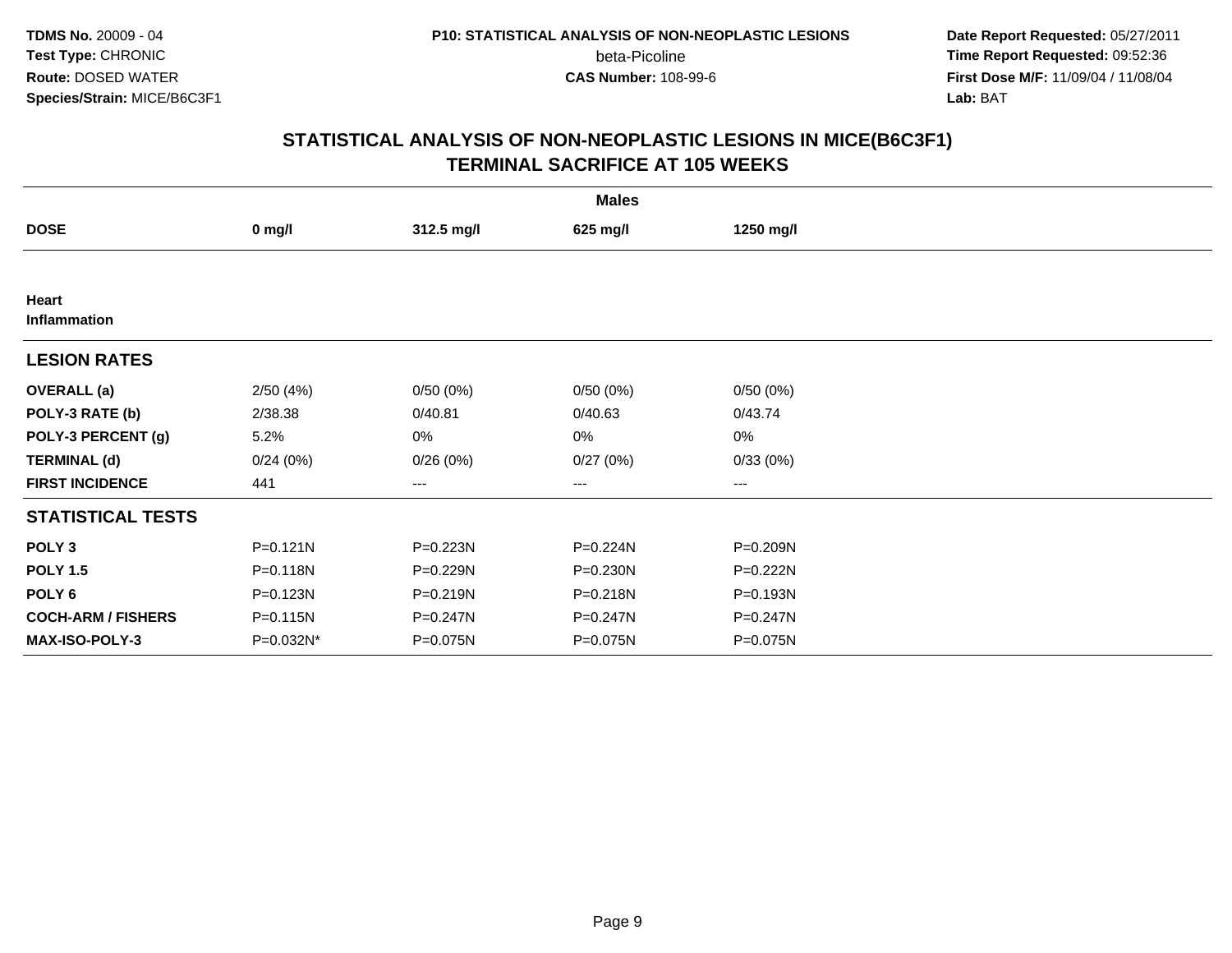**Date Report Requested:** 05/27/2011 **Time Report Requested:** 09:52:36 **First Dose M/F:** 11/09/04 / 11/08/04<br>Lab: BAT **Lab:** BAT

|                                | <b>Males</b> |            |           |           |  |  |  |  |
|--------------------------------|--------------|------------|-----------|-----------|--|--|--|--|
| <b>DOSE</b>                    | $0$ mg/l     | 312.5 mg/l | 625 mg/l  | 1250 mg/l |  |  |  |  |
|                                |              |            |           |           |  |  |  |  |
| Heart<br><b>Mineralization</b> |              |            |           |           |  |  |  |  |
| <b>LESION RATES</b>            |              |            |           |           |  |  |  |  |
| <b>OVERALL</b> (a)             | 1/50(2%)     | 1/50(2%)   | 1/50 (2%) | 1/50(2%)  |  |  |  |  |
| POLY-3 RATE (b)                | 1/37.63      | 1/41.21    | 1/40.77   | 1/43.76   |  |  |  |  |
| POLY-3 PERCENT (g)             | 2.7%         | 2.4%       | 2.5%      | 2.3%      |  |  |  |  |
| <b>TERMINAL (d)</b>            | 0/24(0%)     | 0/26(0%)   | 0/27(0%)  | 0/33(0%)  |  |  |  |  |
| <b>FIRST INCIDENCE</b>         | 441          | 614        | 694       | 724       |  |  |  |  |
| <b>STATISTICAL TESTS</b>       |              |            |           |           |  |  |  |  |
| POLY <sub>3</sub>              | (n)          | (n)        | (n)       | (n)       |  |  |  |  |
| <b>POLY 1.5</b>                | (n)          | (n)        | (n)       | (n)       |  |  |  |  |
| POLY <sub>6</sub>              | (n)          | (n)        | (n)       | (n)       |  |  |  |  |
| <b>COCH-ARM / FISHERS</b>      | (n)          | (n)        | (n)       | (n)       |  |  |  |  |
| MAX-ISO-POLY-3                 | (n)          | (n)        | (n)       | (n)       |  |  |  |  |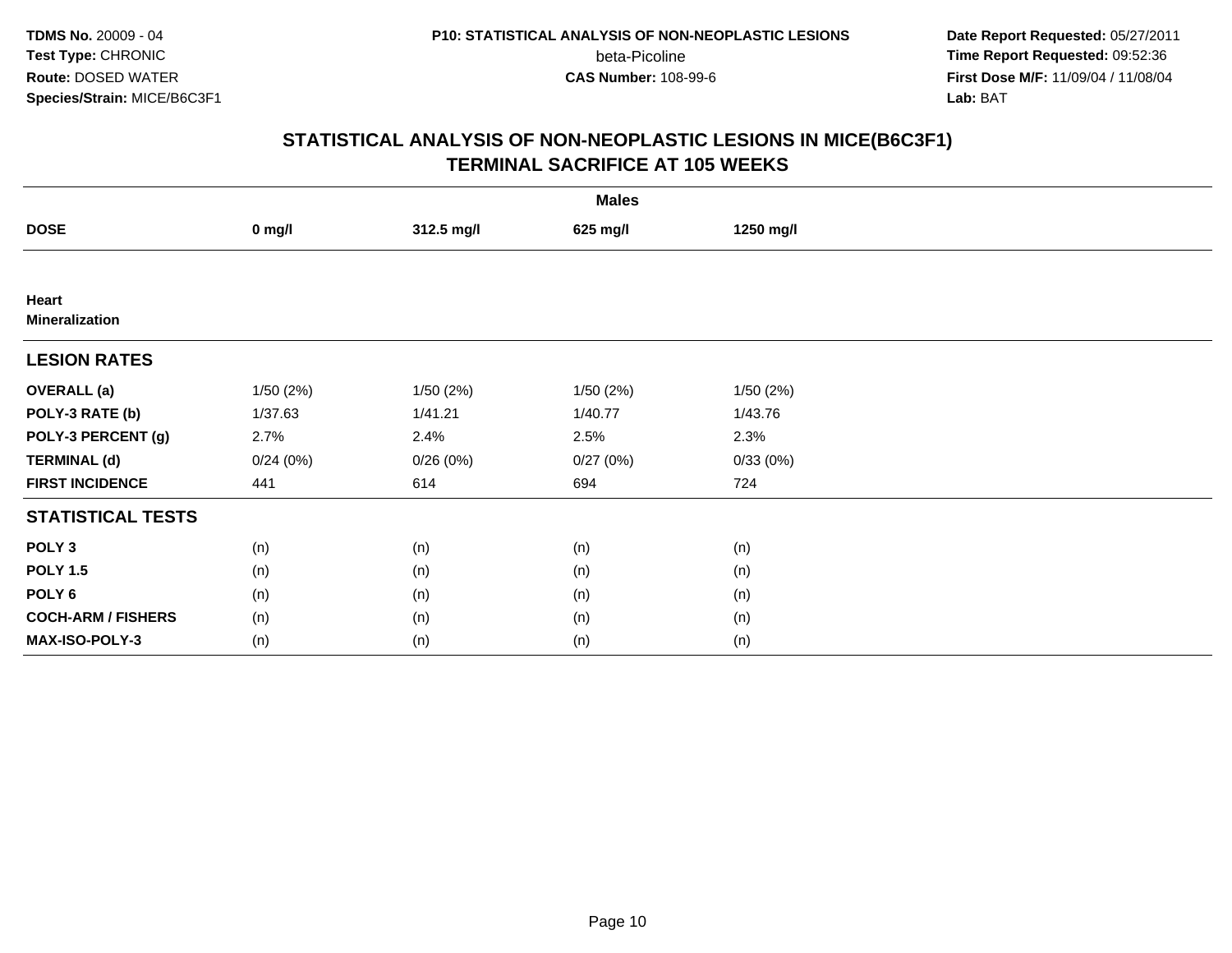**Date Report Requested:** 05/27/2011 **Time Report Requested:** 09:52:36 **First Dose M/F:** 11/09/04 / 11/08/04<br>Lab: BAT **Lab:** BAT

| <b>Males</b>              |                  |            |          |                   |  |  |  |
|---------------------------|------------------|------------|----------|-------------------|--|--|--|
| <b>DOSE</b>               | $0 \text{ mg/l}$ | 312.5 mg/l | 625 mg/l | 1250 mg/l         |  |  |  |
|                           |                  |            |          |                   |  |  |  |
| Heart                     |                  |            |          |                   |  |  |  |
| <b>Thrombosis</b>         |                  |            |          |                   |  |  |  |
| <b>LESION RATES</b>       |                  |            |          |                   |  |  |  |
| <b>OVERALL</b> (a)        | 2/50(4%)         | 2/50(4%)   | 1/50(2%) | 0/50(0%)          |  |  |  |
| POLY-3 RATE (b)           | 2/37.82          | 2/41.17    | 1/40.63  | 0/43.74           |  |  |  |
| POLY-3 PERCENT (g)        | 5.3%             | 4.9%       | 2.5%     | 0%                |  |  |  |
| <b>TERMINAL (d)</b>       | 0/24(0%)         | 1/26(4%)   | 1/27(4%) | 0/33(0%)          |  |  |  |
| <b>FIRST INCIDENCE</b>    | 460              | 627        | 730 (T)  | $\qquad \qquad -$ |  |  |  |
| <b>STATISTICAL TESTS</b>  |                  |            |          |                   |  |  |  |
| POLY <sub>3</sub>         | P=0.107N         | P=0.664N   | P=0.475N | P=0.206N          |  |  |  |
| <b>POLY 1.5</b>           | $P = 0.115N$     | P=0.675N   | P=0.485N | $P = 0.220N$      |  |  |  |
| POLY <sub>6</sub>         | P=0.096N         | P=0.653N   | P=0.464N | P=0.189N          |  |  |  |
| <b>COCH-ARM / FISHERS</b> | P=0.125N         | P=0.691N   | P=0.500N | $P = 0.247N$      |  |  |  |
| <b>MAX-ISO-POLY-3</b>     | P=0.158N         | P=0.466N   | P=0.266N | P=0.075N          |  |  |  |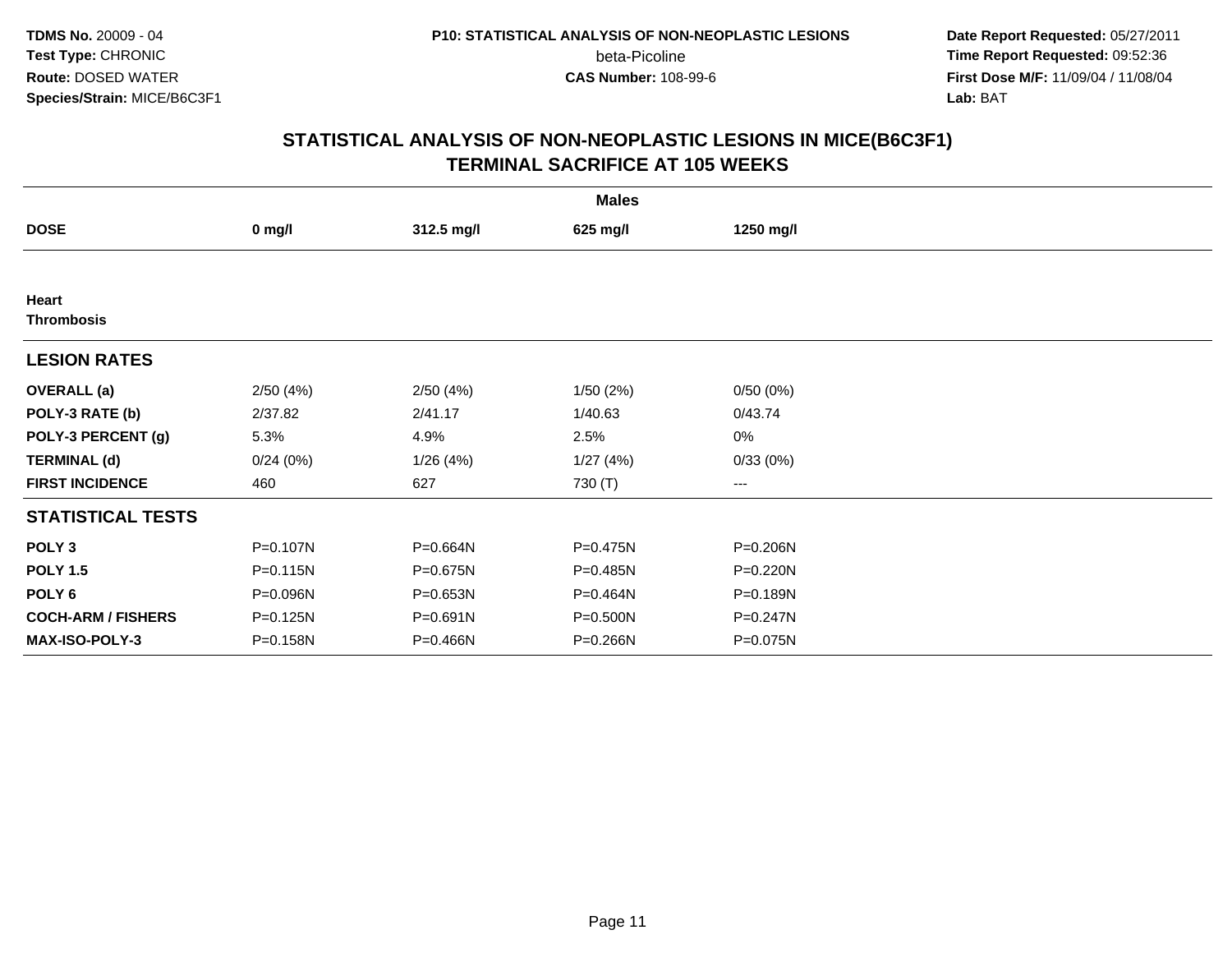**Date Report Requested:** 05/27/2011 **Time Report Requested:** 09:52:36 **First Dose M/F:** 11/09/04 / 11/08/04<br>Lab: BAT **Lab:** BAT

|                                                     | <b>Males</b> |            |             |             |  |  |  |  |
|-----------------------------------------------------|--------------|------------|-------------|-------------|--|--|--|--|
| <b>DOSE</b>                                         | $0$ mg/l     | 312.5 mg/l | 625 mg/l    | 1250 mg/l   |  |  |  |  |
|                                                     |              |            |             |             |  |  |  |  |
| <b>Heart: Artery</b><br><b>Inflammation Chronic</b> |              |            |             |             |  |  |  |  |
| <b>LESION RATES</b>                                 |              |            |             |             |  |  |  |  |
| <b>OVERALL</b> (a)                                  | 0/50(0%)     | 0/50(0%)   | 1/50(2%)    | 2/50(4%)    |  |  |  |  |
| POLY-3 RATE (b)                                     | 0/36.85      | 0/40.81    | 1/40.63     | 2/44.54     |  |  |  |  |
| POLY-3 PERCENT (g)                                  | 0%           | 0%         | 2.5%        | 4.5%        |  |  |  |  |
| <b>TERMINAL (d)</b>                                 | 0/24(0%)     | 0/26(0%)   | 1/27(4%)    | 1/33(3%)    |  |  |  |  |
| <b>FIRST INCIDENCE</b>                              | $---$        | ---        | 730 (T)     | 425         |  |  |  |  |
| <b>STATISTICAL TESTS</b>                            |              |            |             |             |  |  |  |  |
| POLY <sub>3</sub>                                   | $P = 0.089$  | (e)        | $P = 0.519$ | $P = 0.282$ |  |  |  |  |
| <b>POLY 1.5</b>                                     | $P = 0.080$  | (e)        | $P = 0.511$ | $P=0.262$   |  |  |  |  |
| POLY <sub>6</sub>                                   | $P = 0.104$  | (e)        | $P = 0.529$ | $P = 0.309$ |  |  |  |  |
| <b>COCH-ARM / FISHERS</b>                           | $P = 0.070$  | (e)        | $P = 0.500$ | $P = 0.247$ |  |  |  |  |
| MAX-ISO-POLY-3                                      | $P = 0.136$  | (e)        | $P = 0.182$ | $P = 0.118$ |  |  |  |  |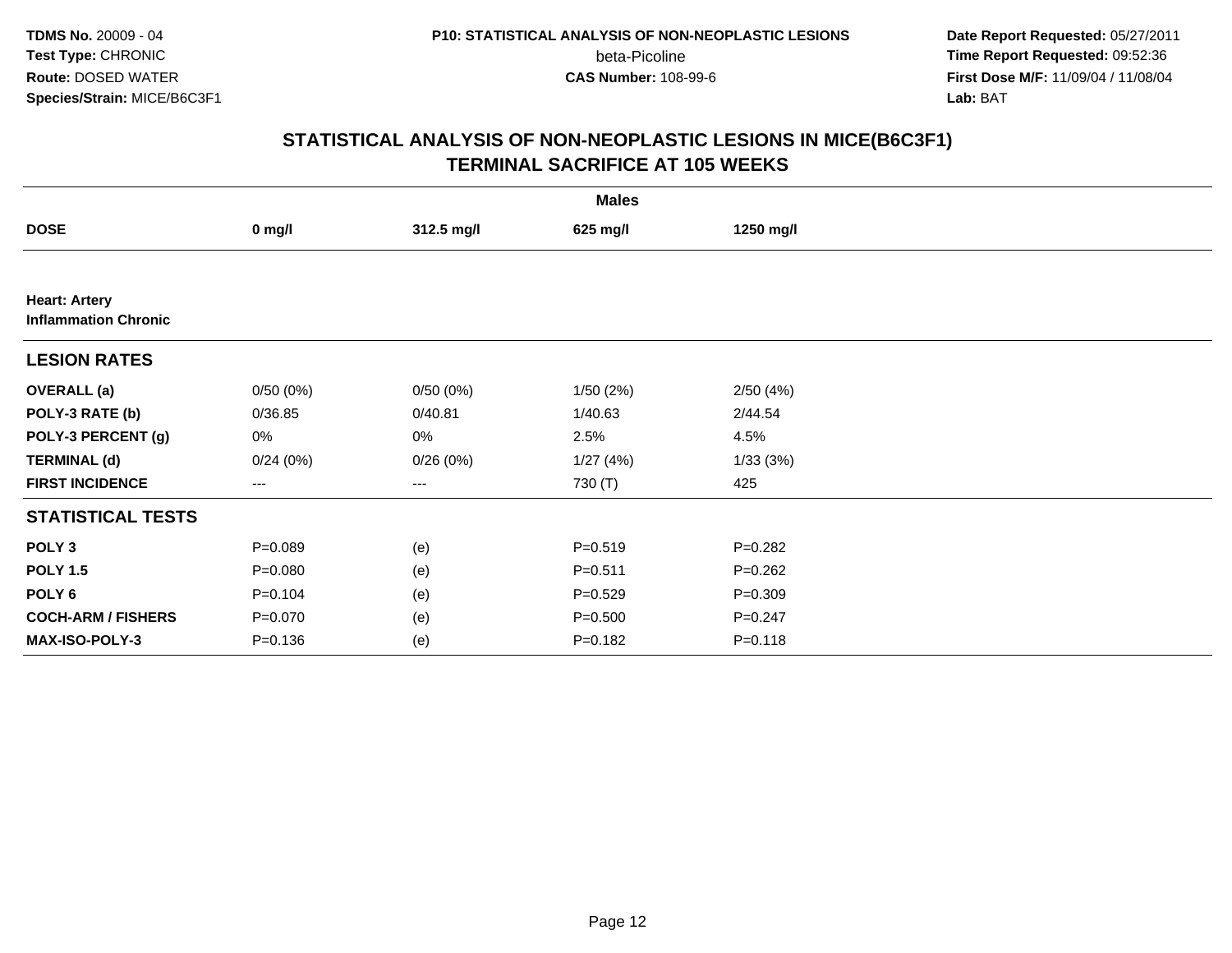**Date Report Requested:** 05/27/2011 **Time Report Requested:** 09:52:36 **First Dose M/F:** 11/09/04 / 11/08/04<br>Lab: BAT **Lab:** BAT

| <b>Males</b>                             |                   |             |             |           |  |  |  |
|------------------------------------------|-------------------|-------------|-------------|-----------|--|--|--|
| <b>DOSE</b>                              | $0$ mg/l          | 312.5 mg/l  | 625 mg/l    | 1250 mg/l |  |  |  |
|                                          |                   |             |             |           |  |  |  |
| <b>Islets, Pancreatic</b><br>Hyperplasia |                   |             |             |           |  |  |  |
| <b>LESION RATES</b>                      |                   |             |             |           |  |  |  |
| <b>OVERALL</b> (a)                       | 0/49(0%)          | 1/48(2%)    | 2/48(4%)    | 0/49(0%)  |  |  |  |
| POLY-3 RATE (b)                          | 0/36.68           | 1/39.69     | 2/39.55     | 0/42.90   |  |  |  |
| POLY-3 PERCENT (g)                       | 0%                | 2.5%        | 5.1%        | 0%        |  |  |  |
| <b>TERMINAL (d)</b>                      | 0/24(0%)          | 1/26(4%)    | 1/27(4%)    | 0/33(0%)  |  |  |  |
| <b>FIRST INCIDENCE</b>                   | $\qquad \qquad -$ | 730 (T)     | 685         | $---$     |  |  |  |
| <b>STATISTICAL TESTS</b>                 |                   |             |             |           |  |  |  |
| POLY <sub>3</sub>                        | P=0.555N          | $P = 0.516$ | $P = 0.254$ | (e)       |  |  |  |
| <b>POLY 1.5</b>                          | P=0.583N          | $P = 0.508$ | $P = 0.245$ | (e)       |  |  |  |
| POLY <sub>6</sub>                        | P=0.514N          | $P = 0.523$ | $P = 0.266$ | (e)       |  |  |  |
| <b>COCH-ARM / FISHERS</b>                | P=0.614N          | $P=0.495$   | $P=0.242$   | (e)       |  |  |  |
| MAX-ISO-POLY-3                           | P=0.353N          | $P = 0.179$ | $P = 0.093$ | (e)       |  |  |  |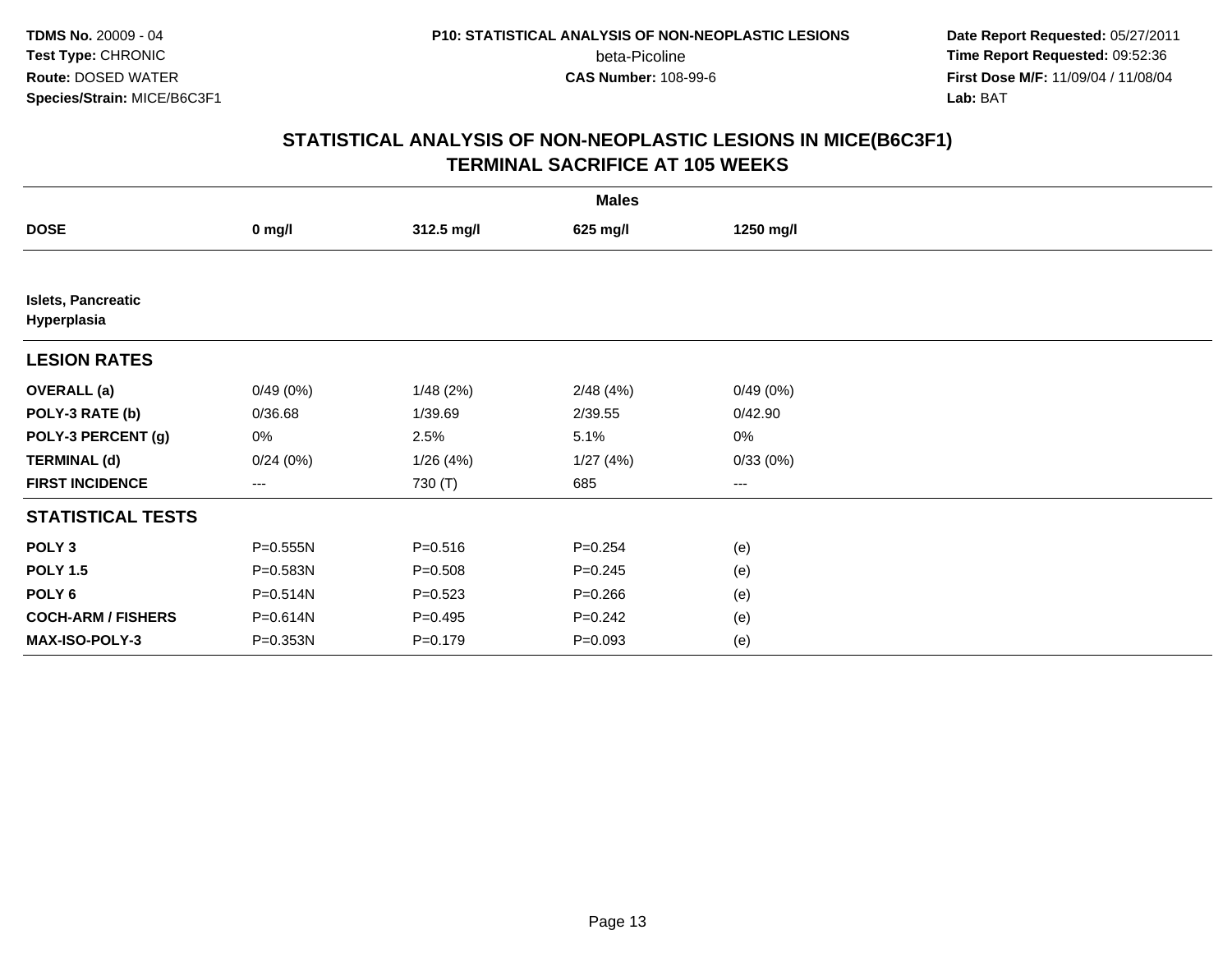**Date Report Requested:** 05/27/2011 **Time Report Requested:** 09:52:36 **First Dose M/F:** 11/09/04 / 11/08/04<br>Lab: BAT **Lab:** BAT

|                           |             |             | <b>Males</b> |             |  |
|---------------------------|-------------|-------------|--------------|-------------|--|
| <b>DOSE</b>               | $0$ mg/l    | 312.5 mg/l  | 625 mg/l     | 1250 mg/l   |  |
|                           |             |             |              |             |  |
| Kidney<br>Hydronephrosis  |             |             |              |             |  |
| <b>LESION RATES</b>       |             |             |              |             |  |
| <b>OVERALL</b> (a)        | 1/50(2%)    | 2/50(4%)    | 1/50(2%)     | 2/49(4%)    |  |
| POLY-3 RATE (b)           | 1/37.61     | 2/41.90     | 1/41.26      | 2/43.59     |  |
| POLY-3 PERCENT (g)        | 2.7%        | 4.8%        | 2.4%         | 4.6%        |  |
| <b>TERMINAL (d)</b>       | 0/24(0%)    | 0/26(0%)    | 0/27(0%)     | 0/33(0%)    |  |
| <b>FIRST INCIDENCE</b>    | 455         | 470         | 524          | 522         |  |
| <b>STATISTICAL TESTS</b>  |             |             |              |             |  |
| POLY <sub>3</sub>         | $P=0.499$   | $P = 0.538$ | P=0.740N     | $P = 0.551$ |  |
| <b>POLY 1.5</b>           | $P = 0.471$ | $P = 0.523$ | P=0.749N     | $P=0.525$   |  |
| POLY <sub>6</sub>         | $P = 0.539$ | $P = 0.553$ | P=0.730N     | $P = 0.586$ |  |
| <b>COCH-ARM / FISHERS</b> | $P = 0.437$ | $P = 0.500$ | P=0.753N     | $P=0.492$   |  |
| MAX-ISO-POLY-3            | $P = 0.533$ | $P = 0.321$ | P=0.474N     | $P = 0.336$ |  |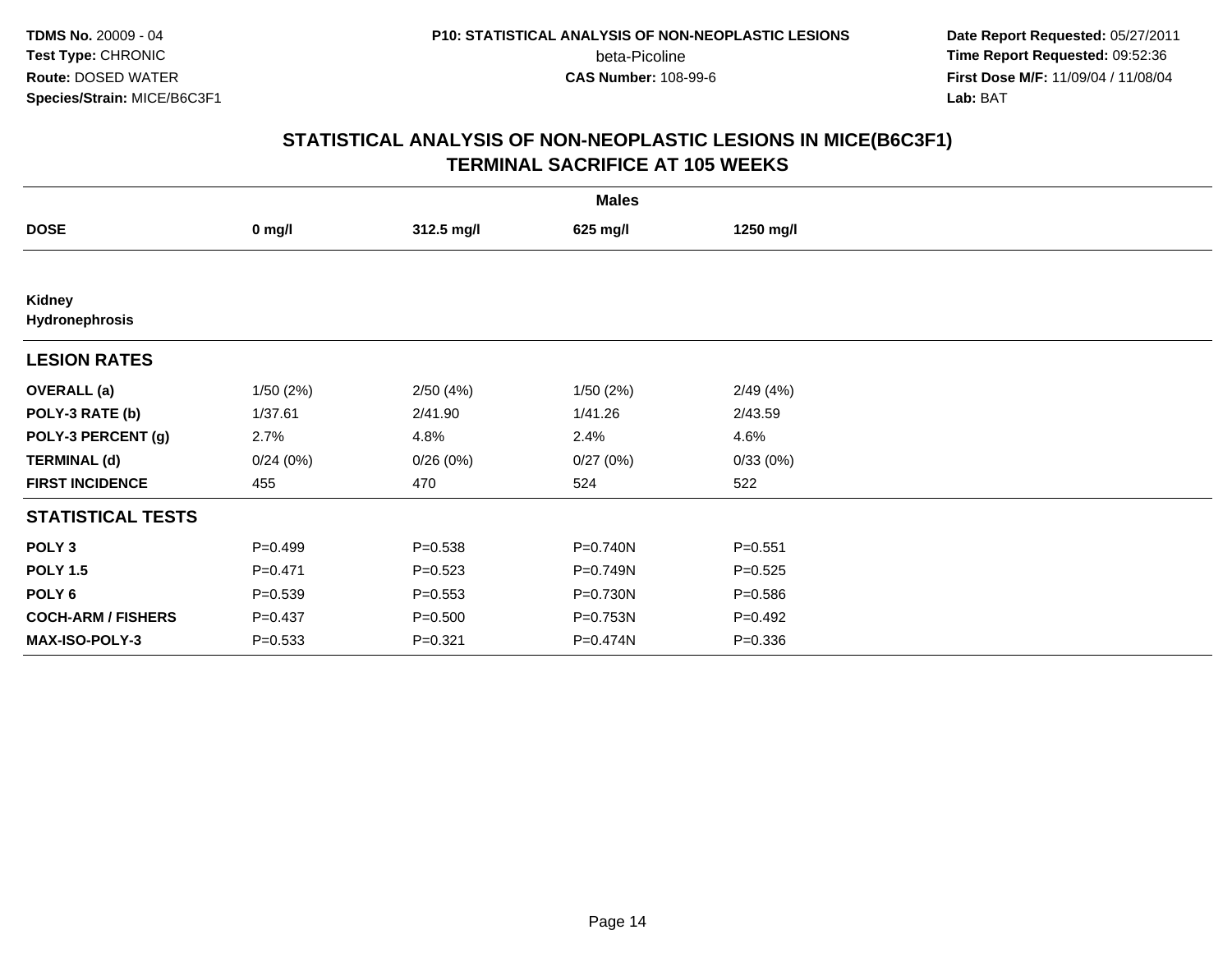**Date Report Requested:** 05/27/2011 **Time Report Requested:** 09:52:36 **First Dose M/F:** 11/09/04 / 11/08/04<br>Lab: BAT **Lab:** BAT

|                           |          |              | <b>Males</b> |           |  |
|---------------------------|----------|--------------|--------------|-----------|--|
| <b>DOSE</b>               | $0$ mg/l | 312.5 mg/l   | 625 mg/l     | 1250 mg/l |  |
|                           |          |              |              |           |  |
| Kidney<br>Inflammation    |          |              |              |           |  |
| <b>LESION RATES</b>       |          |              |              |           |  |
| <b>OVERALL</b> (a)        | 2/50(4%) | 0/50(0%)     | 0/50(0%)     | 1/49 (2%) |  |
| POLY-3 RATE (b)           | 2/38.00  | 0/40.81      | 0/40.63      | 1/42.88   |  |
| POLY-3 PERCENT (g)        | 5.3%     | 0%           | 0%           | 2.3%      |  |
| <b>TERMINAL (d)</b>       | 0/24(0%) | 0/26(0%)     | 0/27(0%)     | 0/33(0%)  |  |
| <b>FIRST INCIDENCE</b>    | 441      | ---          | ---          | 709       |  |
| <b>STATISTICAL TESTS</b>  |          |              |              |           |  |
| POLY <sub>3</sub>         | P=0.477N | $P = 0.221N$ | P=0.222N     | P=0.458N  |  |
| <b>POLY 1.5</b>           | P=0.473N | $P = 0.227N$ | P=0.228N     | P=0.480N  |  |
| POLY <sub>6</sub>         | P=0.478N | P=0.216N     | P=0.216N     | P=0.428N  |  |
| <b>COCH-ARM / FISHERS</b> | P=0.466N | P=0.247N     | P=0.247N     | P=0.508N  |  |
| MAX-ISO-POLY-3            | P=0.129N | P=0.075N     | P=0.075N     | P=0.259N  |  |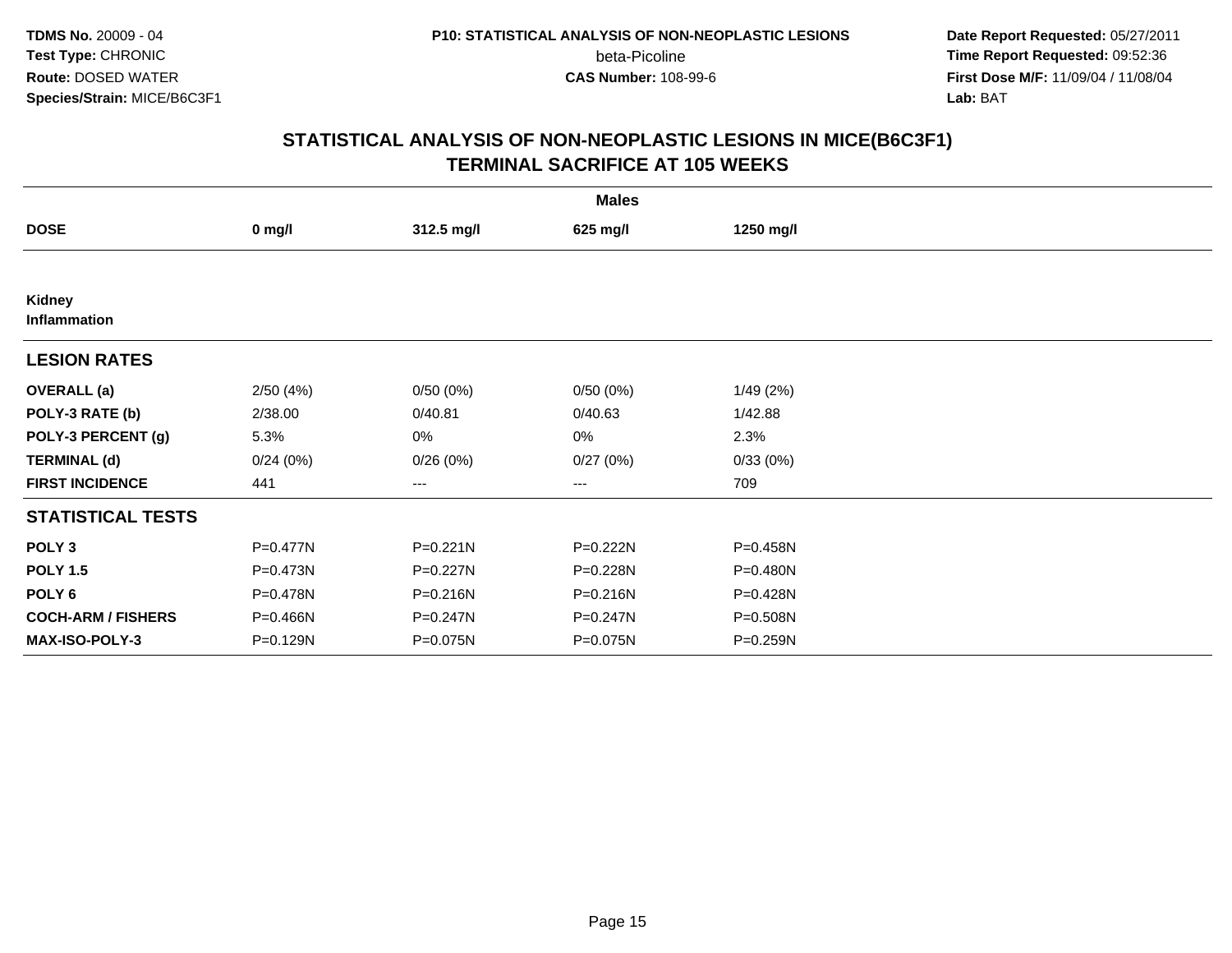**Date Report Requested:** 05/27/2011 **Time Report Requested:** 09:52:36 **First Dose M/F:** 11/09/04 / 11/08/04<br>Lab: BAT **Lab:** BAT

|                                            |           |            | <b>Males</b> |              |  |
|--------------------------------------------|-----------|------------|--------------|--------------|--|
| <b>DOSE</b>                                | $0$ mg/l  | 312.5 mg/l | 625 mg/l     | 1250 mg/l    |  |
|                                            |           |            |              |              |  |
| <b>Kidney</b><br><b>Metaplasia Osseous</b> |           |            |              |              |  |
| <b>LESION RATES</b>                        |           |            |              |              |  |
| <b>OVERALL</b> (a)                         | 4/50 (8%) | 4/50 (8%)  | 1/50(2%)     | 4/49 (8%)    |  |
| POLY-3 RATE (b)                            | 4/36.90   | 4/40.84    | 1/41.27      | 4/43.47      |  |
| POLY-3 PERCENT (g)                         | 10.8%     | 9.8%       | 2.4%         | 9.2%         |  |
| <b>TERMINAL (d)</b>                        | 3/24(13%) | 3/26(12%)  | 0/27(0%)     | 2/33(6%)     |  |
| <b>FIRST INCIDENCE</b>                     | 717       | 722        | 519          | 534          |  |
| <b>STATISTICAL TESTS</b>                   |           |            |              |              |  |
| POLY <sub>3</sub>                          | P=0.468N  | P=0.588N   | P=0.145N     | $P = 0.551N$ |  |
| <b>POLY 1.5</b>                            | P=0.496N  | P=0.609N   | P=0.159N     | P=0.598N     |  |
| POLY <sub>6</sub>                          | P=0.428N  | P=0.567N   | $P = 0.131N$ | P=0.488N     |  |
| <b>COCH-ARM / FISHERS</b>                  | P=0.531N  | P=0.643N   | $P = 0.181N$ | $P = 0.631$  |  |
| MAX-ISO-POLY-3                             | P=0.369N  | P=0.441N   | P=0.074N     | P=0.410N     |  |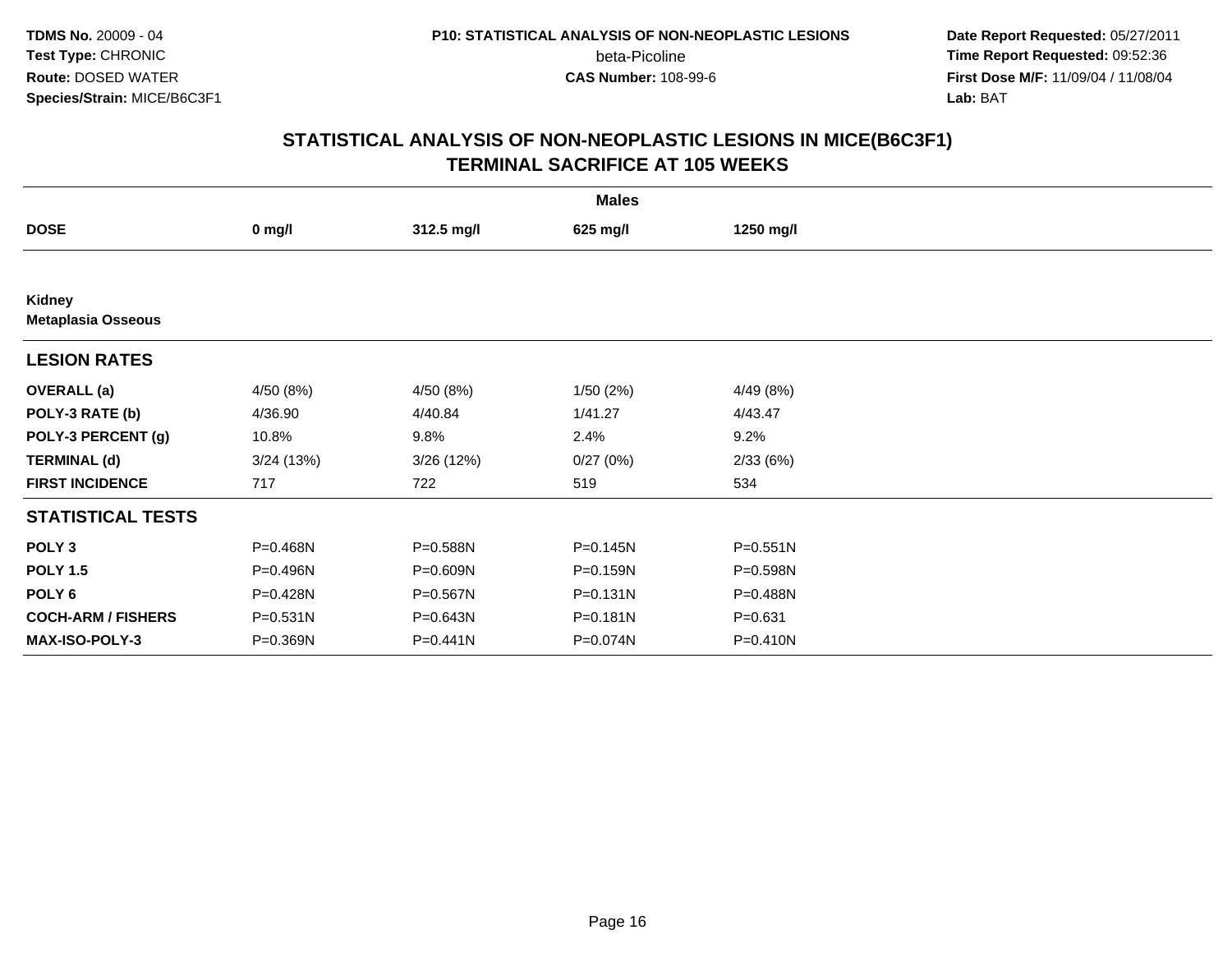**Date Report Requested:** 05/27/2011 **Time Report Requested:** 09:52:36 **First Dose M/F:** 11/09/04 / 11/08/04<br>Lab: BAT **Lab:** BAT

|                                 |              |              | <b>Males</b> |              |  |
|---------------------------------|--------------|--------------|--------------|--------------|--|
| <b>DOSE</b>                     | $0$ mg/l     | 312.5 mg/l   | 625 mg/l     | 1250 mg/l    |  |
|                                 |              |              |              |              |  |
| Kidney<br><b>Mineralization</b> |              |              |              |              |  |
| <b>LESION RATES</b>             |              |              |              |              |  |
| <b>OVERALL</b> (a)              | 3/50(6%)     | 2/50(4%)     | 2/50(4%)     | 1/49(2%)     |  |
| POLY-3 RATE (b)                 | 3/38.95      | 2/42.22      | 2/41.61      | 1/43.43      |  |
| POLY-3 PERCENT (g)              | 7.7%         | 4.7%         | 4.8%         | 2.3%         |  |
| <b>TERMINAL (d)</b>             | 0/24(0%)     | 0/26(0%)     | 0/27(0%)     | 0/33(0%)     |  |
| <b>FIRST INCIDENCE</b>          | 402          | 407          | 524          | 522          |  |
| <b>STATISTICAL TESTS</b>        |              |              |              |              |  |
| POLY <sub>3</sub>               | $P = 0.210N$ | P=0.463N     | P=0.470N     | P=0.267N     |  |
| <b>POLY 1.5</b>                 | $P = 0.224N$ | P=0.477N     | P=0.483N     | P=0.288N     |  |
| POLY <sub>6</sub>               | P=0.189N     | $P = 0.451N$ | P=0.454N     | $P = 0.240N$ |  |
| <b>COCH-ARM / FISHERS</b>       | P=0.238N     | P=0.500N     | P=0.500N     | P=0.316N     |  |
| MAX-ISO-POLY-3                  | P=0.229N     | P=0.298N     | P=0.302N     | $P = 0.142N$ |  |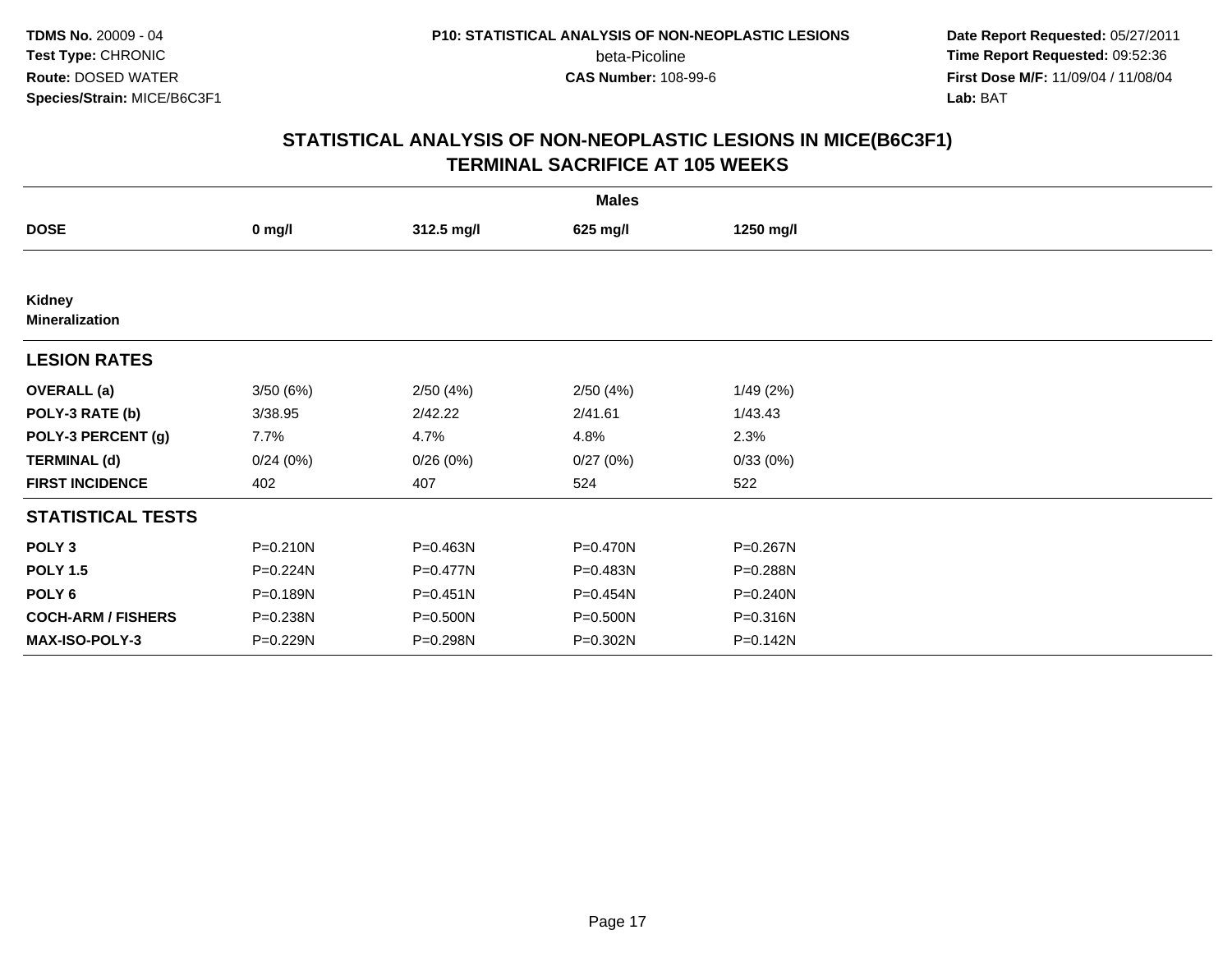**Date Report Requested:** 05/27/2011 **Time Report Requested:** 09:52:36 **First Dose M/F:** 11/09/04 / 11/08/04<br>Lab: BAT **Lab:** BAT

|                           | <b>Males</b> |              |              |              |  |  |  |  |
|---------------------------|--------------|--------------|--------------|--------------|--|--|--|--|
| <b>DOSE</b>               | $0$ mg/l     | 312.5 mg/l   | 625 mg/l     | 1250 mg/l    |  |  |  |  |
|                           |              |              |              |              |  |  |  |  |
| Kidney<br>Nephropathy     |              |              |              |              |  |  |  |  |
| <b>LESION RATES</b>       |              |              |              |              |  |  |  |  |
| <b>OVERALL</b> (a)        | 43/50 (86%)  | 49/50 (98%)  | 49/50 (98%)  | 49/49 (100%) |  |  |  |  |
| POLY-3 RATE (b)           | 43/45.97     | 49/49.84     | 49/49.37     | 49/49.00     |  |  |  |  |
| POLY-3 PERCENT (g)        | 93.5%        | 98.3%        | 99.3%        | 100%         |  |  |  |  |
| <b>TERMINAL (d)</b>       | 24/24 (100%) | 26/26 (100%) | 27/27 (100%) | 33/33 (100%) |  |  |  |  |
| <b>FIRST INCIDENCE</b>    | 455          | 407          | 456          | 399          |  |  |  |  |
| <b>STATISTICAL TESTS</b>  |              |              |              |              |  |  |  |  |
| POLY <sub>3</sub>         | $P=0.017*$   | $P = 0.191$  | $P = 0.084$  | P=0.040*     |  |  |  |  |
| <b>POLY 1.5</b>           | P=0.007**    | $P = 0.080$  | $P=0.048*$   | $P=0.017*$   |  |  |  |  |
| POLY <sub>6</sub>         | $P=0.079$    | $P = 0.555$  | $P=0.276$    | $P=0.209$    |  |  |  |  |
| <b>COCH-ARM / FISHERS</b> | P=0.004**    | $P=0.030*$   | $P=0.030*$   | P=0.007**    |  |  |  |  |
| MAX-ISO-POLY-3            | P=0.004**    | $P = 0.067$  | $P=0.018*$   | P=0.006**    |  |  |  |  |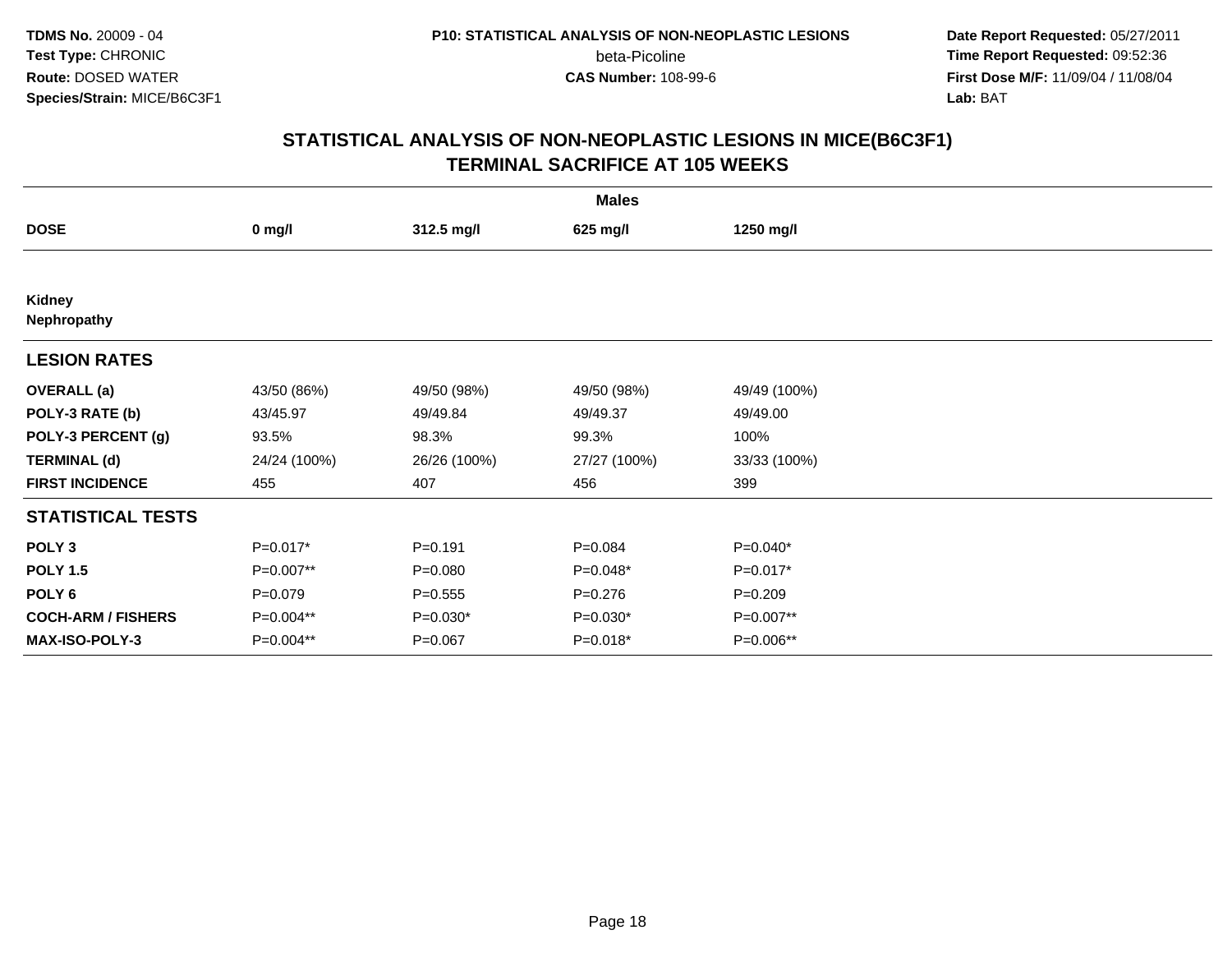**Date Report Requested:** 05/27/2011 **Time Report Requested:** 09:52:36 **First Dose M/F:** 11/09/04 / 11/08/04<br>Lab: BAT **Lab:** BAT

|                                    |              |            | <b>Males</b> |              |  |
|------------------------------------|--------------|------------|--------------|--------------|--|
| <b>DOSE</b>                        | $0$ mg/l     | 312.5 mg/l | 625 mg/l     | 1250 mg/l    |  |
|                                    |              |            |              |              |  |
| Kidney: Papilla<br><b>Necrosis</b> |              |            |              |              |  |
| <b>LESION RATES</b>                |              |            |              |              |  |
| <b>OVERALL</b> (a)                 | 2/50(4%)     | 0/50(0%)   | 1/50(2%)     | 2/49(4%)     |  |
| POLY-3 RATE (b)                    | 2/37.93      | 0/40.81    | 1/40.98      | 2/44.27      |  |
| POLY-3 PERCENT (g)                 | 5.3%         | 0%         | 2.4%         | 4.5%         |  |
| <b>TERMINAL (d)</b>                | 0/24(0%)     | 0/26(0%)   | 0/27(0%)     | 0/33(0%)     |  |
| <b>FIRST INCIDENCE</b>             | 441          | ---        | 631          | 399          |  |
| <b>STATISTICAL TESTS</b>           |              |            |              |              |  |
| POLY <sub>3</sub>                  | $P=0.499$    | P=0.221N   | P=0.473N     | P=0.637N     |  |
| <b>POLY 1.5</b>                    | $P=0.482$    | $P=0.227N$ | P=0.484N     | P=0.665N     |  |
| POLY <sub>6</sub>                  | $P = 0.526$  | P=0.216N   | P=0.460N     | P=0.600N     |  |
| <b>COCH-ARM / FISHERS</b>          | $P=0.462$    | P=0.247N   | P=0.500N     | $P = 0.684$  |  |
| MAX-ISO-POLY-3                     | $P = 0.390N$ | P=0.075N   | P=0.265N     | $P = 0.441N$ |  |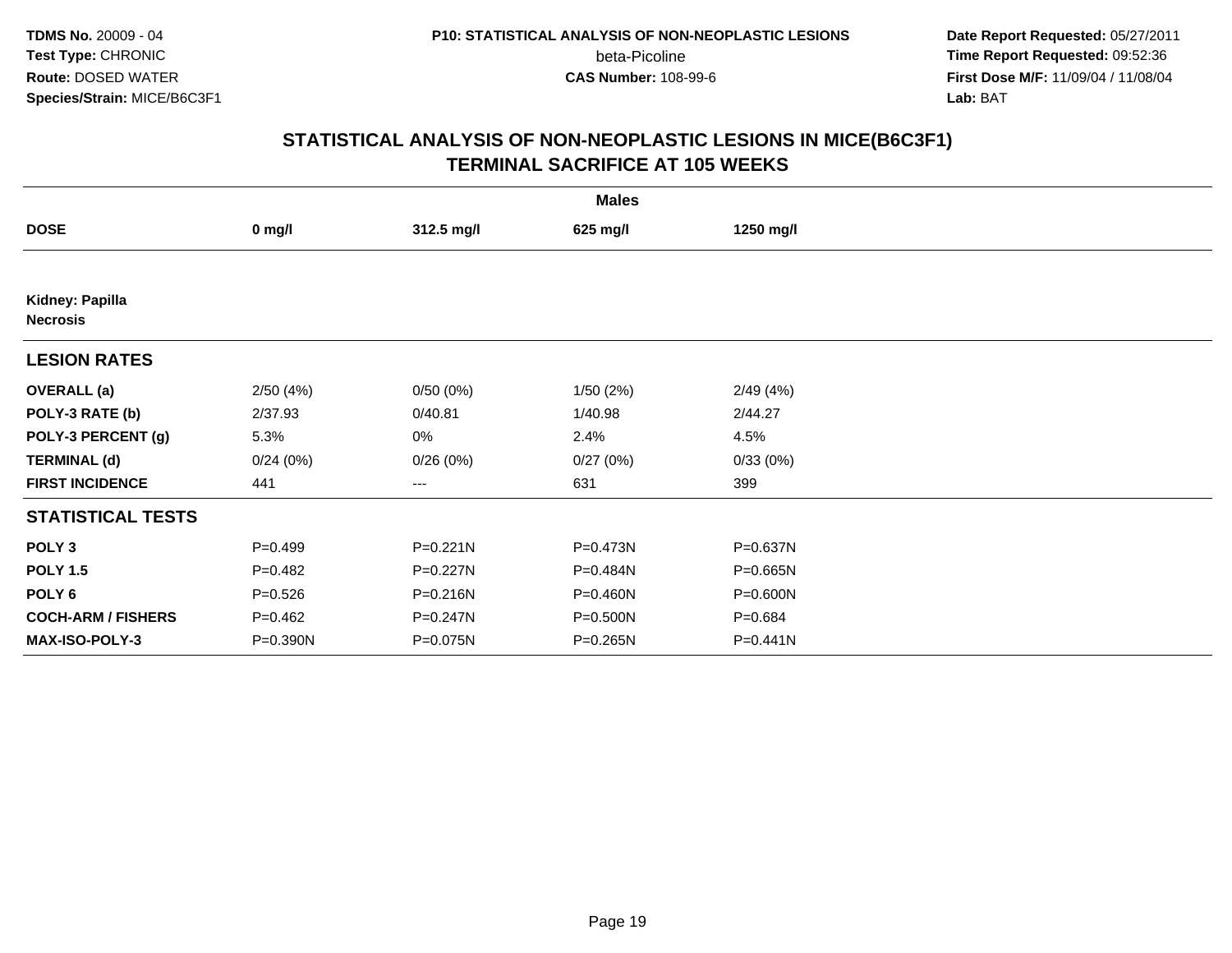**Date Report Requested:** 05/27/2011 **Time Report Requested:** 09:52:36 **First Dose M/F:** 11/09/04 / 11/08/04<br>Lab: BAT **Lab:** BAT

|                                                | <b>Males</b> |            |          |           |  |  |  |  |
|------------------------------------------------|--------------|------------|----------|-----------|--|--|--|--|
| <b>DOSE</b>                                    | $0$ mg/l     | 312.5 mg/l | 625 mg/l | 1250 mg/l |  |  |  |  |
|                                                |              |            |          |           |  |  |  |  |
| <b>Kidney: Renal Tubule</b><br><b>Necrosis</b> |              |            |          |           |  |  |  |  |
| <b>LESION RATES</b>                            |              |            |          |           |  |  |  |  |
| <b>OVERALL (a)</b>                             | 0/50(0%)     | 0/50(0%)   | 0/50(0%) | 0/49(0%)  |  |  |  |  |
| POLY-3 RATE (b)                                | 0/36.85      | 0/40.81    | 0/40.63  | 0/42.80   |  |  |  |  |
| POLY-3 PERCENT (g)                             | 0%           | 0%         | 0%       | $0\%$     |  |  |  |  |
| <b>TERMINAL (d)</b>                            | 0/24(0%)     | 0/26(0%)   | 0/27(0%) | 0/33(0%)  |  |  |  |  |
| <b>FIRST INCIDENCE</b>                         | ---          | $\cdots$   | $\cdots$ | $\cdots$  |  |  |  |  |
| <b>STATISTICAL TESTS</b>                       |              |            |          |           |  |  |  |  |
| POLY <sub>3</sub>                              | (n)          | (n)        | (n)      | (n)       |  |  |  |  |
| <b>POLY 1.5</b>                                | (n)          | (n)        | (n)      | (n)       |  |  |  |  |
| POLY <sub>6</sub>                              | (n)          | (n)        | (n)      | (n)       |  |  |  |  |
| <b>COCH-ARM / FISHERS</b>                      | (n)          | (n)        | (n)      | (n)       |  |  |  |  |
| MAX-ISO-POLY-3                                 | (n)          | (n)        | (n)      | (n)       |  |  |  |  |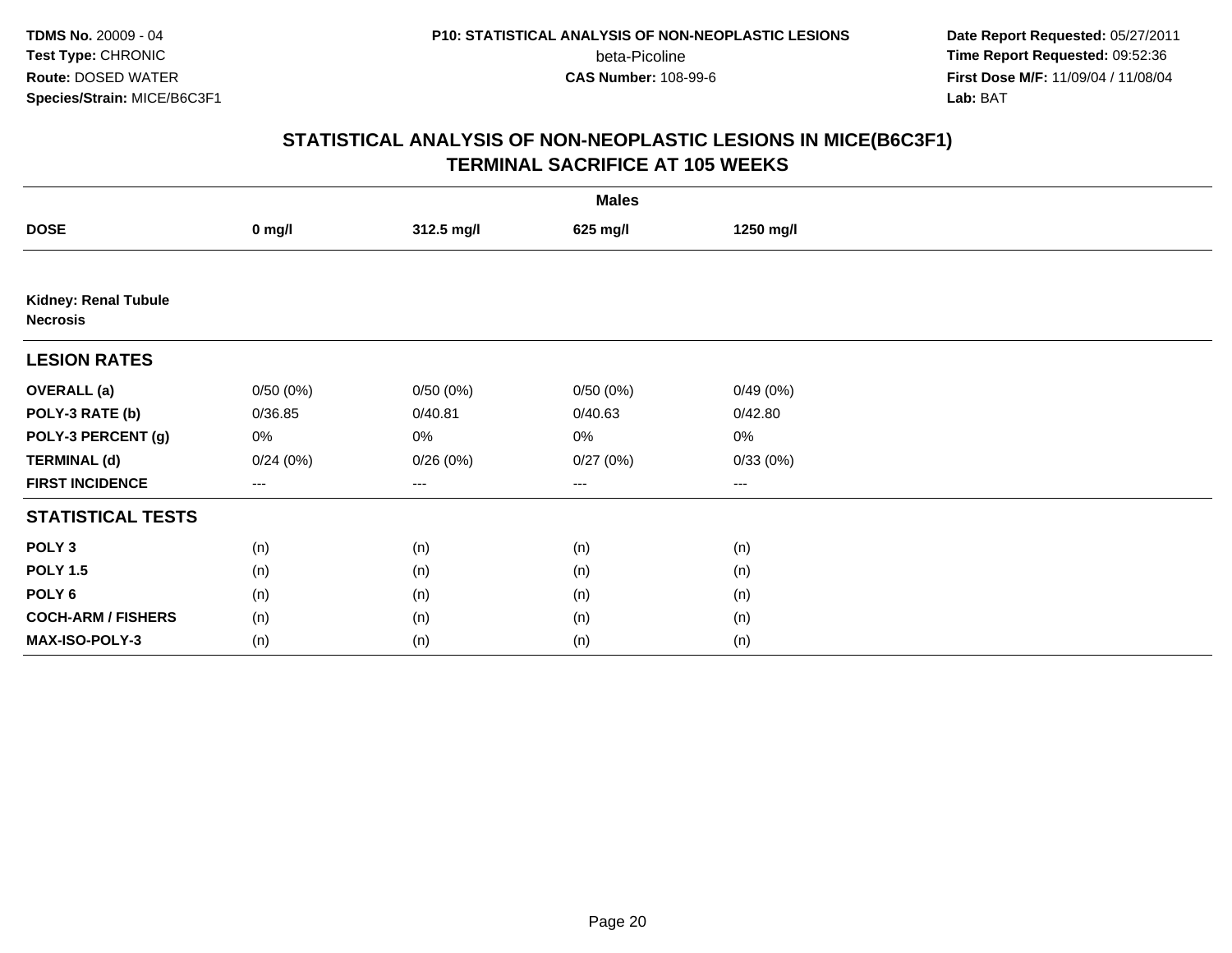**Date Report Requested:** 05/27/2011 **Time Report Requested:** 09:52:36 **First Dose M/F:** 11/09/04 / 11/08/04<br>Lab: BAT **Lab:** BAT

|                           |             |             | <b>Males</b> |             |  |
|---------------------------|-------------|-------------|--------------|-------------|--|
| <b>DOSE</b>               | $0$ mg/l    | 312.5 mg/l  | 625 mg/l     | 1250 mg/l   |  |
|                           |             |             |              |             |  |
| Liver<br>Angiectasis      |             |             |              |             |  |
| <b>LESION RATES</b>       |             |             |              |             |  |
| <b>OVERALL</b> (a)        | 1/50(2%)    | 3/50(6%)    | 2/50(4%)     | 3/50(6%)    |  |
| POLY-3 RATE (b)           | 1/36.85     | 3/40.81     | 2/40.63      | 3/43.76     |  |
| POLY-3 PERCENT (g)        | 2.7%        | 7.4%        | 4.9%         | 6.9%        |  |
| <b>TERMINAL (d)</b>       | 1/24(4%)    | 3/26(12%)   | 2/27(7%)     | 2/33(6%)    |  |
| <b>FIRST INCIDENCE</b>    | 730 (T)     | 730 (T)     | 730 (T)      | 724         |  |
| <b>STATISTICAL TESTS</b>  |             |             |              |             |  |
| POLY <sub>3</sub>         | $P = 0.381$ | $P = 0.342$ | $P = 0.534$  | $P = 0.369$ |  |
| <b>POLY 1.5</b>           | $P = 0.345$ | $P = 0.327$ | $P = 0.520$  | $P = 0.340$ |  |
| POLY <sub>6</sub>         | $P=0.434$   | $P = 0.355$ | $P = 0.550$  | $P = 0.409$ |  |
| <b>COCH-ARM / FISHERS</b> | $P = 0.302$ | $P = 0.309$ | $P = 0.500$  | $P = 0.309$ |  |
| MAX-ISO-POLY-3            | $P = 0.373$ | $P = 0.191$ | $P = 0.317$  | $P = 0.218$ |  |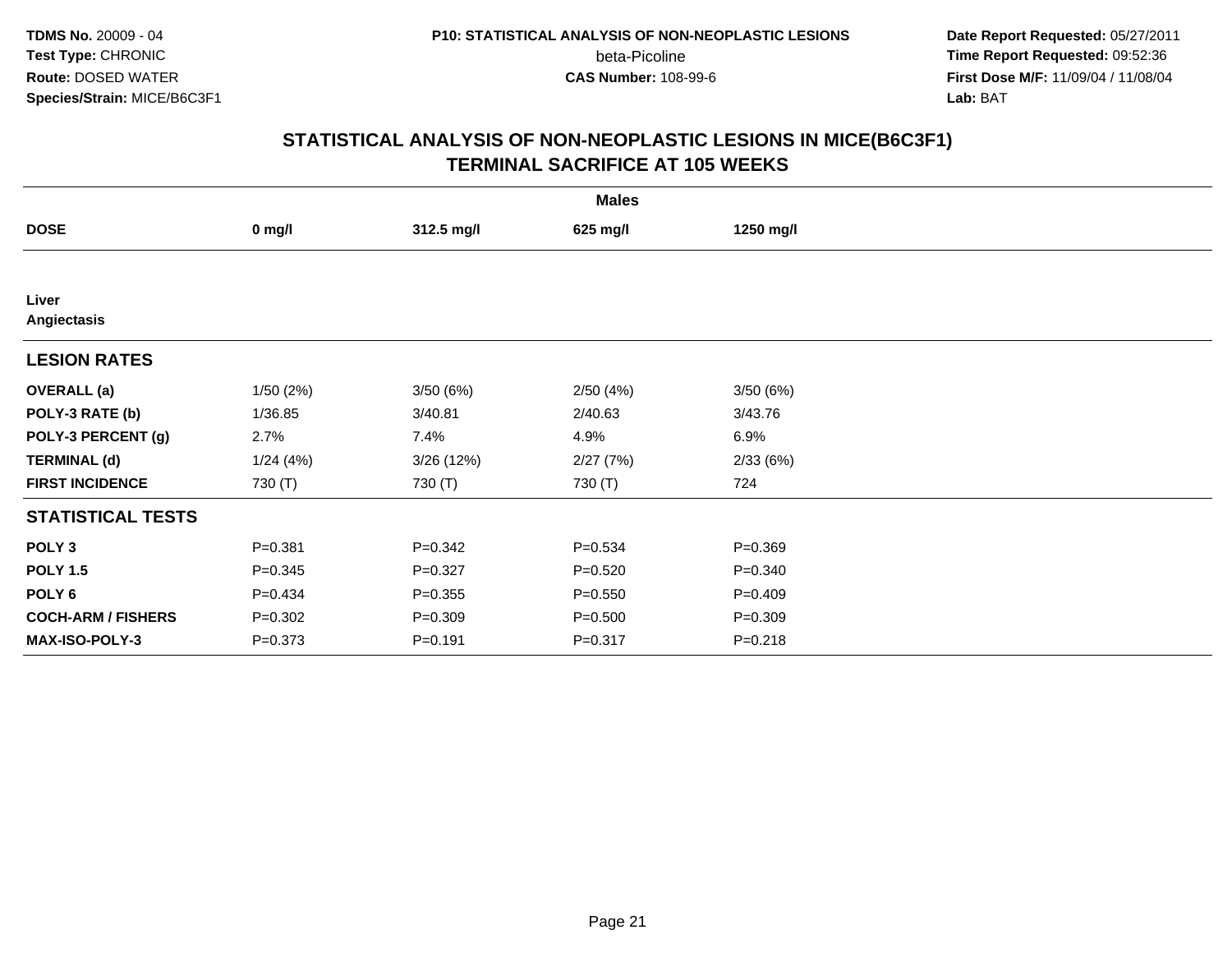**Date Report Requested:** 05/27/2011 **Time Report Requested:** 09:52:36 **First Dose M/F:** 11/09/04 / 11/08/04<br>Lab: BAT **Lab:** BAT

|                                  |              |             | <b>Males</b> |              |  |
|----------------------------------|--------------|-------------|--------------|--------------|--|
| <b>DOSE</b>                      | $0$ mg/l     | 312.5 mg/l  | 625 mg/l     | 1250 mg/l    |  |
|                                  |              |             |              |              |  |
| Liver<br><b>Basophilic Focus</b> |              |             |              |              |  |
| <b>LESION RATES</b>              |              |             |              |              |  |
| <b>OVERALL</b> (a)               | 10/50 (20%)  | 12/50 (24%) | 15/50 (30%)  | 7/50 (14%)   |  |
| POLY-3 RATE (b)                  | 10/41.59     | 12/44.78    | 15/43.19     | 7/44.54      |  |
| POLY-3 PERCENT (g)               | 24.1%        | 26.8%       | 34.7%        | 15.7%        |  |
| <b>TERMINAL (d)</b>              | 2/24(8%)     | 3/26(12%)   | 8/27 (30%)   | 6/33(18%)    |  |
| <b>FIRST INCIDENCE</b>           | 441          | 407         | 496          | 425          |  |
| <b>STATISTICAL TESTS</b>         |              |             |              |              |  |
| POLY <sub>3</sub>                | P=0.187N     | $P=0.482$   | $P = 0.198$  | $P = 0.242N$ |  |
| <b>POLY 1.5</b>                  | P=0.212N     | $P=0.453$   | $P = 0.189$  | P=0.266N     |  |
| POLY <sub>6</sub>                | $P = 0.155N$ | $P = 0.508$ | $P = 0.212$  | $P = 0.212N$ |  |
| <b>COCH-ARM / FISHERS</b>        | P=0.244N     | $P=0.405$   | $P = 0.178$  | P=0.298N     |  |
| MAX-ISO-POLY-3                   | P=0.144N     | $P = 0.386$ | $P = 0.142$  | P=0.174N     |  |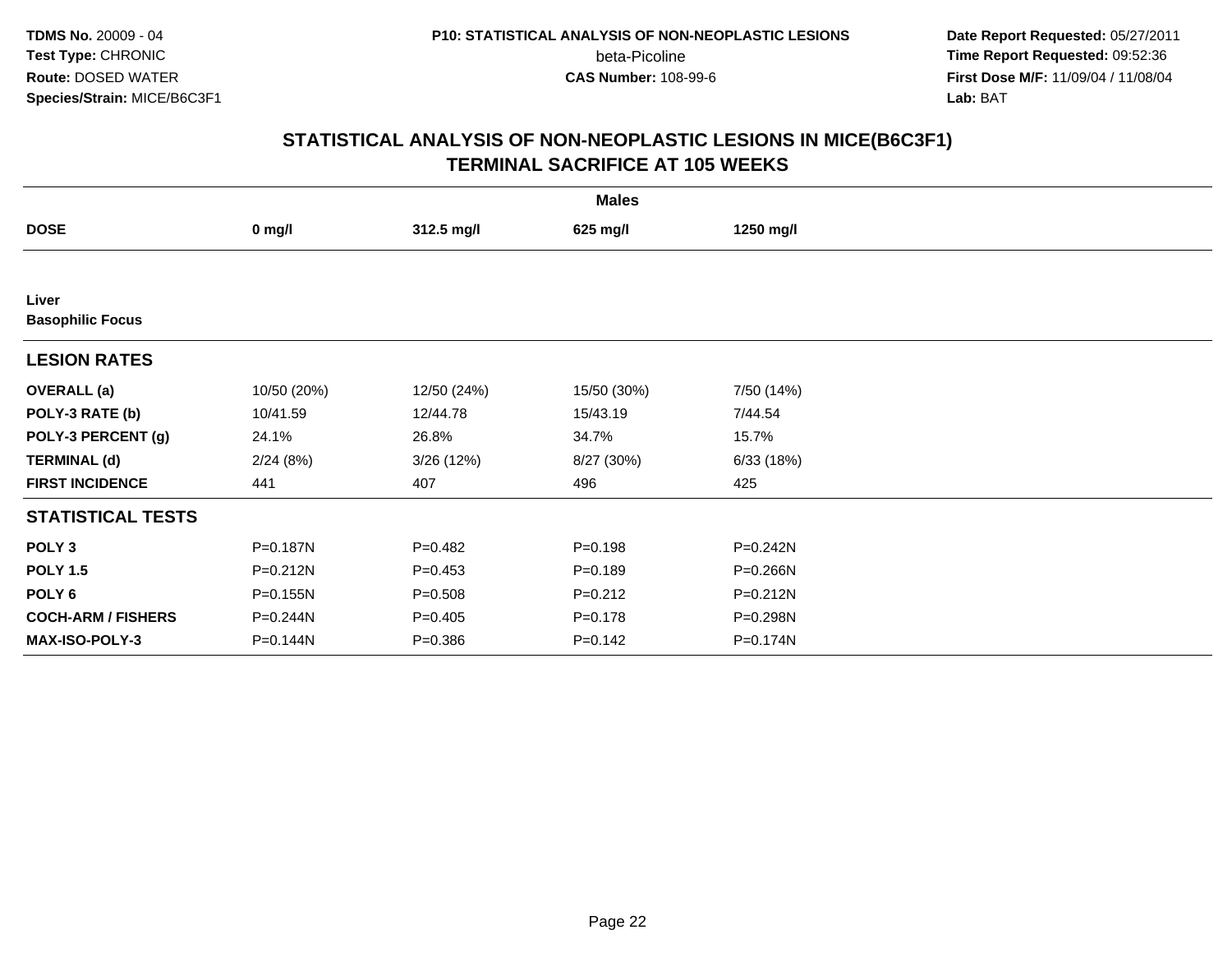**Date Report Requested:** 05/27/2011 **Time Report Requested:** 09:52:36 **First Dose M/F:** 11/09/04 / 11/08/04<br>Lab: BAT **Lab:** BAT

|                                  |              |             | <b>Males</b> |              |  |
|----------------------------------|--------------|-------------|--------------|--------------|--|
| <b>DOSE</b>                      | $0$ mg/l     | 312.5 mg/l  | 625 mg/l     | 1250 mg/l    |  |
|                                  |              |             |              |              |  |
| Liver<br><b>Clear Cell Focus</b> |              |             |              |              |  |
| <b>LESION RATES</b>              |              |             |              |              |  |
| <b>OVERALL</b> (a)               | 15/50 (30%)  | 19/50 (38%) | 16/50 (32%)  | 9/50 (18%)   |  |
| POLY-3 RATE (b)                  | 15/38.63     | 19/42.70    | 16/43.20     | 9/45.09      |  |
| POLY-3 PERCENT (g)               | 38.8%        | 44.5%       | 37%          | 20%          |  |
| <b>TERMINAL (d)</b>              | 11/24 (46%)  | 16/26 (62%) | 12/27 (44%)  | 7/33 (21%)   |  |
| <b>FIRST INCIDENCE</b>           | 505          | 407         | 470          | 465          |  |
| <b>STATISTICAL TESTS</b>         |              |             |              |              |  |
| POLY <sub>3</sub>                | P=0.012N*    | $P = 0.382$ | P=0.525N     | P=0.045N*    |  |
| <b>POLY 1.5</b>                  | $P=0.024N^*$ | $P = 0.336$ | P=0.584N     | $P = 0.071N$ |  |
| POLY <sub>6</sub>                | P=0.004N**   | $P=0.416$   | $P = 0.461N$ | P=0.024N*    |  |
| <b>COCH-ARM / FISHERS</b>        | P=0.055N     | $P = 0.263$ | $P = 0.500$  | P=0.121N     |  |
| MAX-ISO-POLY-3                   | P=0.018N*    | $P = 0.305$ | P=0.434N     | P=0.035N*    |  |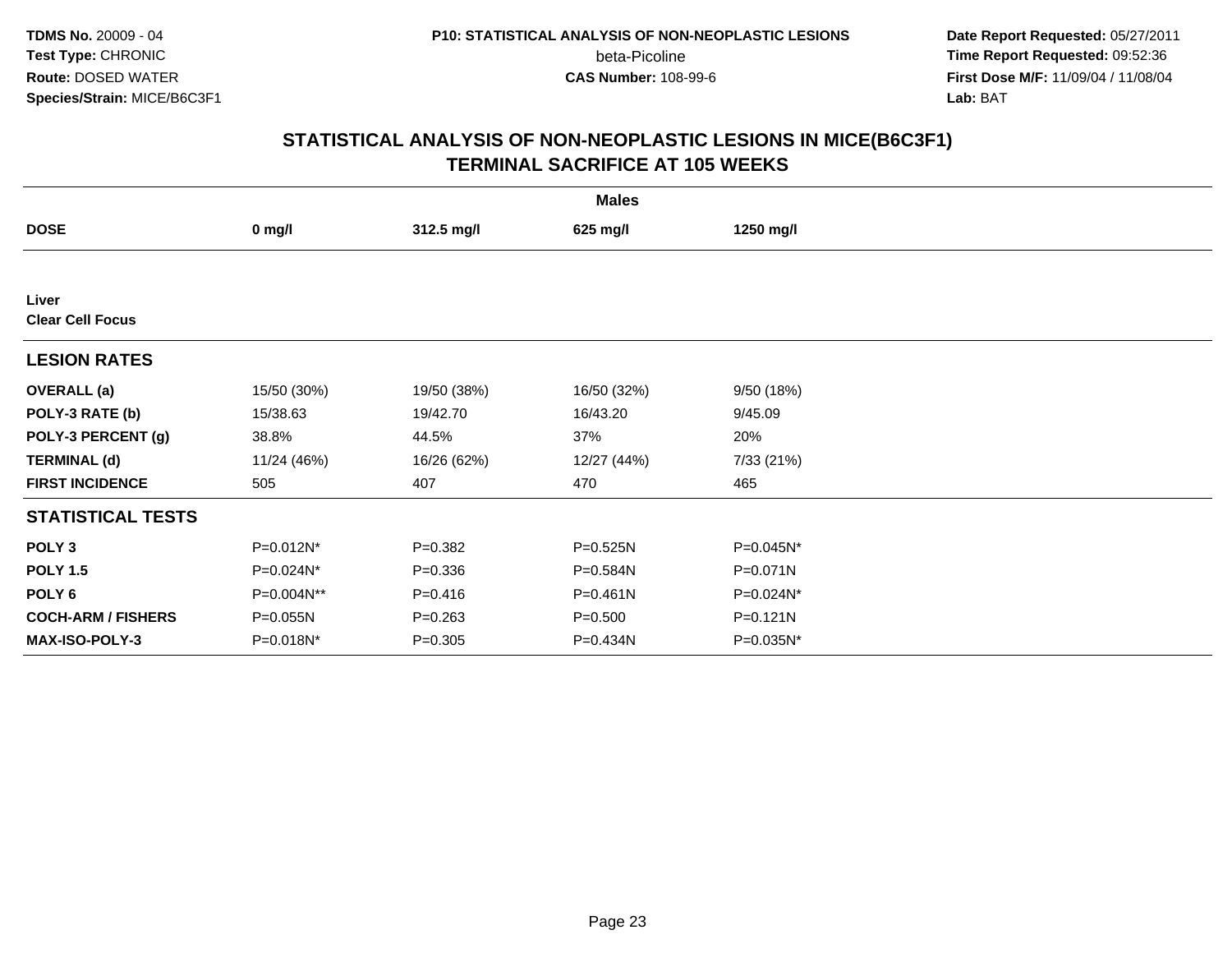**Date Report Requested:** 05/27/2011 **Time Report Requested:** 09:52:36 **First Dose M/F:** 11/09/04 / 11/08/04<br>Lab: BAT **Lab:** BAT

|                           | <b>Males</b> |             |             |             |  |  |  |
|---------------------------|--------------|-------------|-------------|-------------|--|--|--|
| <b>DOSE</b>               | $0$ mg/l     | 312.5 mg/l  | 625 mg/l    | 1250 mg/l   |  |  |  |
|                           |              |             |             |             |  |  |  |
| Liver                     |              |             |             |             |  |  |  |
| <b>Eosinophilic Focus</b> |              |             |             |             |  |  |  |
| <b>LESION RATES</b>       |              |             |             |             |  |  |  |
| <b>OVERALL</b> (a)        | 18/50 (36%)  | 16/50 (32%) | 19/50 (38%) | 10/50 (20%) |  |  |  |
| POLY-3 RATE (b)           | 18/39.00     | 16/41.54    | 19/42.42    | 10/44.71    |  |  |  |
| POLY-3 PERCENT (g)        | 46.2%        | 38.5%       | 44.8%       | 22.4%       |  |  |  |
| <b>TERMINAL (d)</b>       | 13/24 (54%)  | 14/26 (54%) | 14/27 (52%) | 8/33 (24%)  |  |  |  |
| <b>FIRST INCIDENCE</b>    | 455          | 545         | 556         | 425         |  |  |  |
| <b>STATISTICAL TESTS</b>  |              |             |             |             |  |  |  |
| POLY <sub>3</sub>         | P=0.013N*    | P=0.314N    | P=0.541N    | P=0.016N*   |  |  |  |
| <b>POLY 1.5</b>           | P=0.027N*    | P=0.353N    | $P = 0.580$ | P=0.029N*   |  |  |  |
| POLY <sub>6</sub>         | P=0.004N**   | P=0.286N    | P=0.476N    | P=0.007N**  |  |  |  |
| <b>COCH-ARM / FISHERS</b> | P=0.058N     | P=0.417N    | $P = 0.500$ | P=0.059N    |  |  |  |
| <b>MAX-ISO-POLY-3</b>     | P=0.020N*    | P=0.244N    | P=0.450N    | P=0.013N*   |  |  |  |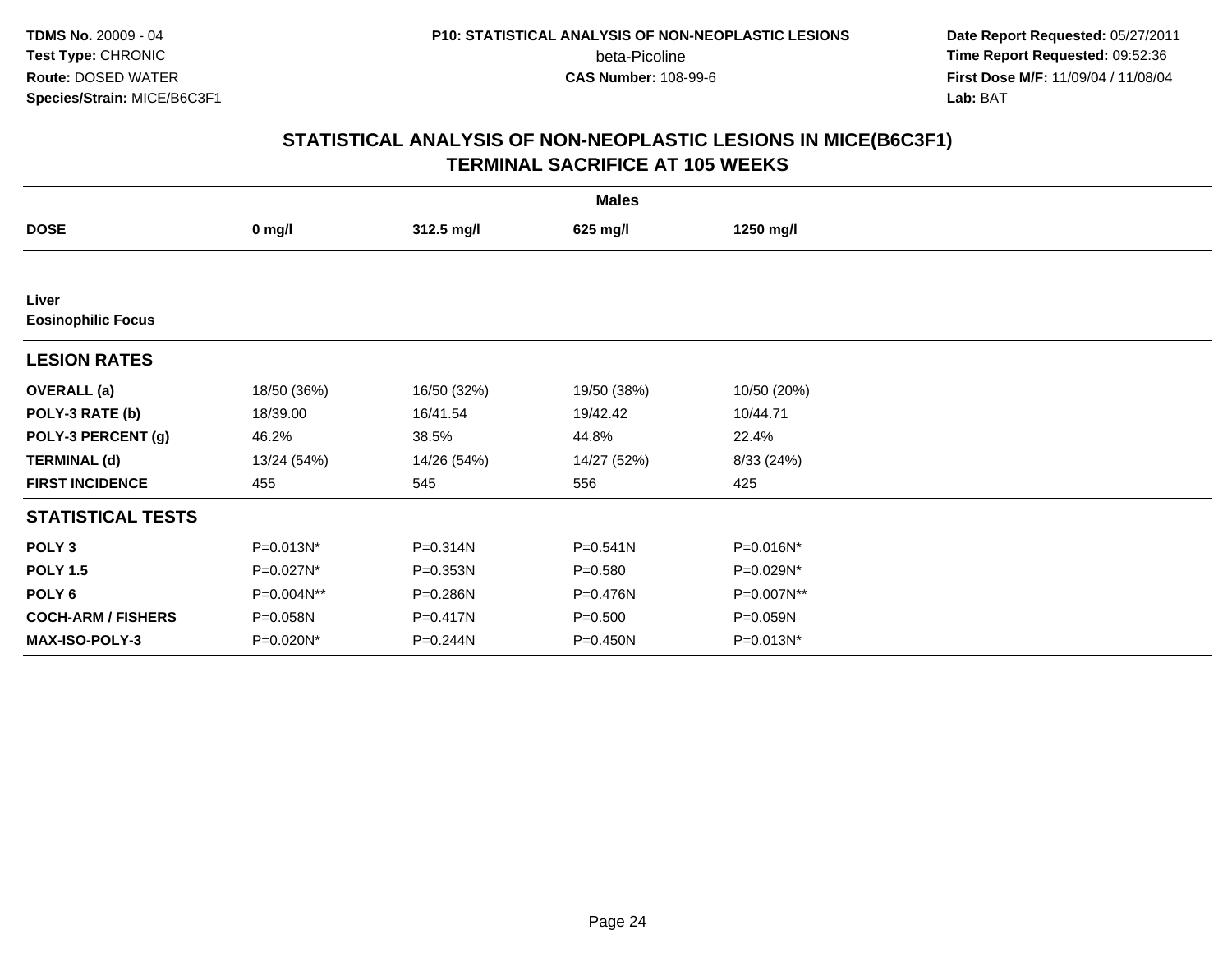**Date Report Requested:** 05/27/2011 **Time Report Requested:** 09:52:36 **First Dose M/F:** 11/09/04 / 11/08/04<br>Lab: BAT **Lab:** BAT

|                           | <b>Males</b> |            |          |           |  |  |  |
|---------------------------|--------------|------------|----------|-----------|--|--|--|
| <b>DOSE</b>               | $0$ mg/l     | 312.5 mg/l | 625 mg/l | 1250 mg/l |  |  |  |
|                           |              |            |          |           |  |  |  |
| Liver                     |              |            |          |           |  |  |  |
| <b>Fatty Change</b>       |              |            |          |           |  |  |  |
| <b>LESION RATES</b>       |              |            |          |           |  |  |  |
| <b>OVERALL</b> (a)        | 0/50(0%)     | 1/50(2%)   | 0/50(0%) | 0/50(0%)  |  |  |  |
| POLY-3 RATE (b)           | 0/36.85      | 1/41.46    | 0/40.63  | 0/43.74   |  |  |  |
| POLY-3 PERCENT (g)        | 0%           | 2.4%       | 0%       | 0%        |  |  |  |
| <b>TERMINAL (d)</b>       | 0/24(0%)     | 0/26(0%)   | 0/27(0%) | 0/33(0%)  |  |  |  |
| <b>FIRST INCIDENCE</b>    | $\cdots$     | 512        | $\cdots$ | $\cdots$  |  |  |  |
| <b>STATISTICAL TESTS</b>  |              |            |          |           |  |  |  |
| POLY <sub>3</sub>         | (n)          | (n)        | (n)      | (n)       |  |  |  |
| <b>POLY 1.5</b>           | (n)          | (n)        | (n)      | (n)       |  |  |  |
| POLY <sub>6</sub>         | (n)          | (n)        | (n)      | (n)       |  |  |  |
| <b>COCH-ARM / FISHERS</b> | (n)          | (n)        | (n)      | (n)       |  |  |  |
| MAX-ISO-POLY-3            | (n)          | (n)        | (n)      | (n)       |  |  |  |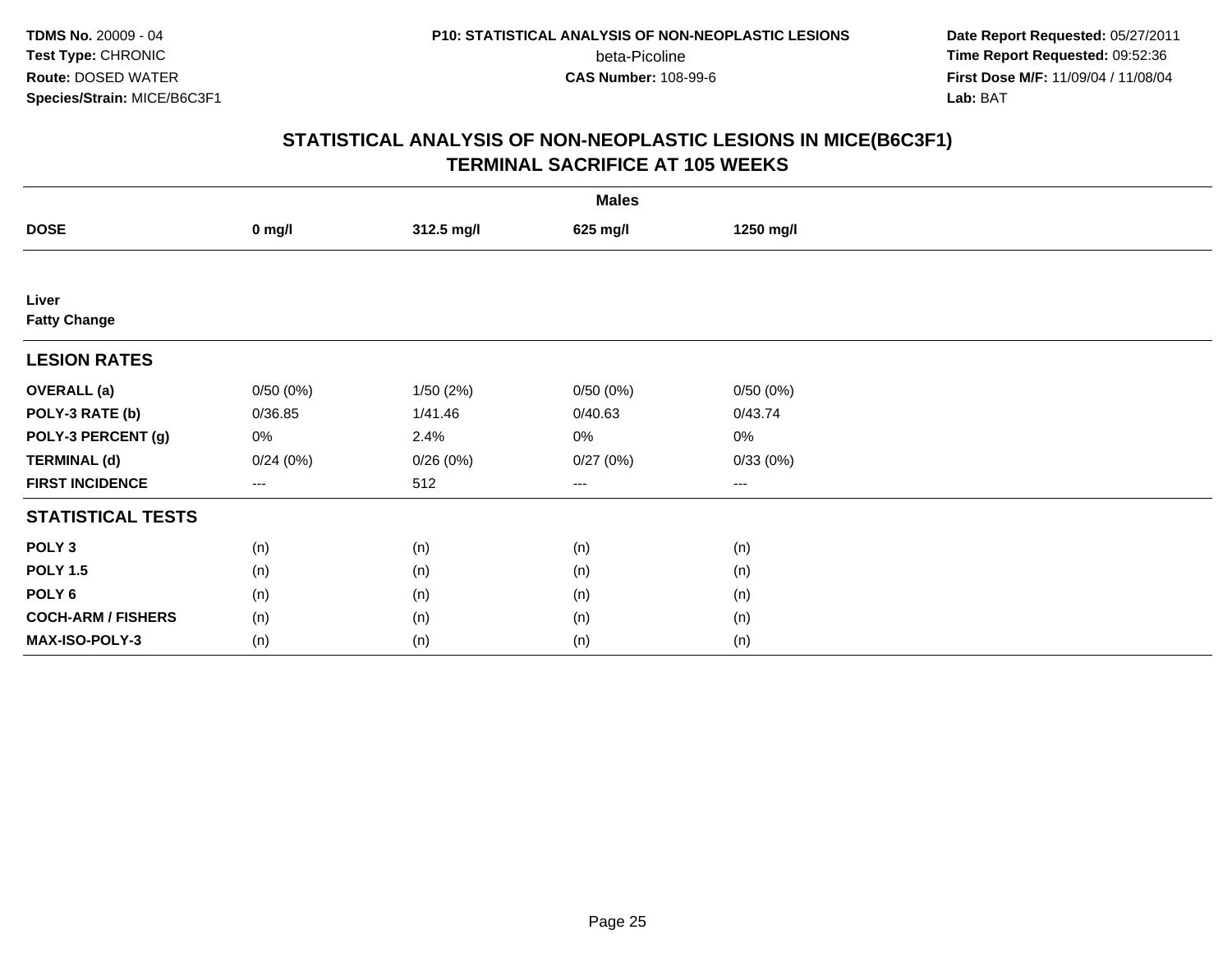**Date Report Requested:** 05/27/2011 **Time Report Requested:** 09:52:36 **First Dose M/F:** 11/09/04 / 11/08/04<br>Lab: BAT **Lab:** BAT

|                                      |                   |            | <b>Males</b> |             |  |
|--------------------------------------|-------------------|------------|--------------|-------------|--|
| <b>DOSE</b>                          | $0$ mg/l          | 312.5 mg/l | 625 mg/l     | 1250 mg/l   |  |
|                                      |                   |            |              |             |  |
| Liver<br><b>Inflammation Chronic</b> |                   |            |              |             |  |
| <b>LESION RATES</b>                  |                   |            |              |             |  |
| <b>OVERALL</b> (a)                   | 0/50(0%)          | 0/50(0%)   | 2/50(4%)     | 3/50(6%)    |  |
| POLY-3 RATE (b)                      | 0/36.85           | 0/40.81    | 2/40.63      | 3/43.74     |  |
| POLY-3 PERCENT (g)                   | 0%                | $0\%$      | 4.9%         | 6.9%        |  |
| <b>TERMINAL (d)</b>                  | 0/24(0%)          | 0/26(0%)   | 2/27(7%)     | 3/33(9%)    |  |
| <b>FIRST INCIDENCE</b>               | $\qquad \qquad -$ | ---        | 730 (T)      | 730 (T)     |  |
| <b>STATISTICAL TESTS</b>             |                   |            |              |             |  |
| POLY <sub>3</sub>                    | $P=0.038*$        | (e)        | $P = 0.259$  | $P = 0.152$ |  |
| <b>POLY 1.5</b>                      | $P=0.032*$        | (e)        | $P = 0.250$  | $P = 0.137$ |  |
| POLY <sub>6</sub>                    | $P=0.047*$        | (e)        | $P = 0.270$  | $P = 0.175$ |  |
| <b>COCH-ARM / FISHERS</b>            | $P=0.028*$        | (e)        | $P = 0.247$  | $P = 0.121$ |  |
| MAX-ISO-POLY-3                       | $P = 0.058$       | (e)        | $P = 0.097$  | $P=0.067$   |  |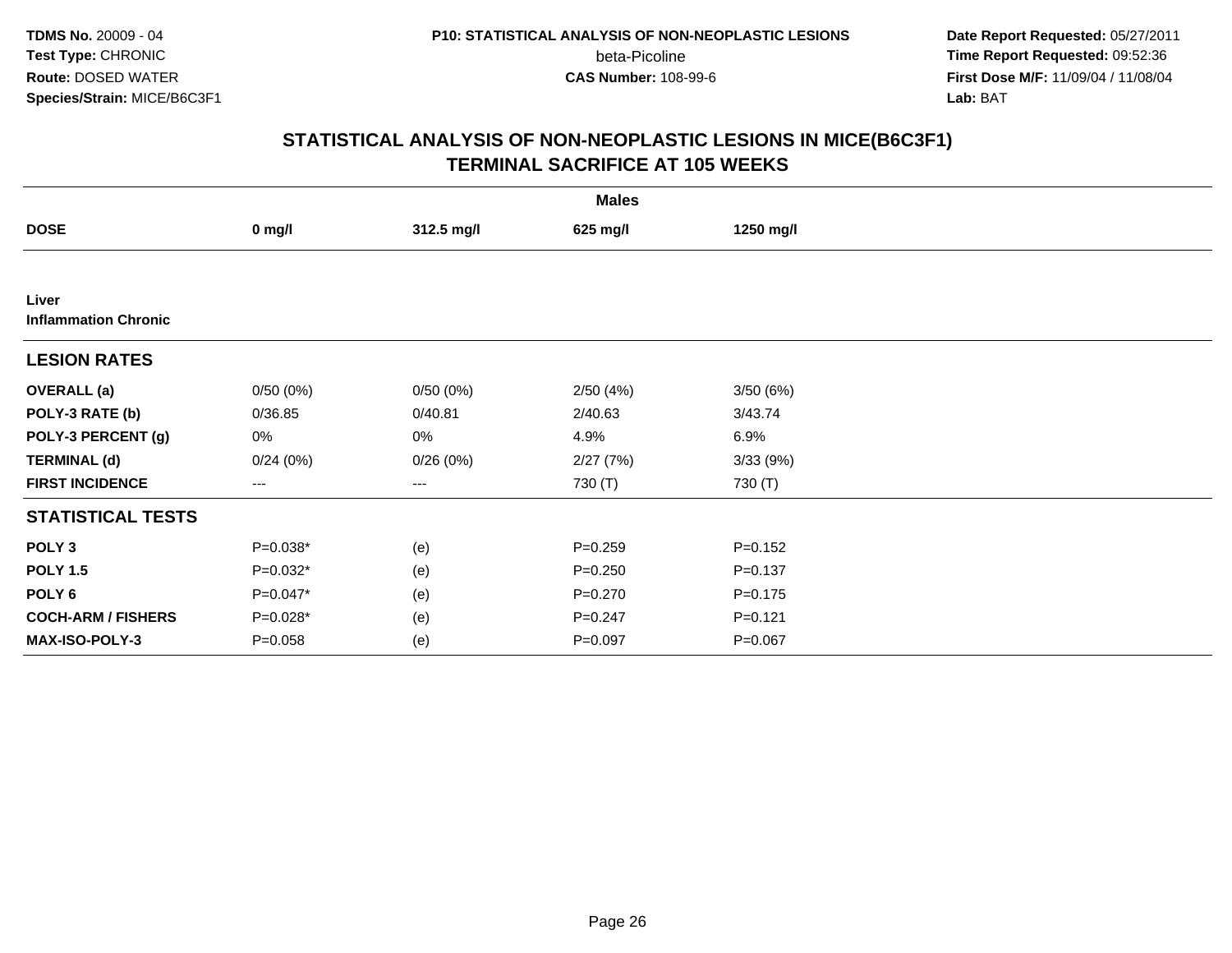**Date Report Requested:** 05/27/2011 **Time Report Requested:** 09:52:36 **First Dose M/F:** 11/09/04 / 11/08/04<br>Lab: BAT **Lab:** BAT

|                                  |              |            | <b>Males</b> |              |  |
|----------------------------------|--------------|------------|--------------|--------------|--|
| <b>DOSE</b>                      | $0$ mg/l     | 312.5 mg/l | 625 mg/l     | 1250 mg/l    |  |
|                                  |              |            |              |              |  |
| Liver<br><b>Mixed Cell Focus</b> |              |            |              |              |  |
| <b>LESION RATES</b>              |              |            |              |              |  |
| <b>OVERALL</b> (a)               | 5/50 (10%)   | 4/50 (8%)  | 5/50 (10%)   | 4/50 (8%)    |  |
| POLY-3 RATE (b)                  | 5/39.65      | 4/41.79    | 5/42.74      | 4/44.26      |  |
| POLY-3 PERCENT (g)               | 12.6%        | 9.6%       | 11.7%        | 9%           |  |
| <b>TERMINAL (d)</b>              | 0/24(0%)     | 2/26(8%)   | 1/27(4%)     | 3/33(9%)     |  |
| <b>FIRST INCIDENCE</b>           | 455          | 512        | 526          | 571          |  |
| <b>STATISTICAL TESTS</b>         |              |            |              |              |  |
| POLY <sub>3</sub>                | P=0.404N     | P=0.467N   | P=0.583N     | $P = 0.431N$ |  |
| <b>POLY 1.5</b>                  | $P = 0.433N$ | P=0.478N   | P=0.602N     | $P = 0.461N$ |  |
| POLY <sub>6</sub>                | P=0.362N     | P=0.462N   | P=0.563N     | P=0.392N     |  |
| <b>COCH-ARM / FISHERS</b>        | P=0.467N     | P=0.500N   | P=0.630N     | P=0.500N     |  |
| MAX-ISO-POLY-3                   | P=0.494N     | P=0.335N   | P=0.450N     | P=0.309N     |  |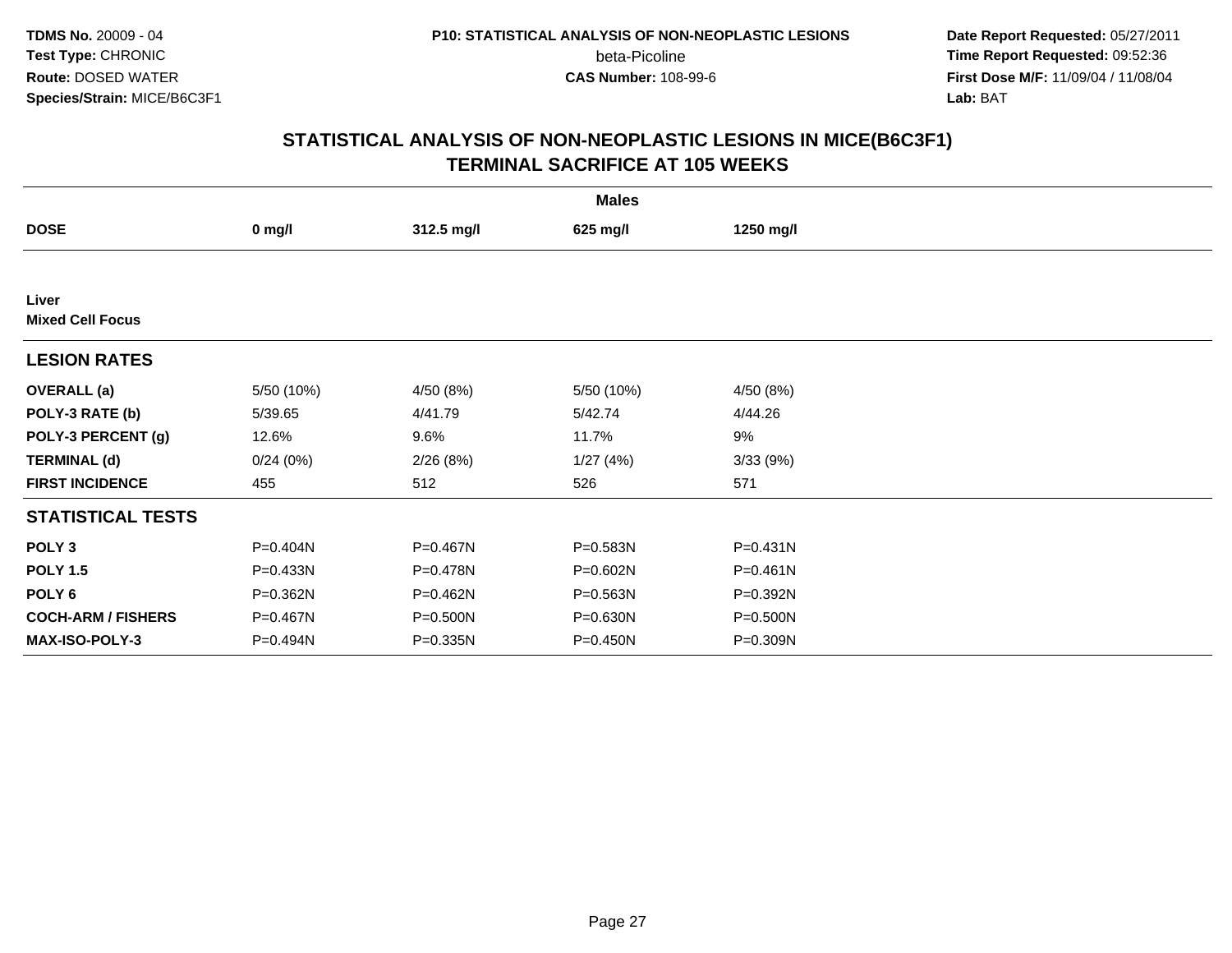**Date Report Requested:** 05/27/2011 **Time Report Requested:** 09:52:36 **First Dose M/F:** 11/09/04 / 11/08/04<br>Lab: BAT **Lab:** BAT

|                           |            |             | <b>Males</b> |            |  |
|---------------------------|------------|-------------|--------------|------------|--|
| <b>DOSE</b>               | $0$ mg/l   | 312.5 mg/l  | 625 mg/l     | 1250 mg/l  |  |
|                           |            |             |              |            |  |
| Liver<br><b>Necrosis</b>  |            |             |              |            |  |
| <b>LESION RATES</b>       |            |             |              |            |  |
| <b>OVERALL</b> (a)        | 5/50 (10%) | 6/50 (12%)  | 6/50 (12%)   | 4/50(8%)   |  |
| POLY-3 RATE (b)           | 5/39.08    | 6/43.09     | 6/43.22      | 4/43.74    |  |
| POLY-3 PERCENT (g)        | 12.8%      | 13.9%       | 13.9%        | 9.2%       |  |
| <b>TERMINAL (d)</b>       | 1/24(4%)   | 0/26(0%)    | 0/27(0%)     | 4/33 (12%) |  |
| <b>FIRST INCIDENCE</b>    | 402        | 580         | 524          | 730 (T)    |  |
| <b>STATISTICAL TESTS</b>  |            |             |              |            |  |
| POLY <sub>3</sub>         | P=0.325N   | $P = 0.569$ | $P = 0.571$  | P=0.429N   |  |
| <b>POLY 1.5</b>           | P=0.356N   | $P = 0.540$ | $P = 0.540$  | P=0.462N   |  |
| POLY <sub>6</sub>         | P=0.285N   | $P = 0.603$ | $P = 0.609$  | P=0.386N   |  |
| <b>COCH-ARM / FISHERS</b> | P=0.392N   | $P = 0.500$ | $P = 0.500$  | P=0.500N   |  |
| MAX-ISO-POLY-3            | P=0.458N   | $P=0.442$   | $P=0.444$    | P=0.308N   |  |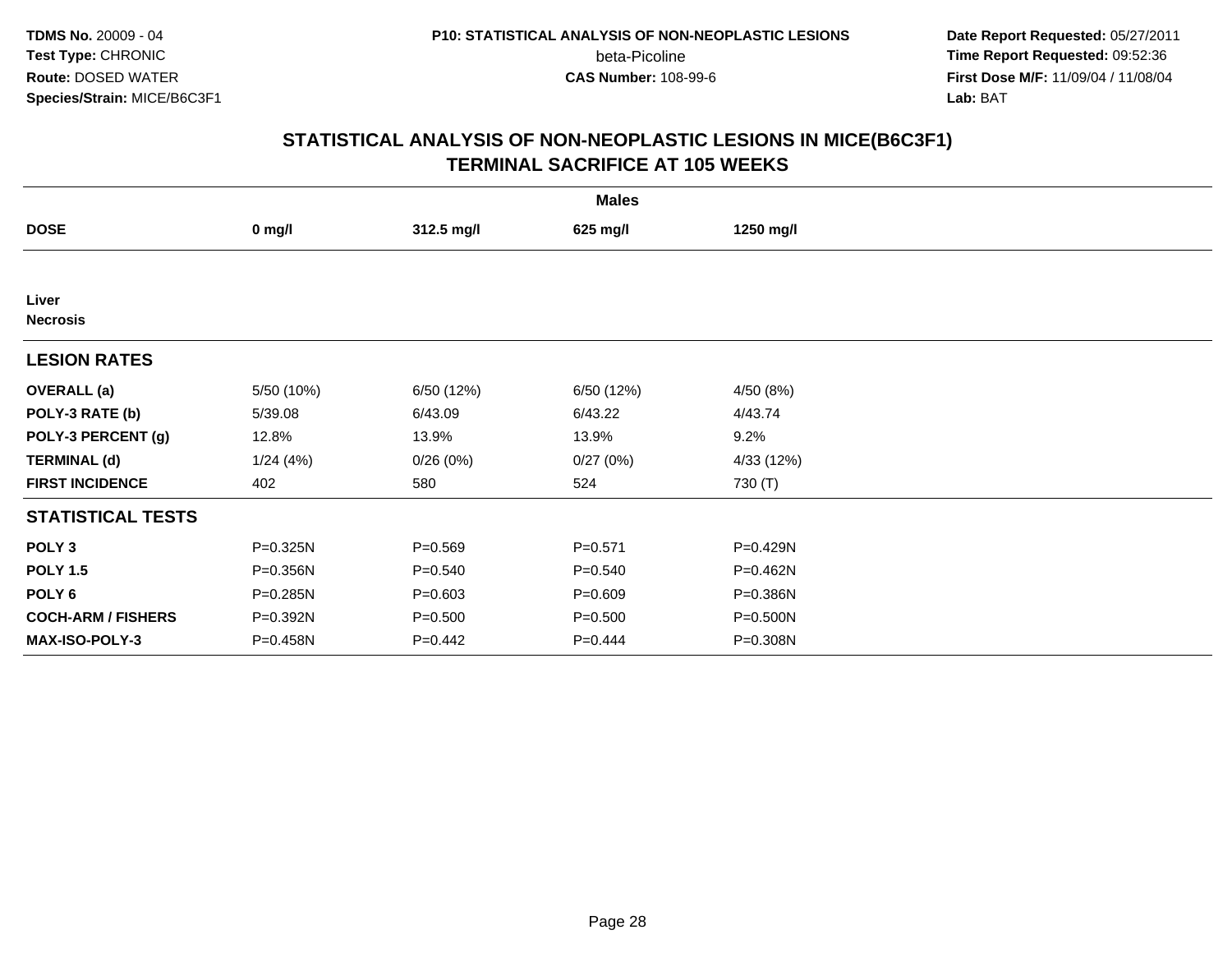**Date Report Requested:** 05/27/2011 **Time Report Requested:** 09:52:36 **First Dose M/F:** 11/09/04 / 11/08/04<br>Lab: BAT **Lab:** BAT

| <b>Males</b>              |                                          |                   |          |           |  |  |
|---------------------------|------------------------------------------|-------------------|----------|-----------|--|--|
| <b>DOSE</b>               | $0$ mg/l                                 | 312.5 mg/l        | 625 mg/l | 1250 mg/l |  |  |
|                           |                                          |                   |          |           |  |  |
| Liver                     |                                          |                   |          |           |  |  |
| <b>Tension Lipidosis</b>  |                                          |                   |          |           |  |  |
| <b>LESION RATES</b>       |                                          |                   |          |           |  |  |
| <b>OVERALL</b> (a)        | 0/50(0%)                                 | 0/50(0%)          | 0/50(0%) | 0/50(0%)  |  |  |
| POLY-3 RATE (b)           | 0/36.85                                  | 0/40.81           | 0/40.63  | 0/43.74   |  |  |
| POLY-3 PERCENT (g)        | 0%                                       | 0%                | 0%       | 0%        |  |  |
| <b>TERMINAL (d)</b>       | 0/24(0%)                                 | 0/26(0%)          | 0/27(0%) | 0/33(0%)  |  |  |
| <b>FIRST INCIDENCE</b>    | $\hspace{0.05cm} \ldots \hspace{0.05cm}$ | $\qquad \qquad -$ | $\cdots$ | $\cdots$  |  |  |
| <b>STATISTICAL TESTS</b>  |                                          |                   |          |           |  |  |
| POLY <sub>3</sub>         | (n)                                      | (n)               | (n)      | (n)       |  |  |
| <b>POLY 1.5</b>           | (n)                                      | (n)               | (n)      | (n)       |  |  |
| POLY <sub>6</sub>         | (n)                                      | (n)               | (n)      | (n)       |  |  |
| <b>COCH-ARM / FISHERS</b> | (n)                                      | (n)               | (n)      | (n)       |  |  |
| MAX-ISO-POLY-3            | (n)                                      | (n)               | (n)      | (n)       |  |  |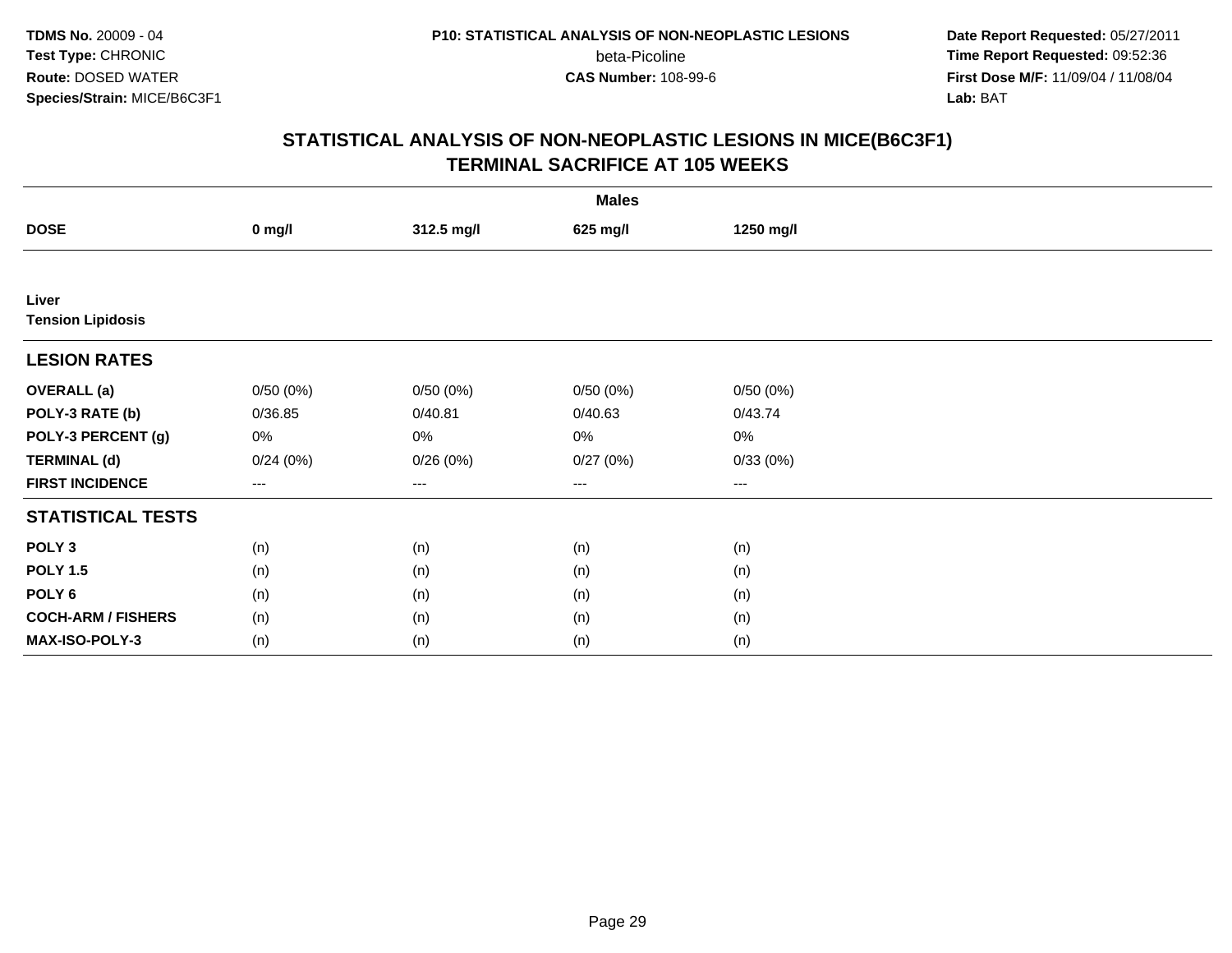**Date Report Requested:** 05/27/2011 **Time Report Requested:** 09:52:36 **First Dose M/F:** 11/09/04 / 11/08/04<br>Lab: BAT **Lab:** BAT

|                           |              |              | <b>Males</b> |                        |  |
|---------------------------|--------------|--------------|--------------|------------------------|--|
| <b>DOSE</b>               | $0$ mg/l     | 312.5 mg/l   | 625 mg/l     | 1250 mg/l              |  |
|                           |              |              |              |                        |  |
| Lung<br>Hemorrhage        |              |              |              |                        |  |
| <b>LESION RATES</b>       |              |              |              |                        |  |
| <b>OVERALL</b> (a)        | 2/50(4%)     | 1/50(2%)     | 0/50(0%)     | 0/50(0%)               |  |
| POLY-3 RATE (b)           | 2/37.60      | 1/40.81      | 0/40.63      | 0/43.74                |  |
| POLY-3 PERCENT (g)        | 5.3%         | 2.5%         | 0%           | 0%                     |  |
| <b>TERMINAL (d)</b>       | 1/24(4%)     | 1/26(4%)     | 0/27(0%)     | 0/33(0%)               |  |
| <b>FIRST INCIDENCE</b>    | 460          | 730 (T)      | ---          | $\qquad \qquad \cdots$ |  |
| <b>STATISTICAL TESTS</b>  |              |              |              |                        |  |
| POLY <sub>3</sub>         | P=0.097N     | $P = 0.471N$ | P=0.220N     | P=0.205N               |  |
| <b>POLY 1.5</b>           | P=0.099N     | P=0.482N     | P=0.227N     | $P = 0.219N$           |  |
| POLY <sub>6</sub>         | P=0.095N     | P=0.462N     | P=0.212N     | P=0.187N               |  |
| <b>COCH-ARM / FISHERS</b> | $P = 0.101N$ | P=0.500N     | P=0.247N     | P=0.247N               |  |
| MAX-ISO-POLY-3            | P=0.077N     | P=0.264N     | P=0.075N     | P=0.075N               |  |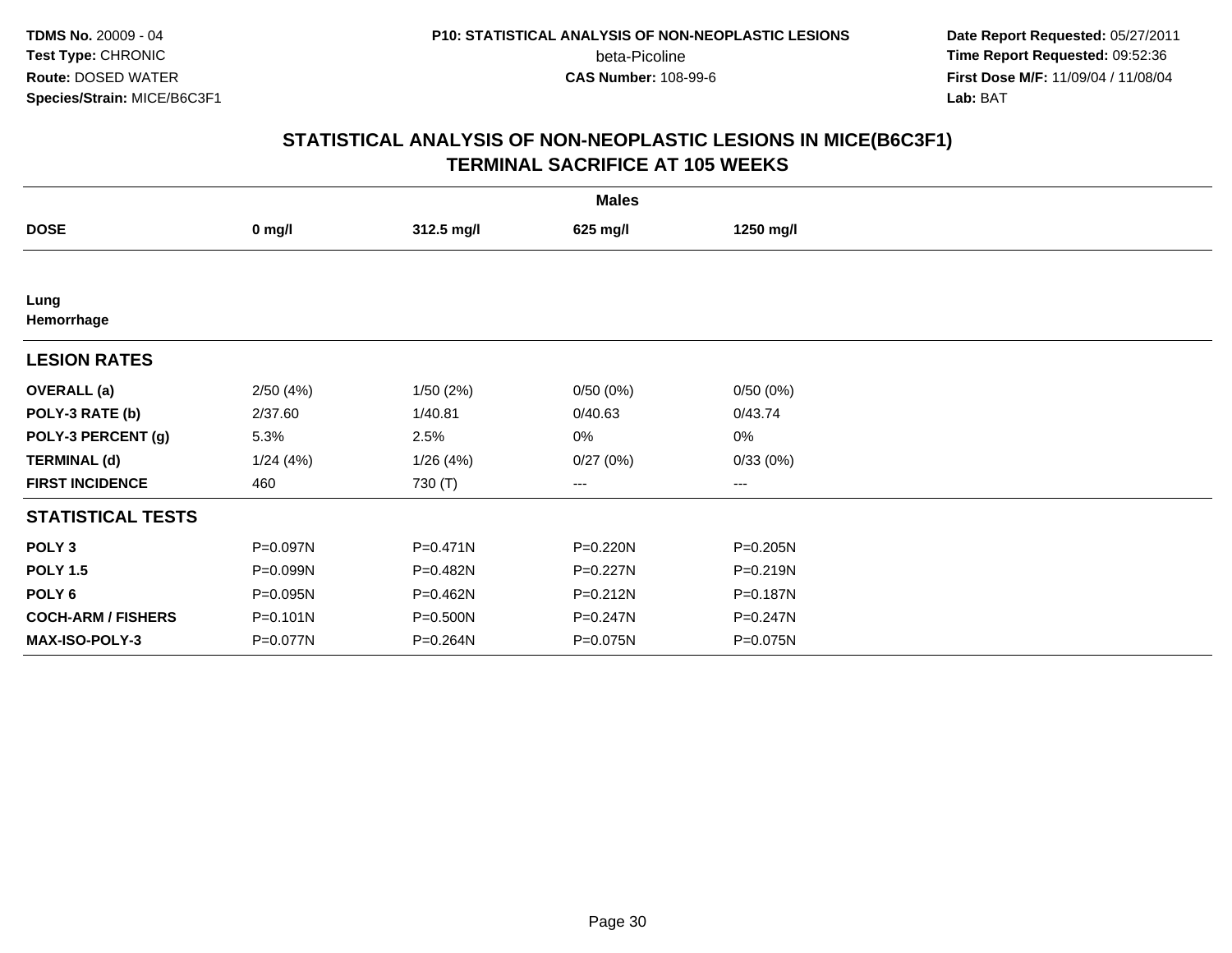**Date Report Requested:** 05/27/2011 **Time Report Requested:** 09:52:36 **First Dose M/F:** 11/09/04 / 11/08/04<br>Lab: BAT **Lab:** BAT

| <b>Males</b>                  |               |            |          |           |  |  |
|-------------------------------|---------------|------------|----------|-----------|--|--|
| <b>DOSE</b>                   | $0$ mg/l      | 312.5 mg/l | 625 mg/l | 1250 mg/l |  |  |
|                               |               |            |          |           |  |  |
| Lung<br><b>Mineralization</b> |               |            |          |           |  |  |
| <b>LESION RATES</b>           |               |            |          |           |  |  |
| <b>OVERALL</b> (a)            | 0/50(0%)      | 0/50(0%)   | 0/50(0%) | 0/50(0%)  |  |  |
| POLY-3 RATE (b)               | 0/36.85       | 0/40.81    | 0/40.63  | 0/43.74   |  |  |
| POLY-3 PERCENT (g)            | 0%            | $0\%$      | 0%       | 0%        |  |  |
| <b>TERMINAL (d)</b>           | 0/24(0%)      | 0/26(0%)   | 0/27(0%) | 0/33(0%)  |  |  |
| <b>FIRST INCIDENCE</b>        | $\sim$ $\sim$ | $\cdots$   | $\cdots$ | $\cdots$  |  |  |
| <b>STATISTICAL TESTS</b>      |               |            |          |           |  |  |
| POLY <sub>3</sub>             | (n)           | (n)        | (n)      | (n)       |  |  |
| <b>POLY 1.5</b>               | (n)           | (n)        | (n)      | (n)       |  |  |
| POLY <sub>6</sub>             | (n)           | (n)        | (n)      | (n)       |  |  |
| <b>COCH-ARM / FISHERS</b>     | (n)           | (n)        | (n)      | (n)       |  |  |
| MAX-ISO-POLY-3                | (n)           | (n)        | (n)      | (n)       |  |  |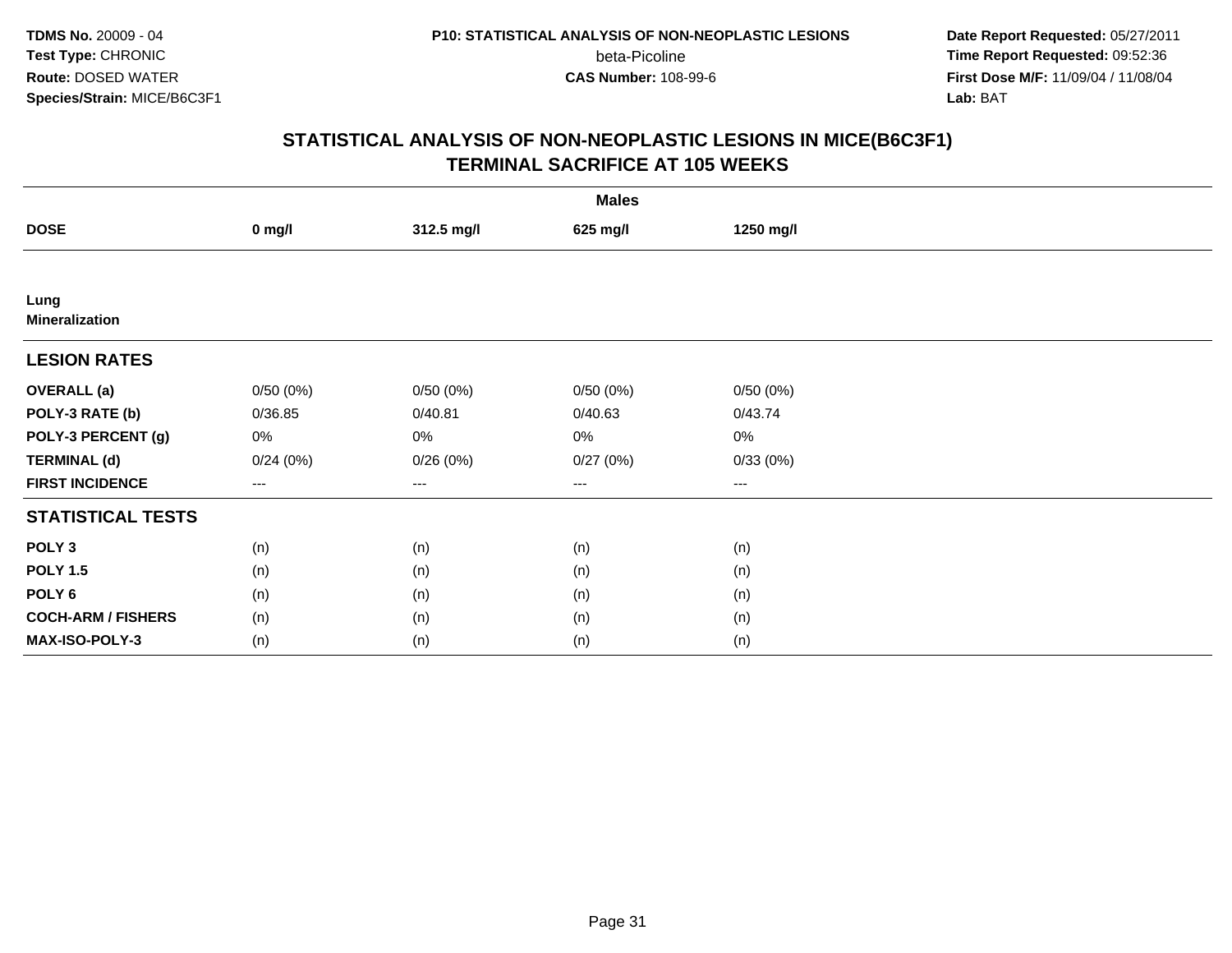**Date Report Requested:** 05/27/2011 **Time Report Requested:** 09:52:36 **First Dose M/F:** 11/09/04 / 11/08/04<br>Lab: BAT **Lab:** BAT

| <b>Males</b>              |             |            |             |             |  |  |
|---------------------------|-------------|------------|-------------|-------------|--|--|
| <b>DOSE</b>               | $0$ mg/l    | 312.5 mg/l | 625 mg/l    | 1250 mg/l   |  |  |
|                           |             |            |             |             |  |  |
| Lung                      |             |            |             |             |  |  |
| <b>Thrombosis</b>         |             |            |             |             |  |  |
| <b>LESION RATES</b>       |             |            |             |             |  |  |
| <b>OVERALL</b> (a)        | 0/50(0%)    | 0/50(0%)   | 1/50(2%)    | 2/50(4%)    |  |  |
| POLY-3 RATE (b)           | 0/36.85     | 0/40.81    | 1/41.38     | 2/44.37     |  |  |
| POLY-3 PERCENT (g)        | 0%          | 0%         | 2.4%        | 4.5%        |  |  |
| <b>TERMINAL (d)</b>       | 0/24(0%)    | 0/26(0%)   | 0/27(0%)    | 1/33(3%)    |  |  |
| <b>FIRST INCIDENCE</b>    | $---$       | ---        | 456         | 522         |  |  |
| <b>STATISTICAL TESTS</b>  |             |            |             |             |  |  |
| POLY <sub>3</sub>         | $P = 0.089$ | (e)        | $P = 0.523$ | $P = 0.281$ |  |  |
| <b>POLY 1.5</b>           | $P = 0.080$ | (e)        | $P = 0.514$ | $P = 0.261$ |  |  |
| POLY <sub>6</sub>         | $P = 0.103$ | (e)        | $P = 0.534$ | $P = 0.308$ |  |  |
| <b>COCH-ARM / FISHERS</b> | $P = 0.070$ | (e)        | $P = 0.500$ | $P = 0.247$ |  |  |
| <b>MAX-ISO-POLY-3</b>     | $P = 0.135$ | (e)        | $P = 0.186$ | $P = 0.117$ |  |  |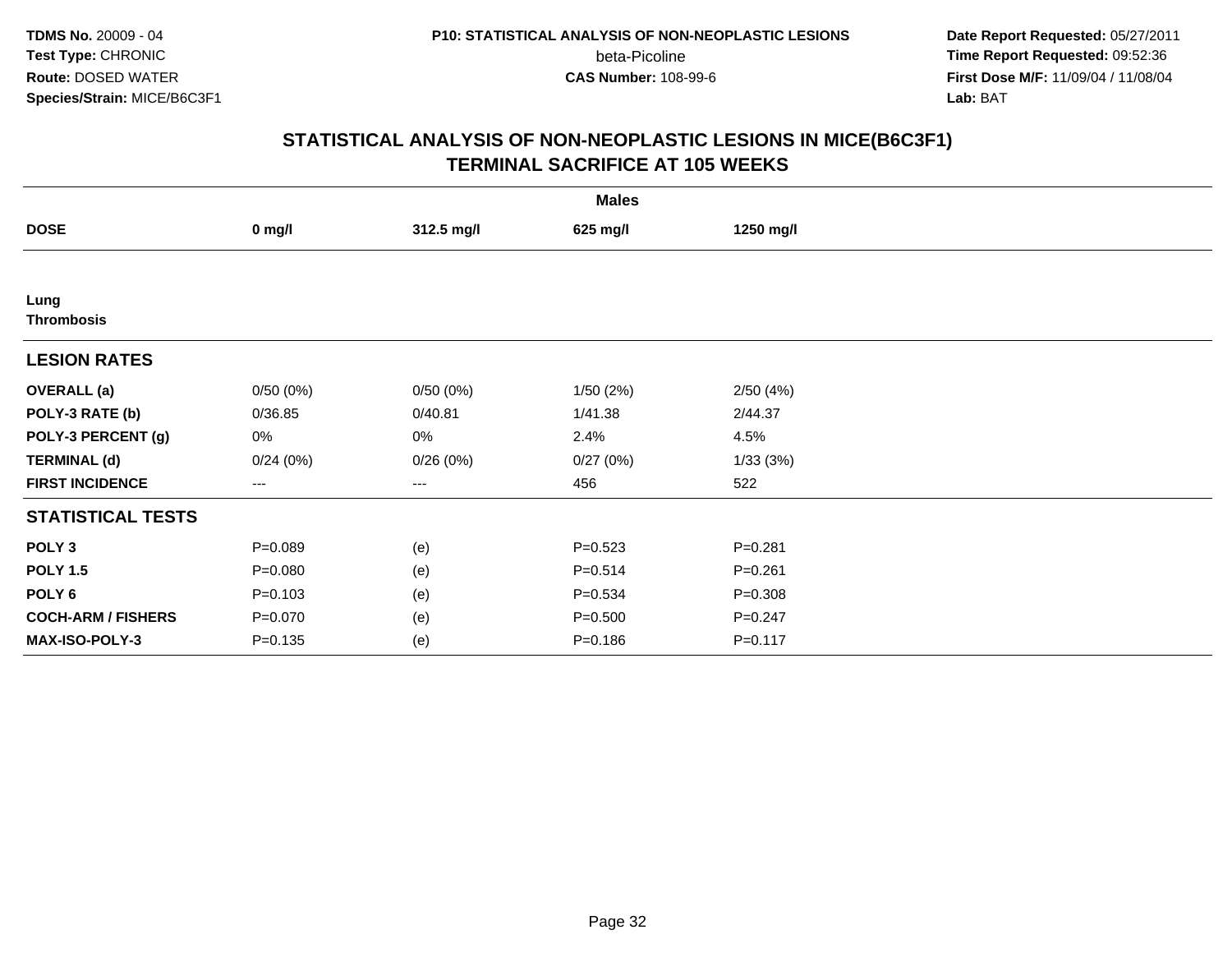**Date Report Requested:** 05/27/2011 **Time Report Requested:** 09:52:36 **First Dose M/F:** 11/09/04 / 11/08/04<br>Lab: BAT **Lab:** BAT

| <b>Males</b>                             |             |             |             |             |  |  |
|------------------------------------------|-------------|-------------|-------------|-------------|--|--|
| <b>DOSE</b>                              | $0$ mg/l    | 312.5 mg/l  | 625 mg/l    | 1250 mg/l   |  |  |
|                                          |             |             |             |             |  |  |
| Lung: Alveolar Epithelium<br>Hyperplasia |             |             |             |             |  |  |
| <b>LESION RATES</b>                      |             |             |             |             |  |  |
| <b>OVERALL</b> (a)                       | 4/50 (8%)   | 6/50 (12%)  | 6/50 (12%)  | 7/50 (14%)  |  |  |
| POLY-3 RATE (b)                          | 4/38.24     | 6/41.37     | 6/41.12     | 7/43.95     |  |  |
| POLY-3 PERCENT (g)                       | 10.5%       | 14.5%       | 14.6%       | 15.9%       |  |  |
| <b>TERMINAL (d)</b>                      | 2/24(8%)    | 4/26 (15%)  | 4/27 (15%)  | 6/33(18%)   |  |  |
| <b>FIRST INCIDENCE</b>                   | 455         | 593         | 659         | 675         |  |  |
| <b>STATISTICAL TESTS</b>                 |             |             |             |             |  |  |
| POLY <sub>3</sub>                        | $P=0.323$   | $P=0.419$   | $P = 0.415$ | $P = 0.345$ |  |  |
| <b>POLY 1.5</b>                          | $P = 0.283$ | $P = 0.400$ | $P = 0.396$ | $P = 0.306$ |  |  |
| POLY <sub>6</sub>                        | $P = 0.389$ | $P = 0.438$ | $P = 0.440$ | $P=0.403$   |  |  |
| <b>COCH-ARM / FISHERS</b>                | $P = 0.238$ | $P = 0.370$ | $P = 0.370$ | $P = 0.262$ |  |  |
| MAX-ISO-POLY-3                           | $P = 0.408$ | $P = 0.301$ | $P=0.297$   | $P = 0.250$ |  |  |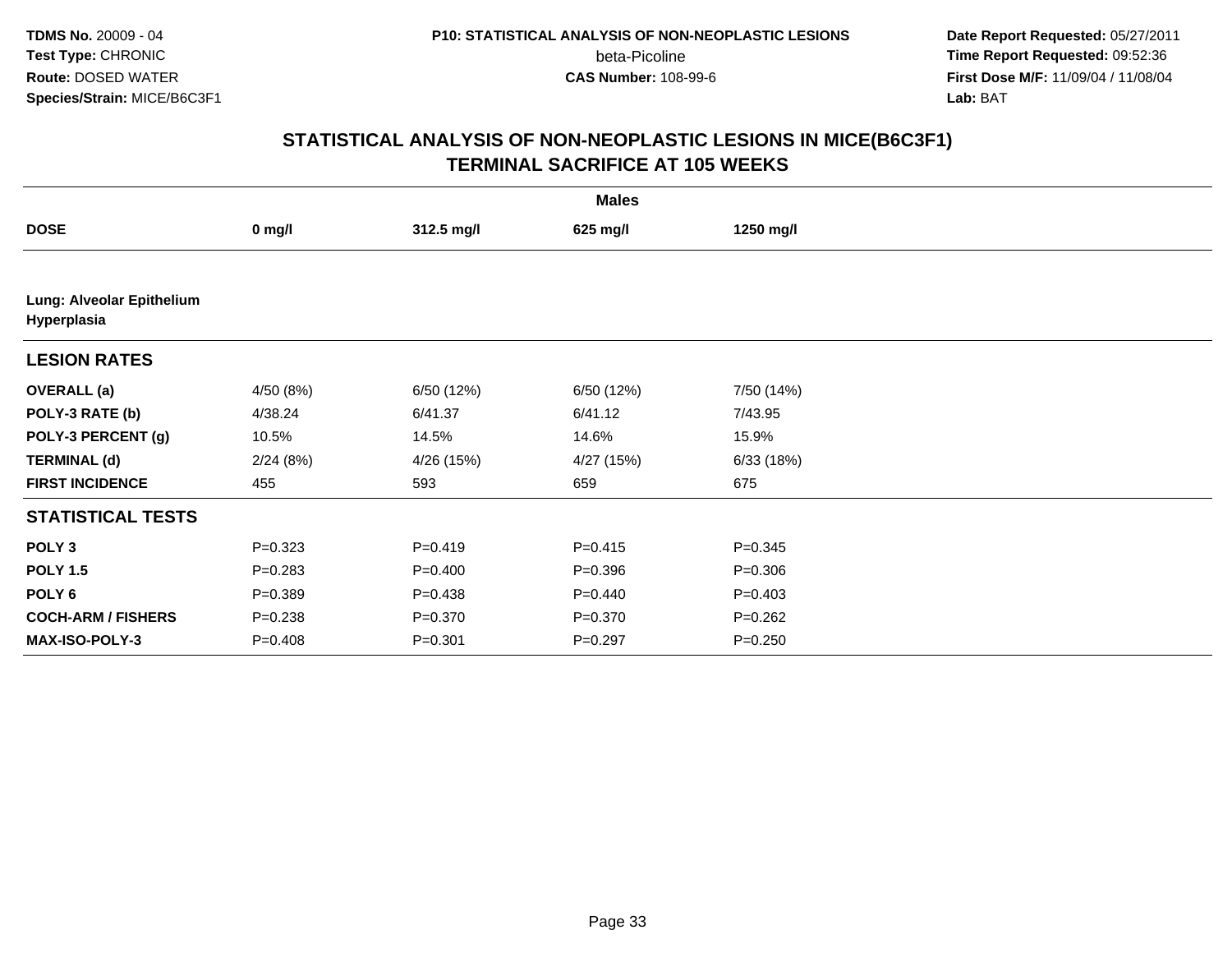**Date Report Requested:** 05/27/2011 **Time Report Requested:** 09:52:36 **First Dose M/F:** 11/09/04 / 11/08/04<br>Lab: BAT **Lab:** BAT

|                                                                  | <b>Males</b> |            |             |           |  |  |  |
|------------------------------------------------------------------|--------------|------------|-------------|-----------|--|--|--|
| <b>DOSE</b>                                                      | $0$ mg/l     | 312.5 mg/l | 625 mg/l    | 1250 mg/l |  |  |  |
|                                                                  |              |            |             |           |  |  |  |
| <b>Lung: Alveolus</b><br><b>Infiltration Cellular Histiocyte</b> |              |            |             |           |  |  |  |
| <b>LESION RATES</b>                                              |              |            |             |           |  |  |  |
| <b>OVERALL</b> (a)                                               | 2/50(4%)     | 1/50(2%)   | 3/50(6%)    | 2/50(4%)  |  |  |  |
| POLY-3 RATE (b)                                                  | 2/37.57      | 1/40.92    | 3/40.63     | 2/43.74   |  |  |  |
| POLY-3 PERCENT (g)                                               | 5.3%         | 2.4%       | 7.4%        | 4.6%      |  |  |  |
| <b>TERMINAL (d)</b>                                              | 0/24(0%)     | 0/26(0%)   | 3/27(11%)   | 2/33(6%)  |  |  |  |
| <b>FIRST INCIDENCE</b>                                           | 505          | 702        | 730 (T)     | 730 (T)   |  |  |  |
| <b>STATISTICAL TESTS</b>                                         |              |            |             |           |  |  |  |
| POLY <sub>3</sub>                                                | $P = 0.564$  | P=0.470N   | $P = 0.536$ | P=0.638N  |  |  |  |
| <b>POLY 1.5</b>                                                  | $P = 0.535$  | P=0.482N   | $P = 0.521$ | P=0.663N  |  |  |  |
| POLY 6                                                           | $P = 0.605N$ | P=0.460N   | $P = 0.552$ | P=0.603N  |  |  |  |
| <b>COCH-ARM / FISHERS</b>                                        | $P = 0.500$  | P=0.500N   | $P = 0.500$ | P=0.691N  |  |  |  |
| <b>MAX-ISO-POLY-3</b>                                            | $P = 0.543$  | P=0.263N   | $P = 0.360$ | P=0.441N  |  |  |  |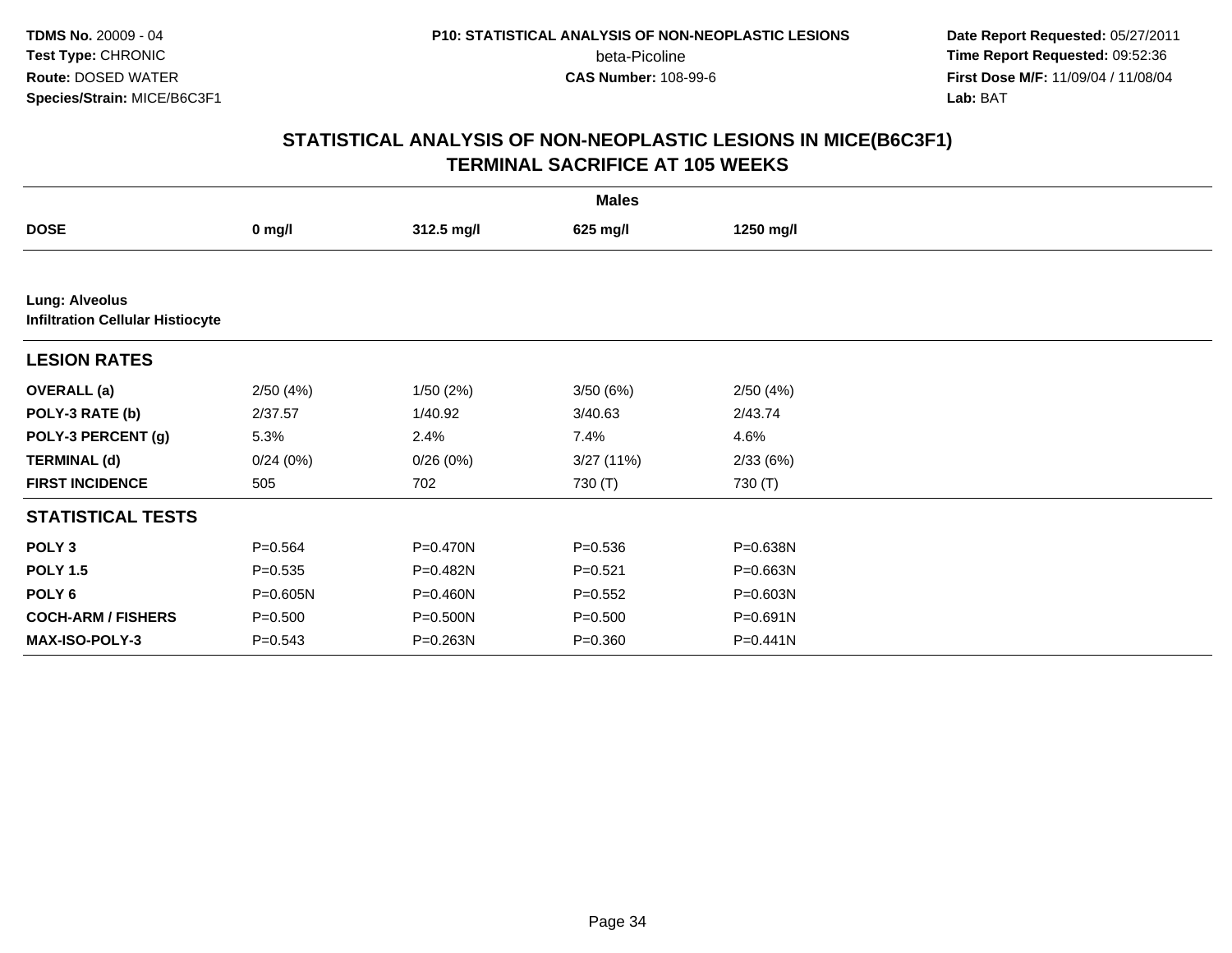**Date Report Requested:** 05/27/2011 **Time Report Requested:** 09:52:36 **First Dose M/F:** 11/09/04 / 11/08/04<br>Lab: BAT **Lab:** BAT

|                                        | <b>Males</b> |            |          |           |  |  |  |
|----------------------------------------|--------------|------------|----------|-----------|--|--|--|
| <b>DOSE</b>                            | $0$ mg/l     | 312.5 mg/l | 625 mg/l | 1250 mg/l |  |  |  |
|                                        |              |            |          |           |  |  |  |
| <b>Lung: Bronchiole</b><br>Hyperplasia |              |            |          |           |  |  |  |
| <b>LESION RATES</b>                    |              |            |          |           |  |  |  |
| <b>OVERALL</b> (a)                     | 1/50(2%)     | 0/50(0%)   | 1/50(2%) | 0/50(0%)  |  |  |  |
| POLY-3 RATE (b)                        | 1/37.26      | 0/40.81    | 1/40.99  | 0/43.74   |  |  |  |
| POLY-3 PERCENT (g)                     | 2.7%         | $0\%$      | 2.4%     | 0%        |  |  |  |
| <b>TERMINAL (d)</b>                    | 0/24(0%)     | 0/26(0%)   | 0/27(0%) | 0/33(0%)  |  |  |  |
| <b>FIRST INCIDENCE</b>                 | 613          | ---        | 628      | $--$      |  |  |  |
| <b>STATISTICAL TESTS</b>               |              |            |          |           |  |  |  |
| POLY <sub>3</sub>                      | (n)          | (n)        | (n)      | (n)       |  |  |  |
| <b>POLY 1.5</b>                        | (n)          | (n)        | (n)      | (n)       |  |  |  |
| POLY <sub>6</sub>                      | (n)          | (n)        | (n)      | (n)       |  |  |  |
| <b>COCH-ARM / FISHERS</b>              | (n)          | (n)        | (n)      | (n)       |  |  |  |
| MAX-ISO-POLY-3                         | (n)          | (n)        | (n)      | (n)       |  |  |  |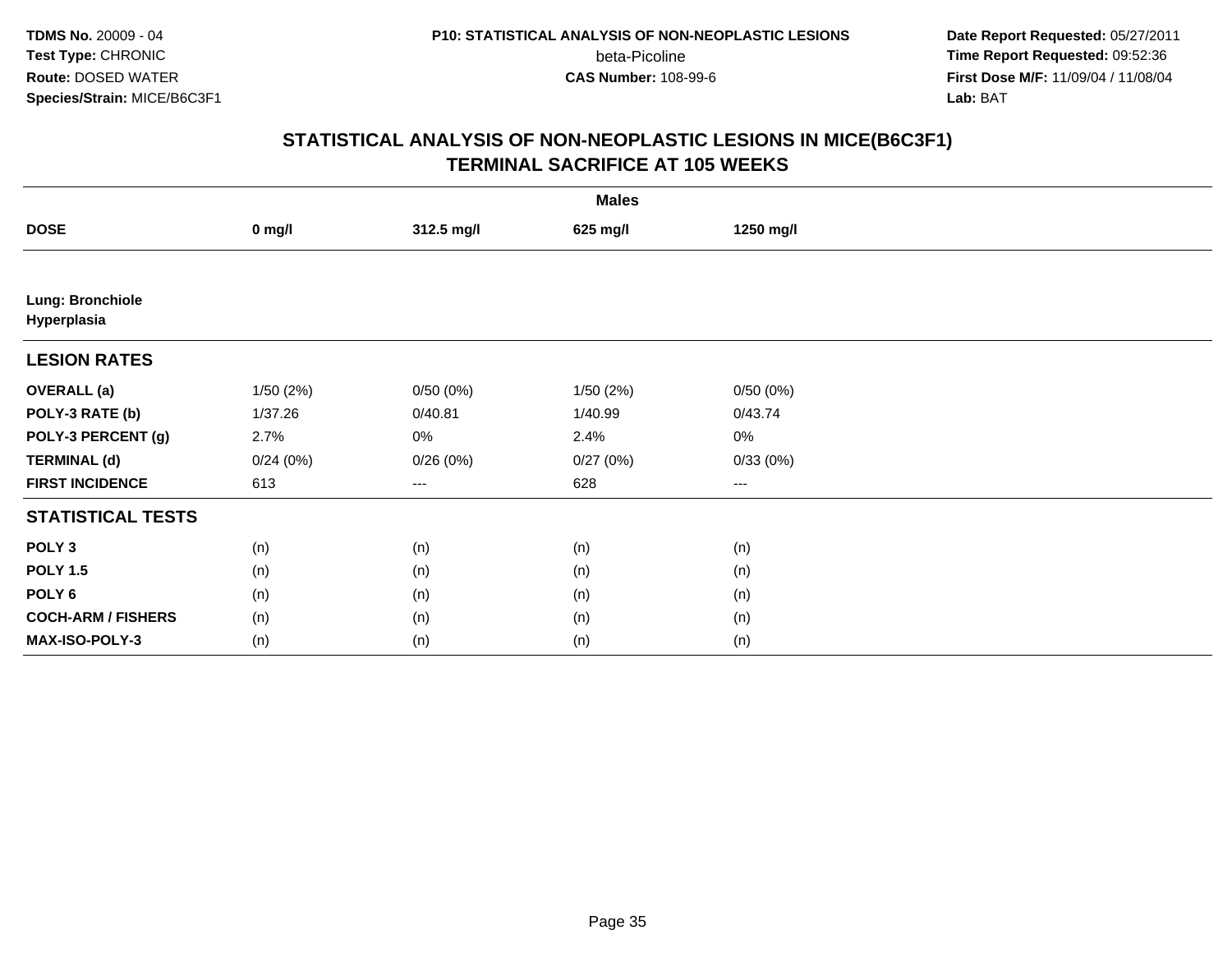**Date Report Requested:** 05/27/2011 **Time Report Requested:** 09:52:36 **First Dose M/F:** 11/09/04 / 11/08/04<br>Lab: BAT **Lab:** BAT

| <b>Males</b>                             |             |              |             |             |  |  |
|------------------------------------------|-------------|--------------|-------------|-------------|--|--|
| <b>DOSE</b>                              | $0$ mg/l    | 312.5 mg/l   | 625 mg/l    | 1250 mg/l   |  |  |
|                                          |             |              |             |             |  |  |
| <b>Mesentery: Fat</b><br><b>Necrosis</b> |             |              |             |             |  |  |
| <b>LESION RATES</b>                      |             |              |             |             |  |  |
| <b>OVERALL</b> (a)                       | 5/7 (71%)   | $0/1$ $(0%)$ | 1/1 (100%)  | 1/1 (100%)  |  |  |
| POLY-3 RATE (b)                          | 5/5.88      | 0/1.00       | 1/1.00      | 1/1.00      |  |  |
| POLY-3 PERCENT (g)                       | 85%         | $0\%$        | 100%        | 100%        |  |  |
| <b>TERMINAL (d)</b>                      | 3/3(100%)   | $0/1$ $(0%)$ | 1/1 (100%)  | 1/1 (100%)  |  |  |
| <b>FIRST INCIDENCE</b>                   | 543         | ---          | 730 (T)     | 730 (T)     |  |  |
| <b>STATISTICAL TESTS</b>                 |             |              |             |             |  |  |
| POLY <sub>3</sub>                        | $P = 0.669$ | P=0.204N     | $P = 0.940$ | $P = 0.940$ |  |  |
| <b>POLY 1.5</b>                          | $P = 0.566$ | $P = 0.301N$ | $P = 0.833$ | $P = 0.833$ |  |  |
| POLY <sub>6</sub>                        | $P = 0.867$ | P=0.058N     | $P = 1.000$ | $P = 1.000$ |  |  |
| <b>COCH-ARM / FISHERS</b>                | $P=0.478$   | P=0.375N     | $P = 0.750$ | $P = 0.750$ |  |  |
| MAX-ISO-POLY-3                           | $P = 0.392$ | P=0.020N*    | $P = 0.339$ | $P = 0.339$ |  |  |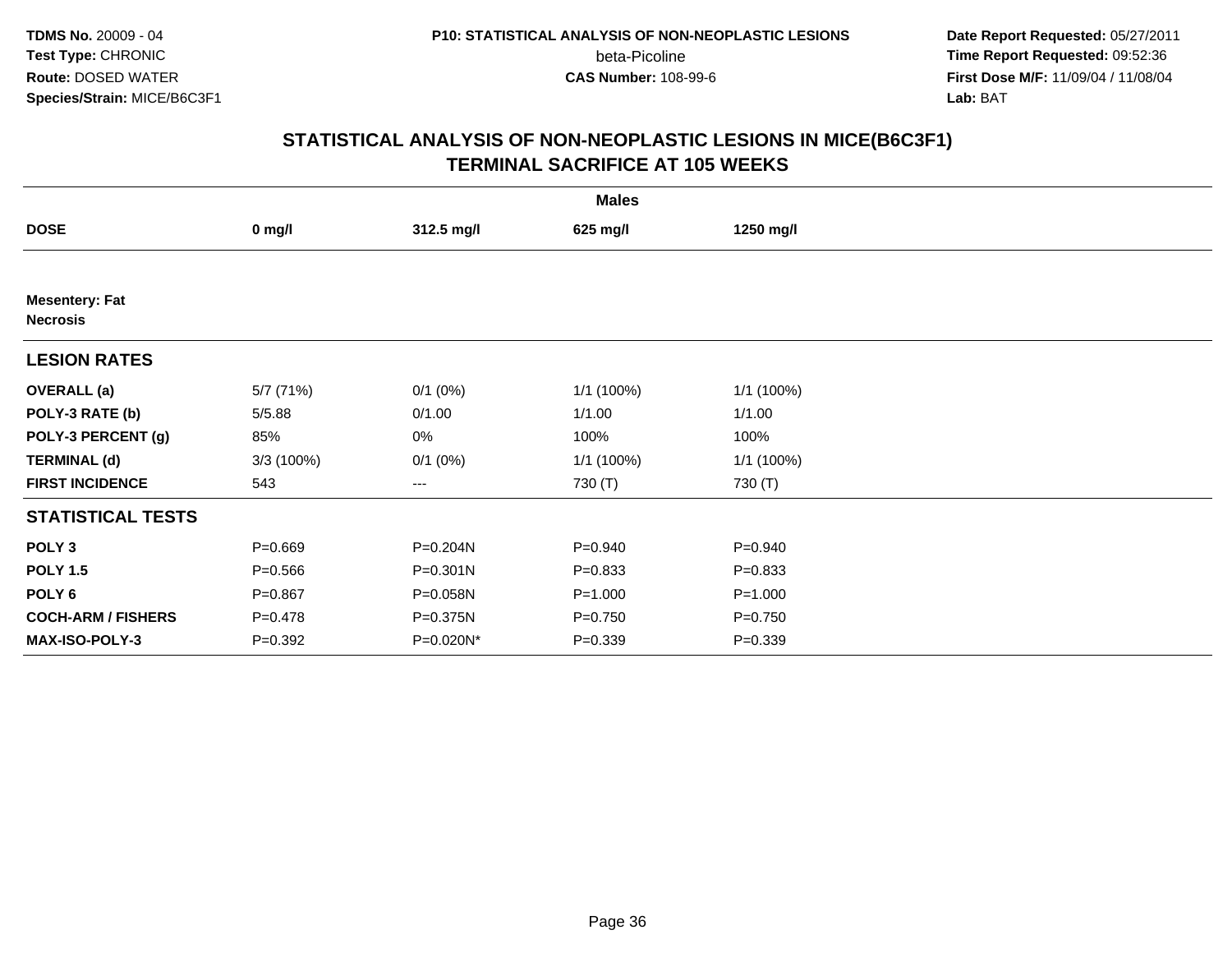**Date Report Requested:** 05/27/2011 **Time Report Requested:** 09:52:36 **First Dose M/F:** 11/09/04 / 11/08/04<br>Lab: BAT **Lab:** BAT

|                             |             |             | <b>Males</b> |             |  |
|-----------------------------|-------------|-------------|--------------|-------------|--|
| <b>DOSE</b>                 | $0$ mg/l    | 312.5 mg/l  | 625 mg/l     | 1250 mg/l   |  |
|                             |             |             |              |             |  |
| <b>Nose</b><br>Inflammation |             |             |              |             |  |
| <b>LESION RATES</b>         |             |             |              |             |  |
| <b>OVERALL</b> (a)          | 4/50 (8%)   | 9/50 (18%)  | 9/50 (18%)   | 6/50 (12%)  |  |
| POLY-3 RATE (b)             | 4/37.80     | 9/43.68     | 9/42.29      | 6/44.43     |  |
| POLY-3 PERCENT (g)          | 10.6%       | 20.6%       | 21.3%        | 13.5%       |  |
| <b>TERMINAL (d)</b>         | 2/24(8%)    | 3/26(12%)   | 3/27(11%)    | 4/33 (12%)  |  |
| <b>FIRST INCIDENCE</b>      | 402         | 470         | 548          | 534         |  |
| <b>STATISTICAL TESTS</b>    |             |             |              |             |  |
| POLY <sub>3</sub>           | P=0.526N    | $P = 0.176$ | $P=0.159$    | $P = 0.474$ |  |
| <b>POLY 1.5</b>             | $P = 0.526$ | $P=0.149$   | $P = 0.139$  | $P=0.426$   |  |
| POLY 6                      | P=0.439N    | $P = 0.211$ | $P = 0.189$  | $P = 0.539$ |  |
| <b>COCH-ARM / FISHERS</b>   | $P=0.445$   | $P = 0.117$ | $P = 0.117$  | $P = 0.370$ |  |
| MAX-ISO-POLY-3              | $P = 0.310$ | $P = 0.124$ | $P = 0.107$  | $P = 0.354$ |  |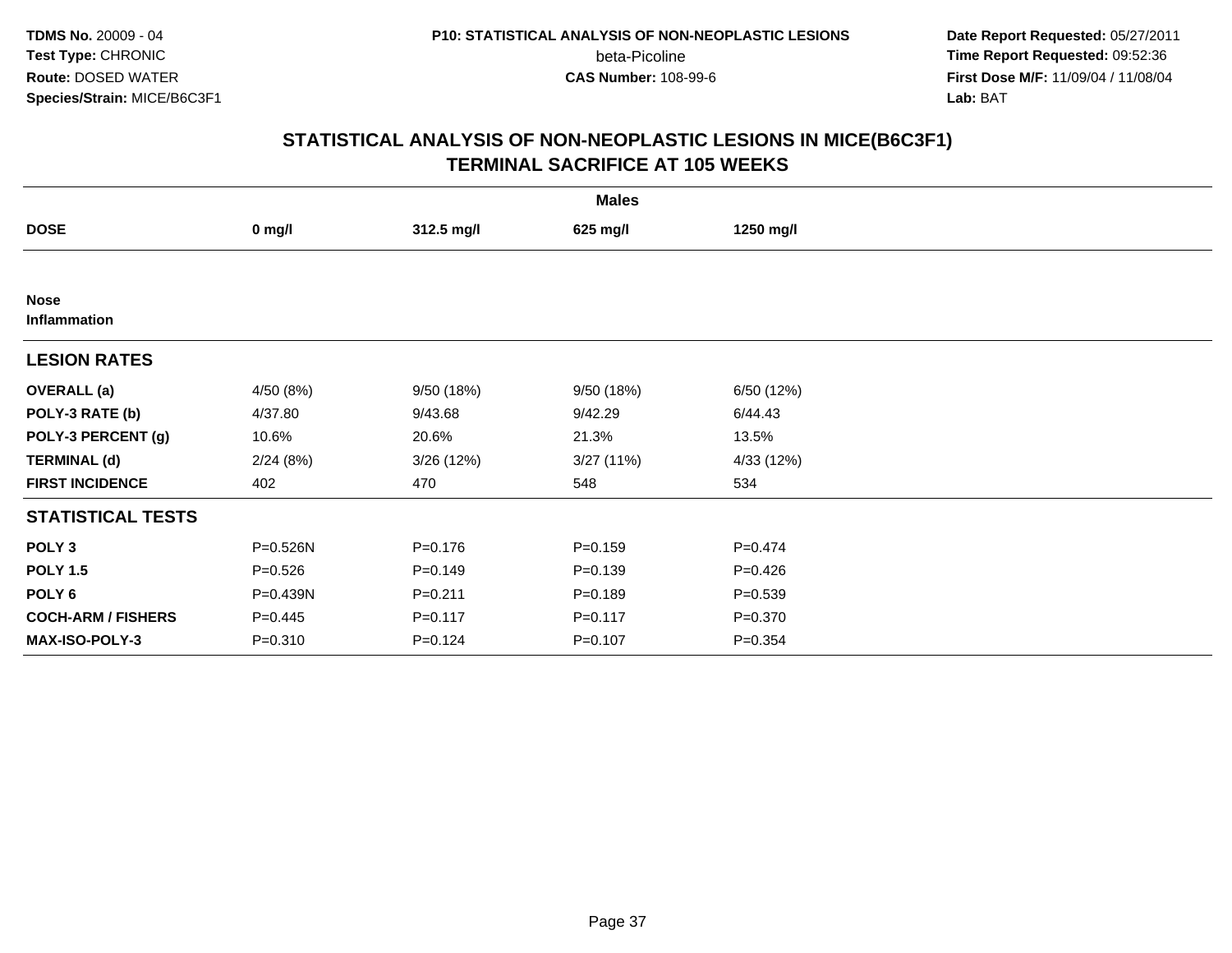**Date Report Requested:** 05/27/2011 **Time Report Requested:** 09:52:36 **First Dose M/F:** 11/09/04 / 11/08/04<br>Lab: BAT **Lab:** BAT

|                                                     |             |             | <b>Males</b> |             |  |
|-----------------------------------------------------|-------------|-------------|--------------|-------------|--|
| <b>DOSE</b>                                         | $0$ mg/l    | 312.5 mg/l  | 625 mg/l     | 1250 mg/l   |  |
|                                                     |             |             |              |             |  |
| <b>Nose: Olfactory Epithelium</b><br><b>Atrophy</b> |             |             |              |             |  |
| <b>LESION RATES</b>                                 |             |             |              |             |  |
| <b>OVERALL</b> (a)                                  | 3/50(6%)    | 4/50 (8%)   | 8/50 (16%)   | 7/50 (14%)  |  |
| POLY-3 RATE (b)                                     | 3/37.48     | 4/41.08     | 8/42.52      | 7/44.56     |  |
| POLY-3 PERCENT (g)                                  | 8%          | 9.7%        | 18.8%        | 15.7%       |  |
| <b>TERMINAL (d)</b>                                 | 2/24(8%)    | 2/26(8%)    | 5/27 (19%)   | 5/33(15%)   |  |
| <b>FIRST INCIDENCE</b>                              | 524         | 675         | 496          | 534         |  |
| <b>STATISTICAL TESTS</b>                            |             |             |              |             |  |
| POLY <sub>3</sub>                                   | $P = 0.165$ | $P = 0.550$ | $P = 0.140$  | $P = 0.236$ |  |
| <b>POLY 1.5</b>                                     | $P = 0.131$ | $P = 0.531$ | $P=0.122$    | $P = 0.199$ |  |
| POLY <sub>6</sub>                                   | $P = 0.225$ | $P = 0.569$ | $P = 0.163$  | $P=0.292$   |  |
| <b>COCH-ARM / FISHERS</b>                           | $P = 0.097$ | $P = 0.500$ | $P = 0.100$  | $P = 0.159$ |  |
| MAX-ISO-POLY-3                                      | $P = 0.210$ | $P=0.397$   | $P=0.092$    | $P = 0.165$ |  |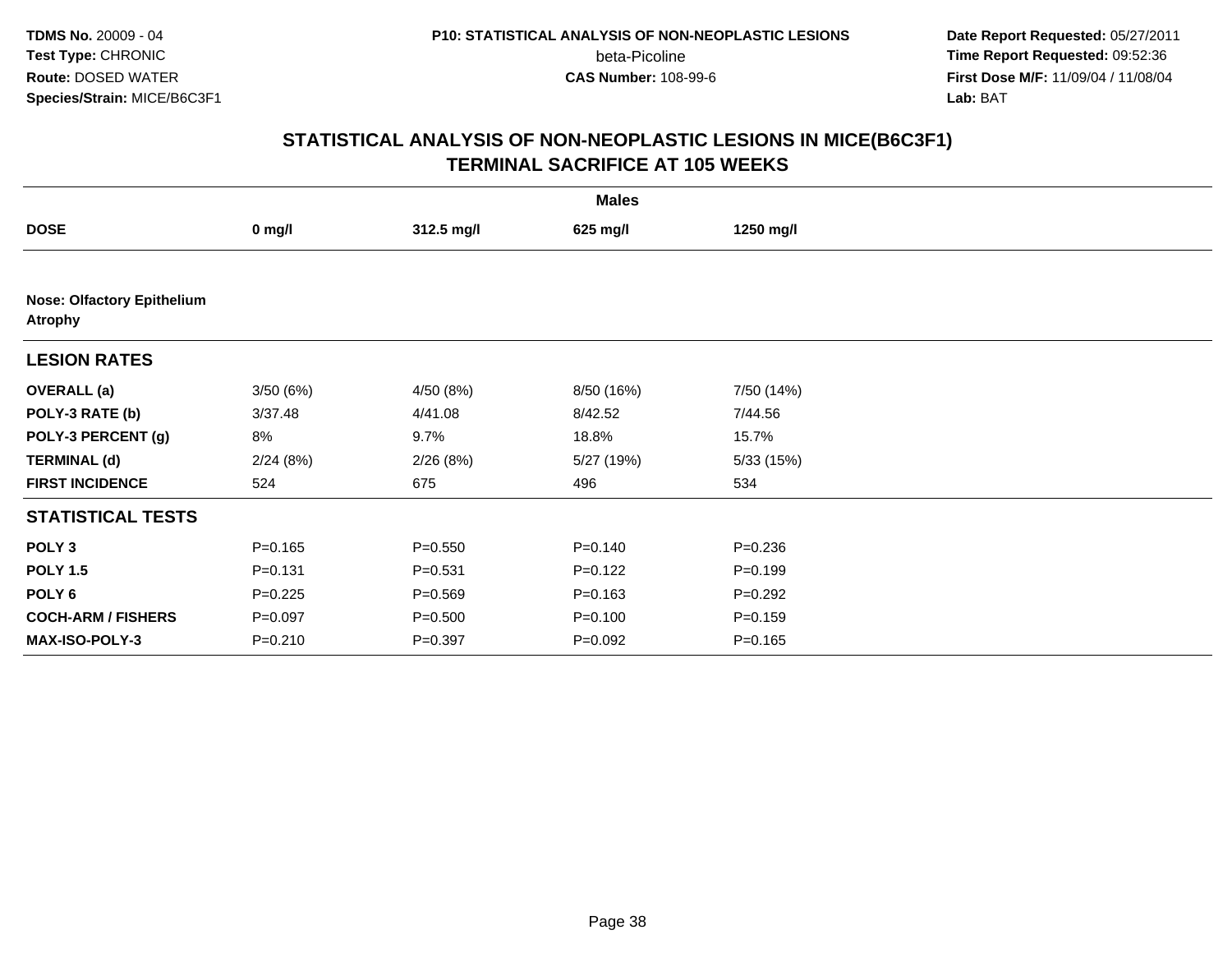**Date Report Requested:** 05/27/2011 **Time Report Requested:** 09:52:36 **First Dose M/F:** 11/09/04 / 11/08/04<br>Lab: BAT **Lab:** BAT

|                                                                    | <b>Males</b> |             |             |             |  |  |  |  |
|--------------------------------------------------------------------|--------------|-------------|-------------|-------------|--|--|--|--|
| <b>DOSE</b>                                                        | $0$ mg/l     | 312.5 mg/l  | 625 mg/l    | 1250 mg/l   |  |  |  |  |
|                                                                    |              |             |             |             |  |  |  |  |
| <b>Nose: Olfactory Epithelium</b><br><b>Metaplasia Respiratory</b> |              |             |             |             |  |  |  |  |
| <b>LESION RATES</b>                                                |              |             |             |             |  |  |  |  |
| <b>OVERALL</b> (a)                                                 | 8/50 (16%)   | 12/50 (24%) | 30/50 (60%) | 41/50 (82%) |  |  |  |  |
| POLY-3 RATE (b)                                                    | 8/38.02      | 12/43.18    | 30/45.89    | 41/48.68    |  |  |  |  |
| POLY-3 PERCENT (g)                                                 | 21%          | 27.8%       | 65.4%       | 84.2%       |  |  |  |  |
| <b>TERMINAL (d)</b>                                                | 5/24(21%)    | 6/26(23%)   | 18/27 (67%) | 27/33 (82%) |  |  |  |  |
| <b>FIRST INCIDENCE</b>                                             | 460          | 470         | 456         | 399         |  |  |  |  |
| <b>STATISTICAL TESTS</b>                                           |              |             |             |             |  |  |  |  |
| POLY <sub>3</sub>                                                  | P<0.001**    | $P=0.327$   | P<0.001**   | P<0.001**   |  |  |  |  |
| <b>POLY 1.5</b>                                                    | P<0.001**    | $P = 0.284$ | P<0.001**   | P<0.001**   |  |  |  |  |
| POLY 6                                                             | P<0.001**    | $P = 0.375$ | P<0.001**   | P<0.001**   |  |  |  |  |
| <b>COCH-ARM / FISHERS</b>                                          | P<0.001**    | $P=0.227$   | P<0.001**   | P<0.001**   |  |  |  |  |
| <b>MAX-ISO-POLY-3</b>                                              | P<0.001**    | $P = 0.252$ | P<0.001**   | P<0.001**   |  |  |  |  |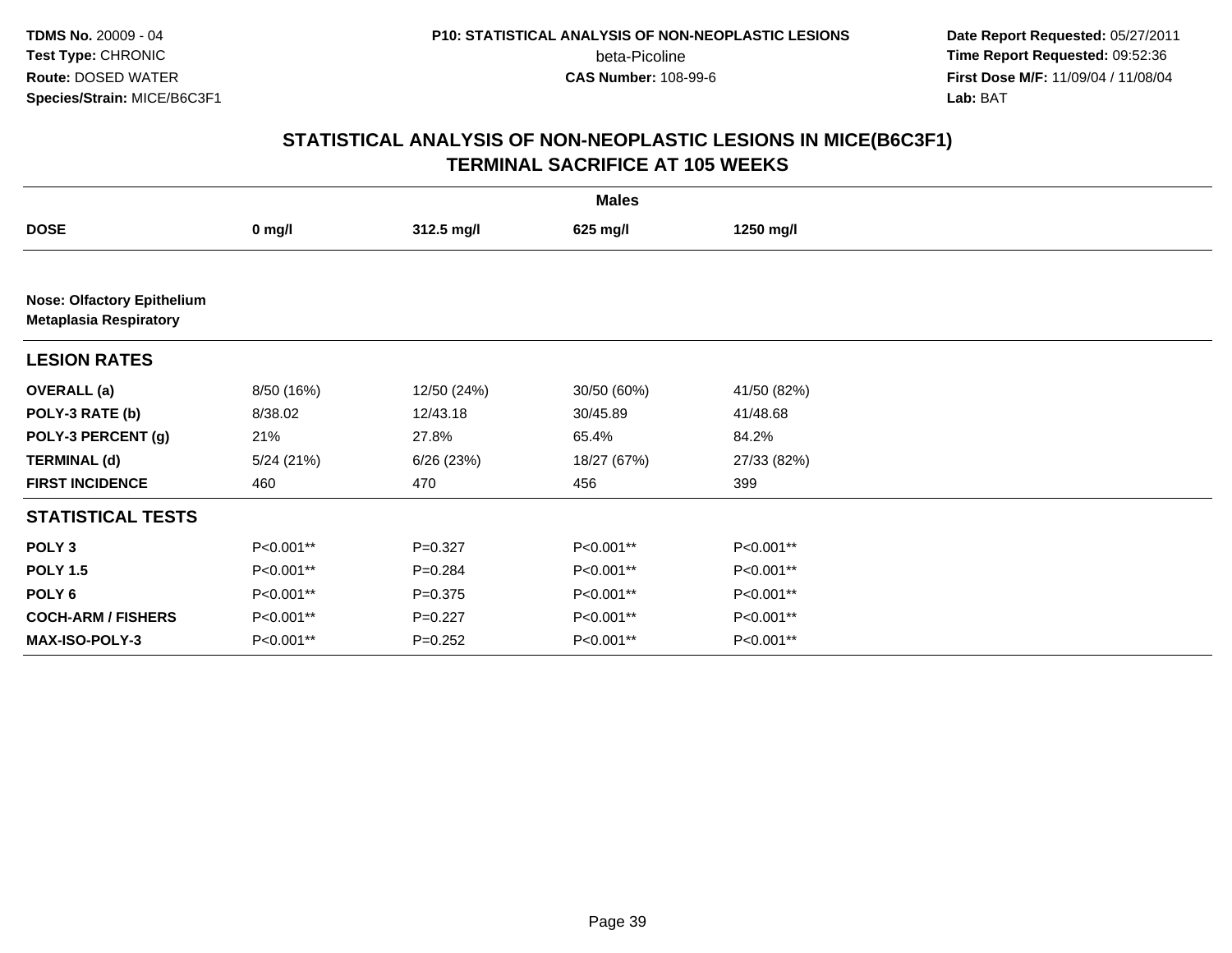**Date Report Requested:** 05/27/2011 **Time Report Requested:** 09:52:36 **First Dose M/F:** 11/09/04 / 11/08/04<br>Lab: BAT **Lab:** BAT

|                                                    | <b>Males</b> |             |             |             |  |  |  |  |
|----------------------------------------------------|--------------|-------------|-------------|-------------|--|--|--|--|
| <b>DOSE</b>                                        | $0$ mg/l     | 312.5 mg/l  | 625 mg/l    | 1250 mg/l   |  |  |  |  |
|                                                    |              |             |             |             |  |  |  |  |
| <b>Nose: Respiratory Epithelium</b><br>Hyperplasia |              |             |             |             |  |  |  |  |
| <b>LESION RATES</b>                                |              |             |             |             |  |  |  |  |
| <b>OVERALL</b> (a)                                 | 18/50 (36%)  | 23/50 (46%) | 23/50 (46%) | 17/50 (34%) |  |  |  |  |
| POLY-3 RATE (b)                                    | 18/40.23     | 23/45.75    | 23/44.74    | 17/46.18    |  |  |  |  |
| POLY-3 PERCENT (g)                                 | 44.8%        | 50.3%       | 51.4%       | 36.8%       |  |  |  |  |
| <b>TERMINAL (d)</b>                                | 10/24 (42%)  | 10/26 (39%) | 10/27 (37%) | 10/33 (30%) |  |  |  |  |
| <b>FIRST INCIDENCE</b>                             | 441          | 470         | 496         | 399         |  |  |  |  |
| <b>STATISTICAL TESTS</b>                           |              |             |             |             |  |  |  |  |
| POLY <sub>3</sub>                                  | P=0.174N     | $P = 0.382$ | $P = 0.343$ | P=0.296N    |  |  |  |  |
| <b>POLY 1.5</b>                                    | $P = 0.241N$ | $P = 0.303$ | $P = 0.280$ | P=0.379N    |  |  |  |  |
| POLY 6                                             | $P = 0.113N$ | $P=0.475$   | $P=0.428$   | P=0.213N    |  |  |  |  |
| <b>COCH-ARM / FISHERS</b>                          | P=0.357N     | $P = 0.208$ | $P = 0.208$ | P=0.500N    |  |  |  |  |
| MAX-ISO-POLY-3                                     | P=0.231N     | $P = 0.312$ | $P = 0.276$ | P=0.240N    |  |  |  |  |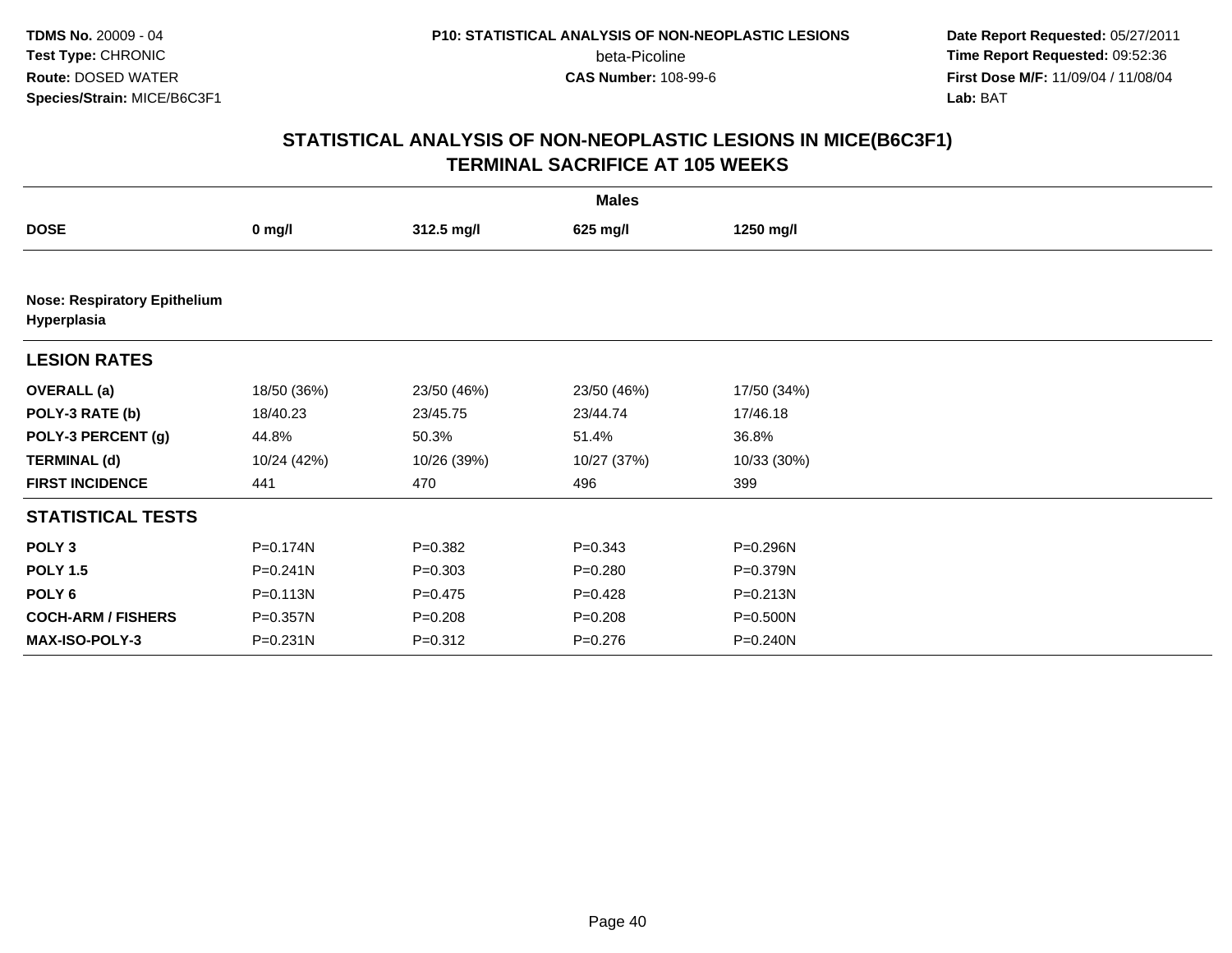**Date Report Requested:** 05/27/2011 **Time Report Requested:** 09:52:36 **First Dose M/F:** 11/09/04 / 11/08/04<br>Lab: BAT **Lab:** BAT

|                                   | <b>Males</b> |                   |          |           |  |  |  |  |
|-----------------------------------|--------------|-------------------|----------|-----------|--|--|--|--|
| <b>DOSE</b>                       | $0$ mg/l     | 312.5 mg/l        | 625 mg/l | 1250 mg/l |  |  |  |  |
|                                   |              |                   |          |           |  |  |  |  |
| <b>Pancreas</b><br><b>Atrophy</b> |              |                   |          |           |  |  |  |  |
| <b>LESION RATES</b>               |              |                   |          |           |  |  |  |  |
| <b>OVERALL</b> (a)                | 1/49(2%)     | 0/48(0%)          | 0/48(0%) | 0/49(0%)  |  |  |  |  |
| POLY-3 RATE (b)                   | 1/36.68      | 0/39.69           | 0/39.37  | 0/42.90   |  |  |  |  |
| POLY-3 PERCENT (g)                | 2.7%         | 0%                | 0%       | 0%        |  |  |  |  |
| <b>TERMINAL (d)</b>               | 1/24(4%)     | 0/26(0%)          | 0/27(0%) | 0/33(0%)  |  |  |  |  |
| <b>FIRST INCIDENCE</b>            | 730 (T)      | $\qquad \qquad -$ | $\cdots$ | $\cdots$  |  |  |  |  |
| <b>STATISTICAL TESTS</b>          |              |                   |          |           |  |  |  |  |
| POLY <sub>3</sub>                 | (n)          | (n)               | (n)      | (n)       |  |  |  |  |
| <b>POLY 1.5</b>                   | (n)          | (n)               | (n)      | (n)       |  |  |  |  |
| POLY <sub>6</sub>                 | (n)          | (n)               | (n)      | (n)       |  |  |  |  |
| <b>COCH-ARM / FISHERS</b>         | (n)          | (n)               | (n)      | (n)       |  |  |  |  |
| MAX-ISO-POLY-3                    | (n)          | (n)               | (n)      | (n)       |  |  |  |  |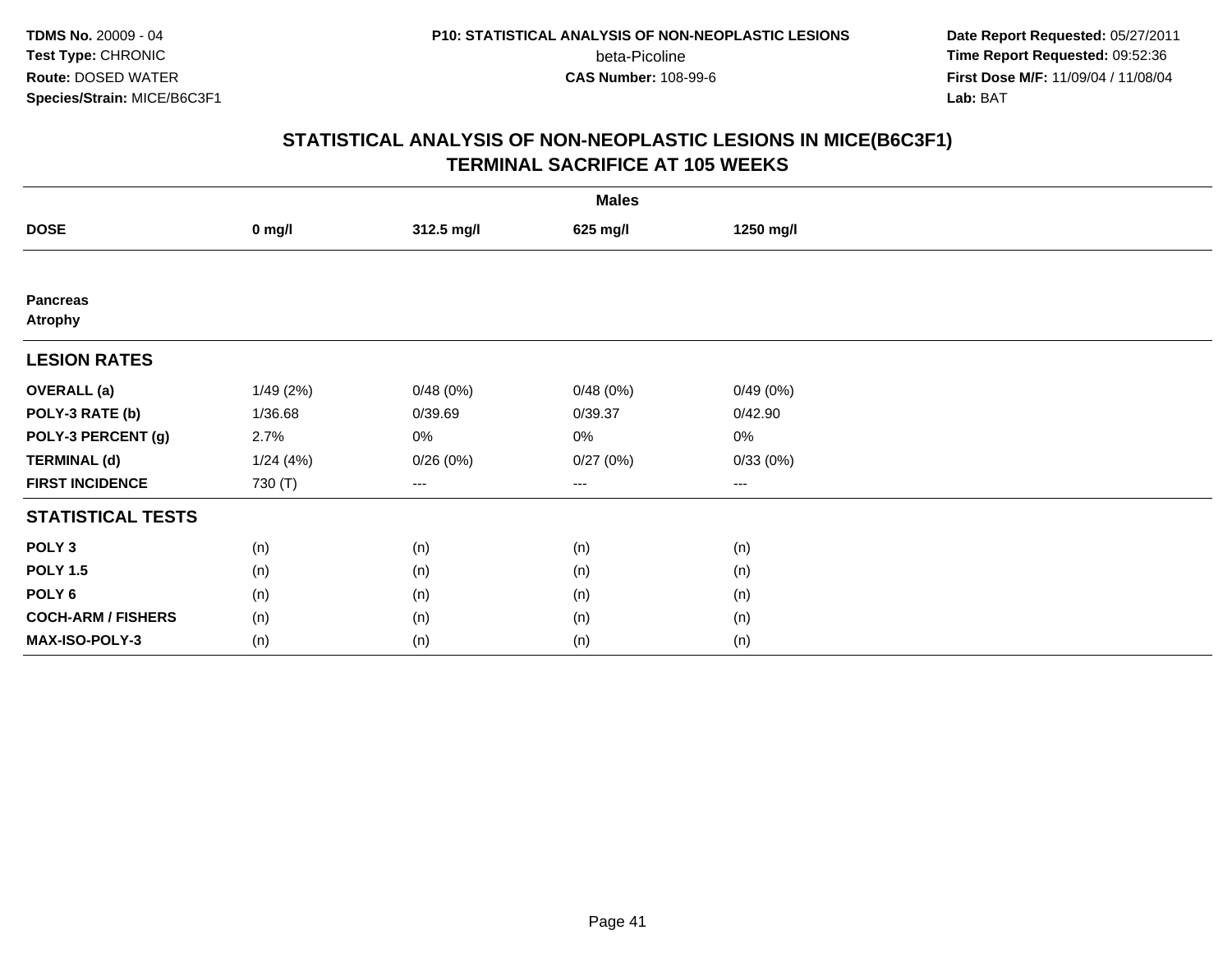**Date Report Requested:** 05/27/2011 **Time Report Requested:** 09:52:36 **First Dose M/F:** 11/09/04 / 11/08/04<br>Lab: BAT **Lab:** BAT

|                                         | <b>Males</b> |            |          |           |  |  |  |  |
|-----------------------------------------|--------------|------------|----------|-----------|--|--|--|--|
| <b>DOSE</b>                             | $0$ mg/l     | 312.5 mg/l | 625 mg/l | 1250 mg/l |  |  |  |  |
|                                         |              |            |          |           |  |  |  |  |
| <b>Parathyroid Gland</b><br>Hyperplasia |              |            |          |           |  |  |  |  |
| <b>LESION RATES</b>                     |              |            |          |           |  |  |  |  |
| <b>OVERALL</b> (a)                      | 0/37(0%)     | 0/39(0%)   | 0/44(0%) | 0/31(0%)  |  |  |  |  |
| POLY-3 RATE (b)                         | 0/26.38      | 0/32.31    | 0/36.03  | 0/27.48   |  |  |  |  |
| POLY-3 PERCENT (g)                      | 0%           | $0\%$      | 0%       | 0%        |  |  |  |  |
| <b>TERMINAL (d)</b>                     | 0/18(0%)     | 0/20(0%)   | 0/25(0%) | 0/22(0%)  |  |  |  |  |
| <b>FIRST INCIDENCE</b>                  | $--$         | ---        | ---      | $--$      |  |  |  |  |
| <b>STATISTICAL TESTS</b>                |              |            |          |           |  |  |  |  |
| POLY <sub>3</sub>                       | (n)          | (n)        | (n)      | (n)       |  |  |  |  |
| <b>POLY 1.5</b>                         | (n)          | (n)        | (n)      | (n)       |  |  |  |  |
| POLY <sub>6</sub>                       | (n)          | (n)        | (n)      | (n)       |  |  |  |  |
| <b>COCH-ARM / FISHERS</b>               | (n)          | (n)        | (n)      | (n)       |  |  |  |  |
| MAX-ISO-POLY-3                          | (n)          | (n)        | (n)      | (n)       |  |  |  |  |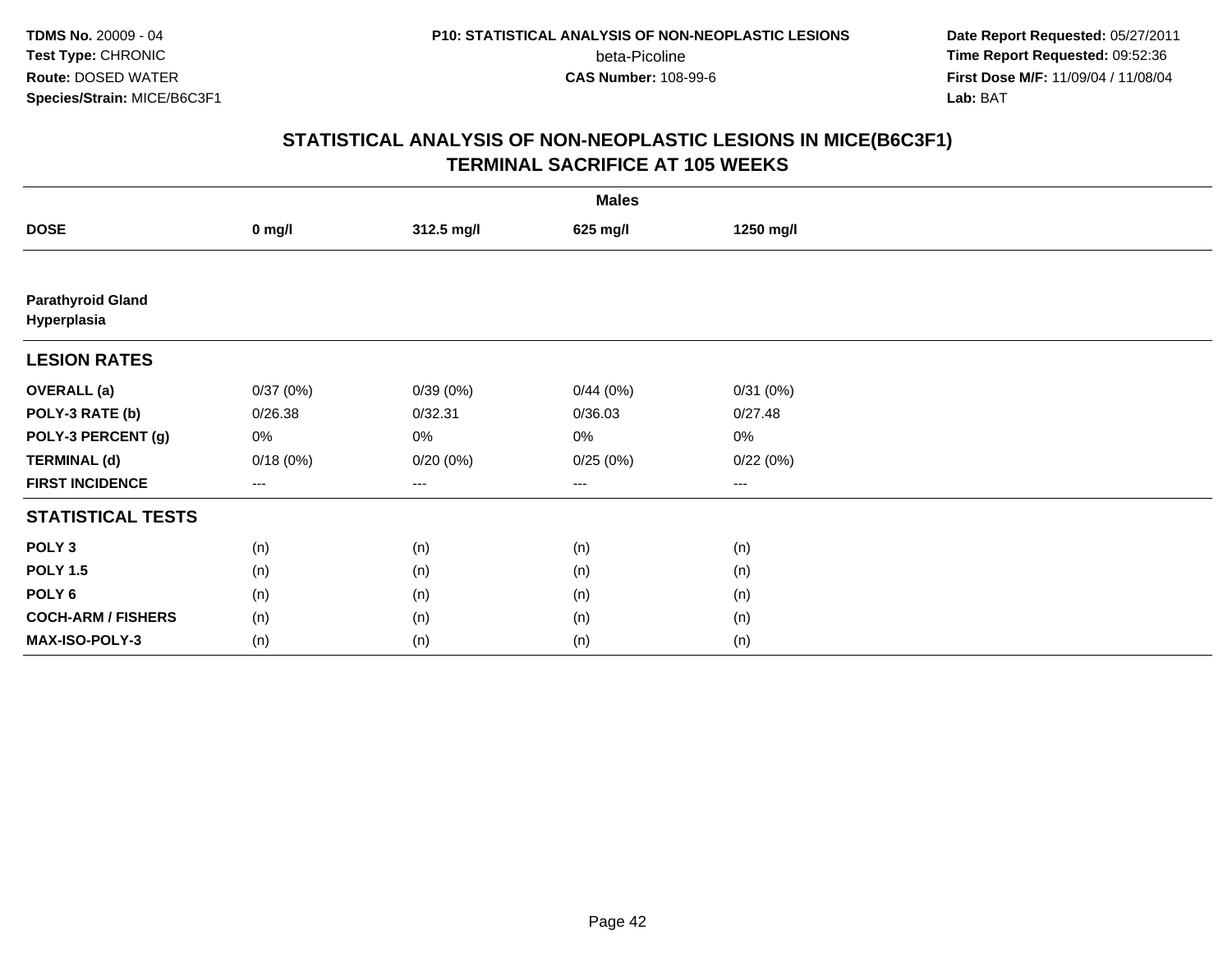**Date Report Requested:** 05/27/2011 **Time Report Requested:** 09:52:36 **First Dose M/F:** 11/09/04 / 11/08/04<br>Lab: BAT **Lab:** BAT

|                                                      | <b>Males</b> |            |                        |           |  |  |  |  |
|------------------------------------------------------|--------------|------------|------------------------|-----------|--|--|--|--|
| <b>DOSE</b>                                          | $0$ mg/l     | 312.5 mg/l | 625 mg/l               | 1250 mg/l |  |  |  |  |
|                                                      |              |            |                        |           |  |  |  |  |
| <b>Pituitary Gland: Pars Distalis</b><br>Angiectasis |              |            |                        |           |  |  |  |  |
| <b>LESION RATES</b>                                  |              |            |                        |           |  |  |  |  |
| <b>OVERALL</b> (a)                                   | 0/47(0%)     | 0/49(0%)   | 0/49(0%)               | 0/49(0%)  |  |  |  |  |
| POLY-3 RATE (b)                                      | 0/34.95      | 0/40.63    | 0/40.31                | 0/42.90   |  |  |  |  |
| POLY-3 PERCENT (g)                                   | 0%           | 0%         | 0%                     | $0\%$     |  |  |  |  |
| <b>TERMINAL (d)</b>                                  | 0/24(0%)     | 0/26(0%)   | 0/27(0%)               | 0/33(0%)  |  |  |  |  |
| <b>FIRST INCIDENCE</b>                               | $---$        | ---        | $\qquad \qquad \cdots$ | $\cdots$  |  |  |  |  |
| <b>STATISTICAL TESTS</b>                             |              |            |                        |           |  |  |  |  |
| POLY <sub>3</sub>                                    | (n)          | (n)        | (n)                    | (n)       |  |  |  |  |
| <b>POLY 1.5</b>                                      | (n)          | (n)        | (n)                    | (n)       |  |  |  |  |
| POLY 6                                               | (n)          | (n)        | (n)                    | (n)       |  |  |  |  |
| <b>COCH-ARM / FISHERS</b>                            | (n)          | (n)        | (n)                    | (n)       |  |  |  |  |
| MAX-ISO-POLY-3                                       | (n)          | (n)        | (n)                    | (n)       |  |  |  |  |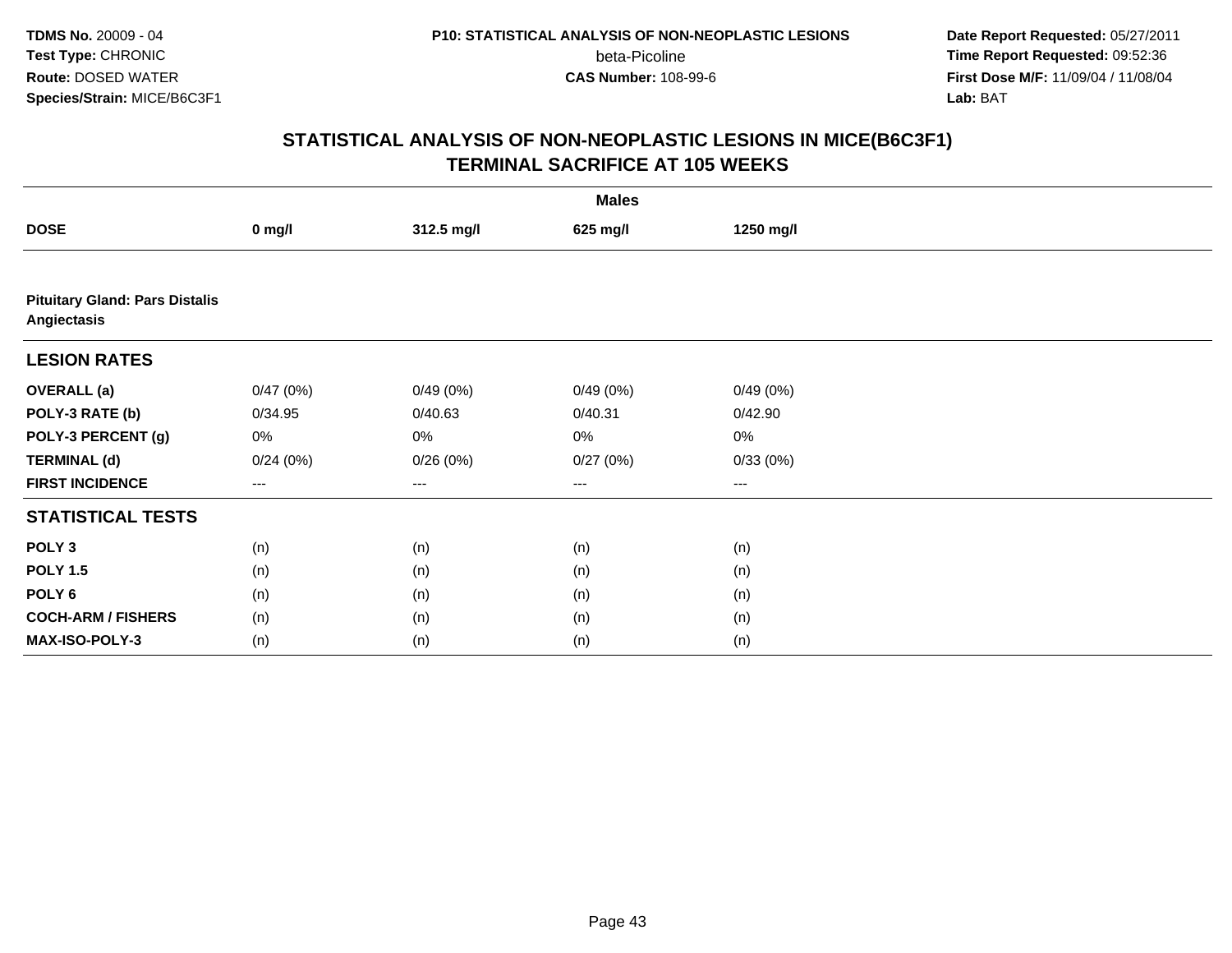**Date Report Requested:** 05/27/2011 **Time Report Requested:** 09:52:36 **First Dose M/F:** 11/09/04 / 11/08/04<br>Lab: BAT **Lab:** BAT

|                           |                                       |            | <b>Males</b> |                        |  |  |  |  |  |
|---------------------------|---------------------------------------|------------|--------------|------------------------|--|--|--|--|--|
| <b>DOSE</b>               | $0$ mg/l                              | 312.5 mg/l | 625 mg/l     | 1250 mg/l              |  |  |  |  |  |
|                           |                                       |            |              |                        |  |  |  |  |  |
| Hyperplasia               | <b>Pituitary Gland: Pars Distalis</b> |            |              |                        |  |  |  |  |  |
| <b>LESION RATES</b>       |                                       |            |              |                        |  |  |  |  |  |
| <b>OVERALL</b> (a)        | 1/47(2%)                              | 0/49(0%)   | 2/49(4%)     | 0/49(0%)               |  |  |  |  |  |
| POLY-3 RATE (b)           | 1/34.95                               | 0/40.63    | 2/40.31      | 0/42.90                |  |  |  |  |  |
| POLY-3 PERCENT (g)        | 2.9%                                  | 0%         | 5%           | $0\%$                  |  |  |  |  |  |
| <b>TERMINAL (d)</b>       | 1/24(4%)                              | 0/26(0%)   | 2/27(7%)     | 0/33(0%)               |  |  |  |  |  |
| <b>FIRST INCIDENCE</b>    | 730 (T)                               | ---        | 730 (T)      | $\qquad \qquad \cdots$ |  |  |  |  |  |
| <b>STATISTICAL TESTS</b>  |                                       |            |              |                        |  |  |  |  |  |
| POLY <sub>3</sub>         | P=0.421N                              | P=0.470N   | $P = 0.550$  | P=0.459N               |  |  |  |  |  |
| <b>POLY 1.5</b>           | P=0.436N                              | P=0.478N   | $P = 0.536$  | P=0.473N               |  |  |  |  |  |
| POLY <sub>6</sub>         | P=0.397N                              | P=0.465N   | $P = 0.563$  | P=0.442N               |  |  |  |  |  |
| <b>COCH-ARM / FISHERS</b> | P=0.452N                              | P=0.490N   | $P = 0.516$  | P=0.490N               |  |  |  |  |  |
| <b>MAX-ISO-POLY-3</b>     | P=0.325N                              | P=0.155N   | $P = 0.332$  | P=0.155N               |  |  |  |  |  |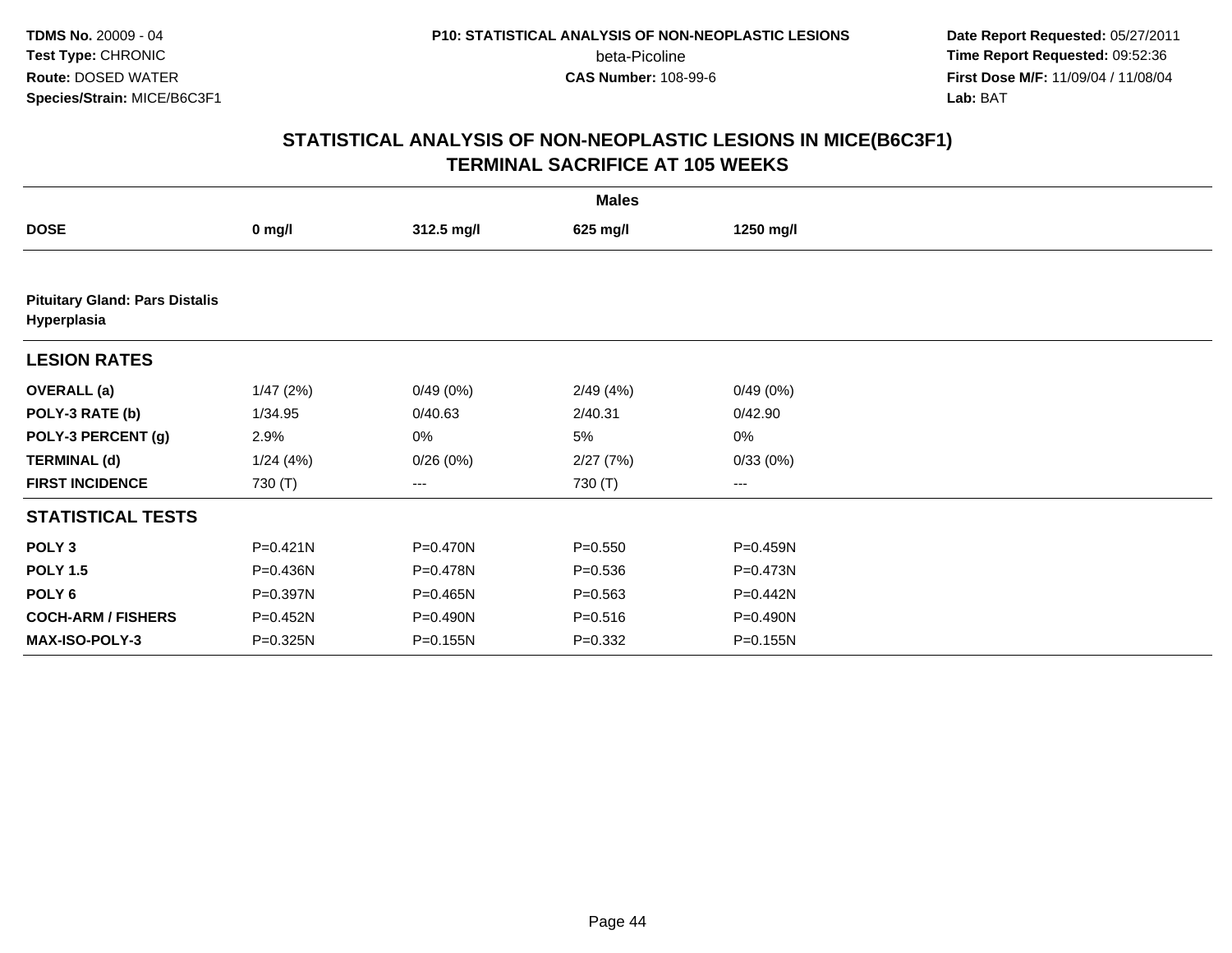**Date Report Requested:** 05/27/2011 **Time Report Requested:** 09:52:36 **First Dose M/F:** 11/09/04 / 11/08/04<br>Lab: BAT **Lab:** BAT

|                                                       |          |            | <b>Males</b> |           |  |
|-------------------------------------------------------|----------|------------|--------------|-----------|--|
| <b>DOSE</b>                                           | $0$ mg/l | 312.5 mg/l | 625 mg/l     | 1250 mg/l |  |
|                                                       |          |            |              |           |  |
| <b>Preputial Gland</b><br><b>Inflammation Chronic</b> |          |            |              |           |  |
| <b>LESION RATES</b>                                   |          |            |              |           |  |
| <b>OVERALL</b> (a)                                    | 3/50(6%) | 3/50(6%)   | 4/50 (8%)    | 1/50(2%)  |  |
| POLY-3 RATE (b)                                       | 3/37.61  | 3/41.41    | 4/41.44      | 1/43.74   |  |
| POLY-3 PERCENT (g)                                    | 8%       | 7.3%       | 9.7%         | 2.3%      |  |
| <b>TERMINAL (d)</b>                                   | 2/24(8%) | 1/26(4%)   | 2/27(7%)     | 1/33(3%)  |  |
| <b>FIRST INCIDENCE</b>                                | 455      | 583        | 519          | 730 (T)   |  |
| <b>STATISTICAL TESTS</b>                              |          |            |              |           |  |
| POLY <sub>3</sub>                                     | P=0.191N | P=0.618N   | $P = 0.553$  | P=0.253N  |  |
| <b>POLY 1.5</b>                                       | P=0.216N | P=0.636N   | $P = 0.531$  | P=0.276N  |  |
| POLY 6                                                | P=0.159N | P=0.599N   | $P = 0.580$  | P=0.224N  |  |
| <b>COCH-ARM / FISHERS</b>                             | P=0.248N | P=0.661N   | $P = 0.500$  | P=0.309N  |  |
| <b>MAX-ISO-POLY-3</b>                                 | P=0.256N | P=0.452N   | $P = 0.400$  | P=0.136N  |  |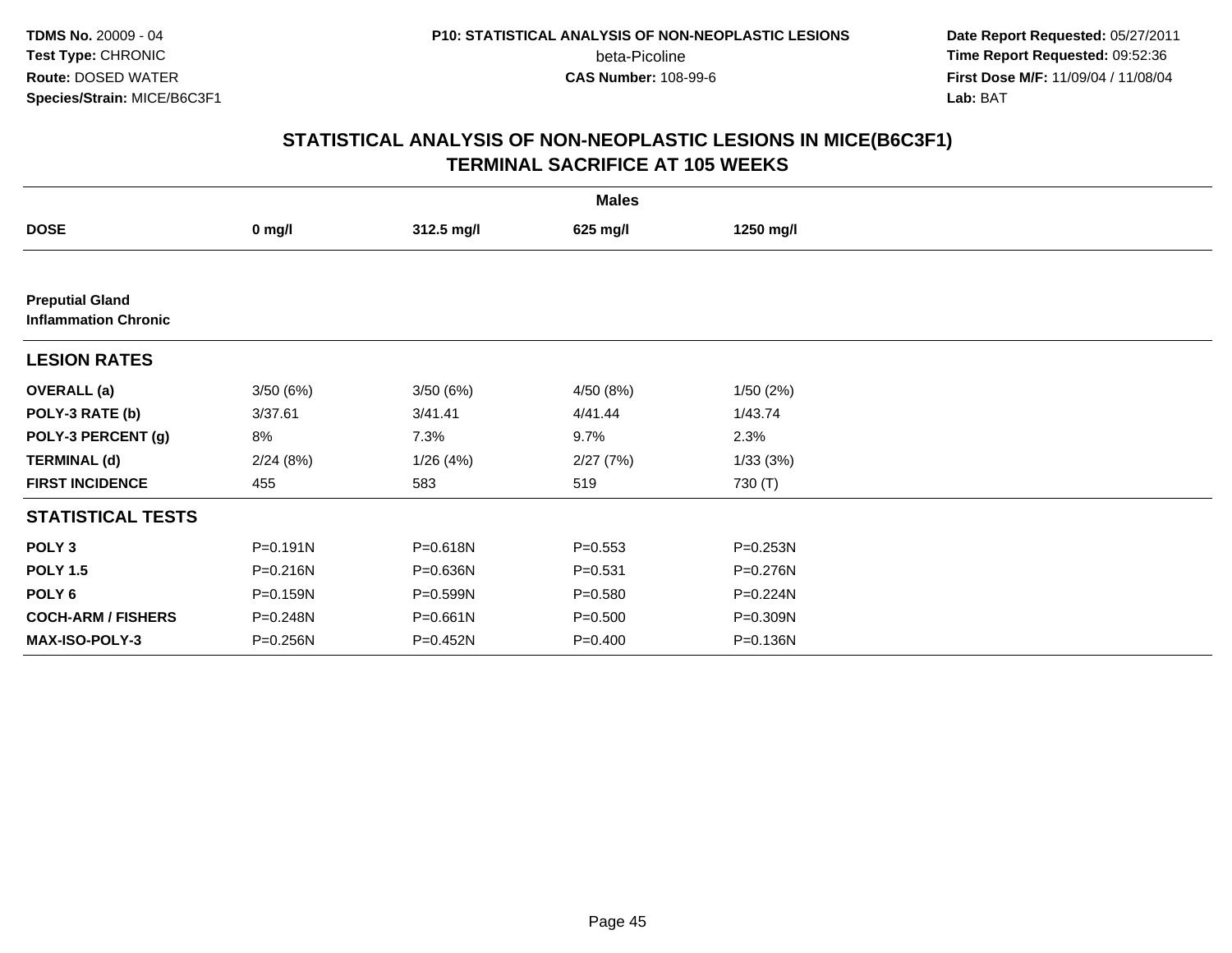**Date Report Requested:** 05/27/2011 **Time Report Requested:** 09:52:36 **First Dose M/F:** 11/09/04 / 11/08/04<br>Lab: BAT **Lab:** BAT

|                                 |              |              | <b>Males</b> |              |  |
|---------------------------------|--------------|--------------|--------------|--------------|--|
| <b>DOSE</b>                     | $0$ mg/l     | 312.5 mg/l   | 625 mg/l     | 1250 mg/l    |  |
|                                 |              |              |              |              |  |
| <b>Prostate</b><br>Inflammation |              |              |              |              |  |
| <b>LESION RATES</b>             |              |              |              |              |  |
| <b>OVERALL</b> (a)              | 4/50 (8%)    | 0/50(0%)     | 2/48(4%)     | 1/50(2%)     |  |
| POLY-3 RATE (b)                 | 4/38.06      | 0/40.81      | 2/40.06      | 1/44.37      |  |
| POLY-3 PERCENT (g)              | 10.5%        | 0%           | 5%           | 2.3%         |  |
| <b>TERMINAL (d)</b>             | 1/24(4%)     | 0/26(0%)     | 1/27(4%)     | 0/33(0%)     |  |
| <b>FIRST INCIDENCE</b>          | 441          | $--$         | 524          | 522          |  |
| <b>STATISTICAL TESTS</b>        |              |              |              |              |  |
| POLY <sub>3</sub>               | $P = 0.181N$ | $P = 0.051N$ | $P = 0.312N$ | P=0.135N     |  |
| <b>POLY 1.5</b>                 | $P = 0.191N$ | P=0.054N     | $P = 0.330N$ | P=0.154N     |  |
| POLY <sub>6</sub>               | P=0.167N     | P=0.048N*    | P=0.292N     | $P = 0.114N$ |  |
| <b>COCH-ARM / FISHERS</b>       | P=0.201N     | P=0.059N     | P=0.359N     | $P = 0.181N$ |  |
| MAX-ISO-POLY-3                  | P=0.066N     | P=0.019N*    | P=0.189N     | P=0.072N     |  |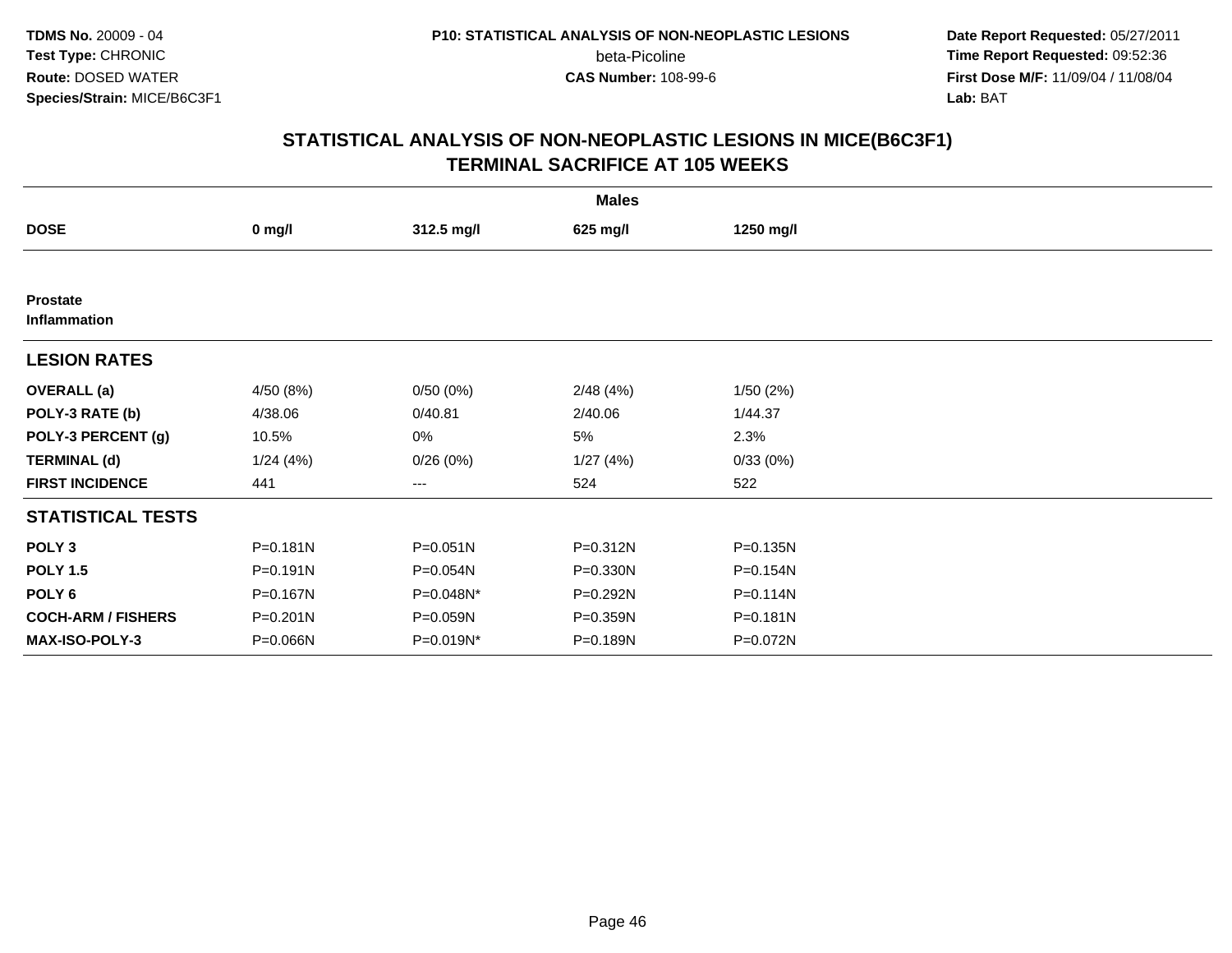**Date Report Requested:** 05/27/2011 **Time Report Requested:** 09:52:36 **First Dose M/F:** 11/09/04 / 11/08/04<br>Lab: BAT **Lab:** BAT

|                                                     |             |            | <b>Males</b> |             |  |
|-----------------------------------------------------|-------------|------------|--------------|-------------|--|
| <b>DOSE</b>                                         | $0$ mg/l    | 312.5 mg/l | 625 mg/l     | 1250 mg/l   |  |
|                                                     |             |            |              |             |  |
| <b>Seminal Vesicle</b><br><b>Amyloid Deposition</b> |             |            |              |             |  |
| <b>LESION RATES</b>                                 |             |            |              |             |  |
| <b>OVERALL</b> (a)                                  | 0/47(0%)    | 0/48(0%)   | 2/49(4%)     | 1/47(2%)    |  |
| POLY-3 RATE (b)                                     | 0/35.05     | 0/39.25    | 2/39.69      | 1/41.79     |  |
| POLY-3 PERCENT (g)                                  | 0%          | 0%         | 5%           | 2.4%        |  |
| <b>TERMINAL (d)</b>                                 | 0/24(0%)    | 0/26(0%)   | 2/27(7%)     | 1/33(3%)    |  |
| <b>FIRST INCIDENCE</b>                              | ---         | ---        | 730 (T)      | 730 (T)     |  |
| <b>STATISTICAL TESTS</b>                            |             |            |              |             |  |
| POLY <sub>3</sub>                                   | $P = 0.302$ | (e)        | $P = 0.265$  | $P = 0.535$ |  |
| <b>POLY 1.5</b>                                     | $P = 0.276$ | (e)        | $P = 0.258$  | $P = 0.520$ |  |
| POLY 6                                              | $P = 0.340$ | (e)        | $P=0.272$    | $P = 0.553$ |  |
| <b>COCH-ARM / FISHERS</b>                           | $P = 0.244$ | (e)        | $P = 0.258$  | $P = 0.500$ |  |
| MAX-ISO-POLY-3                                      | $P=0.228$   | (e)        | $P = 0.100$  | $P=0.201$   |  |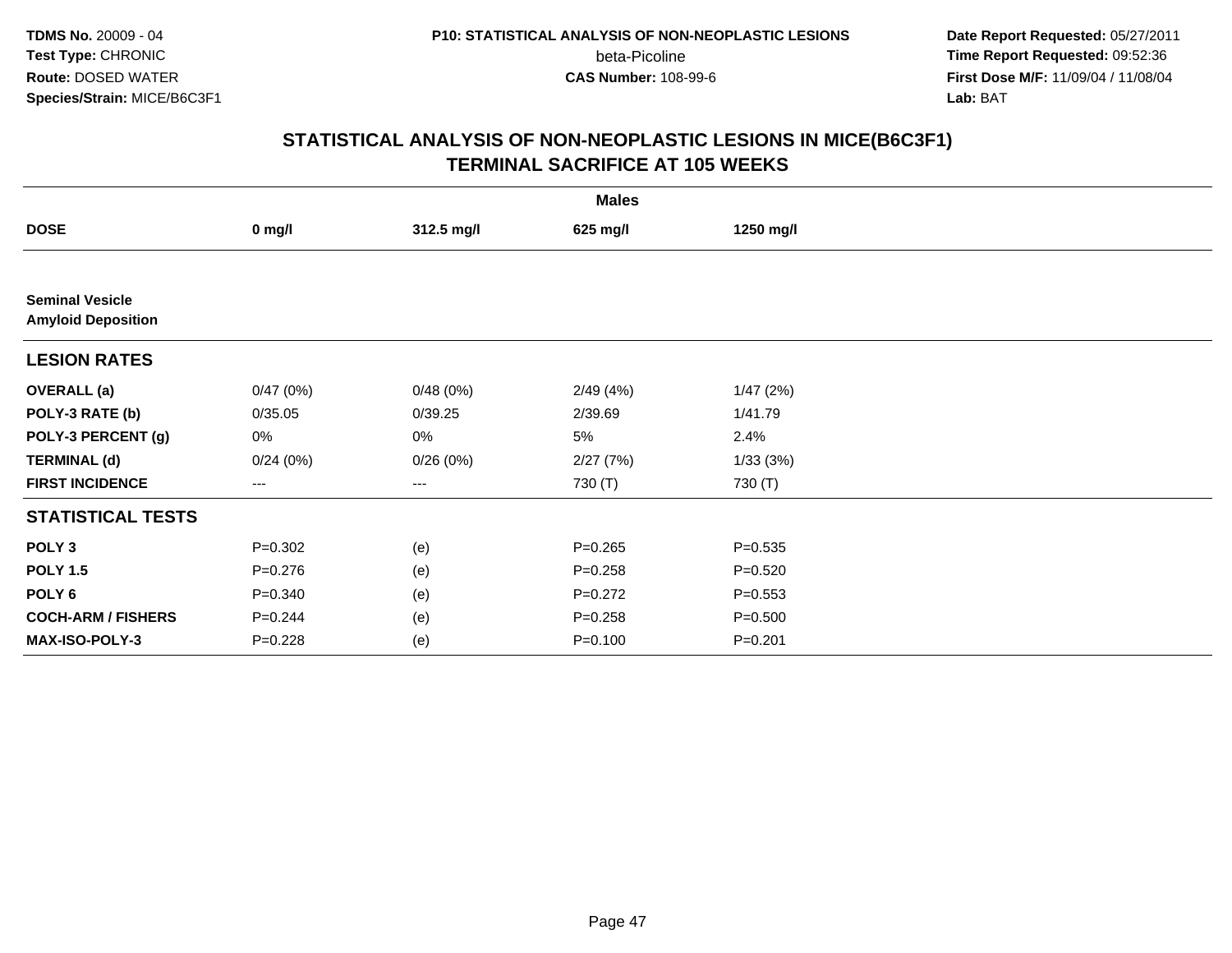**Date Report Requested:** 05/27/2011 **Time Report Requested:** 09:52:36 **First Dose M/F:** 11/09/04 / 11/08/04<br>Lab: BAT **Lab:** BAT

|                                                       |             |             | <b>Males</b> |             |  |
|-------------------------------------------------------|-------------|-------------|--------------|-------------|--|
| <b>DOSE</b>                                           | $0$ mg/l    | 312.5 mg/l  | 625 mg/l     | 1250 mg/l   |  |
|                                                       |             |             |              |             |  |
| <b>Seminal Vesicle</b><br><b>Inflammation Chronic</b> |             |             |              |             |  |
| <b>LESION RATES</b>                                   |             |             |              |             |  |
| <b>OVERALL (a)</b>                                    | 0/47(0%)    | 1/48(2%)    | 3/49(6%)     | 2/47(4%)    |  |
| POLY-3 RATE (b)                                       | 0/35.05     | 1/39.25     | 3/39.69      | 2/42.42     |  |
| POLY-3 PERCENT (g)                                    | 0%          | 2.6%        | 7.6%         | 4.7%        |  |
| <b>TERMINAL (d)</b>                                   | 0/24(0%)    | 1/26(4%)    | 3/27(11%)    | 1/33(3%)    |  |
| <b>FIRST INCIDENCE</b>                                | ---         | 730 (T)     | 730 (T)      | 522         |  |
| <b>STATISTICAL TESTS</b>                              |             |             |              |             |  |
| POLY <sub>3</sub>                                     | $P=0.229$   | $P = 0.523$ | $P = 0.141$  | $P=0.282$   |  |
| <b>POLY 1.5</b>                                       | $P = 0.198$ | $P = 0.516$ | $P = 0.135$  | $P = 0.262$ |  |
| POLY 6                                                | $P = 0.275$ | $P = 0.528$ | $P=0.147$    | $P = 0.307$ |  |
| <b>COCH-ARM / FISHERS</b>                             | $P = 0.161$ | $P = 0.505$ | $P = 0.129$  | $P = 0.247$ |  |
| MAX-ISO-POLY-3                                        | $P = 0.163$ | $P = 0.184$ | $P = 0.056$  | $P = 0.118$ |  |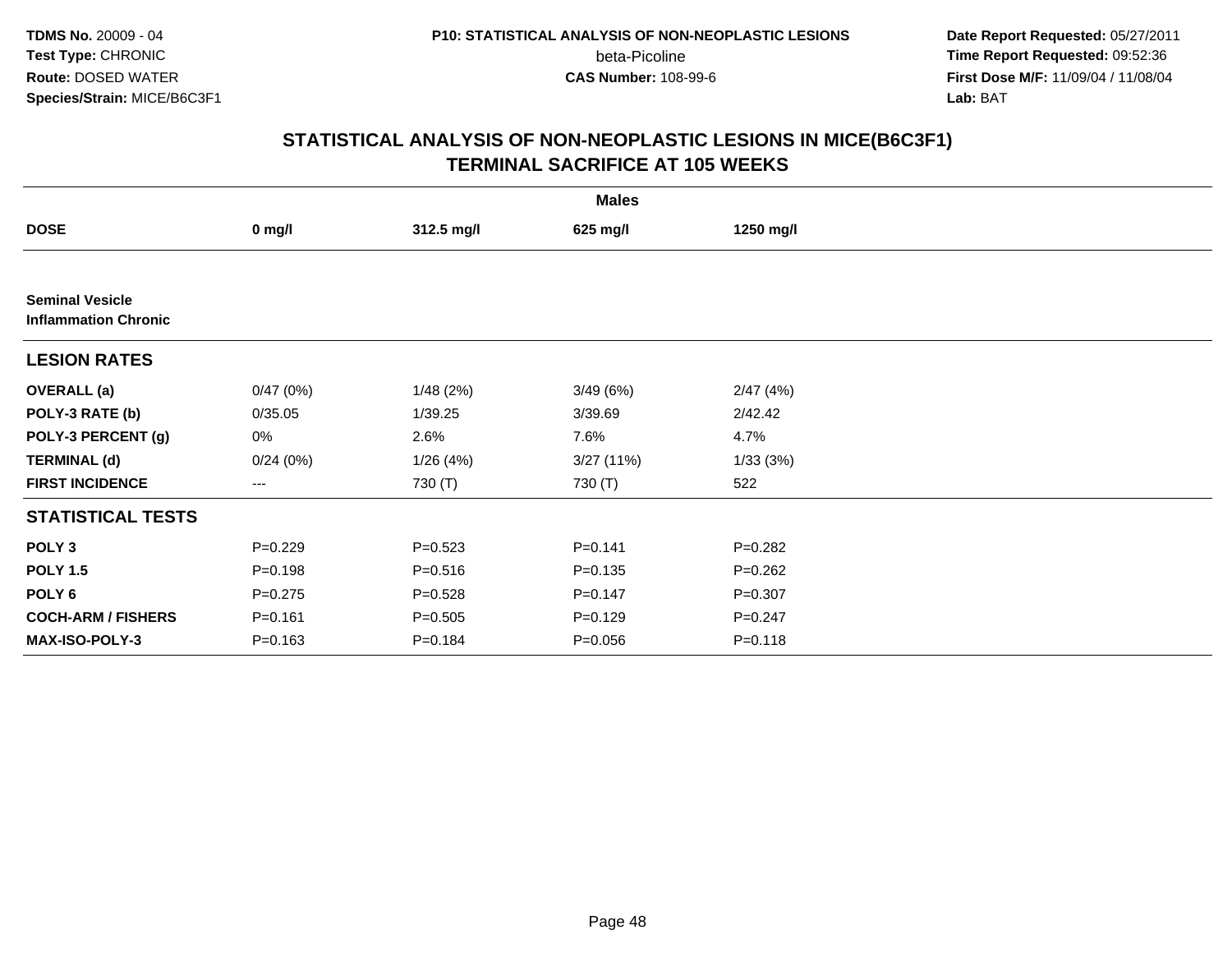**Date Report Requested:** 05/27/2011 **Time Report Requested:** 09:52:36 **First Dose M/F:** 11/09/04 / 11/08/04<br>Lab: BAT **Lab:** BAT

|                                            |              |              | <b>Males</b> |              |  |
|--------------------------------------------|--------------|--------------|--------------|--------------|--|
| <b>DOSE</b>                                | $0$ mg/l     | 312.5 mg/l   | 625 mg/l     | 1250 mg/l    |  |
|                                            |              |              |              |              |  |
| <b>Skin</b><br><b>Inflammation Chronic</b> |              |              |              |              |  |
| <b>LESION RATES</b>                        |              |              |              |              |  |
| <b>OVERALL</b> (a)                         | 2/50(4%)     | 1/50(2%)     | 0/50(0%)     | 0/50(0%)     |  |
| POLY-3 RATE (b)                            | 2/37.07      | 1/40.87      | 0/40.63      | 0/43.74      |  |
| POLY-3 PERCENT (g)                         | 5.4%         | 2.5%         | 0%           | 0%           |  |
| <b>TERMINAL (d)</b>                        | 1/24(4%)     | 0/26(0%)     | 0/27(0%)     | 0/33(0%)     |  |
| <b>FIRST INCIDENCE</b>                     | 670          | 715          | ---          | $---$        |  |
| <b>STATISTICAL TESTS</b>                   |              |              |              |              |  |
| POLY <sub>3</sub>                          | P=0.097N     | P=0.466N     | P=0.217N     | P=0.202N     |  |
| <b>POLY 1.5</b>                            | P=0.099N     | P=0.479N     | P=0.225N     | $P = 0.217N$ |  |
| POLY <sub>6</sub>                          | P=0.095N     | $P = 0.455N$ | P=0.208N     | P=0.184N     |  |
| <b>COCH-ARM / FISHERS</b>                  | $P = 0.101N$ | P=0.500N     | P=0.247N     | $P = 0.247N$ |  |
| <b>MAX-ISO-POLY-3</b>                      | P=0.077N     | P=0.261N     | P=0.075N     | P=0.075N     |  |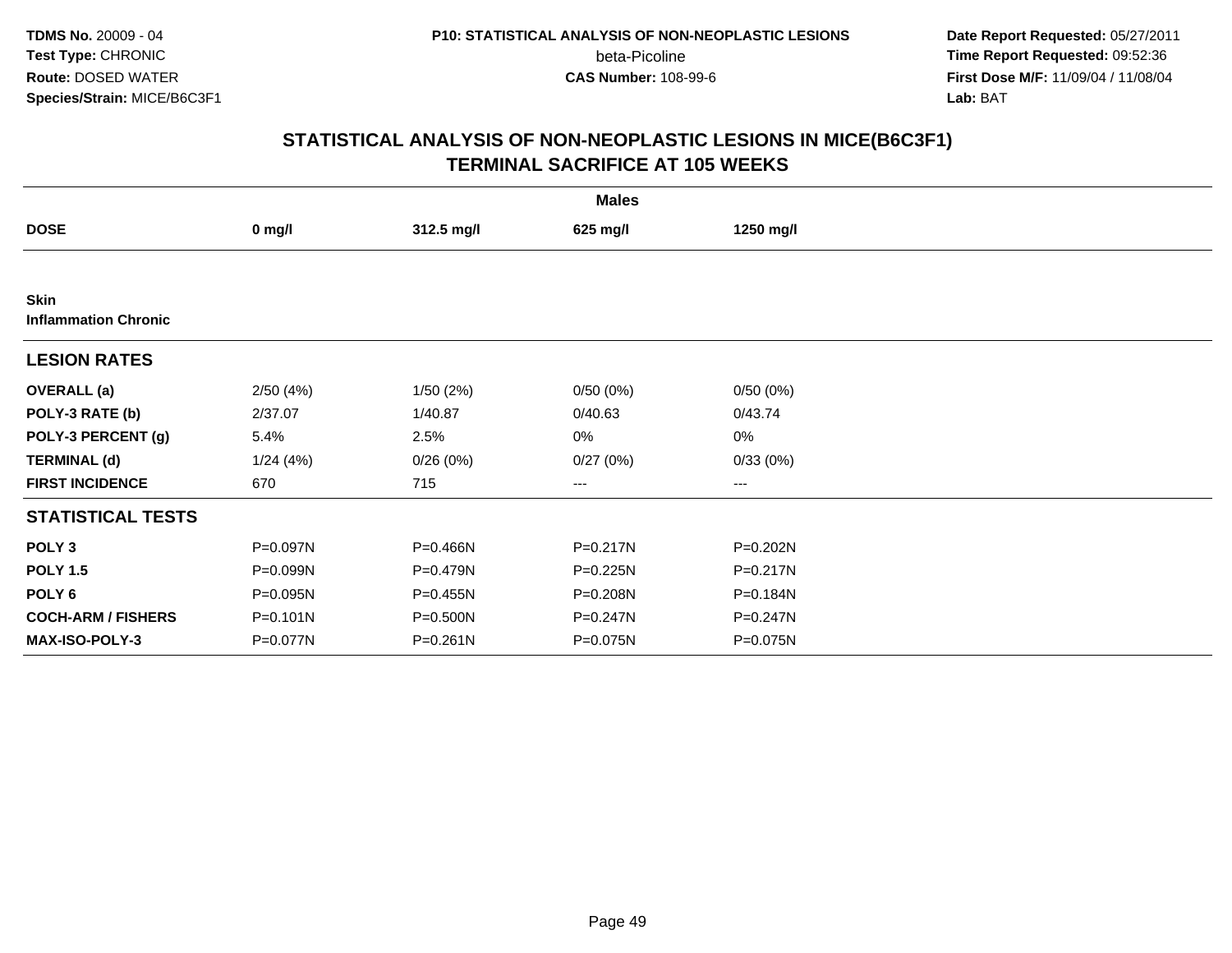**TDMS No.** 20009 - 04**Test Type:** CHRONIC**Route:** DOSED WATER**Species/Strain:** MICE/B6C3F1

beta-Picoline<br>CAS Number: 108-99-6

 **Date Report Requested:** 05/27/2011 **Time Report Requested:** 09:52:36 **First Dose M/F:** 11/09/04 / 11/08/04<br>Lab: BAT **Lab:** BAT

|                                                   | <b>Males</b> |            |          |           |  |  |  |  |
|---------------------------------------------------|--------------|------------|----------|-----------|--|--|--|--|
| <b>DOSE</b>                                       | $0$ mg/l     | 312.5 mg/l | 625 mg/l | 1250 mg/l |  |  |  |  |
|                                                   |              |            |          |           |  |  |  |  |
| Spleen<br><b>Hematopoietic Cell Proliferation</b> |              |            |          |           |  |  |  |  |
| <b>LESION RATES</b>                               |              |            |          |           |  |  |  |  |
| <b>OVERALL</b> (a)                                | 1/46(2%)     | 1/48(2%)   | 0/47(0%) | 0/46(0%)  |  |  |  |  |
| POLY-3 RATE (b)                                   | 1/35.78      | 1/40.14    | 0/39.00  | 0/40.87   |  |  |  |  |
| POLY-3 PERCENT (g)                                | 2.8%         | 2.5%       | 0%       | 0%        |  |  |  |  |
| <b>TERMINAL (d)</b>                               | 0/24(0%)     | 0/26(0%)   | 0/27(0%) | 0/33(0%)  |  |  |  |  |
| <b>FIRST INCIDENCE</b>                            | 624          | 632        | $--$     | $--$      |  |  |  |  |
| <b>STATISTICAL TESTS</b>                          |              |            |          |           |  |  |  |  |
| POLY <sub>3</sub>                                 | (n)          | (n)        | (n)      | (n)       |  |  |  |  |
| <b>POLY 1.5</b>                                   | (n)          | (n)        | (n)      | (n)       |  |  |  |  |
| POLY <sub>6</sub>                                 | (n)          | (n)        | (n)      | (n)       |  |  |  |  |
| <b>COCH-ARM / FISHERS</b>                         | (n)          | (n)        | (n)      | (n)       |  |  |  |  |
| MAX-ISO-POLY-3                                    | (n)          | (n)        | (n)      | (n)       |  |  |  |  |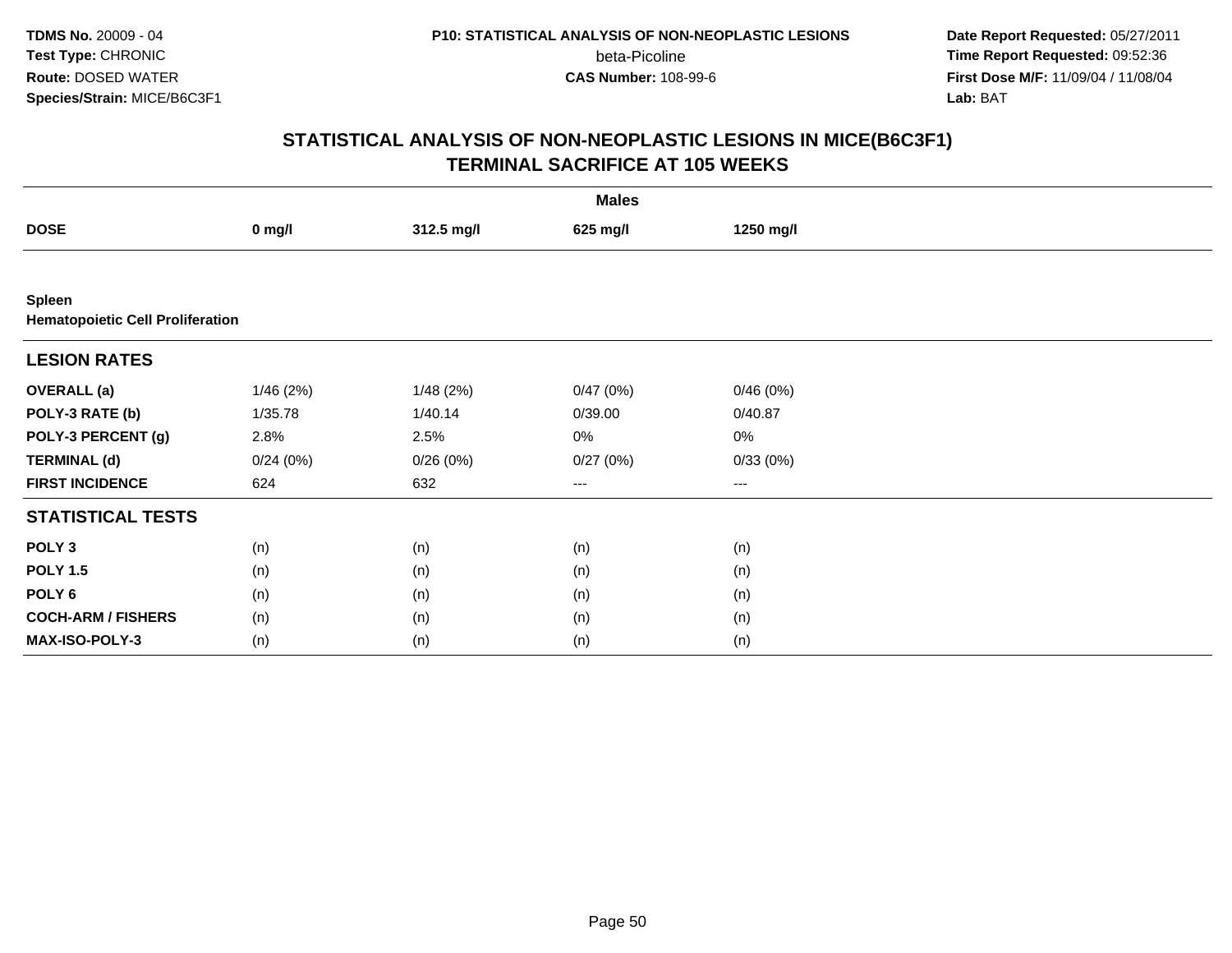**Date Report Requested:** 05/27/2011 **Time Report Requested:** 09:52:36 **First Dose M/F:** 11/09/04 / 11/08/04<br>Lab: BAT **Lab:** BAT

|                                |              |              | <b>Males</b> |              |  |
|--------------------------------|--------------|--------------|--------------|--------------|--|
| <b>DOSE</b>                    | $0$ mg/l     | 312.5 mg/l   | 625 mg/l     | 1250 mg/l    |  |
|                                |              |              |              |              |  |
| Spleen<br>Hyperplasia Lymphoid |              |              |              |              |  |
| <b>LESION RATES</b>            |              |              |              |              |  |
| <b>OVERALL</b> (a)             | 2/46(4%)     | 0/48(0%)     | 0/47(0%)     | 0/46(0%)     |  |
| POLY-3 RATE (b)                | 2/35.87      | 0/39.79      | 0/39.00      | 0/40.87      |  |
| POLY-3 PERCENT (g)             | 5.6%         | 0%           | 0%           | 0%           |  |
| <b>TERMINAL (d)</b>            | 1/24(4%)     | 0/26(0%)     | 0/27(0%)     | 0/33(0%)     |  |
| <b>FIRST INCIDENCE</b>         | 590          | ---          | ---          | $---$        |  |
| <b>STATISTICAL TESTS</b>       |              |              |              |              |  |
| POLY <sub>3</sub>              | P=0.120N     | P=0.214N     | P=0.218N     | P=0.209N     |  |
| <b>POLY 1.5</b>                | $P = 0.117N$ | $P = 0.219N$ | P=0.224N     | $P = 0.221N$ |  |
| POLY <sub>6</sub>              | $P = 0.123N$ | $P = 0.211N$ | P=0.212N     | P=0.193N     |  |
| <b>COCH-ARM / FISHERS</b>      | P=0.114N     | P=0.237N     | P=0.242N     | $P = 0.247N$ |  |
| MAX-ISO-POLY-3                 | P=0.031N*    | P=0.073N     | P=0.074N     | P=0.075N     |  |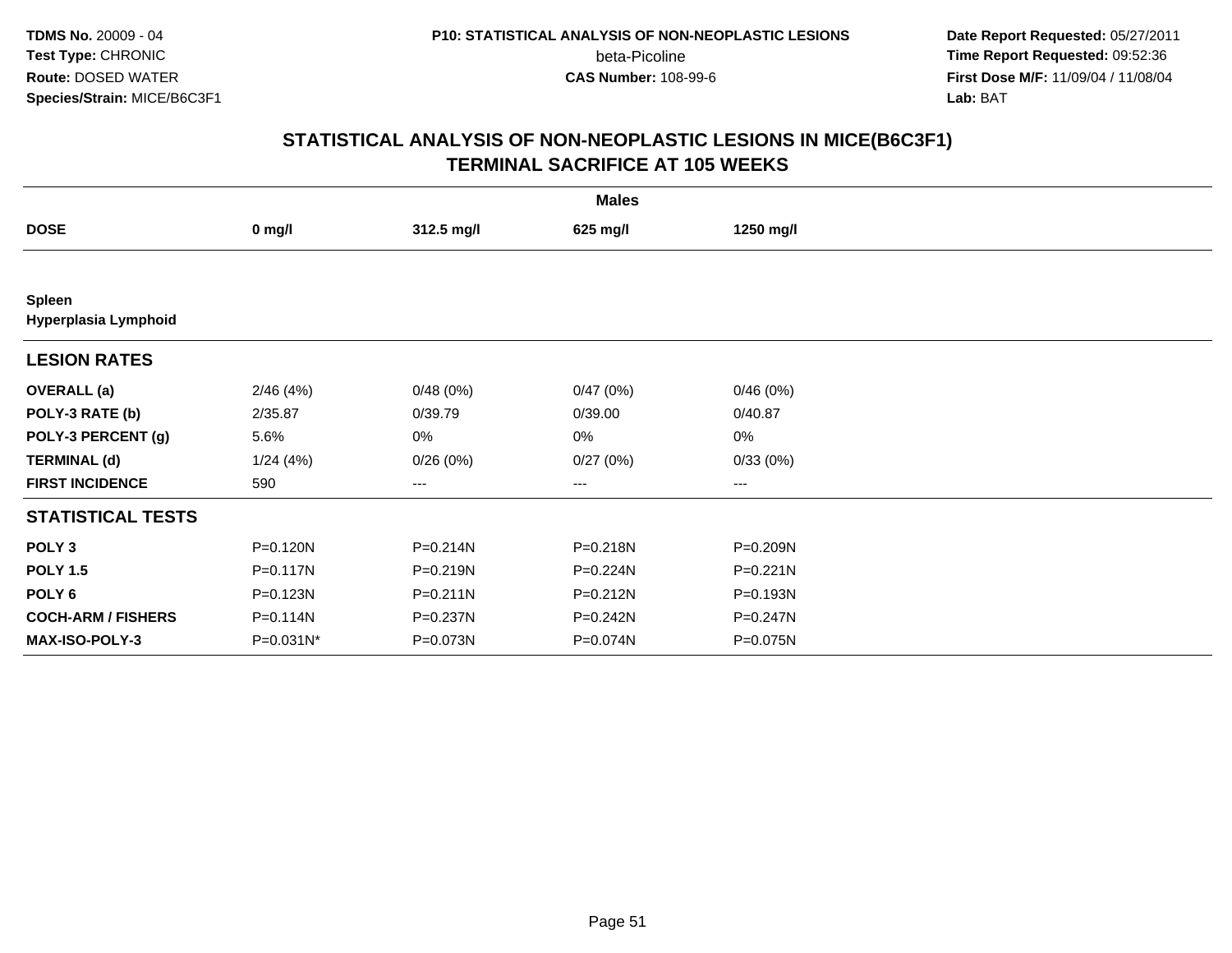**Date Report Requested:** 05/27/2011 **Time Report Requested:** 09:52:36 **First Dose M/F:** 11/09/04 / 11/08/04<br>Lab: BAT **Lab:** BAT

|                                     |          |             | <b>Males</b> |           |  |
|-------------------------------------|----------|-------------|--------------|-----------|--|
| <b>DOSE</b>                         | $0$ mg/l | 312.5 mg/l  | 625 mg/l     | 1250 mg/l |  |
|                                     |          |             |              |           |  |
| Stomach, Forestomach<br>Hyperplasia |          |             |              |           |  |
| <b>LESION RATES</b>                 |          |             |              |           |  |
| <b>OVERALL</b> (a)                  | 2/47(4%) | 4/47 (9%)   | 3/47(6%)     | 1/47(2%)  |  |
| POLY-3 RATE (b)                     | 2/36.18  | 4/39.27     | 3/40.41      | 1/41.90   |  |
| POLY-3 PERCENT (g)                  | 5.5%     | 10.2%       | 7.4%         | 2.4%      |  |
| <b>TERMINAL (d)</b>                 | 0/24(0%) | 3/26 (12%)  | 1/27(4%)     | 1/33(3%)  |  |
| <b>FIRST INCIDENCE</b>              | 646      | 675         | 456          | 730 (T)   |  |
| <b>STATISTICAL TESTS</b>            |          |             |              |           |  |
| POLY <sub>3</sub>                   | P=0.226N | $P = 0.375$ | $P = 0.550$  | P=0.449N  |  |
| <b>POLY 1.5</b>                     | P=0.254N | $P = 0.361$ | $P = 0.531$  | P=0.471N  |  |
| POLY <sub>6</sub>                   | P=0.192N | $P = 0.385$ | $P = 0.570$  | P=0.421N  |  |
| <b>COCH-ARM / FISHERS</b>           | P=0.291N | $P = 0.339$ | $P = 0.500$  | P=0.500N  |  |
| <b>MAX-ISO-POLY-3</b>               | P=0.285N | $P = 0.238$ | $P = 0.375$  | P=0.253N  |  |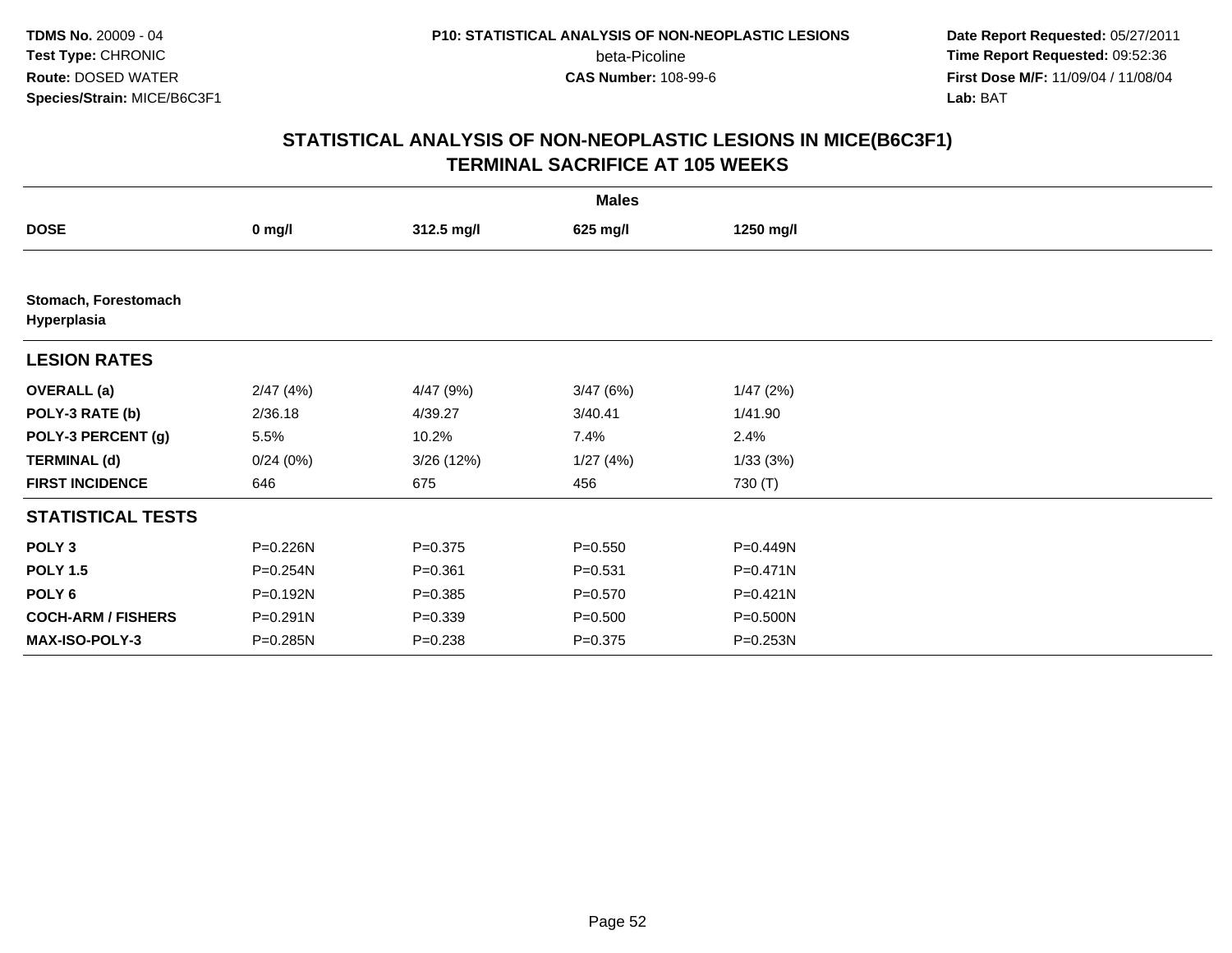**Date Report Requested:** 05/27/2011 **Time Report Requested:** 09:52:36 **First Dose M/F:** 11/09/04 / 11/08/04<br>Lab: BAT **Lab:** BAT

|                                      |              |            | <b>Males</b> |           |  |
|--------------------------------------|--------------|------------|--------------|-----------|--|
| <b>DOSE</b>                          | $0$ mg/l     | 312.5 mg/l | 625 mg/l     | 1250 mg/l |  |
|                                      |              |            |              |           |  |
| Stomach, Forestomach<br><b>Ulcer</b> |              |            |              |           |  |
| <b>LESION RATES</b>                  |              |            |              |           |  |
| <b>OVERALL</b> (a)                   | 5/47 (11%)   | 3/47(6%)   | 4/47 (9%)    | 1/47(2%)  |  |
| POLY-3 RATE (b)                      | 5/37.78      | 3/39.75    | 4/41.04      | 1/42.11   |  |
| POLY-3 PERCENT (g)                   | 13.2%        | 7.6%       | 9.8%         | 2.4%      |  |
| <b>TERMINAL (d)</b>                  | 0/24(0%)     | 1/26(4%)   | 1/27(4%)     | 0/33(0%)  |  |
| <b>FIRST INCIDENCE</b>               | 543          | 585        | 456          | 675       |  |
| <b>STATISTICAL TESTS</b>             |              |            |              |           |  |
| POLY <sub>3</sub>                    | P=0.073N     | P=0.327N   | P=0.448N     | P=0.077N  |  |
| <b>POLY 1.5</b>                      | P=0.082N     | P=0.336N   | P=0.467N     | P=0.087N  |  |
| POLY <sub>6</sub>                    | $P = 0.061N$ | P=0.324N   | P=0.433N     | P=0.066N  |  |
| <b>COCH-ARM / FISHERS</b>            | P=0.095N     | P=0.357N   | P=0.500N     | P=0.102N  |  |
| <b>MAX-ISO-POLY-3</b>                | P=0.072N     | P=0.212N   | $P = 0.321N$ | P=0.039N* |  |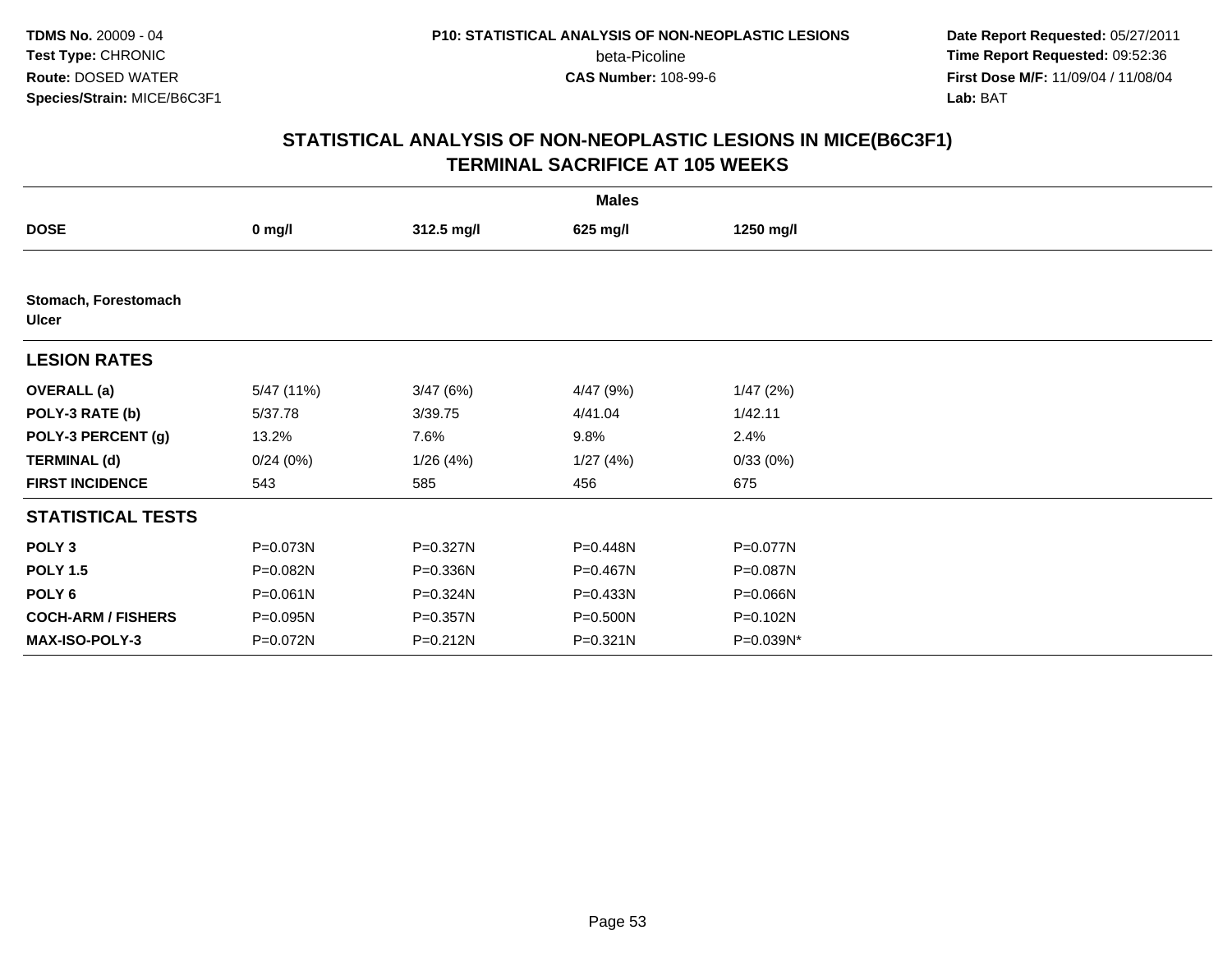**Date Report Requested:** 05/27/2011 **Time Report Requested:** 09:52:36 **First Dose M/F:** 11/09/04 / 11/08/04<br>Lab: BAT **Lab:** BAT

|                                             |          |             | <b>Males</b>           |           |  |
|---------------------------------------------|----------|-------------|------------------------|-----------|--|
| <b>DOSE</b>                                 | $0$ mg/l | 312.5 mg/l  | 625 mg/l               | 1250 mg/l |  |
|                                             |          |             |                        |           |  |
| Stomach, Glandular<br><b>Mineralization</b> |          |             |                        |           |  |
| <b>LESION RATES</b>                         |          |             |                        |           |  |
| <b>OVERALL</b> (a)                          | 0/42(0%) | 2/45(4%)    | 0/43(0%)               | 0/45(0%)  |  |
| POLY-3 RATE (b)                             | 0/33.56  | 2/37.53     | 0/36.53                | 0/40.48   |  |
| POLY-3 PERCENT (g)                          | 0%       | 5.3%        | $0\%$                  | 0%        |  |
| <b>TERMINAL (d)</b>                         | 0/24(0%) | 2/26(8%)    | 0/27(0%)               | 0/33(0%)  |  |
| <b>FIRST INCIDENCE</b>                      | ---      | 730 (T)     | $\qquad \qquad \cdots$ | $---$     |  |
| <b>STATISTICAL TESTS</b>                    |          |             |                        |           |  |
| POLY <sub>3</sub>                           | P=0.367N | $P = 0.262$ | (e)                    | (e)       |  |
| <b>POLY 1.5</b>                             | P=0.378N | $P = 0.259$ | (e)                    | (e)       |  |
| POLY 6                                      | P=0.353N | $P = 0.263$ | (e)                    | (e)       |  |
| <b>COCH-ARM / FISHERS</b>                   | P=0.395N | $P = 0.265$ | (e)                    | (e)       |  |
| MAX-ISO-POLY-3                              | P=0.265N | $P = 0.096$ | (e)                    | (e)       |  |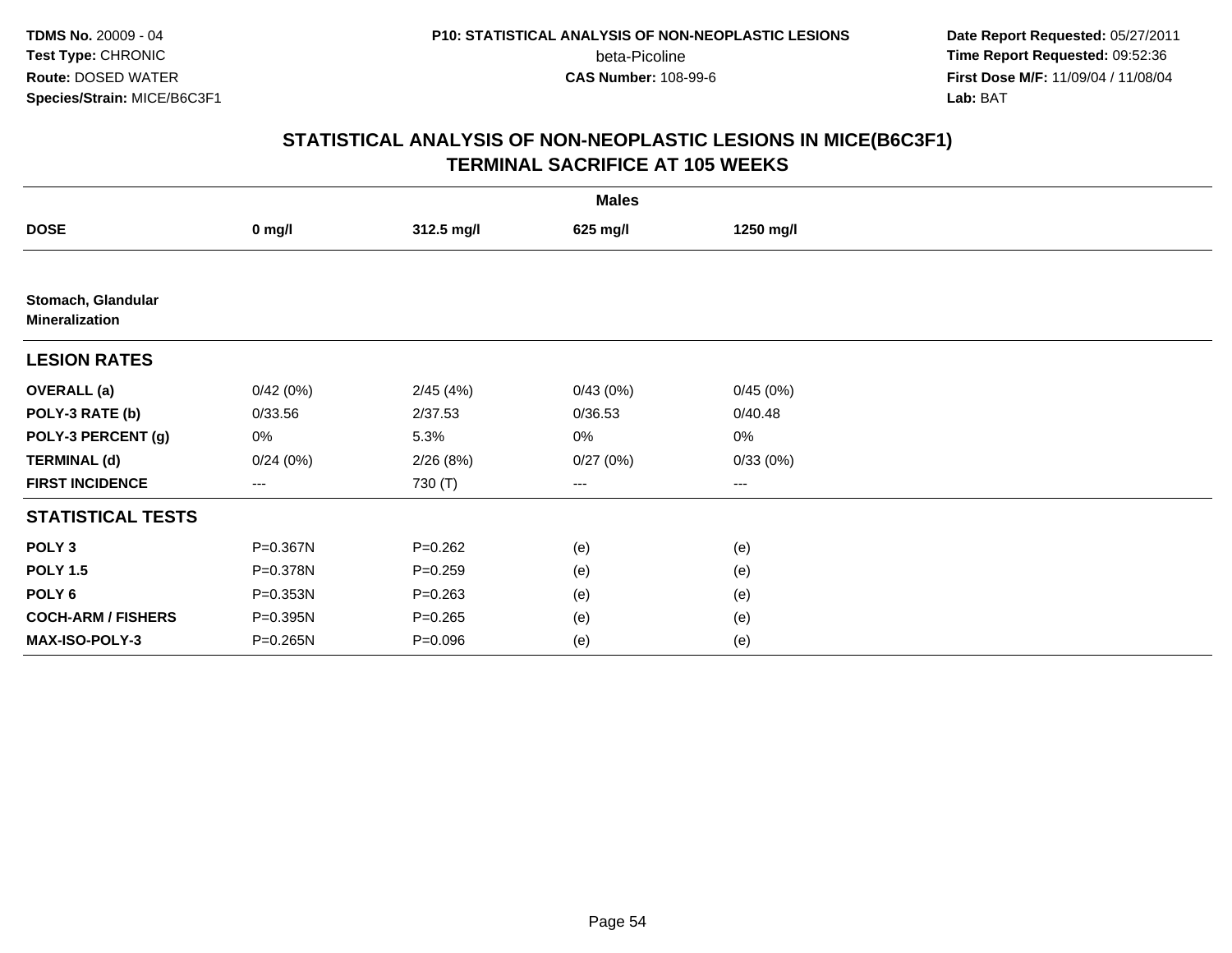**Date Report Requested:** 05/27/2011 **Time Report Requested:** 09:52:36 **First Dose M/F:** 11/09/04 / 11/08/04<br>Lab: BAT **Lab:** BAT

|                                    |              |             | <b>Males</b> |           |  |
|------------------------------------|--------------|-------------|--------------|-----------|--|
| <b>DOSE</b>                        | $0$ mg/l     | 312.5 mg/l  | 625 mg/l     | 1250 mg/l |  |
|                                    |              |             |              |           |  |
| Stomach, Glandular<br><b>Ulcer</b> |              |             |              |           |  |
| <b>LESION RATES</b>                |              |             |              |           |  |
| <b>OVERALL</b> (a)                 | 1/42(2%)     | 2/45(4%)    | 0/43(0%)     | 0/45(0%)  |  |
| POLY-3 RATE (b)                    | 1/33.62      | 2/38.14     | 0/36.53      | 0/40.48   |  |
| POLY-3 PERCENT (g)                 | 3%           | 5.2%        | 0%           | 0%        |  |
| <b>TERMINAL (d)</b>                | 0/24(0%)     | 0/26(0%)    | 0/27(0%)     | 0/33(0%)  |  |
| <b>FIRST INCIDENCE</b>             | 717          | 580         | ---          | $--$      |  |
| <b>STATISTICAL TESTS</b>           |              |             |              |           |  |
| POLY <sub>3</sub>                  | P=0.165N     | $P = 0.544$ | P=0.483N     | P=0.463N  |  |
| <b>POLY 1.5</b>                    | $P = 0.171N$ | $P = 0.537$ | P=0.488N     | P=0.473N  |  |
| POLY <sub>6</sub>                  | P=0.156N     | $P = 0.550$ | P=0.478N     | P=0.449N  |  |
| <b>COCH-ARM / FISHERS</b>          | P=0.180N     | $P = 0.526$ | P=0.494N     | P=0.483N  |  |
| <b>MAX-ISO-POLY-3</b>              | P=0.188N     | $P = 0.324$ | P=0.157N     | P=0.154N  |  |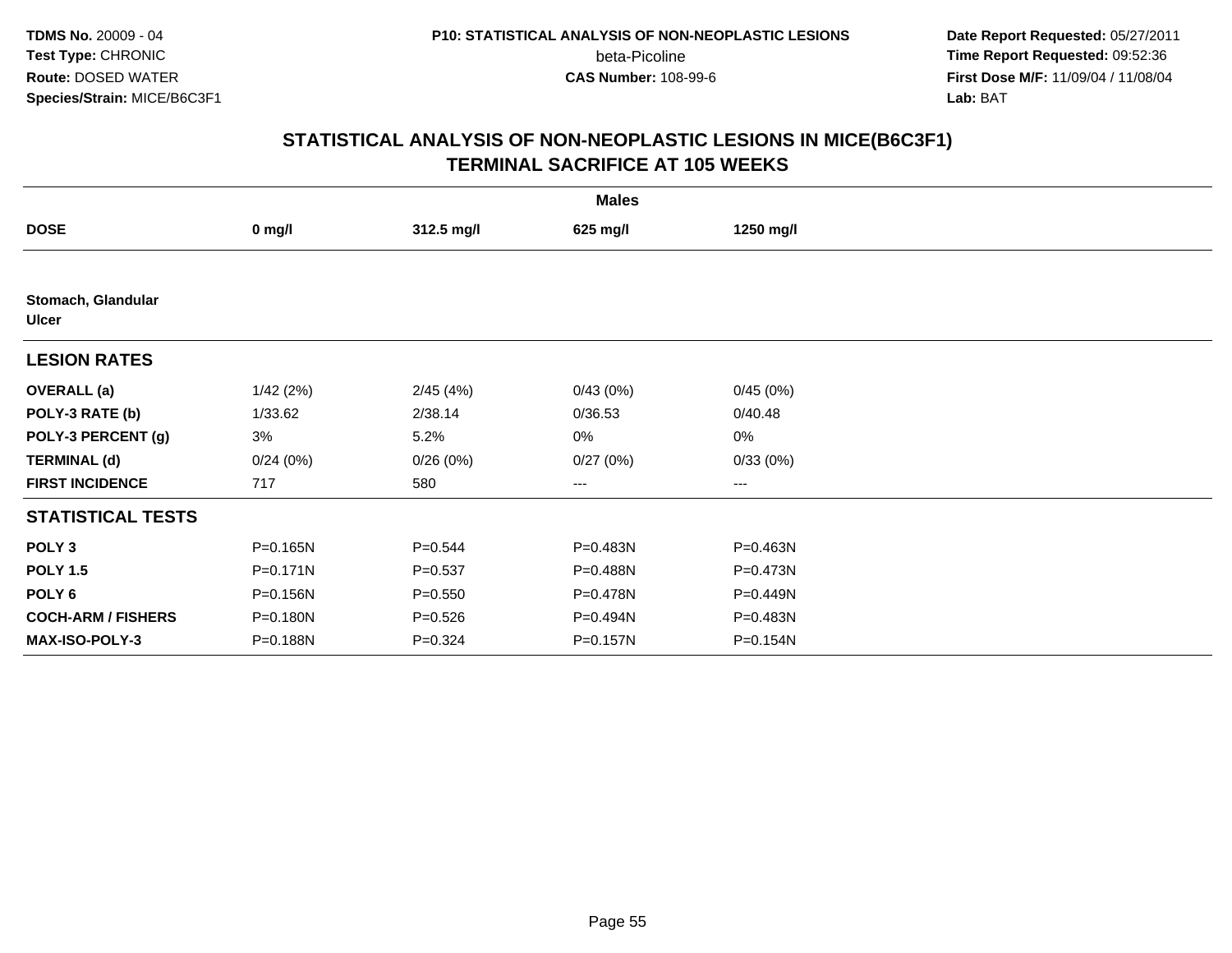**Date Report Requested:** 05/27/2011 **Time Report Requested:** 09:52:36 **First Dose M/F:** 11/09/04 / 11/08/04<br>Lab: BAT **Lab:** BAT

|                                 |          |             | <b>Males</b> |                        |  |
|---------------------------------|----------|-------------|--------------|------------------------|--|
| <b>DOSE</b>                     | $0$ mg/l | 312.5 mg/l  | 625 mg/l     | 1250 mg/l              |  |
|                                 |          |             |              |                        |  |
| <b>Testes</b><br><b>Atrophy</b> |          |             |              |                        |  |
| <b>LESION RATES</b>             |          |             |              |                        |  |
| <b>OVERALL</b> (a)              | 1/50(2%) | 2/50(4%)    | 2/50(4%)     | 0/50(0%)               |  |
| POLY-3 RATE (b)                 | 1/37.07  | 2/41.76     | 2/41.75      | 0/43.74                |  |
| POLY-3 PERCENT (g)              | 2.7%     | 4.8%        | 4.8%         | 0%                     |  |
| <b>TERMINAL (d)</b>             | 0/24(0%) | 0/26(0%)    | 0/27(0%)     | 0/33(0%)               |  |
| <b>FIRST INCIDENCE</b>          | 670      | 545         | 456          | $\qquad \qquad \cdots$ |  |
| <b>STATISTICAL TESTS</b>        |          |             |              |                        |  |
| POLY <sub>3</sub>               | P=0.243N | $P = 0.541$ | $P = 0.541$  | P=0.467N               |  |
| <b>POLY 1.5</b>                 | P=0.266N | $P = 0.525$ | $P = 0.525$  | P=0.482N               |  |
| POLY <sub>6</sub>               | P=0.214N | $P = 0.557$ | $P = 0.560$  | P=0.449N               |  |
| <b>COCH-ARM / FISHERS</b>       | P=0.296N | $P = 0.500$ | $P = 0.500$  | P=0.500N               |  |
| MAX-ISO-POLY-3                  | P=0.262N | $P = 0.325$ | $P = 0.325$  | P=0.158N               |  |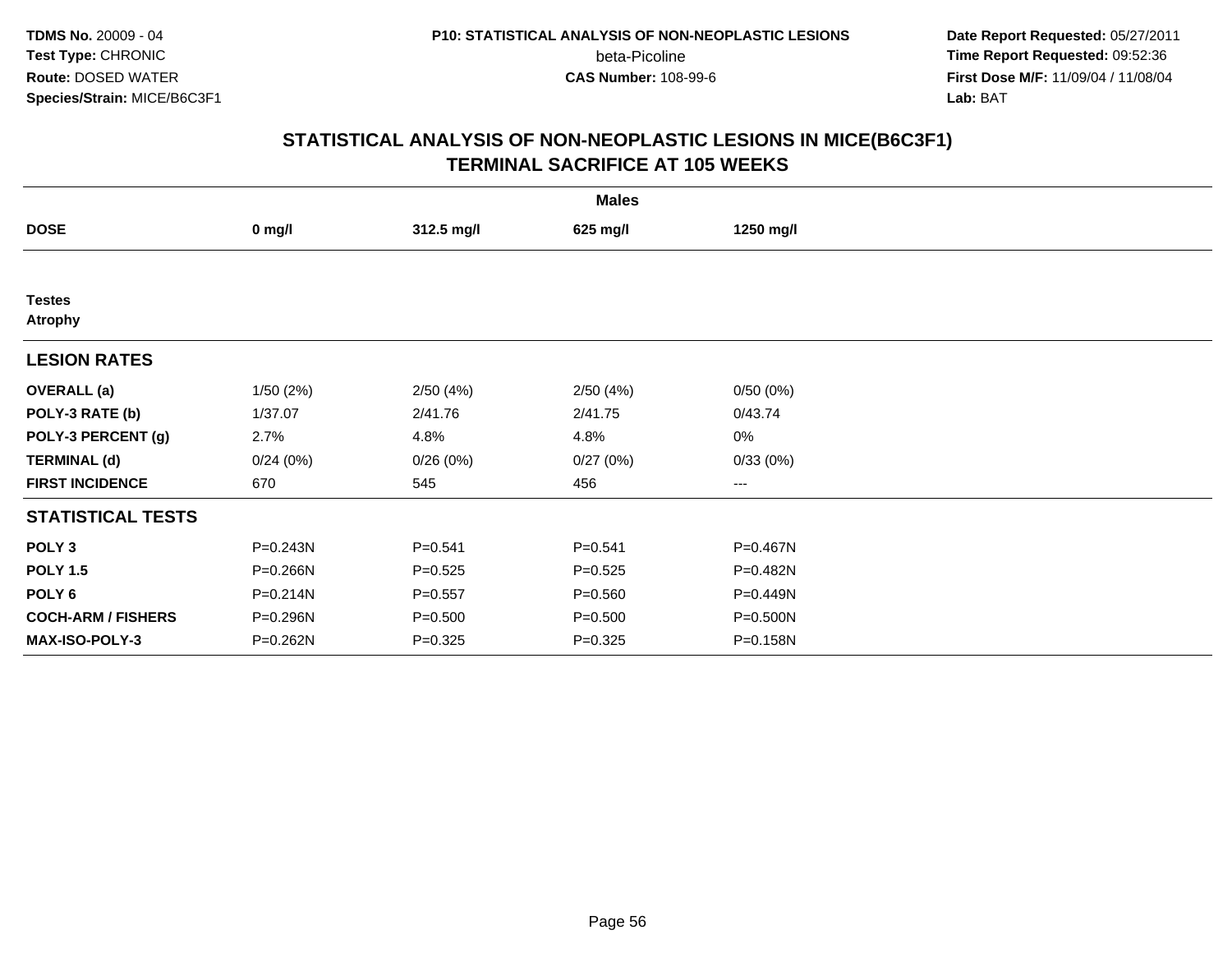**Date Report Requested:** 05/27/2011 **Time Report Requested:** 09:52:36 **First Dose M/F:** 11/09/04 / 11/08/04<br>Lab: BAT **Lab:** BAT

|                              | <b>Males</b>                             |            |          |           |  |  |  |  |
|------------------------------|------------------------------------------|------------|----------|-----------|--|--|--|--|
| <b>DOSE</b>                  | $0$ mg/l                                 | 312.5 mg/l | 625 mg/l | 1250 mg/l |  |  |  |  |
|                              |                                          |            |          |           |  |  |  |  |
| <b>Thyroid Gland</b><br>Cyst |                                          |            |          |           |  |  |  |  |
| <b>LESION RATES</b>          |                                          |            |          |           |  |  |  |  |
| <b>OVERALL</b> (a)           | 0/49(0%)                                 | 0/50(0%)   | 0/49(0%) | 0/49(0%)  |  |  |  |  |
| POLY-3 RATE (b)              | 0/36.68                                  | 0/40.81    | 0/40.31  | 0/42.80   |  |  |  |  |
| POLY-3 PERCENT (g)           | 0%                                       | 0%         | 0%       | 0%        |  |  |  |  |
| <b>TERMINAL (d)</b>          | 0/24(0%)                                 | 0/26(0%)   | 0/27(0%) | 0/33(0%)  |  |  |  |  |
| <b>FIRST INCIDENCE</b>       | $\hspace{0.05cm} \ldots \hspace{0.05cm}$ | $\cdots$   | $\cdots$ | $\cdots$  |  |  |  |  |
| <b>STATISTICAL TESTS</b>     |                                          |            |          |           |  |  |  |  |
| POLY <sub>3</sub>            | (n)                                      | (n)        | (n)      | (n)       |  |  |  |  |
| <b>POLY 1.5</b>              | (n)                                      | (n)        | (n)      | (n)       |  |  |  |  |
| POLY <sub>6</sub>            | (n)                                      | (n)        | (n)      | (n)       |  |  |  |  |
| <b>COCH-ARM / FISHERS</b>    | (n)                                      | (n)        | (n)      | (n)       |  |  |  |  |
| MAX-ISO-POLY-3               | (n)                                      | (n)        | (n)      | (n)       |  |  |  |  |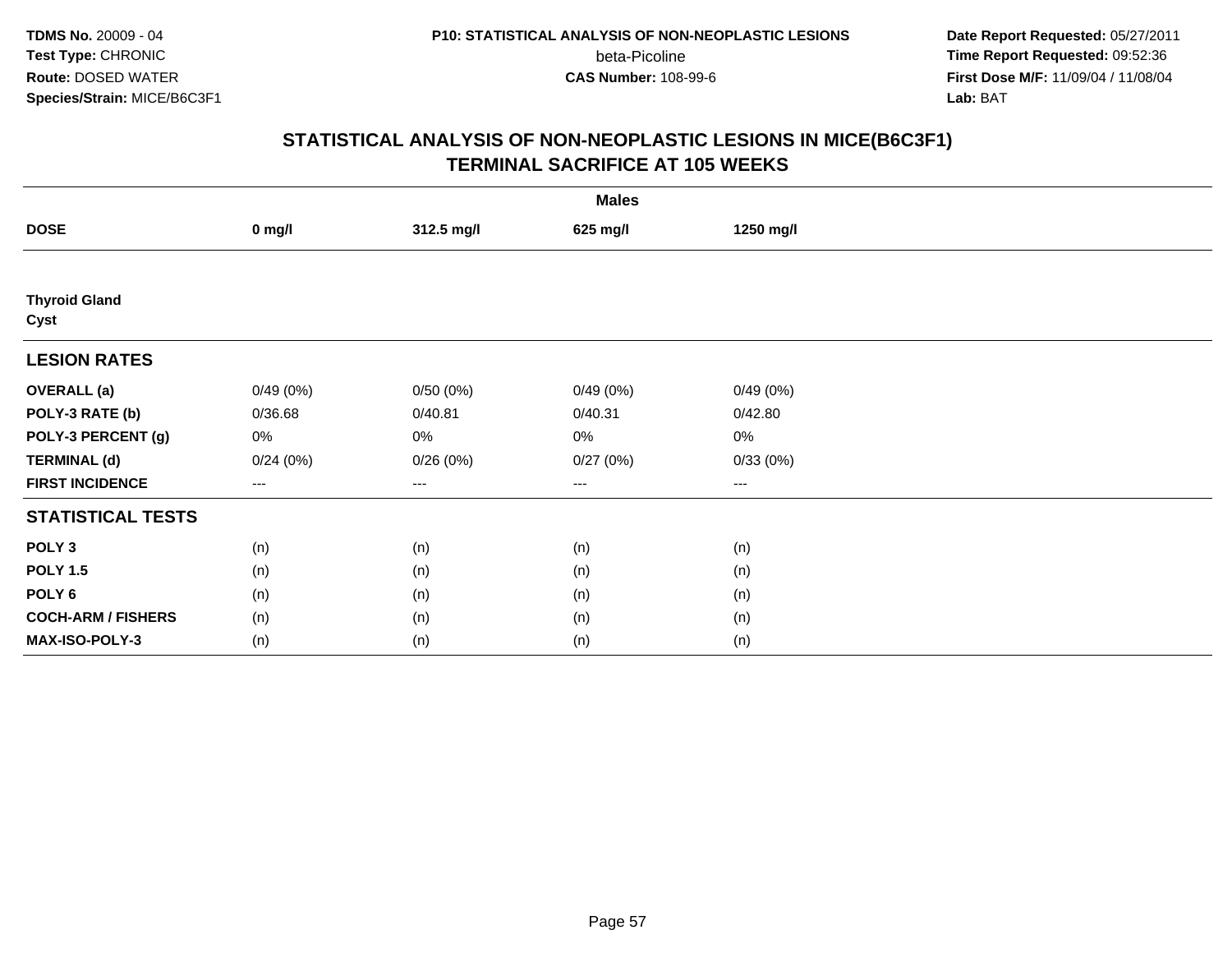**Date Report Requested:** 05/27/2011 **Time Report Requested:** 09:52:36 **First Dose M/F:** 11/09/04 / 11/08/04<br>Lab: BAT **Lab:** BAT

| <b>Males</b>              |              |              |              |              |  |  |  |
|---------------------------|--------------|--------------|--------------|--------------|--|--|--|
| <b>DOSE</b>               | $0$ mg/l     | 312.5 mg/l   | 625 mg/l     | 1250 mg/l    |  |  |  |
|                           |              |              |              |              |  |  |  |
| Tooth<br><b>Dysplasia</b> |              |              |              |              |  |  |  |
| <b>LESION RATES</b>       |              |              |              |              |  |  |  |
| <b>OVERALL</b> (a)        | 35/35 (100%) | 41/41 (100%) | 42/42 (100%) | 41/41 (100%) |  |  |  |
| POLY-3 RATE (b)           | 35/35.00     | 41/41.00     | 42/42.00     | 41/41.00     |  |  |  |
| POLY-3 PERCENT (g)        | 100%         | 100%         | 100%         | 100%         |  |  |  |
| <b>TERMINAL (d)</b>       | 19/19 (100%) | 24/24 (100%) | 24/24 (100%) | 27/27 (100%) |  |  |  |
| <b>FIRST INCIDENCE</b>    | 441          | 407          | 470          | 465          |  |  |  |
| <b>STATISTICAL TESTS</b>  |              |              |              |              |  |  |  |
| POLY <sub>3</sub>         | (e)          | (e)          | (e)          | (e)          |  |  |  |
| <b>POLY 1.5</b>           | (e)          | (e)          | (e)          | (e)          |  |  |  |
| POLY <sub>6</sub>         | (e)          | (e)          | (e)          | (e)          |  |  |  |
| <b>COCH-ARM / FISHERS</b> | (e)          | (e)          | (e)          | (e)          |  |  |  |
| MAX-ISO-POLY-3            | (e)          | (e)          | (e)          | (e)          |  |  |  |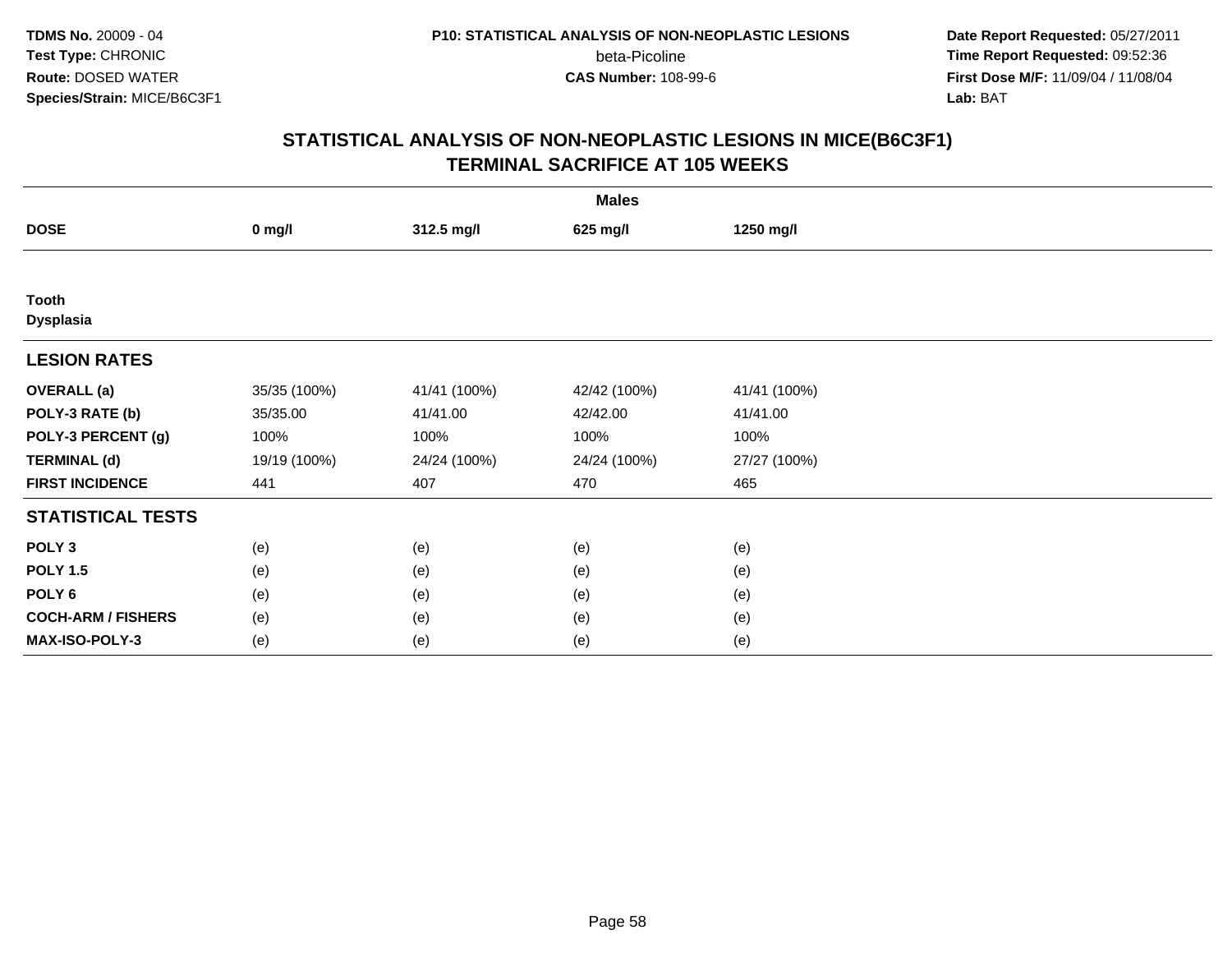**Date Report Requested:** 05/27/2011 **Time Report Requested:** 09:52:36 **First Dose M/F:** 11/09/04 / 11/08/04<br>Lab: BAT **Lab:** BAT

|                                |             |             | <b>Males</b> |             |  |
|--------------------------------|-------------|-------------|--------------|-------------|--|
| <b>DOSE</b>                    | $0$ mg/l    | 312.5 mg/l  | 625 mg/l     | 1250 mg/l   |  |
|                                |             |             |              |             |  |
| <b>Urethra</b><br>Inflammation |             |             |              |             |  |
| <b>LESION RATES</b>            |             |             |              |             |  |
| <b>OVERALL</b> (a)             | 1/3(33%)    | 3/3 (100%)  | 3/5 (60%)    | 1/3(33%)    |  |
| POLY-3 RATE (b)                | 1/1.61      | 3/3.00      | 3/3.67       | 1/1.42      |  |
| POLY-3 PERCENT (g)             | 62%         | 100%        | 81.7%        | 70.3%       |  |
| <b>TERMINAL (d)</b>            | $0/0 (0\%)$ | $0/0 (0\%)$ | $0/0 (0\%)$  | $0/0 (0\%)$ |  |
| <b>FIRST INCIDENCE</b>         | 441         | 470         | 524          | 522         |  |
| <b>STATISTICAL TESTS</b>       |             |             |              |             |  |
| POLY <sub>3</sub>              | P=0.644N    | $P = 0.683$ | $P = 0.769$  | $P = 0.884$ |  |
| <b>POLY 1.5</b>                | P=0.530N    | $P = 0.328$ | $P = 0.612$  | $P=0.802$   |  |
| POLY <sub>6</sub>              | P=0.982N    | $P = 1.000$ | $P = 0.997$  | $P = 0.999$ |  |
| <b>COCH-ARM / FISHERS</b>      | P=0.455N    | $P = 0.200$ | $P = 0.500$  | P=0.800N    |  |
| MAX-ISO-POLY-3                 | $P = 0.410$ | $P = 0.067$ | $P = 0.319$  | $P=0.434$   |  |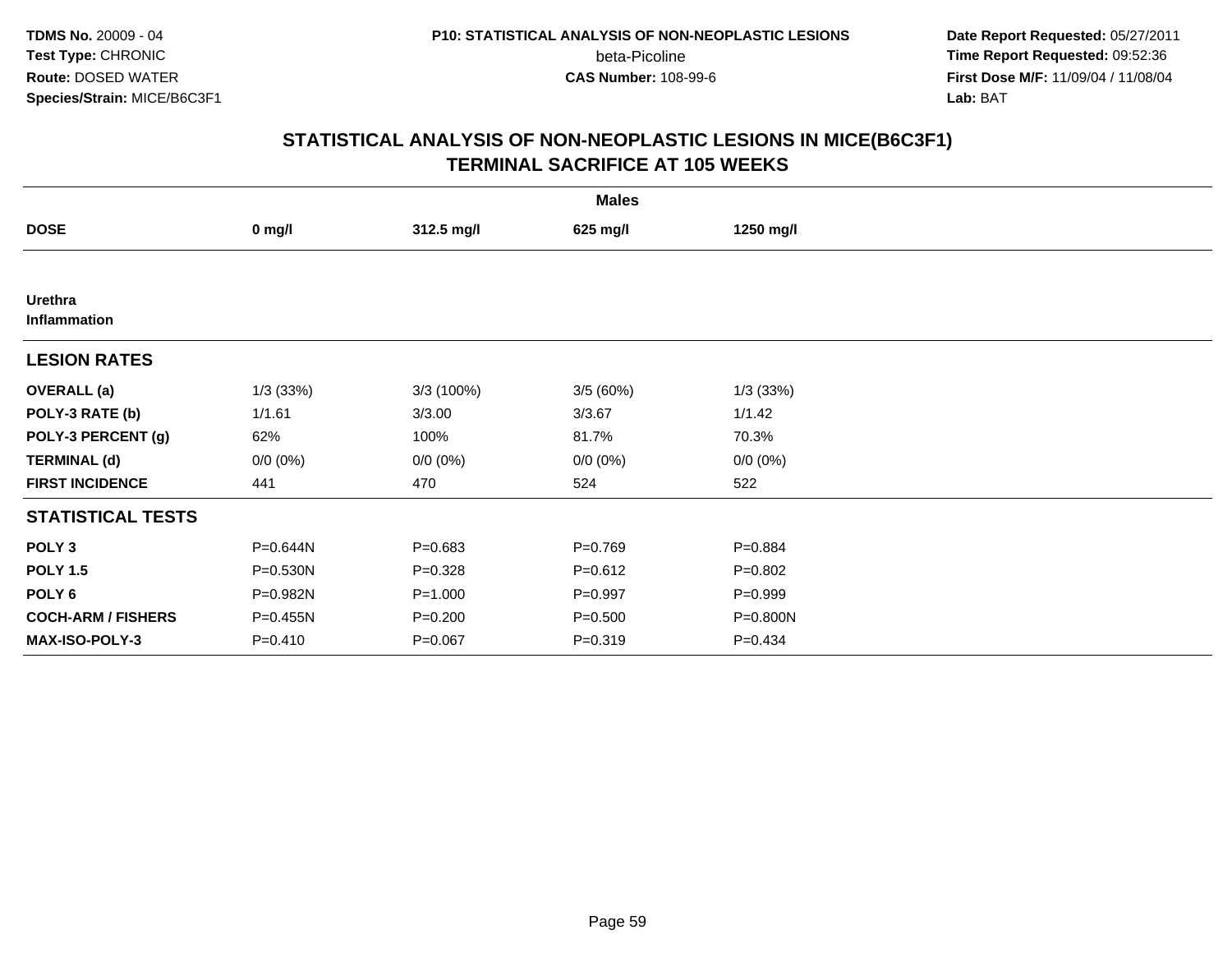**Date Report Requested:** 05/27/2011 **Time Report Requested:** 09:52:36 **First Dose M/F:** 11/09/04 / 11/08/04<br>Lab: BAT **Lab:** BAT

|                                      | <b>Females</b> |            |          |              |  |  |  |  |
|--------------------------------------|----------------|------------|----------|--------------|--|--|--|--|
| <b>DOSE</b>                          | $0$ mg/l       | 312.5 mg/l | 625 mg/l | 1250 mg/l    |  |  |  |  |
|                                      |                |            |          |              |  |  |  |  |
| <b>Adrenal Cortex</b><br>Hyperplasia |                |            |          |              |  |  |  |  |
| <b>LESION RATES</b>                  |                |            |          |              |  |  |  |  |
| <b>OVERALL</b> (a)                   | 2/49 (4%)      | 0/45(0%)   | 0/46(0%) | 1/50(2%)     |  |  |  |  |
| POLY-3 RATE (b)                      | 2/46.39        | 0/41.35    | 0/42.73  | 1/44.10      |  |  |  |  |
| POLY-3 PERCENT (g)                   | 4.3%           | 0%         | 0%       | 2.3%         |  |  |  |  |
| <b>TERMINAL (d)</b>                  | 0/38(0%)       | 0/32(0%)   | 0/35(0%) | 1/33(3%)     |  |  |  |  |
| <b>FIRST INCIDENCE</b>               | 643            | ---        | ---      | 729 (T)      |  |  |  |  |
| <b>STATISTICAL TESTS</b>             |                |            |          |              |  |  |  |  |
| POLY <sub>3</sub>                    | P=0.446N       | P=0.263N   | P=0.256N | P=0.518N     |  |  |  |  |
| <b>POLY 1.5</b>                      | P=0.449N       | P=0.260N   | P=0.254N | $P = 0.506N$ |  |  |  |  |
| POLY 6                               | P=0.442N       | P=0.268N   | P=0.258N | $P = 0.533N$ |  |  |  |  |
| <b>COCH-ARM / FISHERS</b>            | $P = 0.451N$   | P=0.269N   | P=0.263N | P=0.492N     |  |  |  |  |
| MAX-ISO-POLY-3                       | P=0.168N       | P=0.096N   | P=0.091N | P=0.301N     |  |  |  |  |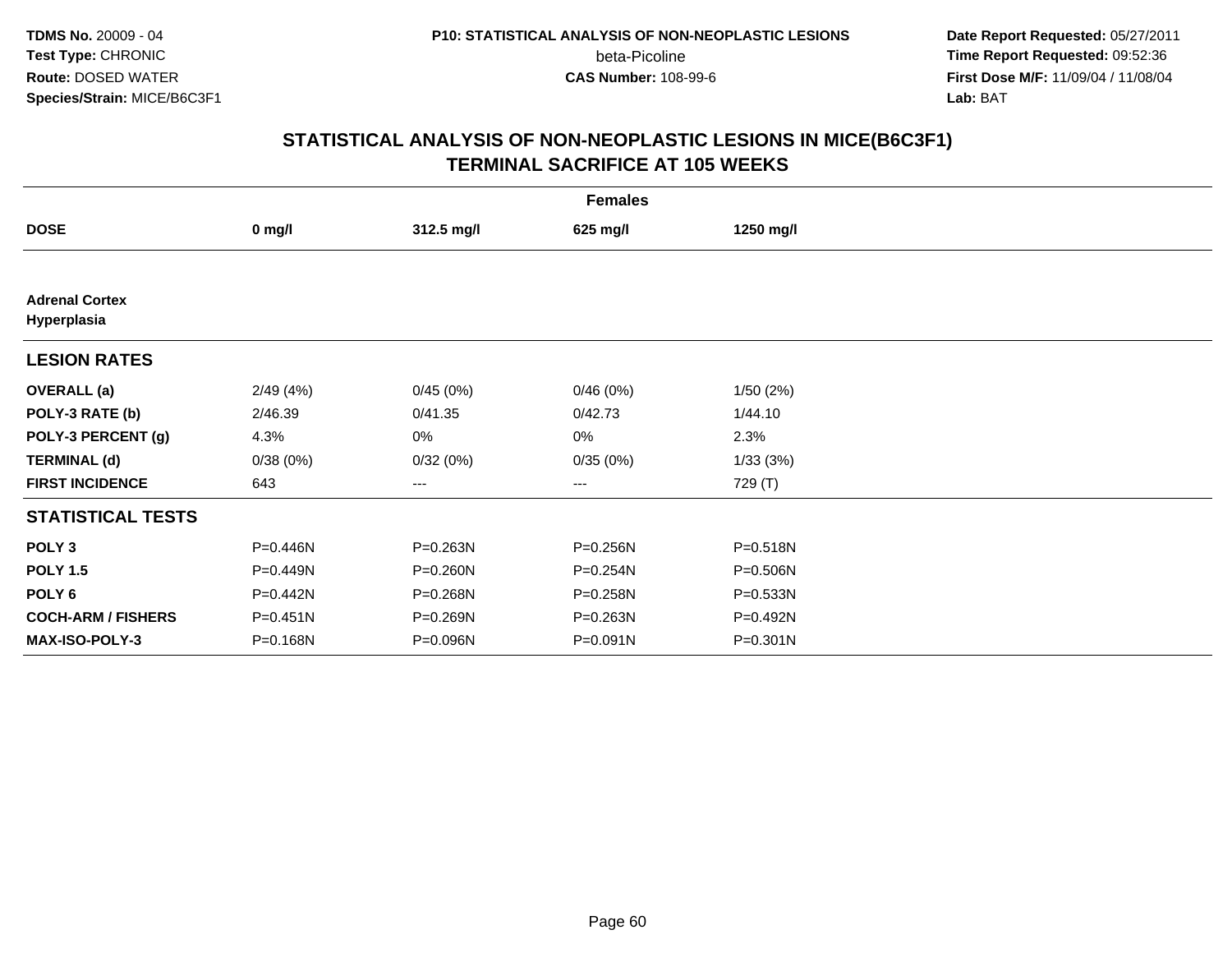**Date Report Requested:** 05/27/2011 **Time Report Requested:** 09:52:36 **First Dose M/F:** 11/09/04 / 11/08/04<br>Lab: BAT **Lab:** BAT

|                                      | <b>Females</b> |            |          |           |  |  |  |  |
|--------------------------------------|----------------|------------|----------|-----------|--|--|--|--|
| <b>DOSE</b>                          | $0$ mg/l       | 312.5 mg/l | 625 mg/l | 1250 mg/l |  |  |  |  |
|                                      |                |            |          |           |  |  |  |  |
| <b>Adrenal Cortex</b><br>Hypertrophy |                |            |          |           |  |  |  |  |
| <b>LESION RATES</b>                  |                |            |          |           |  |  |  |  |
| <b>OVERALL</b> (a)                   | 1/49(2%)       | 1/45(2%)   | 0/46(0%) | 1/50(2%)  |  |  |  |  |
| POLY-3 RATE (b)                      | 1/45.85        | 1/41.35    | 0/42.73  | 1/44.34   |  |  |  |  |
| POLY-3 PERCENT (g)                   | 2.2%           | 2.4%       | 0%       | 2.3%      |  |  |  |  |
| <b>TERMINAL (d)</b>                  | 1/38(3%)       | 1/32(3%)   | 0/35(0%) | 0/33(0%)  |  |  |  |  |
| <b>FIRST INCIDENCE</b>               | 729 (T)        | 729 (T)    | $\cdots$ | 664       |  |  |  |  |
| <b>STATISTICAL TESTS</b>             |                |            |          |           |  |  |  |  |
| POLY <sub>3</sub>                    | (n)            | (n)        | (n)      | (n)       |  |  |  |  |
| <b>POLY 1.5</b>                      | (n)            | (n)        | (n)      | (n)       |  |  |  |  |
| POLY <sub>6</sub>                    | (n)            | (n)        | (n)      | (n)       |  |  |  |  |
| <b>COCH-ARM / FISHERS</b>            | (n)            | (n)        | (n)      | (n)       |  |  |  |  |
| MAX-ISO-POLY-3                       | (n)            | (n)        | (n)      | (n)       |  |  |  |  |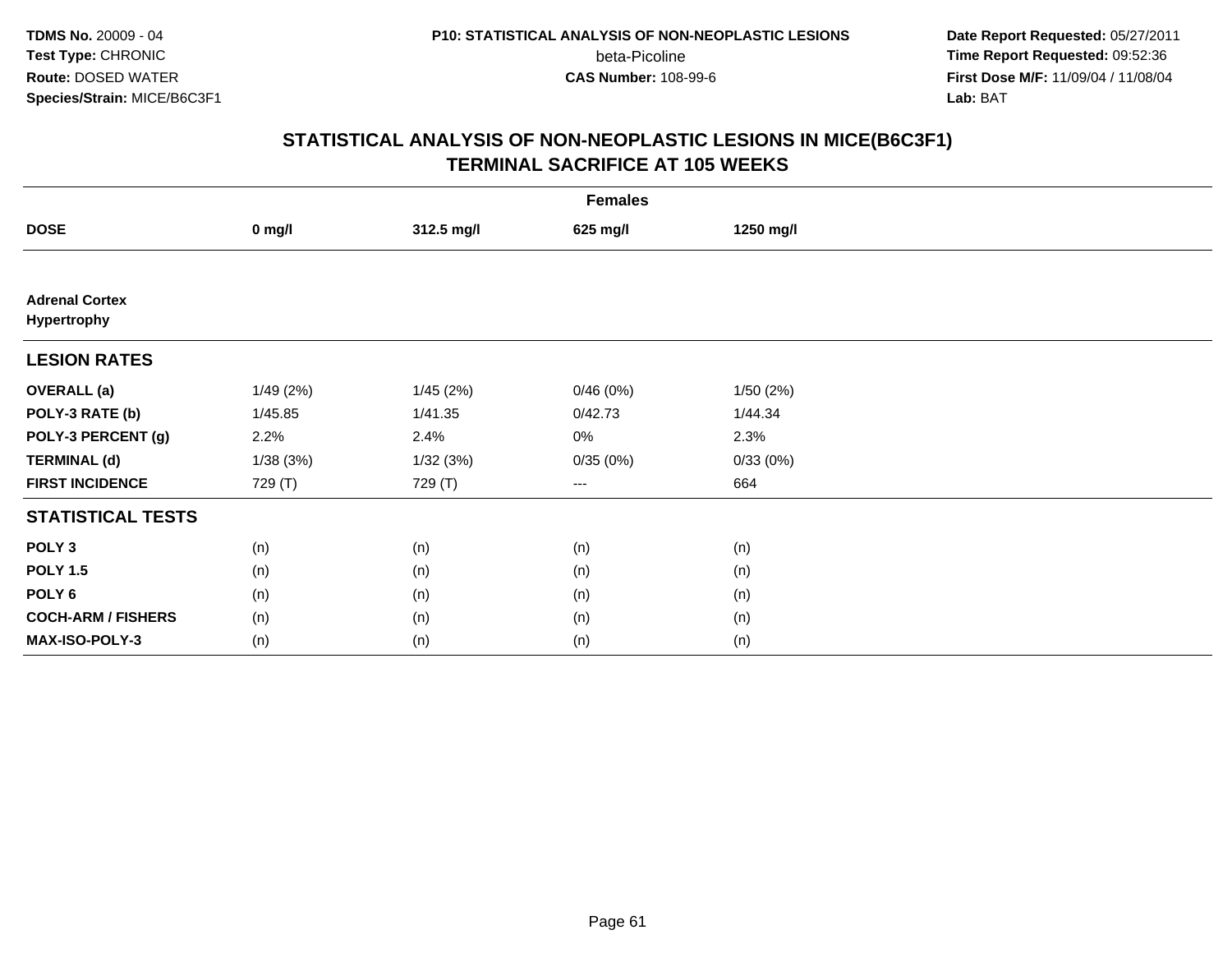**Date Report Requested:** 05/27/2011 **Time Report Requested:** 09:52:36 **First Dose M/F:** 11/09/04 / 11/08/04<br>Lab: BAT **Lab:** BAT

|                                              | <b>Females</b> |             |             |                        |  |  |  |  |
|----------------------------------------------|----------------|-------------|-------------|------------------------|--|--|--|--|
| <b>DOSE</b>                                  | $0$ mg/l       | 312.5 mg/l  | 625 mg/l    | 1250 mg/l              |  |  |  |  |
|                                              |                |             |             |                        |  |  |  |  |
| <b>Blood Vessel</b><br><b>Mineralization</b> |                |             |             |                        |  |  |  |  |
| <b>LESION RATES</b>                          |                |             |             |                        |  |  |  |  |
| <b>OVERALL</b> (a)                           | 2/2 (100%)     | 3/3 (100%)  | 1/1 (100%)  | $0/0 (0\%)$            |  |  |  |  |
| POLY-3 RATE (b)                              | 2/2.00         | 3/3.00      | 1/1.00      | 0/0.00                 |  |  |  |  |
| POLY-3 PERCENT (g)                           | 100%           | 100%        | 100%        | $0\%$                  |  |  |  |  |
| <b>TERMINAL (d)</b>                          | $0/0 (0\%)$    | $0/0 (0\%)$ | $0/0 (0\%)$ | $0/0 (0\%)$            |  |  |  |  |
| <b>FIRST INCIDENCE</b>                       | 639            | 508         | 711         | $\qquad \qquad \cdots$ |  |  |  |  |
| <b>STATISTICAL TESTS</b>                     |                |             |             |                        |  |  |  |  |
| POLY <sub>3</sub>                            | (e)            | (e)         | (e)         | (e)                    |  |  |  |  |
| <b>POLY 1.5</b>                              | (e)            | (e)         | (e)         | (e)                    |  |  |  |  |
| POLY <sub>6</sub>                            | (e)            | (e)         | (e)         | (e)                    |  |  |  |  |
| <b>COCH-ARM / FISHERS</b>                    | (e)            | (e)         | (e)         | (e)                    |  |  |  |  |
| MAX-ISO-POLY-3                               | (e)            | (e)         | (e)         | (e)                    |  |  |  |  |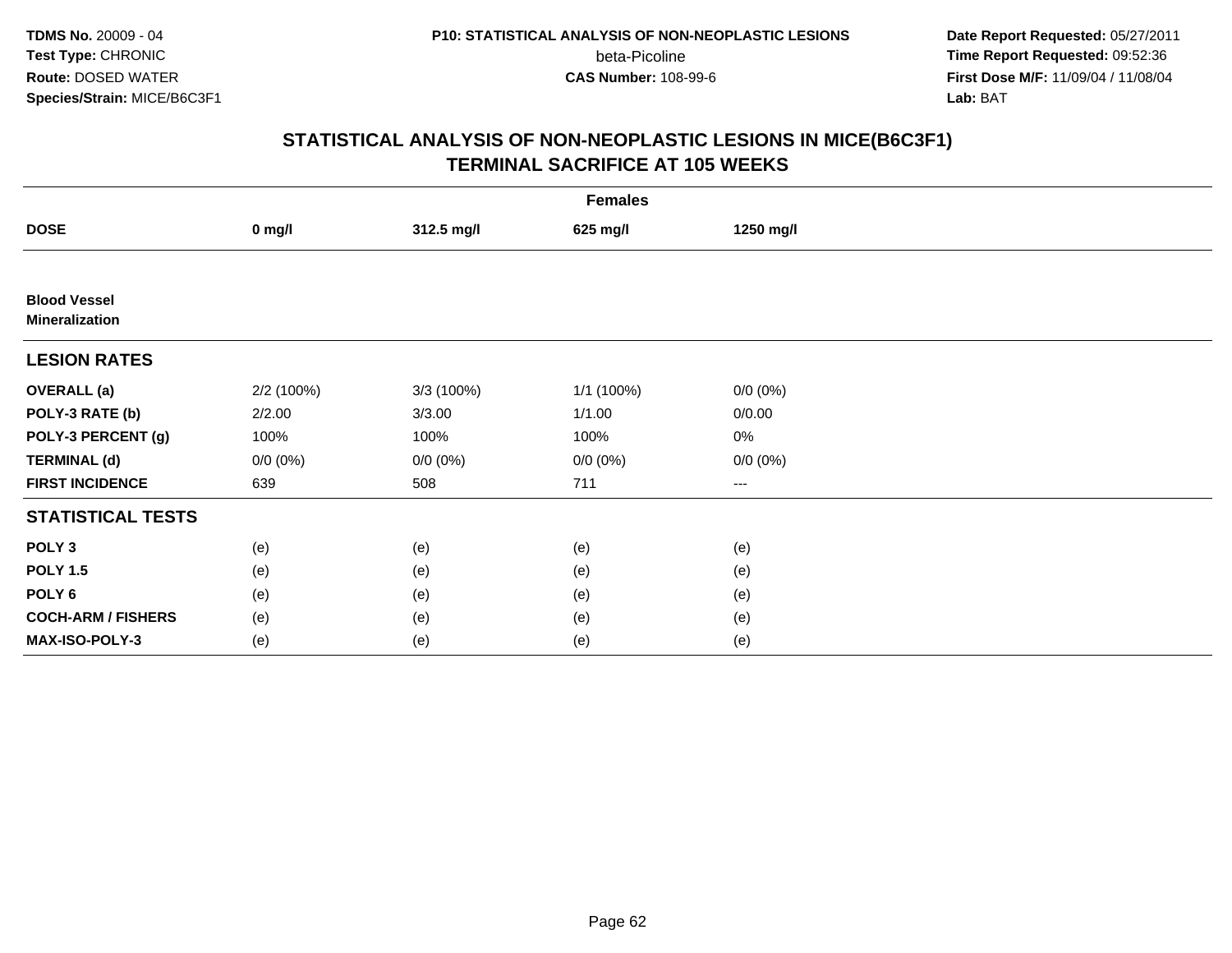**Date Report Requested:** 05/27/2011 **Time Report Requested:** 09:52:36 **First Dose M/F:** 11/09/04 / 11/08/04<br>Lab: BAT **Lab:** BAT

|                                       | <b>Females</b> |            |              |           |  |  |  |  |
|---------------------------------------|----------------|------------|--------------|-----------|--|--|--|--|
| <b>DOSE</b>                           | $0$ mg/l       | 312.5 mg/l | 625 mg/l     | 1250 mg/l |  |  |  |  |
|                                       |                |            |              |           |  |  |  |  |
| <b>Harderian Gland</b><br>Hyperplasia |                |            |              |           |  |  |  |  |
| <b>LESION RATES</b>                   |                |            |              |           |  |  |  |  |
| <b>OVERALL</b> (a)                    | 5/45 (11%)     | 2/41(5%)   | 1/43(2%)     | 1/47(2%)  |  |  |  |  |
| POLY-3 RATE (b)                       | 5/43.69        | 2/37.73    | 1/40.46      | 1/42.58   |  |  |  |  |
| POLY-3 PERCENT (g)                    | 11.5%          | 5.3%       | 2.5%         | 2.4%      |  |  |  |  |
| <b>TERMINAL (d)</b>                   | 4/38 (11%)     | 2/32(6%)   | 1/35(3%)     | 1/33(3%)  |  |  |  |  |
| <b>FIRST INCIDENCE</b>                | 669            | 729 (T)    | 729 (T)      | 729 (T)   |  |  |  |  |
| <b>STATISTICAL TESTS</b>              |                |            |              |           |  |  |  |  |
| POLY <sub>3</sub>                     | P=0.056N       | P=0.279N   | P=0.119N     | P=0.107N  |  |  |  |  |
| <b>POLY 1.5</b>                       | P=0.055N       | P=0.270N   | P=0.117N     | P=0.100N  |  |  |  |  |
| POLY 6                                | P=0.059N       | P=0.287N   | $P = 0.121N$ | P=0.116N  |  |  |  |  |
| <b>COCH-ARM / FISHERS</b>             | P=0.054N       | P=0.257N   | P=0.112N     | P=0.092N  |  |  |  |  |
| <b>MAX-ISO-POLY-3</b>                 | P=0.052N       | P=0.175N   | P=0.059N     | P=0.051N  |  |  |  |  |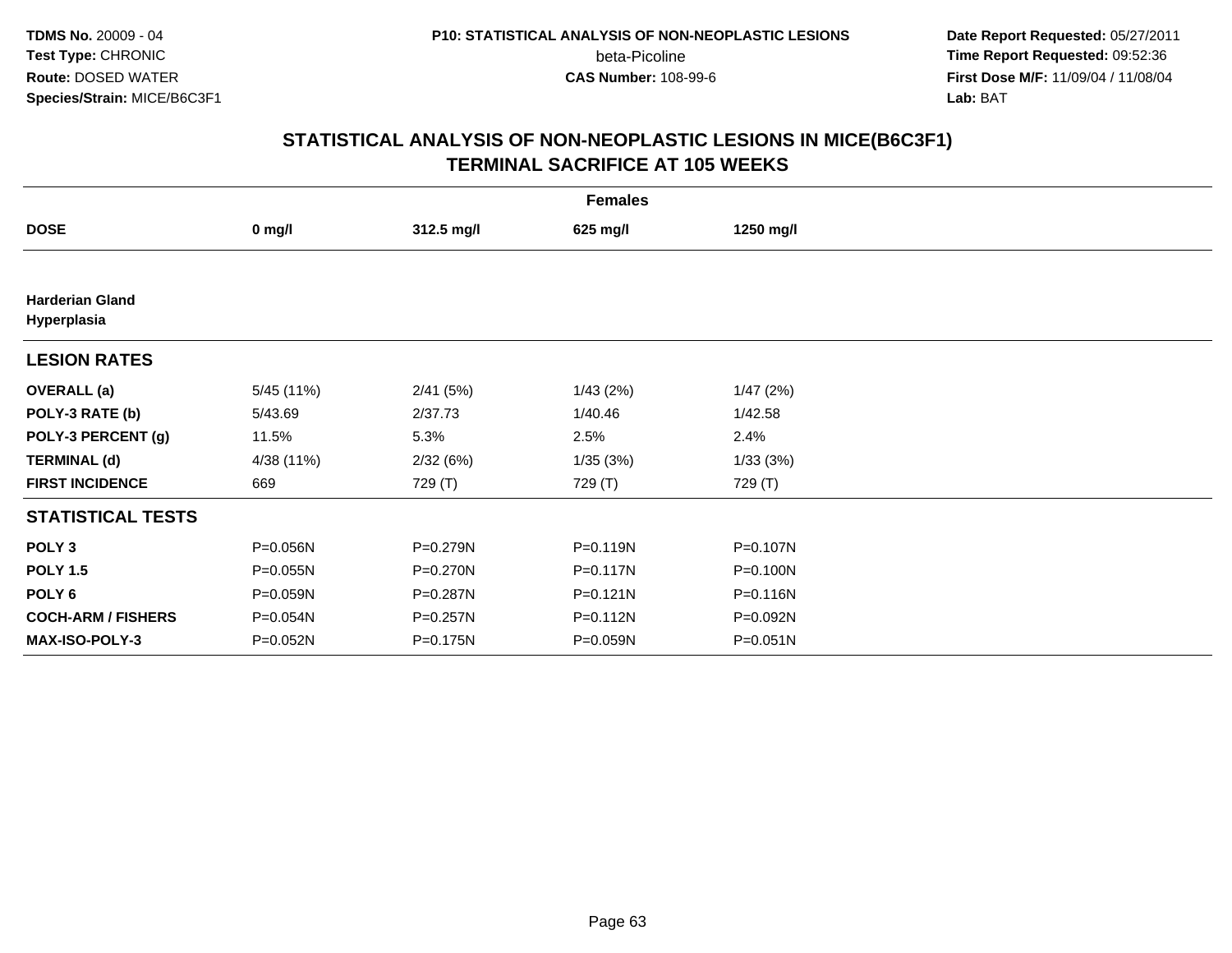**Date Report Requested:** 05/27/2011 **Time Report Requested:** 09:52:36 **First Dose M/F:** 11/09/04 / 11/08/04<br>Lab: BAT **Lab:** BAT

|                           | <b>Females</b> |              |             |              |  |  |  |  |
|---------------------------|----------------|--------------|-------------|--------------|--|--|--|--|
| <b>DOSE</b>               | $0$ mg/l       | 312.5 mg/l   | 625 mg/l    | 1250 mg/l    |  |  |  |  |
|                           |                |              |             |              |  |  |  |  |
| Heart<br>Cardiomyopathy   |                |              |             |              |  |  |  |  |
| <b>LESION RATES</b>       |                |              |             |              |  |  |  |  |
| <b>OVERALL</b> (a)        | 4/50 (8%)      | 1/50(2%)     | 7/49 (14%)  | 3/50(6%)     |  |  |  |  |
| POLY-3 RATE (b)           | 4/46.21        | 1/44.52      | 7/46.00     | 3/44.59      |  |  |  |  |
| POLY-3 PERCENT (g)        | 8.7%           | 2.3%         | 15.2%       | 6.7%         |  |  |  |  |
| <b>TERMINAL (d)</b>       | 3/38(8%)       | 0/32(0%)     | 5/35 (14%)  | 1/33(3%)     |  |  |  |  |
| <b>FIRST INCIDENCE</b>    | 669            | 700          | 522         | 648          |  |  |  |  |
| <b>STATISTICAL TESTS</b>  |                |              |             |              |  |  |  |  |
| POLY <sub>3</sub>         | $P = 0.501$    | P=0.190N     | $P = 0.258$ | $P = 0.519N$ |  |  |  |  |
| <b>POLY 1.5</b>           | $P = 0.511$    | P=0.185N     | $P = 0.256$ | P=0.509N     |  |  |  |  |
| POLY <sub>6</sub>         | $P=0.485$      | P=0.197N     | $P = 0.258$ | P=0.535N     |  |  |  |  |
| <b>COCH-ARM / FISHERS</b> | $P = 0.517$    | $P = 0.181N$ | $P = 0.251$ | P=0.500N     |  |  |  |  |
| MAX-ISO-POLY-3            | $P = 0.279$    | P=0.094N     | $P = 0.167$ | P=0.367N     |  |  |  |  |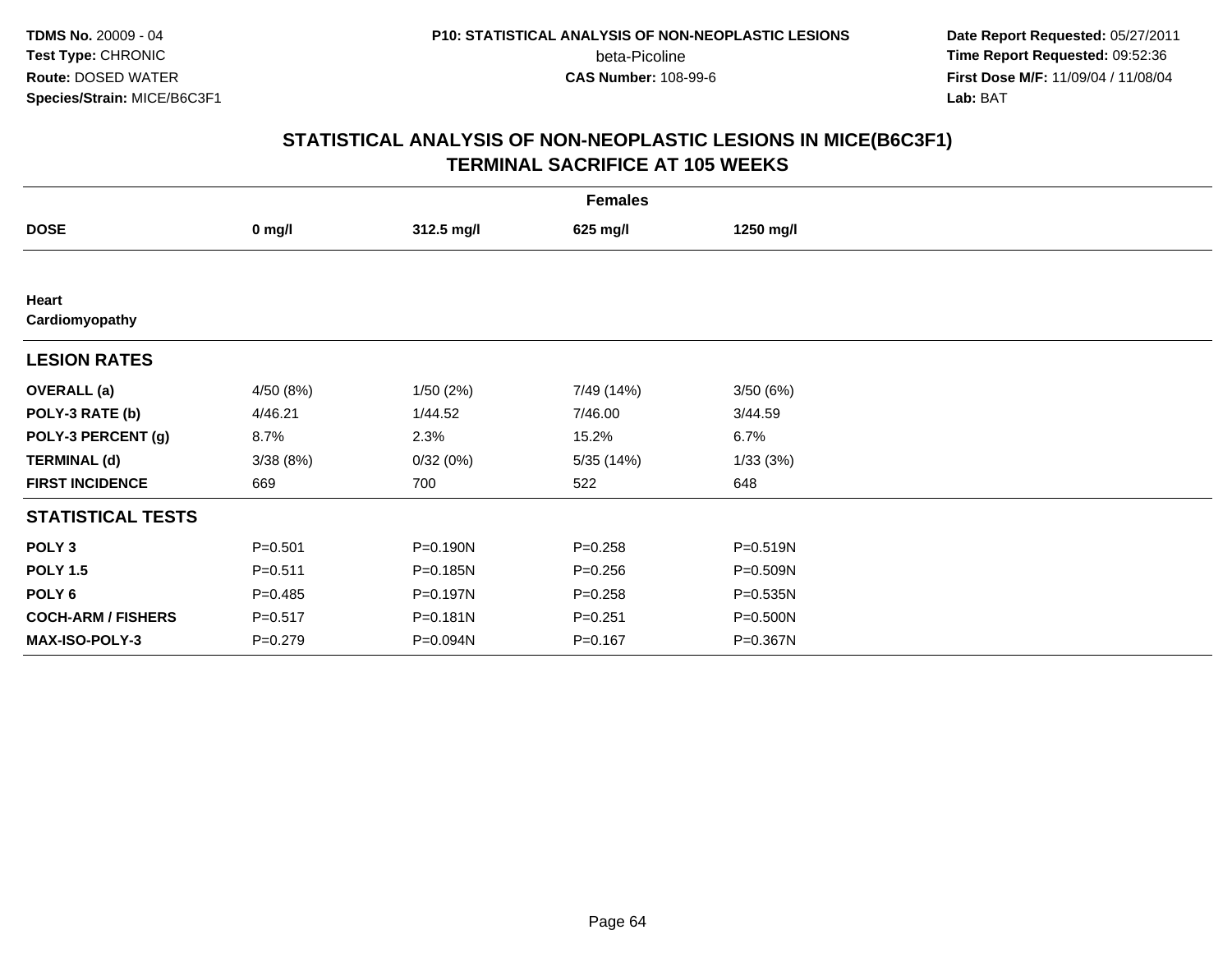**Date Report Requested:** 05/27/2011 **Time Report Requested:** 09:52:36 **First Dose M/F:** 11/09/04 / 11/08/04<br>Lab: BAT **Lab:** BAT

|                           | <b>Females</b> |            |          |           |  |  |  |  |
|---------------------------|----------------|------------|----------|-----------|--|--|--|--|
| <b>DOSE</b>               | $0$ mg/l       | 312.5 mg/l | 625 mg/l | 1250 mg/l |  |  |  |  |
|                           |                |            |          |           |  |  |  |  |
| Heart<br>Inflammation     |                |            |          |           |  |  |  |  |
| <b>LESION RATES</b>       |                |            |          |           |  |  |  |  |
| <b>OVERALL</b> (a)        | 1/50(2%)       | 1/50 (2%)  | 0/49(0%) | 1/50(2%)  |  |  |  |  |
| POLY-3 RATE (b)           | 1/46.16        | 1/44.51    | 0/44.97  | 1/44.76   |  |  |  |  |
| POLY-3 PERCENT (g)        | 2.2%           | 2.3%       | 0%       | 2.2%      |  |  |  |  |
| <b>TERMINAL (d)</b>       | 0/38(0%)       | 0/32(0%)   | 0/35(0%) | 0/33(0%)  |  |  |  |  |
| <b>FIRST INCIDENCE</b>    | 682            | 704        | $---$    | 509       |  |  |  |  |
| <b>STATISTICAL TESTS</b>  |                |            |          |           |  |  |  |  |
| POLY <sub>3</sub>         | (n)            | (n)        | (n)      | (n)       |  |  |  |  |
| <b>POLY 1.5</b>           | (n)            | (n)        | (n)      | (n)       |  |  |  |  |
| POLY <sub>6</sub>         | (n)            | (n)        | (n)      | (n)       |  |  |  |  |
| <b>COCH-ARM / FISHERS</b> | (n)            | (n)        | (n)      | (n)       |  |  |  |  |
| MAX-ISO-POLY-3            | (n)            | (n)        | (n)      | (n)       |  |  |  |  |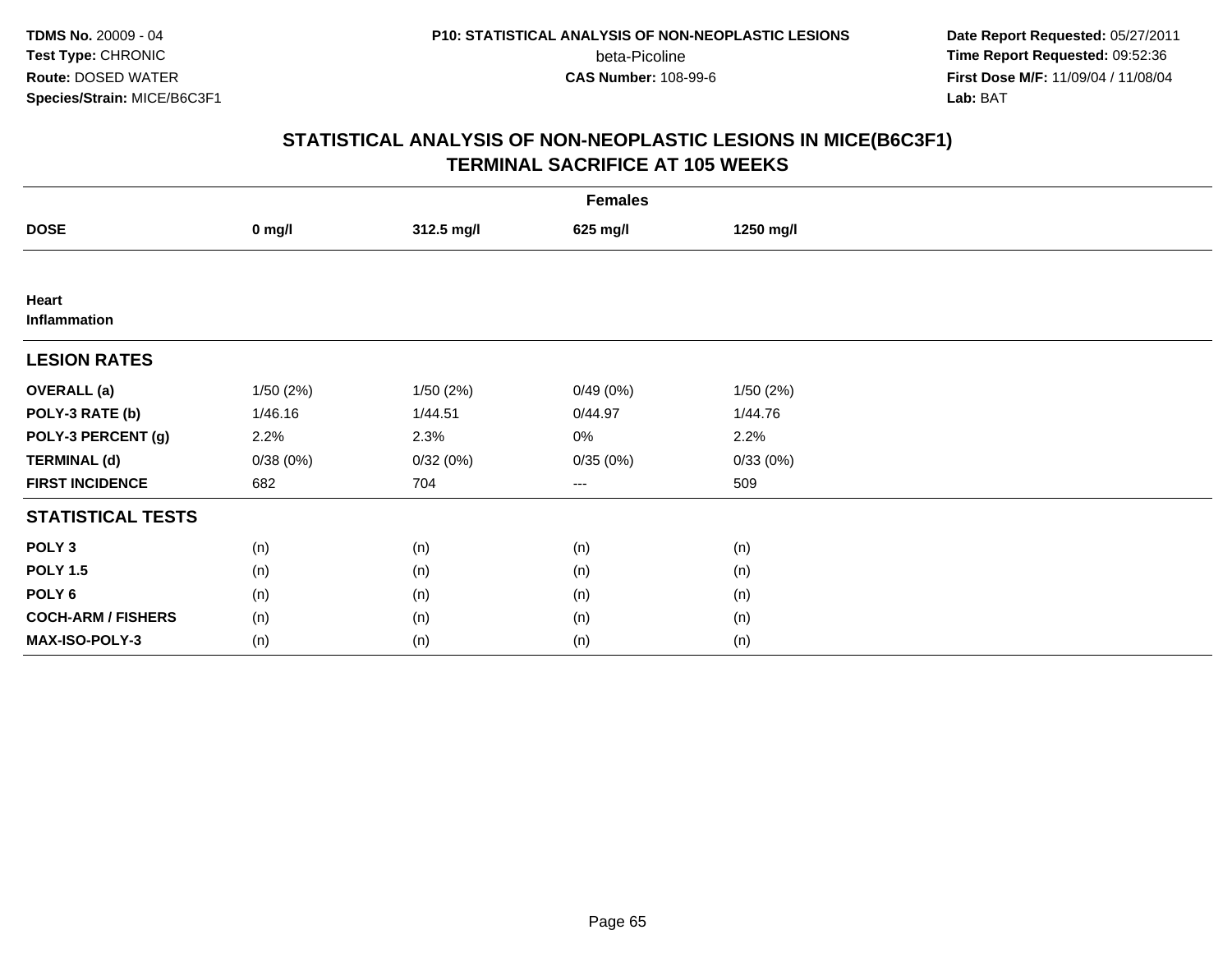**Date Report Requested:** 05/27/2011 **Time Report Requested:** 09:52:36 **First Dose M/F:** 11/09/04 / 11/08/04<br>Lab: BAT **Lab:** BAT

|                                | <b>Females</b> |             |             |              |  |  |  |  |
|--------------------------------|----------------|-------------|-------------|--------------|--|--|--|--|
| <b>DOSE</b>                    | $0$ mg/l       | 312.5 mg/l  | 625 mg/l    | 1250 mg/l    |  |  |  |  |
|                                |                |             |             |              |  |  |  |  |
| Heart<br><b>Mineralization</b> |                |             |             |              |  |  |  |  |
| <b>LESION RATES</b>            |                |             |             |              |  |  |  |  |
| <b>OVERALL</b> (a)             | 1/50(2%)       | 4/50 (8%)   | 1/49(2%)    | 0/50(0%)     |  |  |  |  |
| POLY-3 RATE (b)                | 1/46.31        | 4/46.65     | 1/45.04     | 0/44.10      |  |  |  |  |
| POLY-3 PERCENT (g)             | 2.2%           | 8.6%        | 2.2%        | $0\%$        |  |  |  |  |
| <b>TERMINAL (d)</b>            | 0/38(0%)       | 0/32(0%)    | 0/35(0%)    | 0/33(0%)     |  |  |  |  |
| <b>FIRST INCIDENCE</b>         | 639            | 382         | 711         | ---          |  |  |  |  |
| <b>STATISTICAL TESTS</b>       |                |             |             |              |  |  |  |  |
| POLY <sub>3</sub>              | P=0.175N       | $P = 0.181$ | $P=0.754$   | P=0.510N     |  |  |  |  |
| <b>POLY 1.5</b>                | P=0.168N       | $P = 0.182$ | $P=0.755$   | P=0.505N     |  |  |  |  |
| POLY 6                         | P=0.186N       | $P = 0.178$ | $P=0.752$   | $P = 0.517N$ |  |  |  |  |
| <b>COCH-ARM / FISHERS</b>      | P=0.164N       | $P = 0.181$ | $P = 0.747$ | P=0.500N     |  |  |  |  |
| MAX-ISO-POLY-3                 | P=0.128N       | $P = 0.086$ | $P=0.491$   | P=0.171N     |  |  |  |  |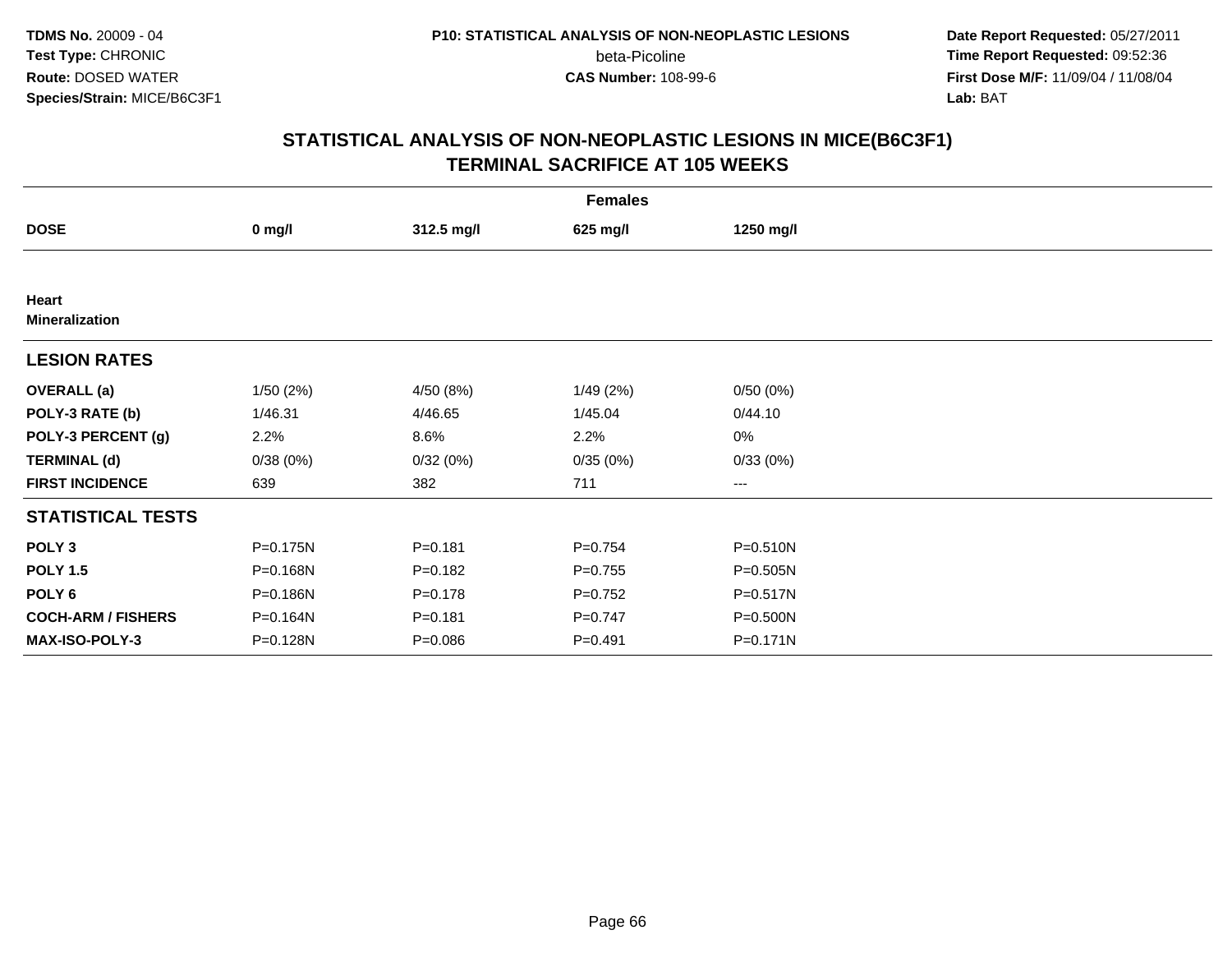**Date Report Requested:** 05/27/2011 **Time Report Requested:** 09:52:36 **First Dose M/F:** 11/09/04 / 11/08/04<br>Lab: BAT **Lab:** BAT

| <b>Females</b>            |              |            |          |              |  |  |  |
|---------------------------|--------------|------------|----------|--------------|--|--|--|
| <b>DOSE</b>               | $0$ mg/l     | 312.5 mg/l | 625 mg/l | 1250 mg/l    |  |  |  |
|                           |              |            |          |              |  |  |  |
| Heart                     |              |            |          |              |  |  |  |
| <b>Thrombosis</b>         |              |            |          |              |  |  |  |
| <b>LESION RATES</b>       |              |            |          |              |  |  |  |
| <b>OVERALL</b> (a)        | 2/50(4%)     | 1/50(2%)   | 0/49(0%) | 0/50(0%)     |  |  |  |
| POLY-3 RATE (b)           | 2/46.37      | 1/44.66    | 0/44.97  | 0/44.10      |  |  |  |
| POLY-3 PERCENT (g)        | 4.3%         | 2.2%       | 0%       | 0%           |  |  |  |
| <b>TERMINAL (d)</b>       | 0/38(0%)     | 0/32(0%)   | 0/35(0%) | 0/33(0%)     |  |  |  |
| <b>FIRST INCIDENCE</b>    | 674          | 662        | ---      | $---$        |  |  |  |
| <b>STATISTICAL TESTS</b>  |              |            |          |              |  |  |  |
| POLY <sub>3</sub>         | $P = 0.101N$ | P=0.513N   | P=0.244N | P=0.249N     |  |  |  |
| <b>POLY 1.5</b>           | $P = 0.101N$ | P=0.507N   | P=0.243N | $P = 0.243N$ |  |  |  |
| POLY <sub>6</sub>         | P=0.102N     | P=0.521N   | P=0.247N | P=0.258N     |  |  |  |
| <b>COCH-ARM / FISHERS</b> | $P = 0.101N$ | P=0.500N   | P=0.253N | P=0.247N     |  |  |  |
| <b>MAX-ISO-POLY-3</b>     | P=0.092N     | P=0.295N   | P=0.081N | P=0.087N     |  |  |  |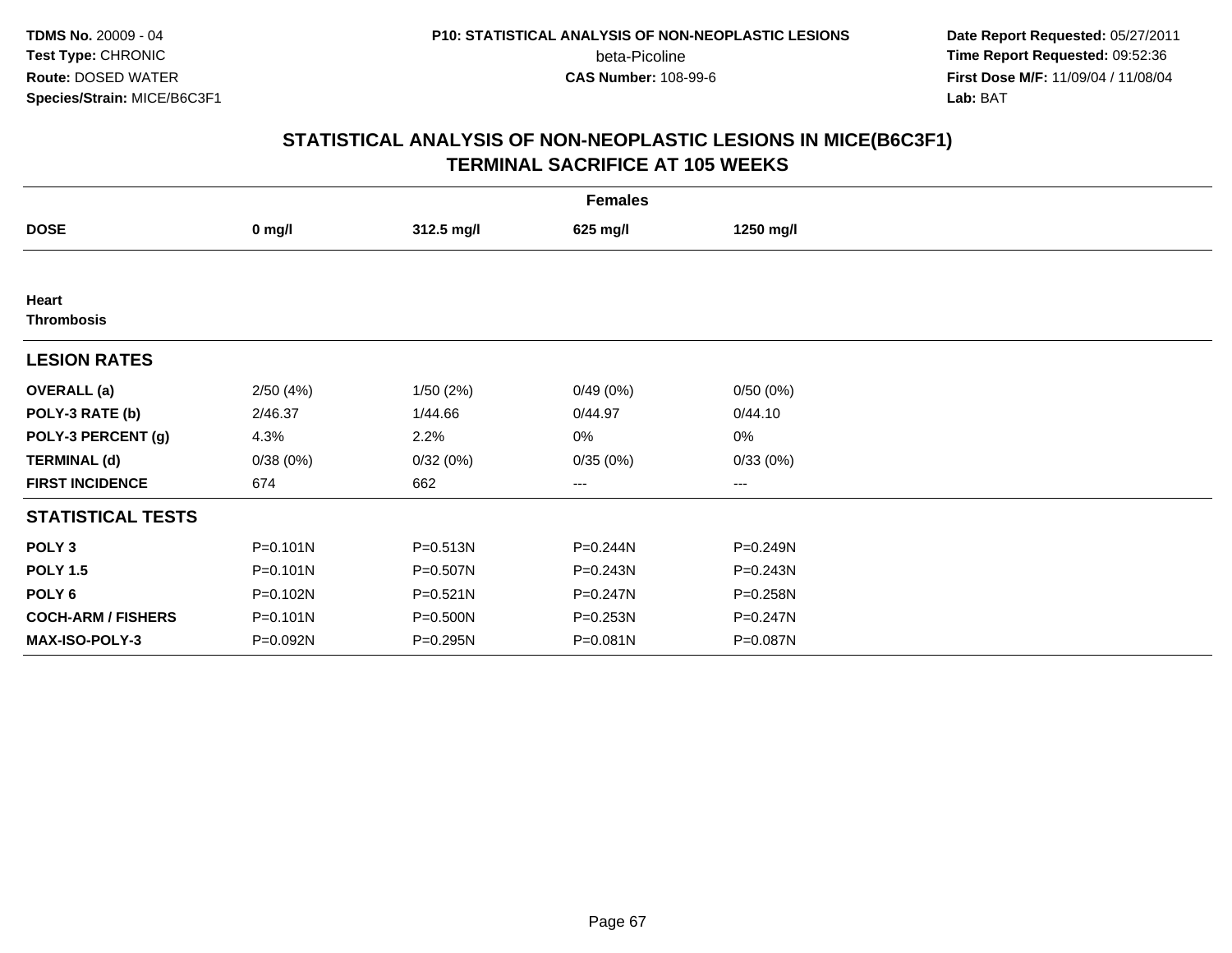**Date Report Requested:** 05/27/2011 **Time Report Requested:** 09:52:36 **First Dose M/F:** 11/09/04 / 11/08/04<br>Lab: BAT **Lab:** BAT

|                                                     | <b>Females</b> |            |                                          |           |  |  |  |  |
|-----------------------------------------------------|----------------|------------|------------------------------------------|-----------|--|--|--|--|
| <b>DOSE</b>                                         | $0$ mg/l       | 312.5 mg/l | 625 mg/l                                 | 1250 mg/l |  |  |  |  |
|                                                     |                |            |                                          |           |  |  |  |  |
| <b>Heart: Artery</b><br><b>Inflammation Chronic</b> |                |            |                                          |           |  |  |  |  |
| <b>LESION RATES</b>                                 |                |            |                                          |           |  |  |  |  |
| <b>OVERALL (a)</b>                                  | 0/50(0%)       | 0/50(0%)   | 0/49(0%)                                 | 1/50(2%)  |  |  |  |  |
| POLY-3 RATE (b)                                     | 0/45.98        | 0/44.41    | 0/44.97                                  | 1/44.10   |  |  |  |  |
| POLY-3 PERCENT (g)                                  | 0%             | 0%         | 0%                                       | 2.3%      |  |  |  |  |
| <b>TERMINAL (d)</b>                                 | 0/38(0%)       | 0/32(0%)   | 0/35(0%)                                 | 1/33(3%)  |  |  |  |  |
| <b>FIRST INCIDENCE</b>                              | ---            | $\cdots$   | $\hspace{0.05cm} \ldots \hspace{0.05cm}$ | 729 (T)   |  |  |  |  |
| <b>STATISTICAL TESTS</b>                            |                |            |                                          |           |  |  |  |  |
| POLY <sub>3</sub>                                   | (n)            | (n)        | (n)                                      | (n)       |  |  |  |  |
| <b>POLY 1.5</b>                                     | (n)            | (n)        | (n)                                      | (n)       |  |  |  |  |
| POLY <sub>6</sub>                                   | (n)            | (n)        | (n)                                      | (n)       |  |  |  |  |
| <b>COCH-ARM / FISHERS</b>                           | (n)            | (n)        | (n)                                      | (n)       |  |  |  |  |
| MAX-ISO-POLY-3                                      | (n)            | (n)        | (n)                                      | (n)       |  |  |  |  |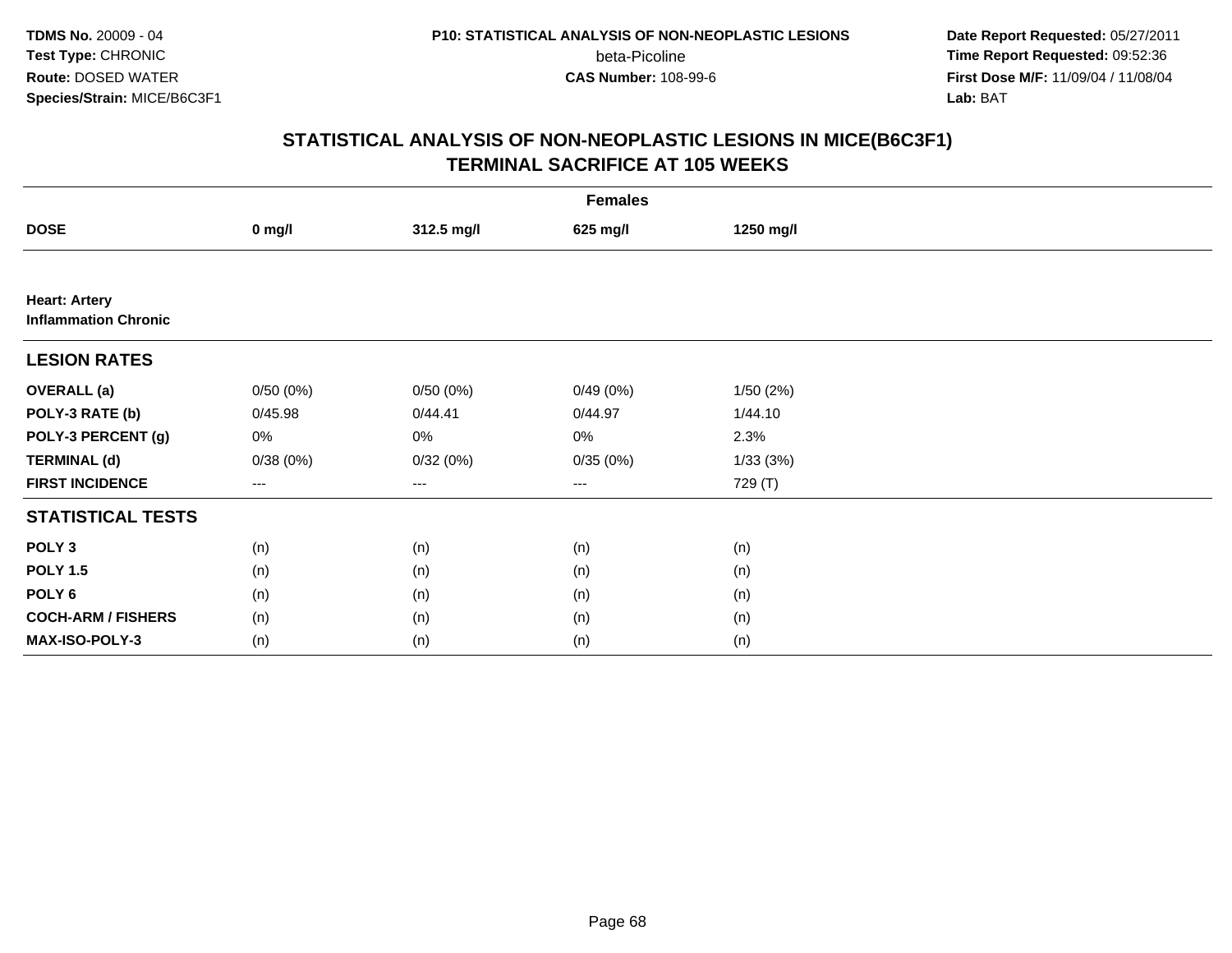**Date Report Requested:** 05/27/2011 **Time Report Requested:** 09:52:36 **First Dose M/F:** 11/09/04 / 11/08/04<br>Lab: BAT **Lab:** BAT

|                                          | <b>Females</b> |            |          |           |  |  |  |  |
|------------------------------------------|----------------|------------|----------|-----------|--|--|--|--|
| <b>DOSE</b>                              | $0$ mg/l       | 312.5 mg/l | 625 mg/l | 1250 mg/l |  |  |  |  |
|                                          |                |            |          |           |  |  |  |  |
| <b>Islets, Pancreatic</b><br>Hyperplasia |                |            |          |           |  |  |  |  |
| <b>LESION RATES</b>                      |                |            |          |           |  |  |  |  |
| <b>OVERALL</b> (a)                       | 0/48(0%)       | 0/41(0%)   | 1/45(2%) | 1/45(2%)  |  |  |  |  |
| POLY-3 RATE (b)                          | 0/45.74        | 0/38.56    | 1/42.61  | 1/40.47   |  |  |  |  |
| POLY-3 PERCENT (g)                       | 0%             | 0%         | 2.4%     | 2.5%      |  |  |  |  |
| <b>TERMINAL (d)</b>                      | 0/38(0%)       | 0/32(0%)   | 1/35(3%) | 1/33(3%)  |  |  |  |  |
| <b>FIRST INCIDENCE</b>                   | ---            | $--$       | 729 (T)  | 729 (T)   |  |  |  |  |
| <b>STATISTICAL TESTS</b>                 |                |            |          |           |  |  |  |  |
| POLY <sub>3</sub>                        | (n)            | (n)        | (n)      | (n)       |  |  |  |  |
| <b>POLY 1.5</b>                          | (n)            | (n)        | (n)      | (n)       |  |  |  |  |
| POLY <sub>6</sub>                        | (n)            | (n)        | (n)      | (n)       |  |  |  |  |
| <b>COCH-ARM / FISHERS</b>                | (n)            | (n)        | (n)      | (n)       |  |  |  |  |
| MAX-ISO-POLY-3                           | (n)            | (n)        | (n)      | (n)       |  |  |  |  |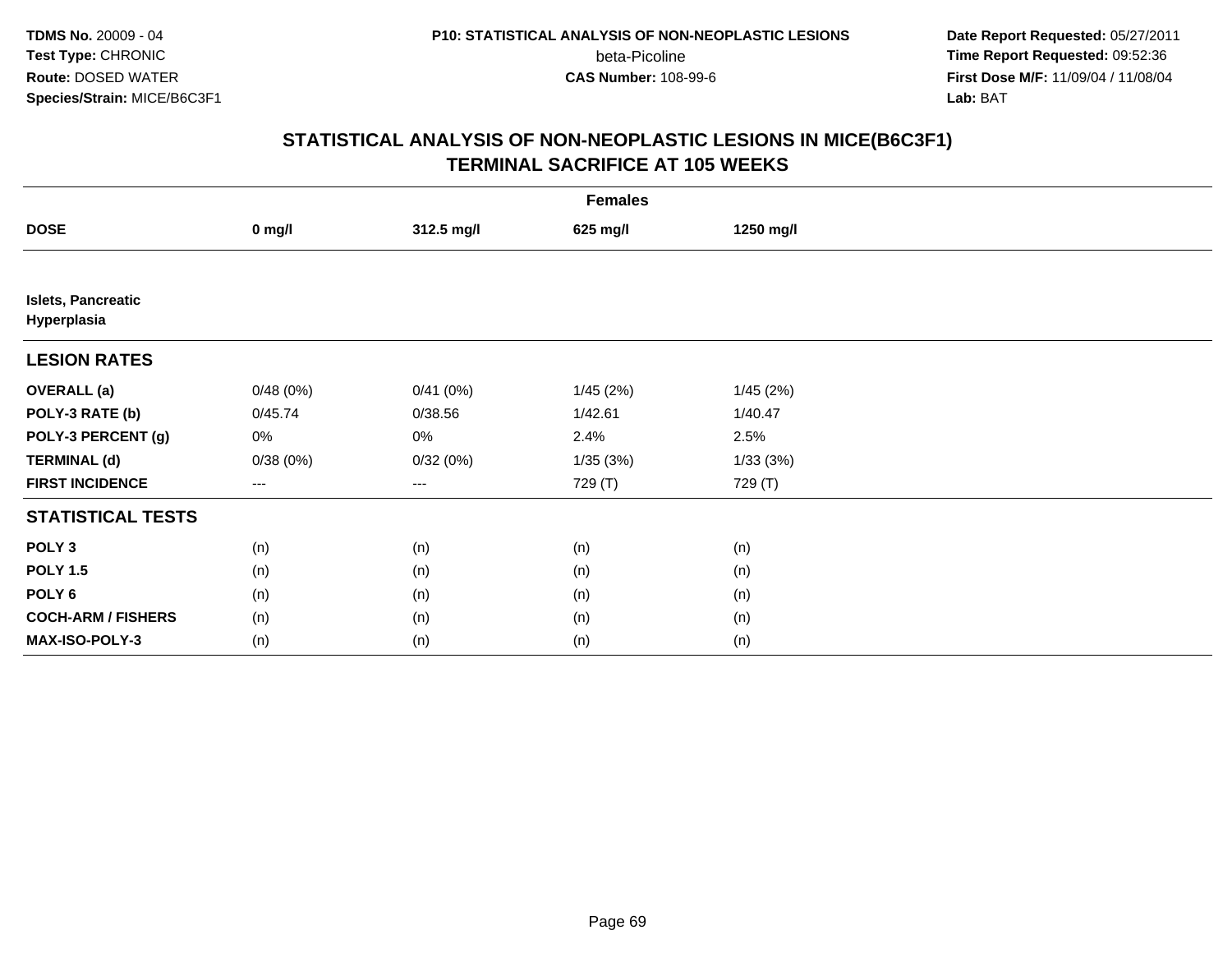**Date Report Requested:** 05/27/2011 **Time Report Requested:** 09:52:36 **First Dose M/F:** 11/09/04 / 11/08/04<br>Lab: BAT **Lab:** BAT

|                           | <b>Females</b>                           |            |          |           |  |  |  |  |
|---------------------------|------------------------------------------|------------|----------|-----------|--|--|--|--|
| <b>DOSE</b>               | $0$ mg/l                                 | 312.5 mg/l | 625 mg/l | 1250 mg/l |  |  |  |  |
|                           |                                          |            |          |           |  |  |  |  |
| Kidney<br>Hydronephrosis  |                                          |            |          |           |  |  |  |  |
| <b>LESION RATES</b>       |                                          |            |          |           |  |  |  |  |
| <b>OVERALL</b> (a)        | 0/49(0%)                                 | 1/47(2%)   | 0/48(0%) | 0/49(0%)  |  |  |  |  |
| POLY-3 RATE (b)           | 0/45.85                                  | 1/42.88    | 0/44.27  | 0/43.34   |  |  |  |  |
| POLY-3 PERCENT (g)        | 0%                                       | 2.3%       | 0%       | 0%        |  |  |  |  |
| <b>TERMINAL (d)</b>       | 0/38(0%)                                 | 0/32(0%)   | 0/35(0%) | 0/33(0%)  |  |  |  |  |
| <b>FIRST INCIDENCE</b>    | $\hspace{0.05cm} \ldots \hspace{0.05cm}$ | 724        | $\cdots$ | $\cdots$  |  |  |  |  |
| <b>STATISTICAL TESTS</b>  |                                          |            |          |           |  |  |  |  |
| POLY <sub>3</sub>         | (n)                                      | (n)        | (n)      | (n)       |  |  |  |  |
| <b>POLY 1.5</b>           | (n)                                      | (n)        | (n)      | (n)       |  |  |  |  |
| POLY <sub>6</sub>         | (n)                                      | (n)        | (n)      | (n)       |  |  |  |  |
| <b>COCH-ARM / FISHERS</b> | (n)                                      | (n)        | (n)      | (n)       |  |  |  |  |
| MAX-ISO-POLY-3            | (n)                                      | (n)        | (n)      | (n)       |  |  |  |  |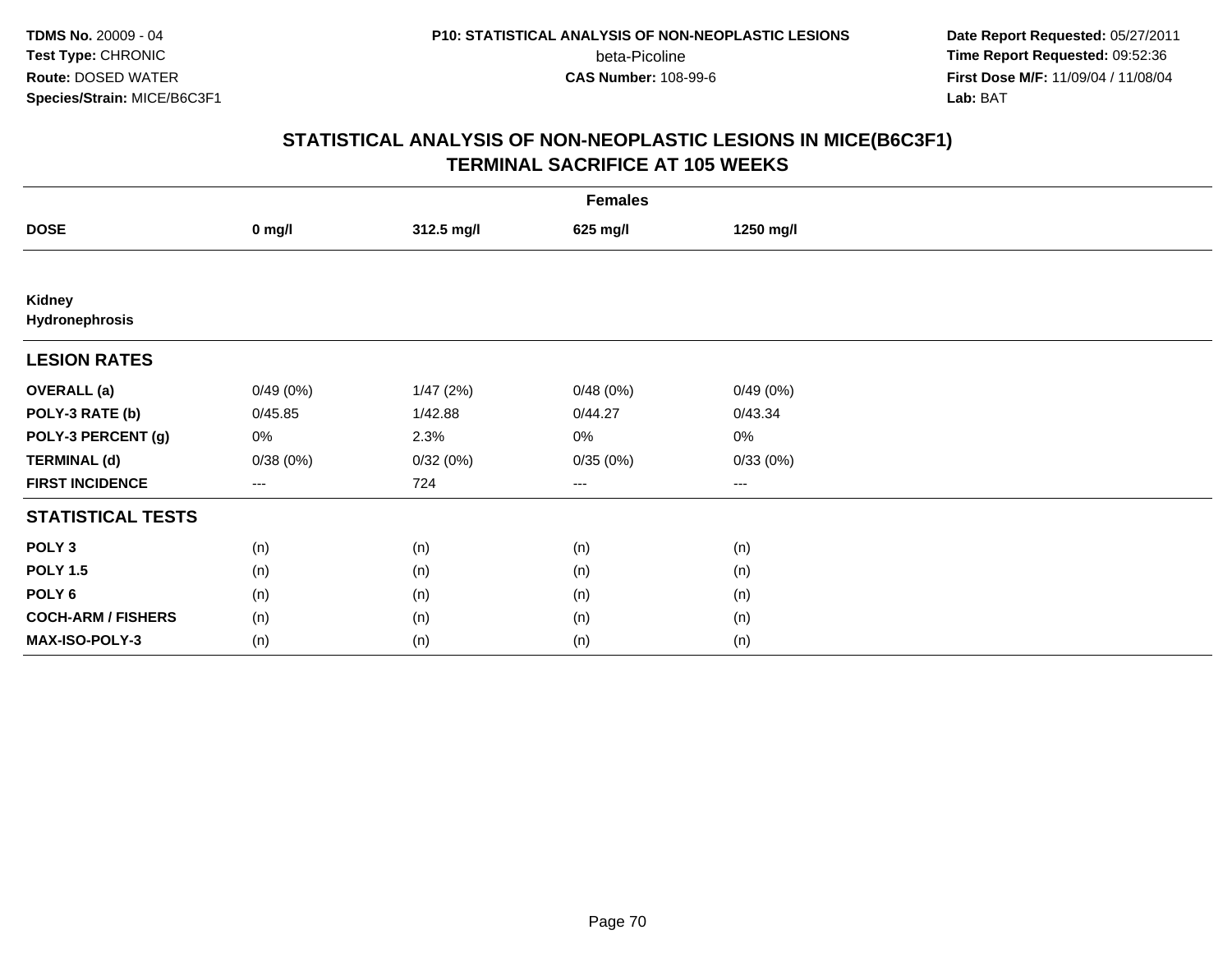**Date Report Requested:** 05/27/2011 **Time Report Requested:** 09:52:36 **First Dose M/F:** 11/09/04 / 11/08/04<br>Lab: BAT **Lab:** BAT

|                           | <b>Females</b> |            |                                          |           |  |  |  |  |
|---------------------------|----------------|------------|------------------------------------------|-----------|--|--|--|--|
| <b>DOSE</b>               | $0$ mg/l       | 312.5 mg/l | 625 mg/l                                 | 1250 mg/l |  |  |  |  |
|                           |                |            |                                          |           |  |  |  |  |
| Kidney<br>Inflammation    |                |            |                                          |           |  |  |  |  |
| <b>LESION RATES</b>       |                |            |                                          |           |  |  |  |  |
| <b>OVERALL (a)</b>        | 1/49(2%)       | 0/47(0%)   | 0/48(0%)                                 | 1/49(2%)  |  |  |  |  |
| POLY-3 RATE (b)           | 1/46.03        | 0/42.86    | 0/44.27                                  | 1/43.64   |  |  |  |  |
| POLY-3 PERCENT (g)        | 2.2%           | 0%         | 0%                                       | 2.3%      |  |  |  |  |
| <b>TERMINAL (d)</b>       | 0/38(0%)       | 0/32(0%)   | 0/35(0%)                                 | 0/33(0%)  |  |  |  |  |
| <b>FIRST INCIDENCE</b>    | 682            | $\cdots$   | $\hspace{0.05cm} \ldots \hspace{0.05cm}$ | 648       |  |  |  |  |
| <b>STATISTICAL TESTS</b>  |                |            |                                          |           |  |  |  |  |
| POLY <sub>3</sub>         | (n)            | (n)        | (n)                                      | (n)       |  |  |  |  |
| <b>POLY 1.5</b>           | (n)            | (n)        | (n)                                      | (n)       |  |  |  |  |
| POLY <sub>6</sub>         | (n)            | (n)        | (n)                                      | (n)       |  |  |  |  |
| <b>COCH-ARM / FISHERS</b> | (n)            | (n)        | (n)                                      | (n)       |  |  |  |  |
| MAX-ISO-POLY-3            | (n)            | (n)        | (n)                                      | (n)       |  |  |  |  |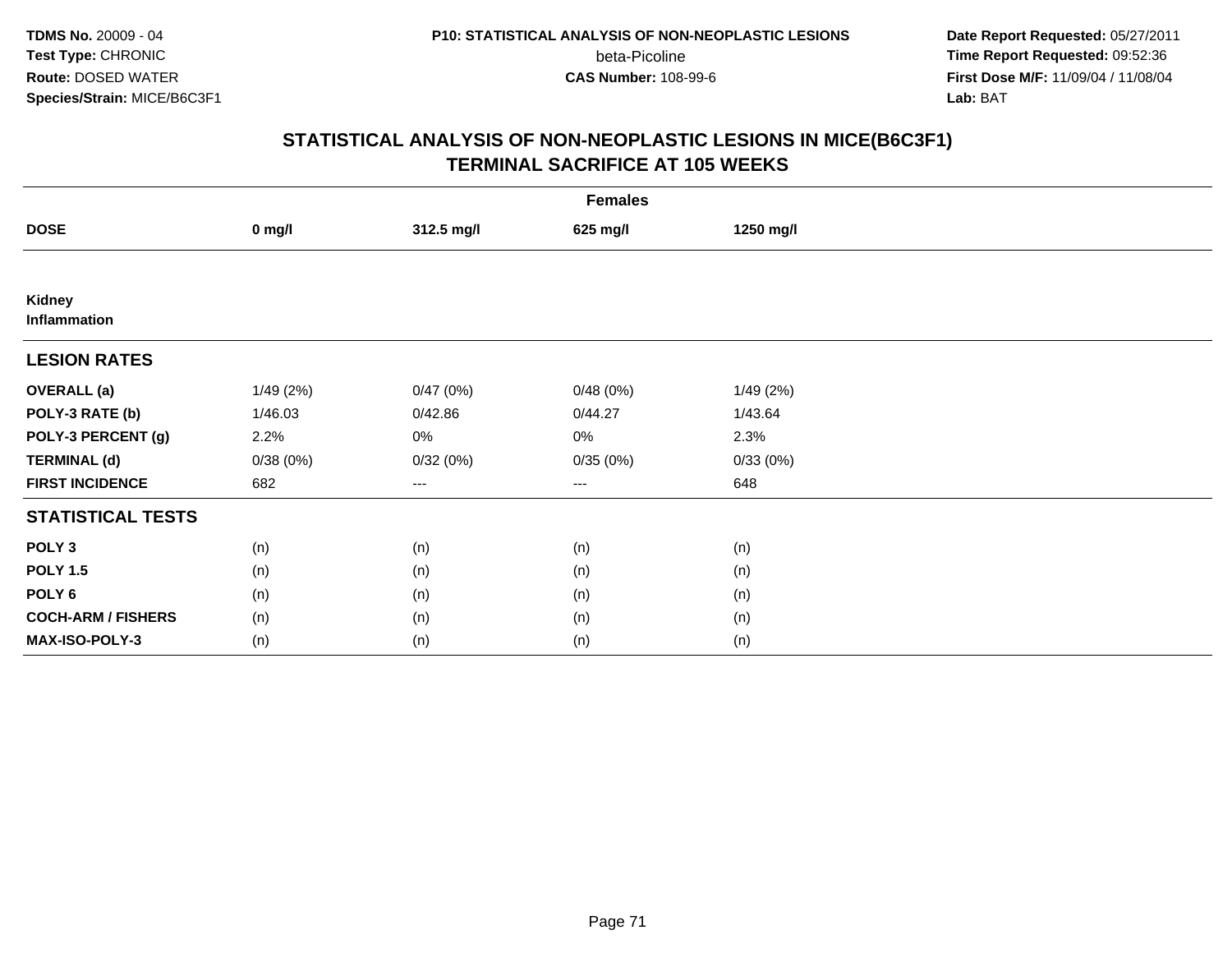**Date Report Requested:** 05/27/2011 **Time Report Requested:** 09:52:36 **First Dose M/F:** 11/09/04 / 11/08/04<br>Lab: BAT **Lab:** BAT

|                                     | <b>Females</b> |            |          |           |  |  |  |  |
|-------------------------------------|----------------|------------|----------|-----------|--|--|--|--|
| <b>DOSE</b>                         | $0$ mg/l       | 312.5 mg/l | 625 mg/l | 1250 mg/l |  |  |  |  |
|                                     |                |            |          |           |  |  |  |  |
| Kidney<br><b>Metaplasia Osseous</b> |                |            |          |           |  |  |  |  |
| <b>LESION RATES</b>                 |                |            |          |           |  |  |  |  |
| <b>OVERALL</b> (a)                  | 0/49(0%)       | 1/47(2%)   | 1/48(2%) | 0/49(0%)  |  |  |  |  |
| POLY-3 RATE (b)                     | 0/45.85        | 1/42.86    | 1/44.27  | 0/43.34   |  |  |  |  |
| POLY-3 PERCENT (g)                  | 0%             | 2.3%       | 2.3%     | 0%        |  |  |  |  |
| <b>TERMINAL (d)</b>                 | 0/38(0%)       | 1/32(3%)   | 1/35(3%) | 0/33(0%)  |  |  |  |  |
| <b>FIRST INCIDENCE</b>              | $--$           | 729 (T)    | 729 (T)  | $--$      |  |  |  |  |
| <b>STATISTICAL TESTS</b>            |                |            |          |           |  |  |  |  |
| POLY <sub>3</sub>                   | (n)            | (n)        | (n)      | (n)       |  |  |  |  |
| <b>POLY 1.5</b>                     | (n)            | (n)        | (n)      | (n)       |  |  |  |  |
| POLY <sub>6</sub>                   | (n)            | (n)        | (n)      | (n)       |  |  |  |  |
| <b>COCH-ARM / FISHERS</b>           | (n)            | (n)        | (n)      | (n)       |  |  |  |  |
| MAX-ISO-POLY-3                      | (n)            | (n)        | (n)      | (n)       |  |  |  |  |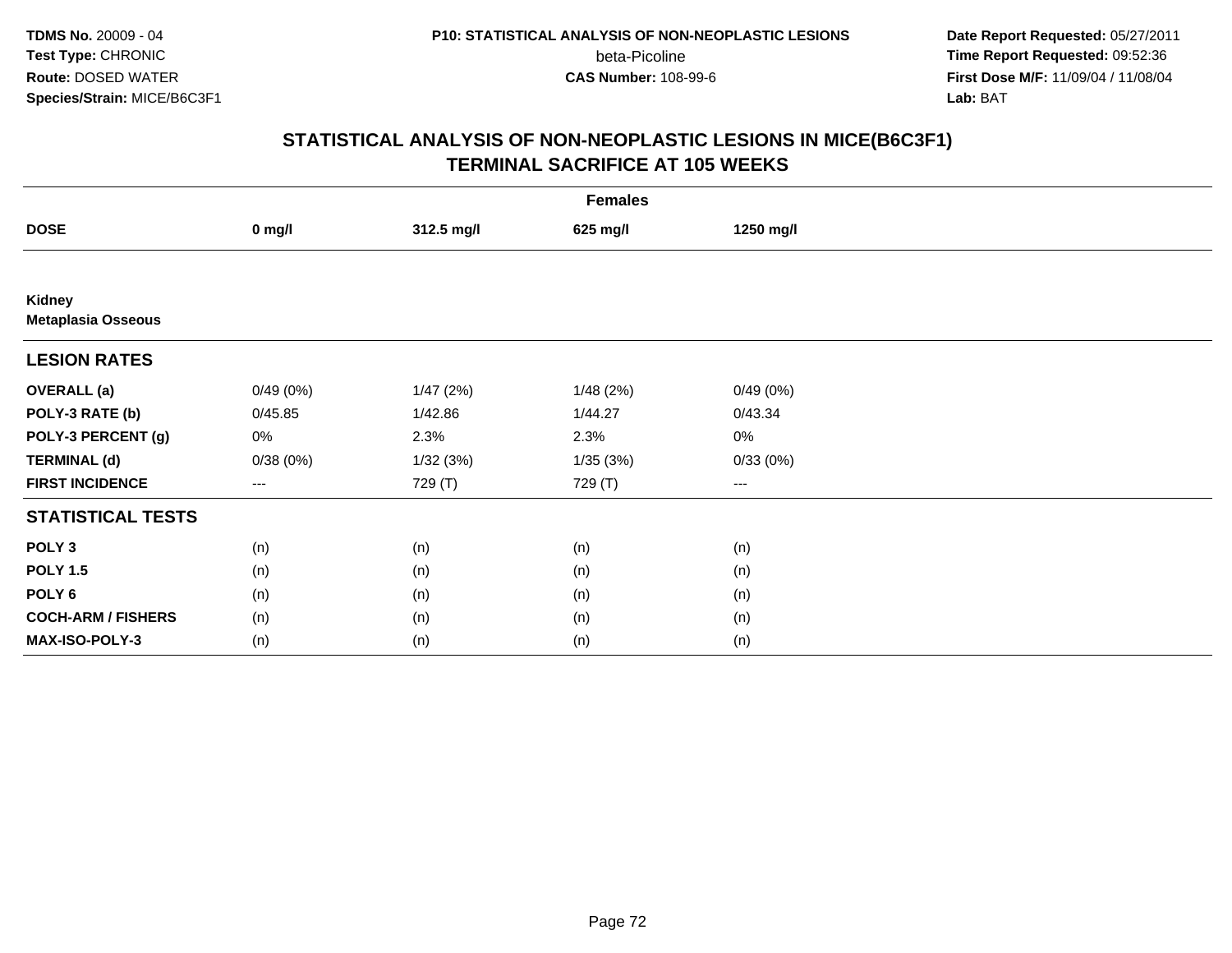**Date Report Requested:** 05/27/2011 **Time Report Requested:** 09:52:36 **First Dose M/F:** 11/09/04 / 11/08/04<br>Lab: BAT **Lab:** BAT

| <b>Females</b>                  |              |              |          |              |  |  |  |
|---------------------------------|--------------|--------------|----------|--------------|--|--|--|
| <b>DOSE</b>                     | $0$ mg/l     | 312.5 mg/l   | 625 mg/l | 1250 mg/l    |  |  |  |
|                                 |              |              |          |              |  |  |  |
| Kidney<br><b>Mineralization</b> |              |              |          |              |  |  |  |
| <b>LESION RATES</b>             |              |              |          |              |  |  |  |
| <b>OVERALL</b> (a)              | 3/49(6%)     | 2/47(4%)     | 1/48(2%) | 2/49(4%)     |  |  |  |
| POLY-3 RATE (b)                 | 3/46.19      | 2/43.58      | 1/44.34  | 2/43.43      |  |  |  |
| POLY-3 PERCENT (g)              | 6.5%         | 4.6%         | 2.3%     | 4.6%         |  |  |  |
| <b>TERMINAL (d)</b>             | 1/38(3%)     | 0/32(0%)     | 0/35(0%) | 0/33(0%)     |  |  |  |
| <b>FIRST INCIDENCE</b>          | 639          | 533          | 711      | 716          |  |  |  |
| <b>STATISTICAL TESTS</b>        |              |              |          |              |  |  |  |
| POLY <sub>3</sub>               | $P = 0.415N$ | P=0.526N     | P=0.320N | P=0.528N     |  |  |  |
| <b>POLY 1.5</b>                 | P=0.409N     | $P = 0.523N$ | P=0.317N | $P = 0.515N$ |  |  |  |
| POLY <sub>6</sub>               | P=0.424N     | $P = 0.531N$ | P=0.323N | P=0.544N     |  |  |  |
| <b>COCH-ARM / FISHERS</b>       | P=0.399N     | P=0.520N     | P=0.316N | P=0.500N     |  |  |  |
| MAX-ISO-POLY-3                  | P=0.404N     | P=0.350N     | P=0.168N | P=0.353N     |  |  |  |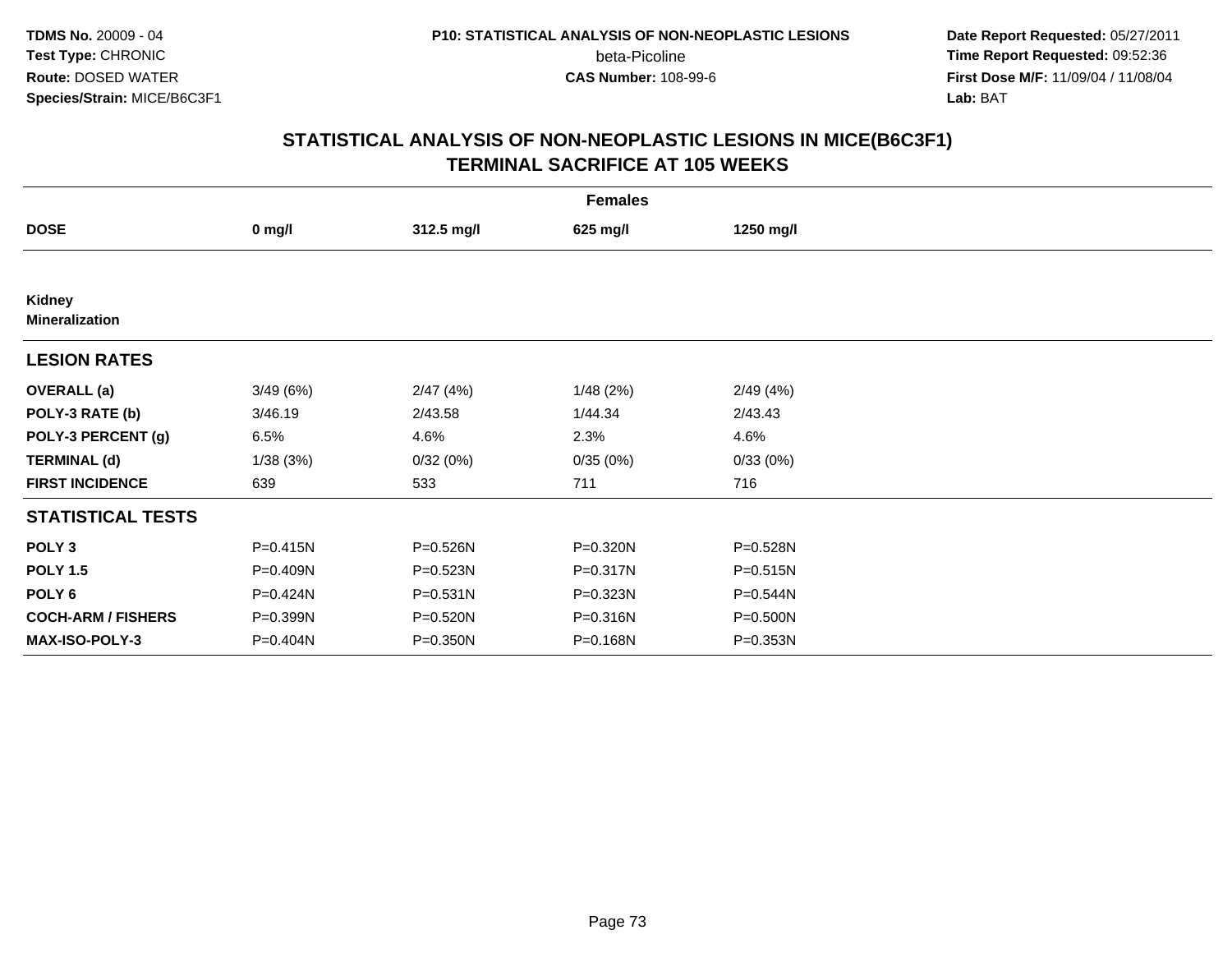**Date Report Requested:** 05/27/2011 **Time Report Requested:** 09:52:36 **First Dose M/F:** 11/09/04 / 11/08/04<br>Lab: BAT **Lab:** BAT

|                           | <b>Females</b>   |             |             |             |  |  |  |  |
|---------------------------|------------------|-------------|-------------|-------------|--|--|--|--|
| <b>DOSE</b>               | $0 \text{ mg/l}$ | 312.5 mg/l  | 625 mg/l    | 1250 mg/l   |  |  |  |  |
|                           |                  |             |             |             |  |  |  |  |
| Kidney<br>Nephropathy     |                  |             |             |             |  |  |  |  |
| <b>LESION RATES</b>       |                  |             |             |             |  |  |  |  |
| <b>OVERALL</b> (a)        | 29/49 (59%)      | 16/47 (34%) | 25/48 (52%) | 30/49 (61%) |  |  |  |  |
| POLY-3 RATE (b)           | 29/47.11         | 16/44.23    | 25/46.28    | 30/46.35    |  |  |  |  |
| POLY-3 PERCENT (g)        | 61.6%            | 36.2%       | 54%         | 64.7%       |  |  |  |  |
| <b>TERMINAL (d)</b>       | 23/38 (61%)      | 10/32 (31%) | 19/35 (54%) | 21/33 (64%) |  |  |  |  |
| <b>FIRST INCIDENCE</b>    | 598              | 588         | 309         | 509         |  |  |  |  |
| <b>STATISTICAL TESTS</b>  |                  |             |             |             |  |  |  |  |
| POLY <sub>3</sub>         | $P = 0.161$      | P=0.011N*   | P=0.298N    | $P=0.458$   |  |  |  |  |
| <b>POLY 1.5</b>           | $P = 0.171$      | P=0.011N*   | P=0.298N    | $P=0.482$   |  |  |  |  |
| POLY <sub>6</sub>         | $P = 0.146$      | P=0.012N*   | P=0.304N    | $P=0.426$   |  |  |  |  |
| <b>COCH-ARM / FISHERS</b> | $P = 0.183$      | P=0.012N*   | P=0.309N    | $P = 0.500$ |  |  |  |  |
| <b>MAX-ISO-POLY-3</b>     | $P = 0.098$      | P=0.007N**  | P=0.230N    | $P = 0.374$ |  |  |  |  |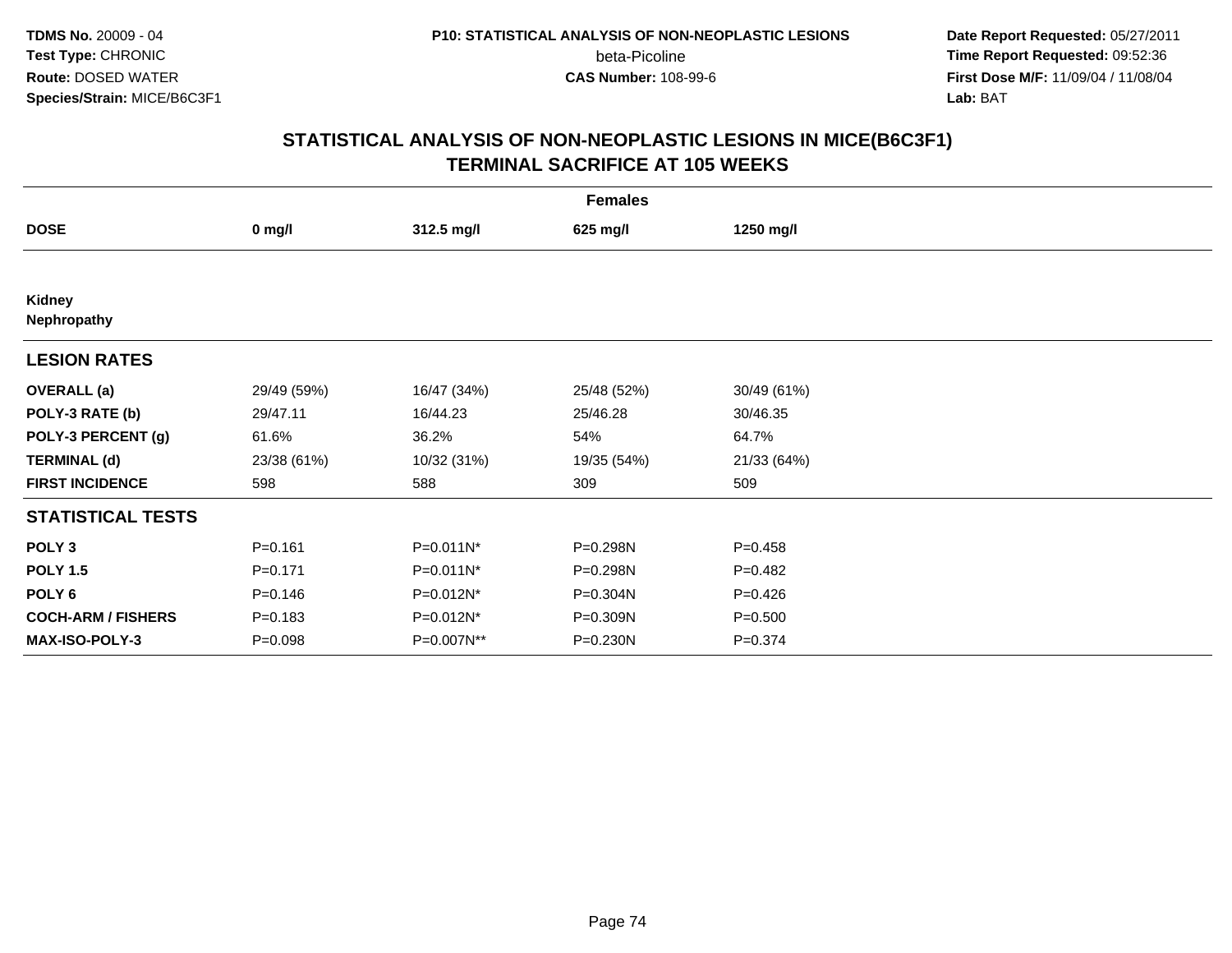**Date Report Requested:** 05/27/2011 **Time Report Requested:** 09:52:36 **First Dose M/F:** 11/09/04 / 11/08/04<br>Lab: BAT **Lab:** BAT

|                                    | <b>Females</b> |            |          |           |  |  |  |  |
|------------------------------------|----------------|------------|----------|-----------|--|--|--|--|
| <b>DOSE</b>                        | $0$ mg/l       | 312.5 mg/l | 625 mg/l | 1250 mg/l |  |  |  |  |
|                                    |                |            |          |           |  |  |  |  |
| Kidney: Papilla<br><b>Necrosis</b> |                |            |          |           |  |  |  |  |
| <b>LESION RATES</b>                |                |            |          |           |  |  |  |  |
| <b>OVERALL</b> (a)                 | 0/49(0%)       | 0/47(0%)   | 0/48(0%) | 0/49(0%)  |  |  |  |  |
| POLY-3 RATE (b)                    | 0/45.85        | 0/42.86    | 0/44.27  | 0/43.34   |  |  |  |  |
| POLY-3 PERCENT (g)                 | 0%             | $0\%$      | 0%       | 0%        |  |  |  |  |
| <b>TERMINAL (d)</b>                | 0/38(0%)       | 0/32(0%)   | 0/35(0%) | 0/33(0%)  |  |  |  |  |
| <b>FIRST INCIDENCE</b>             | ---            | $--$       | $---$    | ---       |  |  |  |  |
| <b>STATISTICAL TESTS</b>           |                |            |          |           |  |  |  |  |
| POLY <sub>3</sub>                  | (n)            | (n)        | (n)      | (n)       |  |  |  |  |
| <b>POLY 1.5</b>                    | (n)            | (n)        | (n)      | (n)       |  |  |  |  |
| POLY <sub>6</sub>                  | (n)            | (n)        | (n)      | (n)       |  |  |  |  |
| <b>COCH-ARM / FISHERS</b>          | (n)            | (n)        | (n)      | (n)       |  |  |  |  |
| MAX-ISO-POLY-3                     | (n)            | (n)        | (n)      | (n)       |  |  |  |  |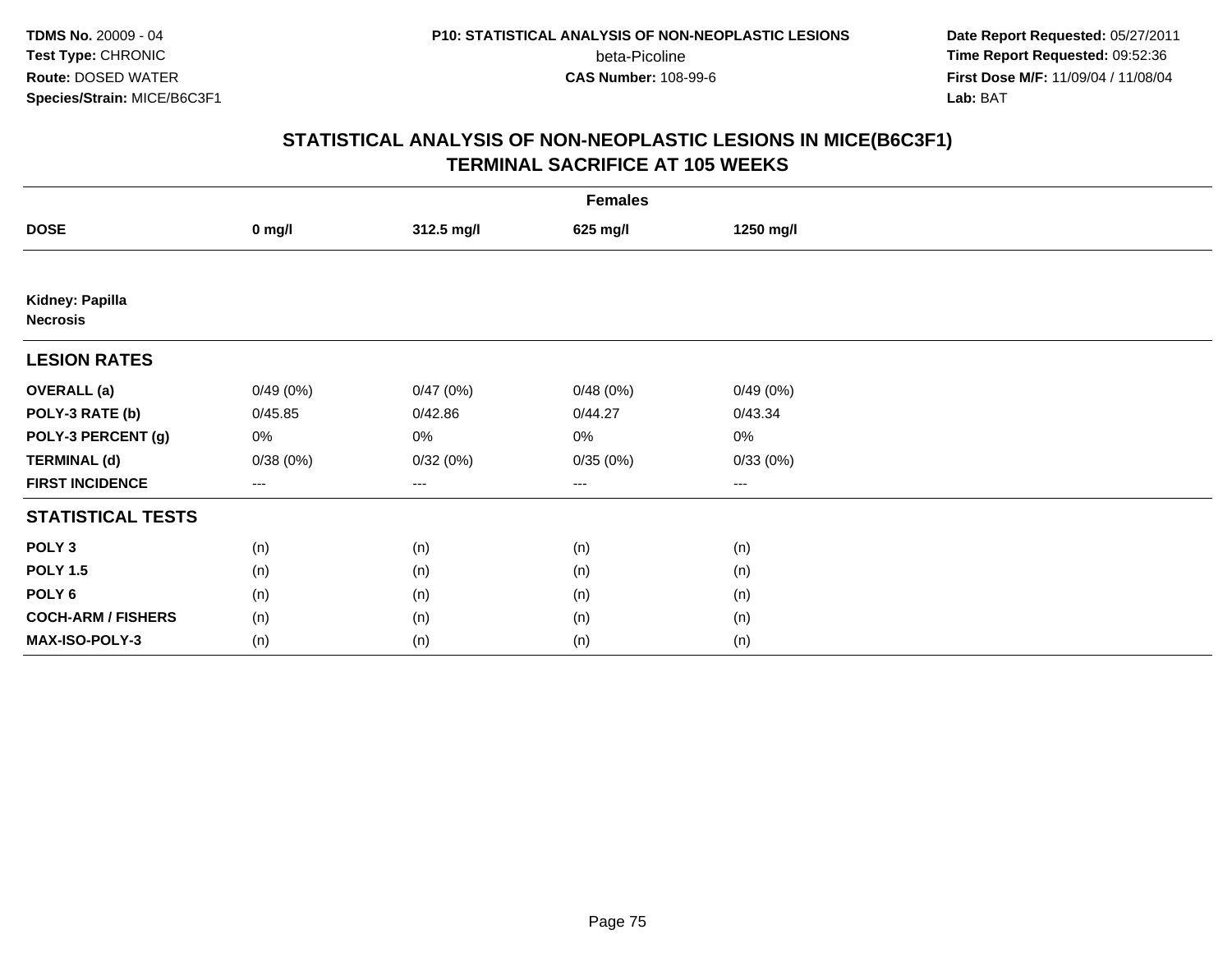**Date Report Requested:** 05/27/2011 **Time Report Requested:** 09:52:36 **First Dose M/F:** 11/09/04 / 11/08/04<br>Lab: BAT **Lab:** BAT

| <b>Females</b>                                 |              |             |          |             |  |  |  |
|------------------------------------------------|--------------|-------------|----------|-------------|--|--|--|
| <b>DOSE</b>                                    | $0$ mg/l     | 312.5 mg/l  | 625 mg/l | 1250 mg/l   |  |  |  |
|                                                |              |             |          |             |  |  |  |
| <b>Kidney: Renal Tubule</b><br><b>Necrosis</b> |              |             |          |             |  |  |  |
| <b>LESION RATES</b>                            |              |             |          |             |  |  |  |
| <b>OVERALL</b> (a)                             | 2/49(4%)     | 3/47(6%)    | 1/48(2%) | 2/49(4%)    |  |  |  |
| POLY-3 RATE (b)                                | 2/46.36      | 3/43.12     | 1/44.34  | 2/44.69     |  |  |  |
| POLY-3 PERCENT (g)                             | 4.3%         | 7%          | 2.3%     | 4.5%        |  |  |  |
| <b>TERMINAL (d)</b>                            | 0/38(0%)     | 0/32(0%)    | 0/35(0%) | 0/33(0%)    |  |  |  |
| <b>FIRST INCIDENCE</b>                         | 639          | 685         | 711      | 494         |  |  |  |
| <b>STATISTICAL TESTS</b>                       |              |             |          |             |  |  |  |
| POLY <sub>3</sub>                              | P=0.507N     | $P = 0.467$ | P=0.515N | $P = 0.681$ |  |  |  |
| <b>POLY 1.5</b>                                | $P = 0.501N$ | $P = 0.473$ | P=0.512N | $P = 0.687$ |  |  |  |
| POLY 6                                         | P=0.517N     | $P = 0.460$ | P=0.520N | $P = 0.670$ |  |  |  |
| <b>COCH-ARM / FISHERS</b>                      | P=0.495N     | $P = 0.480$ | P=0.508N | P=0.691N    |  |  |  |
| <b>MAX-ISO-POLY-3</b>                          | P=0.493N     | $P = 0.300$ | P=0.297N | $P = 0.485$ |  |  |  |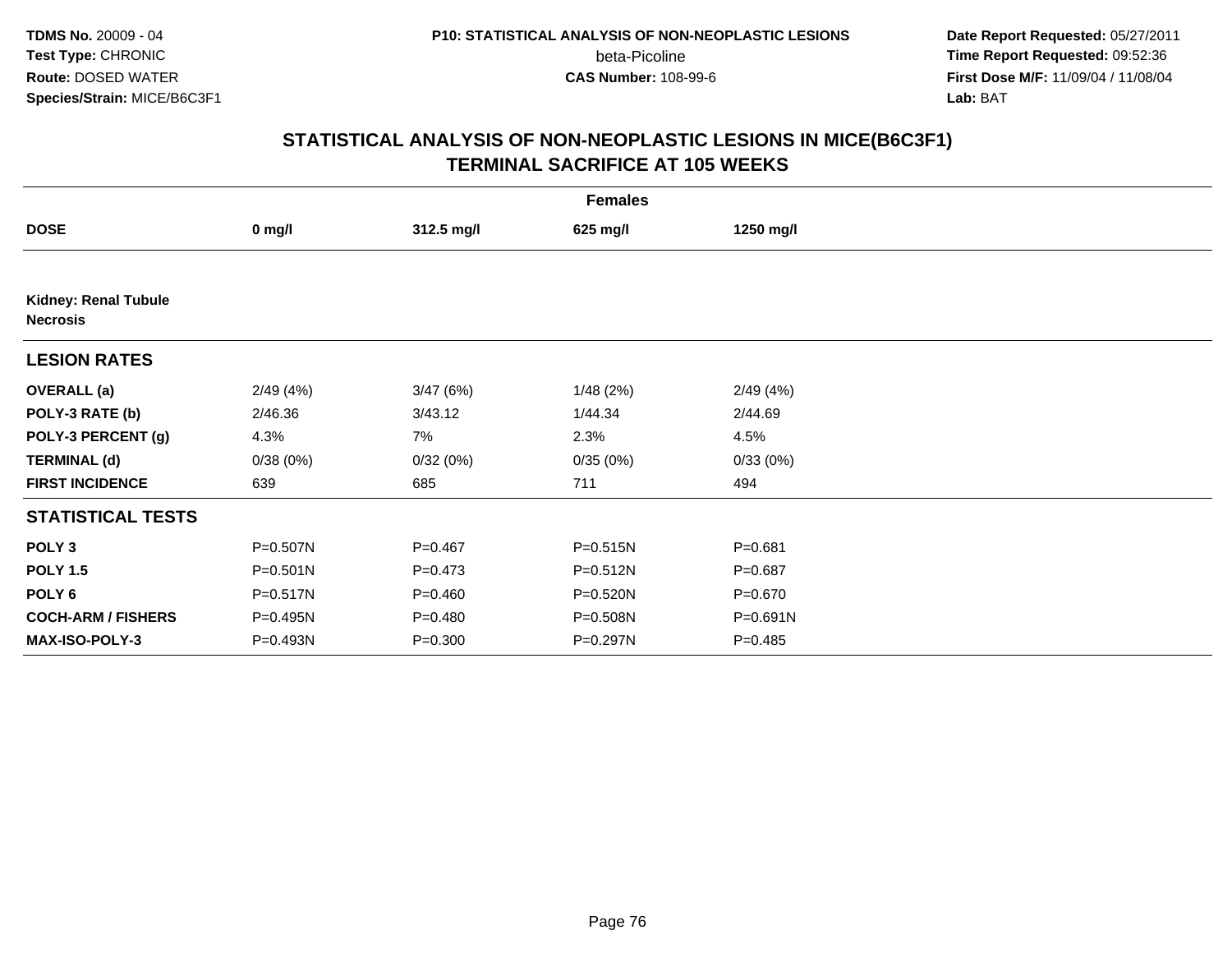**Date Report Requested:** 05/27/2011 **Time Report Requested:** 09:52:36 **First Dose M/F:** 11/09/04 / 11/08/04<br>Lab: BAT **Lab:** BAT

|                           | <b>Females</b> |             |             |             |  |  |  |  |
|---------------------------|----------------|-------------|-------------|-------------|--|--|--|--|
| <b>DOSE</b>               | $0$ mg/l       | 312.5 mg/l  | 625 mg/l    | 1250 mg/l   |  |  |  |  |
|                           |                |             |             |             |  |  |  |  |
| Liver<br>Angiectasis      |                |             |             |             |  |  |  |  |
| <b>LESION RATES</b>       |                |             |             |             |  |  |  |  |
| <b>OVERALL</b> (a)        | 3/49(6%)       | 3/50(6%)    | 6/50 (12%)  | 5/50 (10%)  |  |  |  |  |
| POLY-3 RATE (b)           | 3/45.85        | 3/44.41     | 6/45.95     | 5/44.40     |  |  |  |  |
| POLY-3 PERCENT (g)        | 6.5%           | 6.8%        | 13.1%       | 11.3%       |  |  |  |  |
| <b>TERMINAL (d)</b>       | 3/38(8%)       | 3/32(9%)    | 4/35 (11%)  | 4/33 (12%)  |  |  |  |  |
| <b>FIRST INCIDENCE</b>    | 729 (T)        | 729 (T)     | 620         | 647         |  |  |  |  |
| <b>STATISTICAL TESTS</b>  |                |             |             |             |  |  |  |  |
| POLY <sub>3</sub>         | $P = 0.219$    | $P = 0.648$ | $P=0.243$   | $P = 0.339$ |  |  |  |  |
| <b>POLY 1.5</b>           | $P = 0.230$    | $P = 0.657$ | $P=0.247$   | $P=0.352$   |  |  |  |  |
| POLY <sub>6</sub>         | $P = 0.205$    | $P = 0.637$ | $P = 0.240$ | $P=0.322$   |  |  |  |  |
| <b>COCH-ARM / FISHERS</b> | $P = 0.241$    | P=0.651N    | $P = 0.254$ | $P = 0.369$ |  |  |  |  |
| MAX-ISO-POLY-3            | $P = 0.298$    | $P = 0.484$ | $P = 0.148$ | $P=0.222$   |  |  |  |  |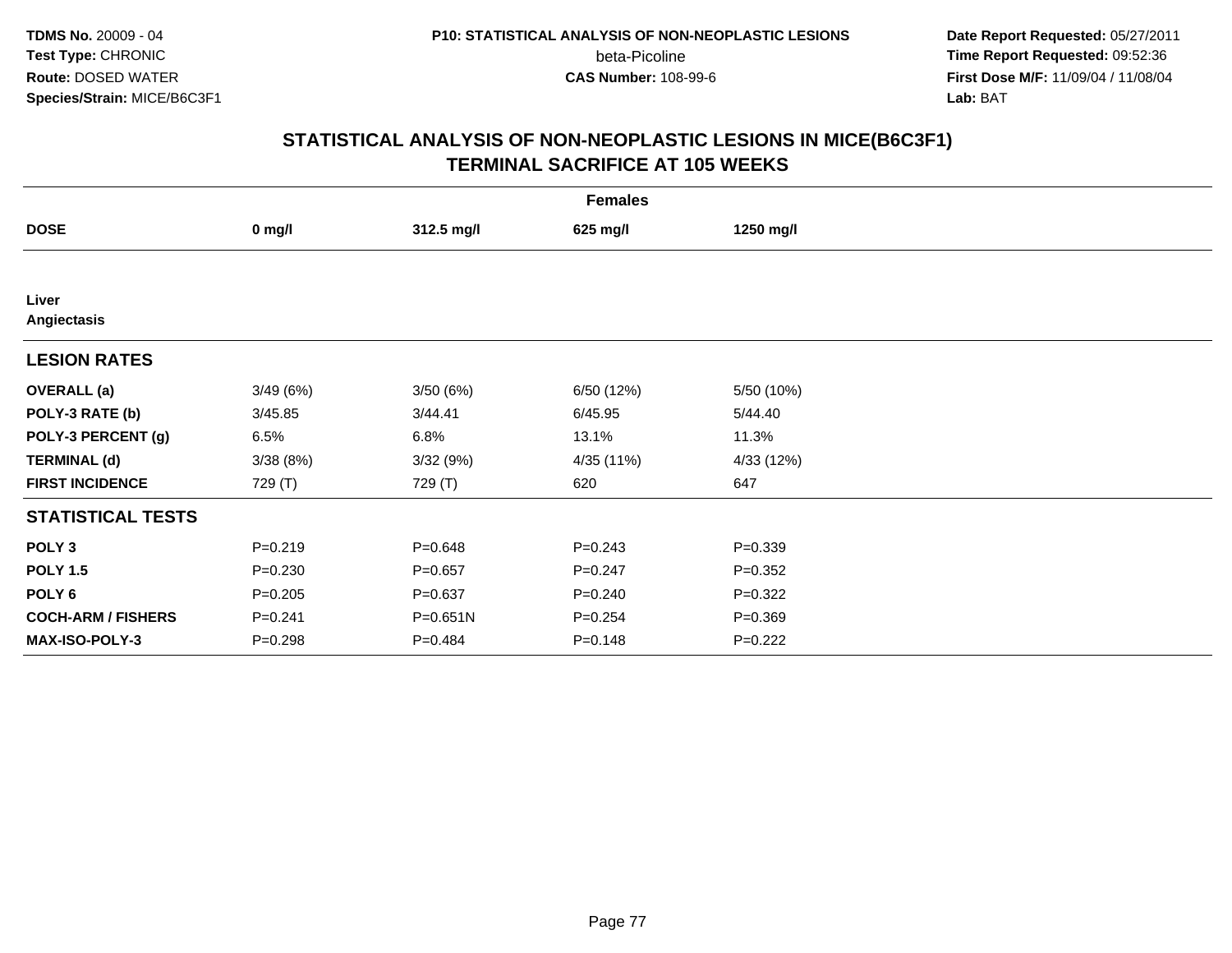**Date Report Requested:** 05/27/2011 **Time Report Requested:** 09:52:36 **First Dose M/F:** 11/09/04 / 11/08/04<br>Lab: BAT **Lab:** BAT

|                                  | <b>Females</b> |              |          |             |  |  |  |  |
|----------------------------------|----------------|--------------|----------|-------------|--|--|--|--|
| <b>DOSE</b>                      | $0$ mg/l       | 312.5 mg/l   | 625 mg/l | 1250 mg/l   |  |  |  |  |
|                                  |                |              |          |             |  |  |  |  |
| Liver<br><b>Basophilic Focus</b> |                |              |          |             |  |  |  |  |
| <b>LESION RATES</b>              |                |              |          |             |  |  |  |  |
| <b>OVERALL</b> (a)               | 4/49 (8%)      | 2/50(4%)     | 1/50(2%) | 6/50 (12%)  |  |  |  |  |
| POLY-3 RATE (b)                  | 4/45.85        | 2/44.60      | 1/45.40  | 6/45.35     |  |  |  |  |
| POLY-3 PERCENT (g)               | 8.7%           | 4.5%         | 2.2%     | 13.2%       |  |  |  |  |
| <b>TERMINAL (d)</b>              | 4/38 (11%)     | 0/32(0%)     | 1/35(3%) | 3/33(9%)    |  |  |  |  |
| <b>FIRST INCIDENCE</b>           | 729 (T)        | 700          | 729 (T)  | 494         |  |  |  |  |
| <b>STATISTICAL TESTS</b>         |                |              |          |             |  |  |  |  |
| POLY <sub>3</sub>                | $P = 0.207$    | P=0.350N     | P=0.182N | $P = 0.363$ |  |  |  |  |
| <b>POLY 1.5</b>                  | $P = 0.209$    | $P = 0.341N$ | P=0.178N | $P = 0.372$ |  |  |  |  |
| POLY 6                           | $P = 0.203$    | P=0.359N     | P=0.186N | $P = 0.350$ |  |  |  |  |
| <b>COCH-ARM / FISHERS</b>        | $P = 0.211$    | P=0.329N     | P=0.175N | $P = 0.383$ |  |  |  |  |
| <b>MAX-ISO-POLY-3</b>            | $P = 0.106$    | P=0.215N     | P=0.088N | $P = 0.249$ |  |  |  |  |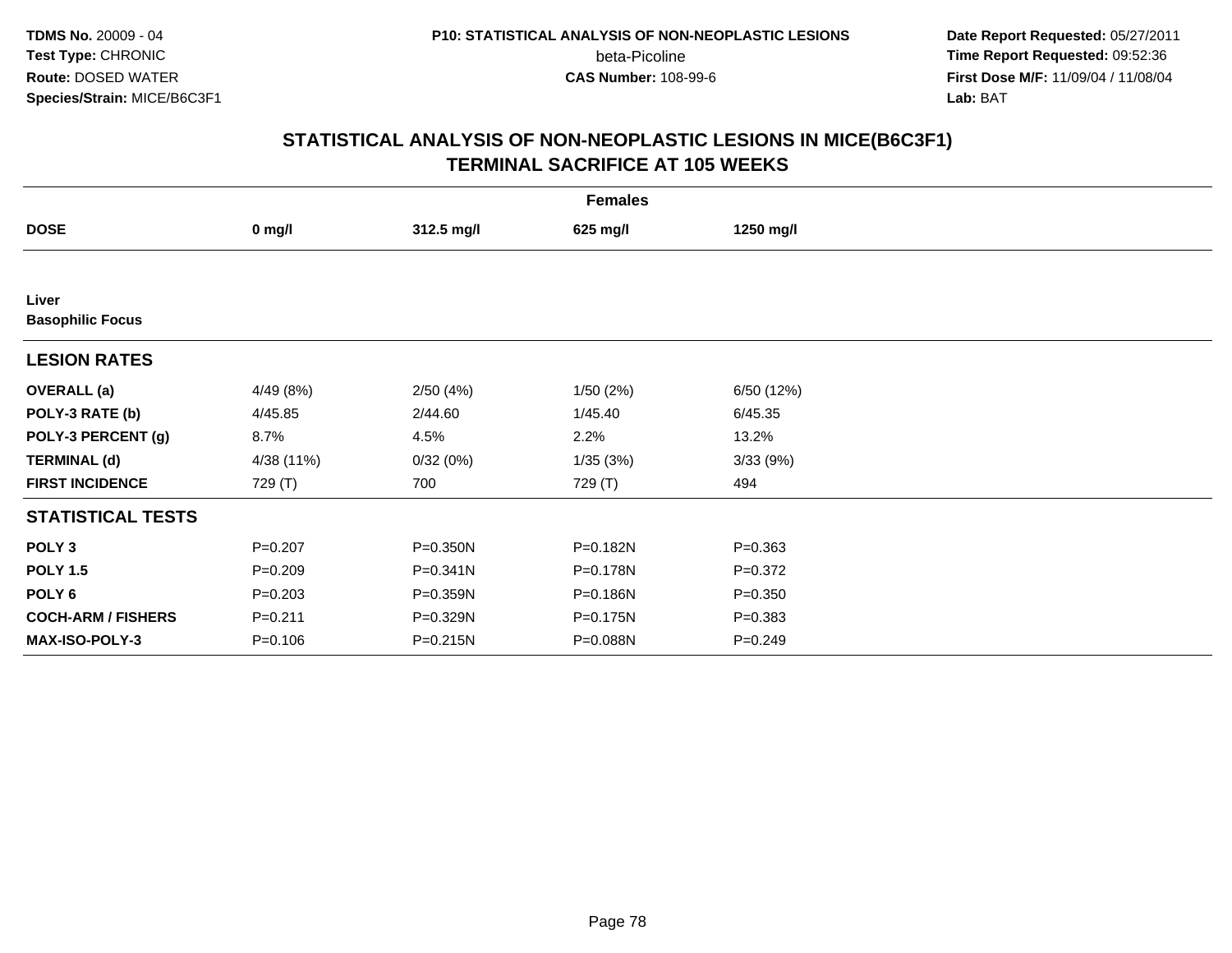**Date Report Requested:** 05/27/2011 **Time Report Requested:** 09:52:36 **First Dose M/F:** 11/09/04 / 11/08/04<br>Lab: BAT **Lab:** BAT

|                           |              |            | <b>Females</b> |              |  |
|---------------------------|--------------|------------|----------------|--------------|--|
| <b>DOSE</b>               | $0$ mg/l     | 312.5 mg/l | 625 mg/l       | 1250 mg/l    |  |
|                           |              |            |                |              |  |
| Liver                     |              |            |                |              |  |
| <b>Clear Cell Focus</b>   |              |            |                |              |  |
| <b>LESION RATES</b>       |              |            |                |              |  |
| <b>OVERALL</b> (a)        | 3/49(6%)     | 2/50(4%)   | 6/50 (12%)     | 0/50(0%)     |  |
| POLY-3 RATE (b)           | 3/45.85      | 2/44.41    | 6/46.95        | 0/44.10      |  |
| POLY-3 PERCENT (g)        | 6.5%         | 4.5%       | 12.8%          | 0%           |  |
| <b>TERMINAL (d)</b>       | 3/38(8%)     | 2/32(6%)   | 4/35 (11%)     | 0/33(0%)     |  |
| <b>FIRST INCIDENCE</b>    | 729 (T)      | 729 (T)    | 309            | ---          |  |
| <b>STATISTICAL TESTS</b>  |              |            |                |              |  |
| POLY <sub>3</sub>         | P=0.199N     | P=0.515N   | $P = 0.254$    | P=0.126N     |  |
| <b>POLY 1.5</b>           | P=0.189N     | P=0.505N   | $P = 0.255$    | P=0.121N     |  |
| POLY <sub>6</sub>         | $P = 0.214N$ | P=0.525N   | $P = 0.250$    | P=0.133N     |  |
| <b>COCH-ARM / FISHERS</b> | P=0.181N     | P=0.490N   | $P = 0.254$    | P=0.117N     |  |
| <b>MAX-ISO-POLY-3</b>     | $P = 0.091N$ | P=0.340N   | $P = 0.158$    | $P=0.045N^*$ |  |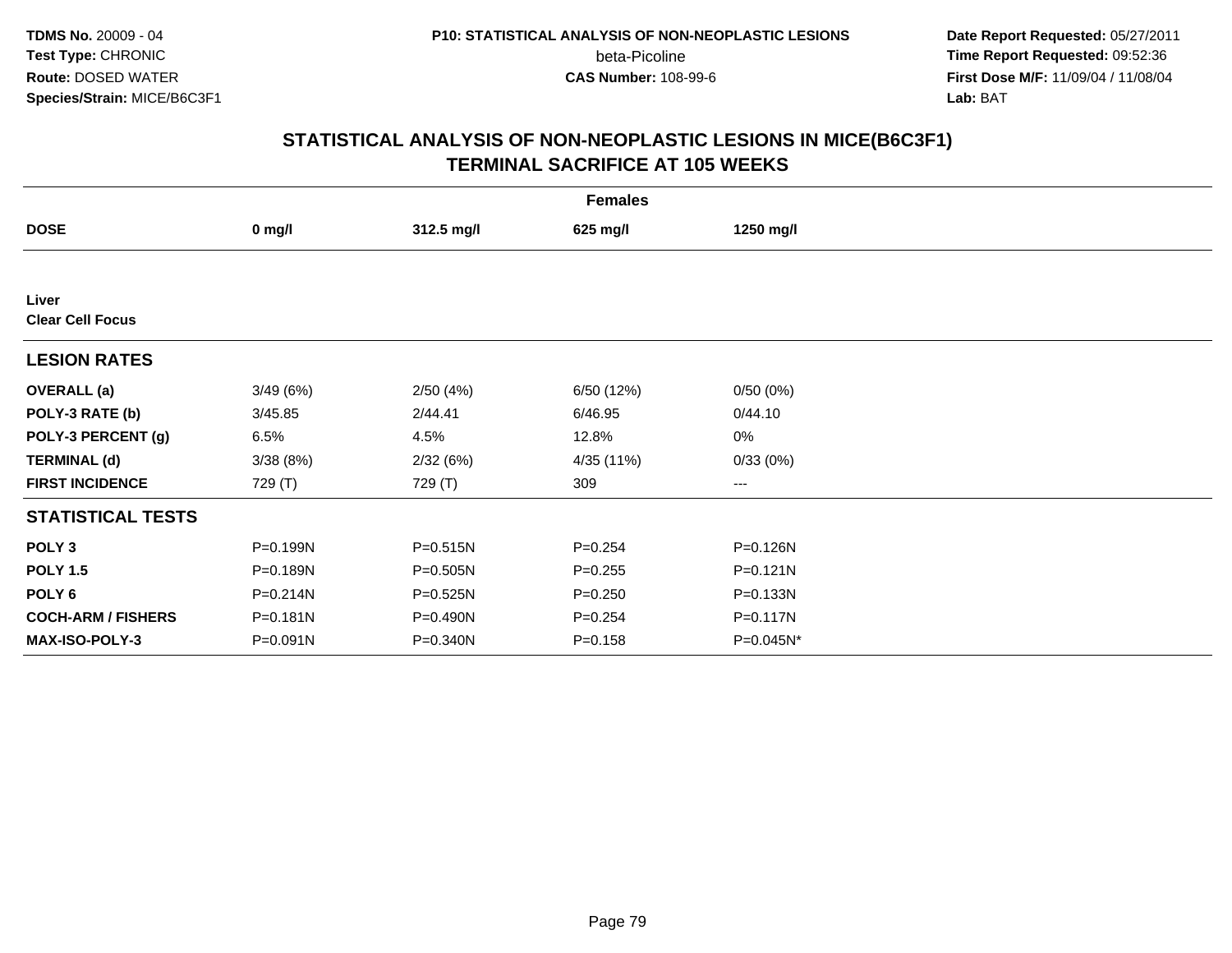**Date Report Requested:** 05/27/2011 **Time Report Requested:** 09:52:36 **First Dose M/F:** 11/09/04 / 11/08/04<br>Lab: BAT **Lab:** BAT

|                                    | <b>Females</b> |             |             |             |  |  |  |  |
|------------------------------------|----------------|-------------|-------------|-------------|--|--|--|--|
| <b>DOSE</b>                        | $0$ mg/l       | 312.5 mg/l  | 625 mg/l    | 1250 mg/l   |  |  |  |  |
|                                    |                |             |             |             |  |  |  |  |
| Liver<br><b>Eosinophilic Focus</b> |                |             |             |             |  |  |  |  |
| <b>LESION RATES</b>                |                |             |             |             |  |  |  |  |
| <b>OVERALL</b> (a)                 | 11/49 (22%)    | 10/50 (20%) | 14/50 (28%) | 15/50 (30%) |  |  |  |  |
| POLY-3 RATE (b)                    | 11/45.85       | 10/44.77    | 14/45.40    | 15/45.00    |  |  |  |  |
| POLY-3 PERCENT (g)                 | 24%            | 22.3%       | 30.8%       | 33.3%       |  |  |  |  |
| <b>TERMINAL (d)</b>                | 11/38 (29%)    | 9/32(28%)   | 14/35 (40%) | 11/33 (33%) |  |  |  |  |
| <b>FIRST INCIDENCE</b>             | 729 (T)        | 628         | 729 (T)     | 632         |  |  |  |  |
| <b>STATISTICAL TESTS</b>           |                |             |             |             |  |  |  |  |
| POLY <sub>3</sub>                  | $P = 0.134$    | P=0.525N    | $P = 0.309$ | $P=0.225$   |  |  |  |  |
| <b>POLY 1.5</b>                    | $P = 0.145$    | P=0.506N    | $P=0.323$   | $P=0.243$   |  |  |  |  |
| POLY 6                             | $P=0.121$      | P=0.544N    | $P=0.292$   | $P = 0.205$ |  |  |  |  |
| <b>COCH-ARM / FISHERS</b>          | $P = 0.158$    | P=0.479N    | $P = 0.343$ | $P = 0.266$ |  |  |  |  |
| MAX-ISO-POLY-3                     | $P = 0.215$    | P=0.425N    | $P = 0.234$ | $P = 0.165$ |  |  |  |  |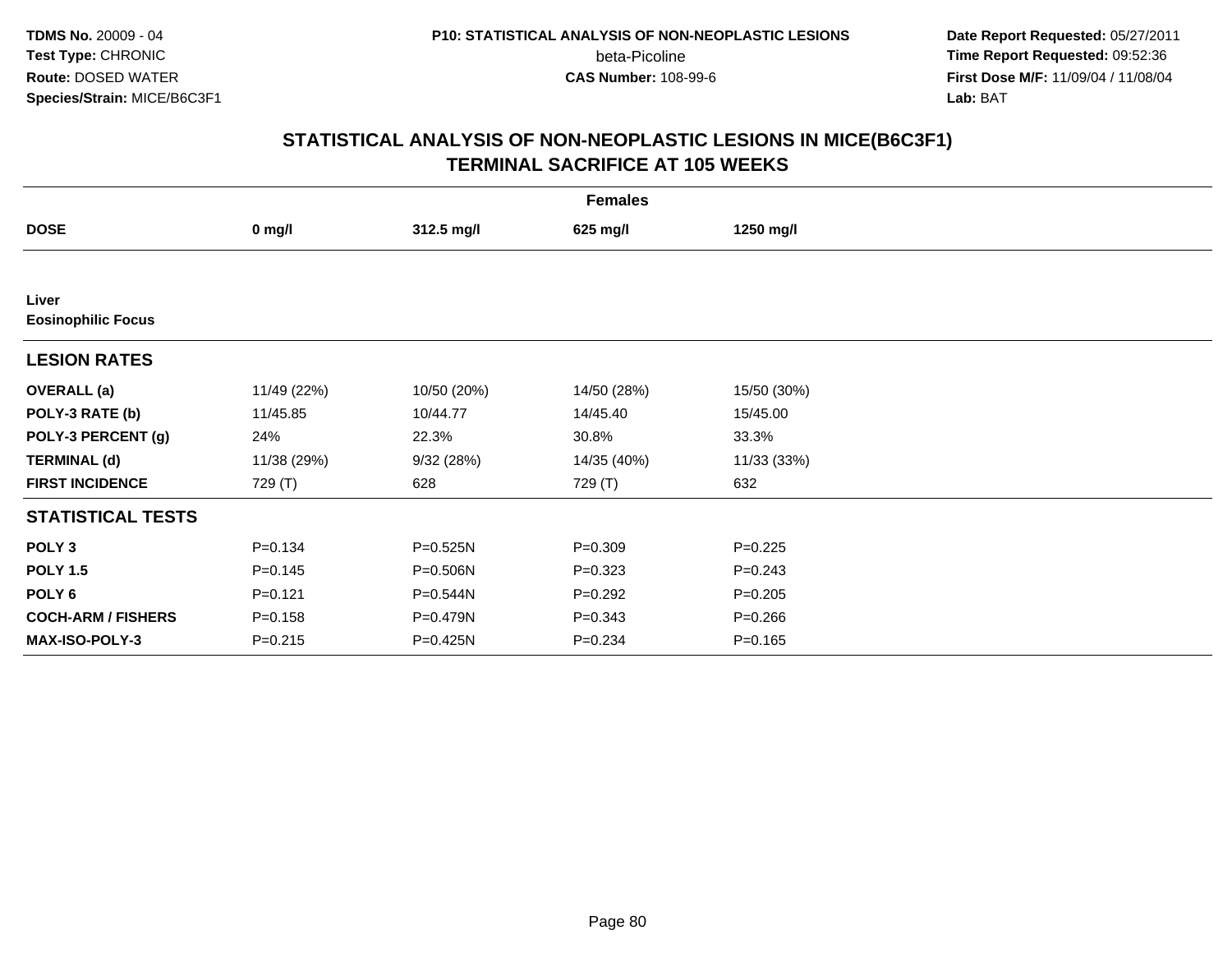**Date Report Requested:** 05/27/2011 **Time Report Requested:** 09:52:36 **First Dose M/F:** 11/09/04 / 11/08/04<br>Lab: BAT **Lab:** BAT

|                           | <b>Females</b>    |             |             |             |  |  |  |  |
|---------------------------|-------------------|-------------|-------------|-------------|--|--|--|--|
| <b>DOSE</b>               | $0$ mg/l          | 312.5 mg/l  | 625 mg/l    | 1250 mg/l   |  |  |  |  |
|                           |                   |             |             |             |  |  |  |  |
| Liver                     |                   |             |             |             |  |  |  |  |
| <b>Fatty Change</b>       |                   |             |             |             |  |  |  |  |
| <b>LESION RATES</b>       |                   |             |             |             |  |  |  |  |
| <b>OVERALL</b> (a)        | 0/49(0%)          | 4/50 (8%)   | 1/50(2%)    | 2/50(4%)    |  |  |  |  |
| POLY-3 RATE (b)           | 0/45.85           | 4/45.63     | 1/45.63     | 2/44.71     |  |  |  |  |
| POLY-3 PERCENT (g)        | 0%                | 8.8%        | 2.2%        | 4.5%        |  |  |  |  |
| <b>TERMINAL (d)</b>       | 0/38(0%)          | 1/32(3%)    | 0/35(0%)    | 1/33(3%)    |  |  |  |  |
| <b>FIRST INCIDENCE</b>    | $\qquad \qquad -$ | 533         | 669         | 533         |  |  |  |  |
| <b>STATISTICAL TESTS</b>  |                   |             |             |             |  |  |  |  |
| POLY <sub>3</sub>         | $P = 0.403$       | $P = 0.060$ | $P=0.499$   | $P=0.232$   |  |  |  |  |
| <b>POLY 1.5</b>           | $P = 0.415$       | $P = 0.061$ | $P = 0.501$ | $P = 0.236$ |  |  |  |  |
| POLY <sub>6</sub>         | $P = 0.388$       | $P = 0.058$ | $P=0.497$   | $P=0.225$   |  |  |  |  |
| <b>COCH-ARM / FISHERS</b> | $P=0.429$         | $P = 0.061$ | $P = 0.505$ | $P = 0.253$ |  |  |  |  |
| MAX-ISO-POLY-3            | $P = 0.165$       | P=0.020*    | $P = 0.160$ | $P=0.077$   |  |  |  |  |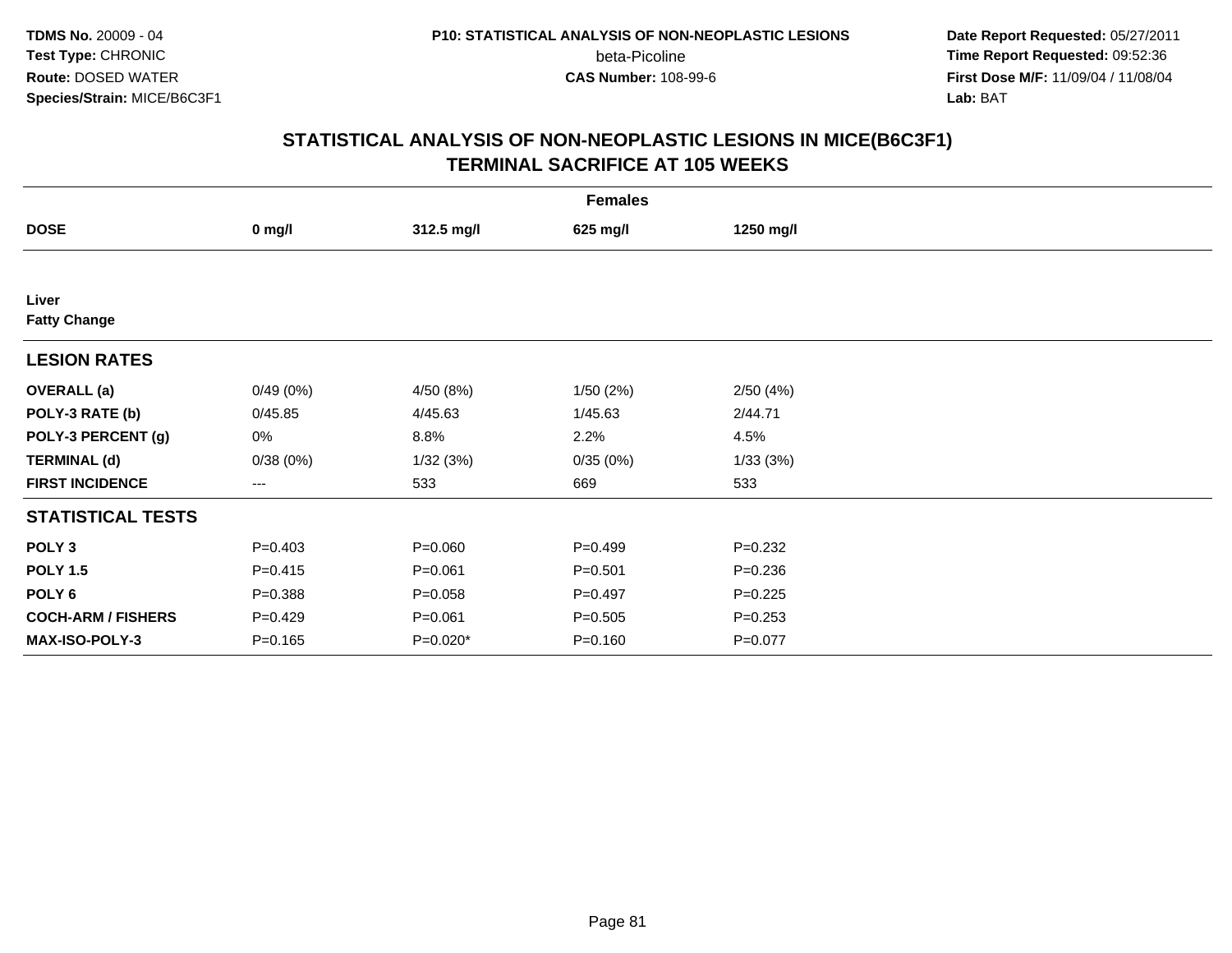**Date Report Requested:** 05/27/2011 **Time Report Requested:** 09:52:36 **First Dose M/F:** 11/09/04 / 11/08/04<br>Lab: BAT **Lab:** BAT

|                                      | <b>Females</b> |            |          |           |  |  |  |  |
|--------------------------------------|----------------|------------|----------|-----------|--|--|--|--|
| <b>DOSE</b>                          | $0$ mg/l       | 312.5 mg/l | 625 mg/l | 1250 mg/l |  |  |  |  |
|                                      |                |            |          |           |  |  |  |  |
| Liver<br><b>Inflammation Chronic</b> |                |            |          |           |  |  |  |  |
| <b>LESION RATES</b>                  |                |            |          |           |  |  |  |  |
| <b>OVERALL</b> (a)                   | 0/49(0%)       | 0/50(0%)   | 0/50(0%) | 0/50(0%)  |  |  |  |  |
| POLY-3 RATE (b)                      | 0/45.85        | 0/44.41    | 0/45.40  | 0/44.10   |  |  |  |  |
| POLY-3 PERCENT (g)                   | 0%             | 0%         | 0%       | 0%        |  |  |  |  |
| <b>TERMINAL (d)</b>                  | 0/38(0%)       | 0/32(0%)   | 0/35(0%) | 0/33(0%)  |  |  |  |  |
| <b>FIRST INCIDENCE</b>               | $\cdots$       | ---        | $---$    | $\cdots$  |  |  |  |  |
| <b>STATISTICAL TESTS</b>             |                |            |          |           |  |  |  |  |
| POLY <sub>3</sub>                    | (n)            | (n)        | (n)      | (n)       |  |  |  |  |
| <b>POLY 1.5</b>                      | (n)            | (n)        | (n)      | (n)       |  |  |  |  |
| POLY <sub>6</sub>                    | (n)            | (n)        | (n)      | (n)       |  |  |  |  |
| <b>COCH-ARM / FISHERS</b>            | (n)            | (n)        | (n)      | (n)       |  |  |  |  |
| <b>MAX-ISO-POLY-3</b>                | (n)            | (n)        | (n)      | (n)       |  |  |  |  |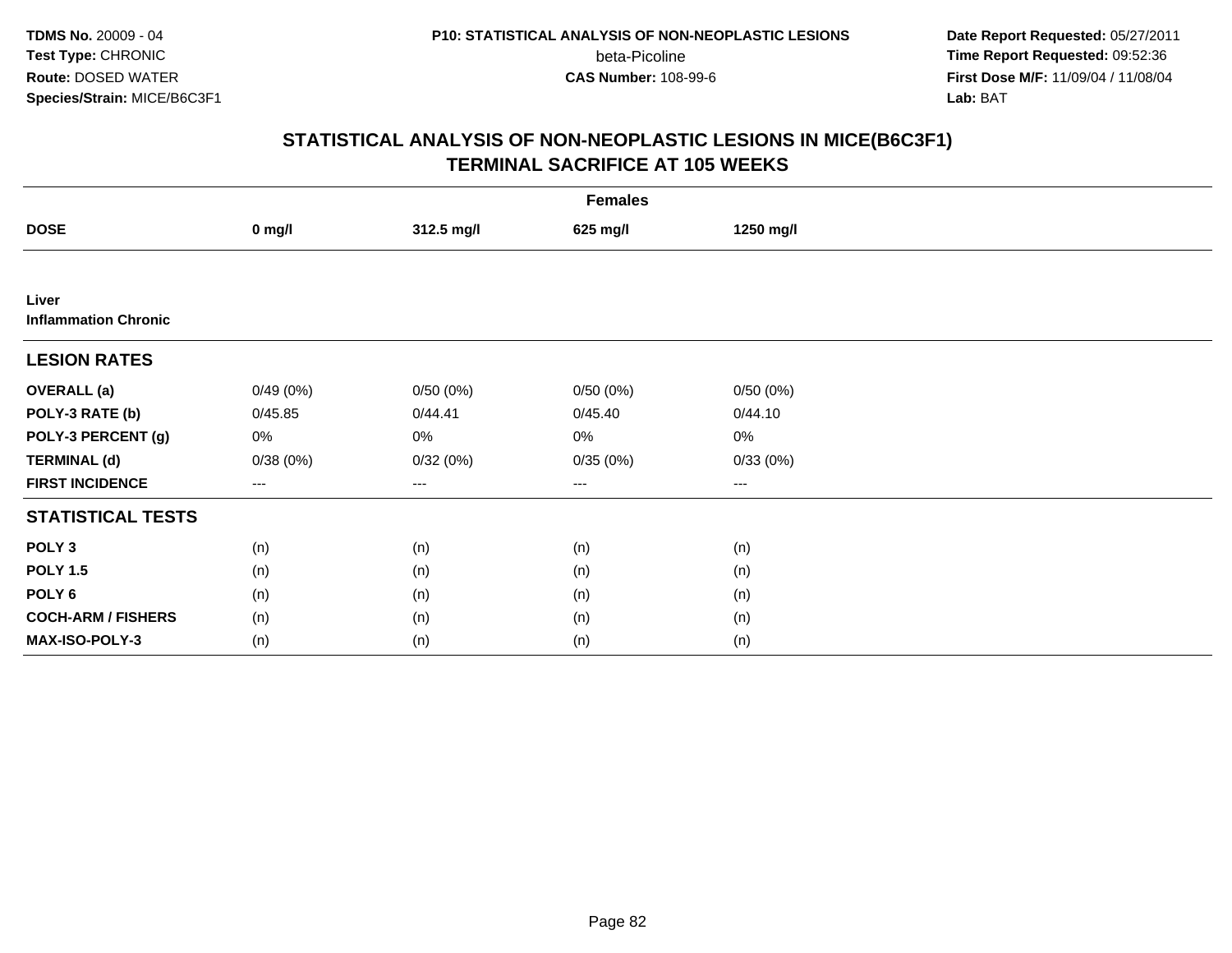**Date Report Requested:** 05/27/2011 **Time Report Requested:** 09:52:36 **First Dose M/F:** 11/09/04 / 11/08/04<br>Lab: BAT **Lab:** BAT

|                                  | <b>Females</b>    |                   |          |             |  |  |  |  |
|----------------------------------|-------------------|-------------------|----------|-------------|--|--|--|--|
| <b>DOSE</b>                      | $0$ mg/l          | 312.5 mg/l        | 625 mg/l | 1250 mg/l   |  |  |  |  |
|                                  |                   |                   |          |             |  |  |  |  |
| Liver<br><b>Mixed Cell Focus</b> |                   |                   |          |             |  |  |  |  |
| <b>LESION RATES</b>              |                   |                   |          |             |  |  |  |  |
| <b>OVERALL</b> (a)               | 0/49(0%)          | 0/50(0%)          | 0/50(0%) | 2/50(4%)    |  |  |  |  |
| POLY-3 RATE (b)                  | 0/45.85           | 0/44.41           | 0/45.40  | 2/44.42     |  |  |  |  |
| POLY-3 PERCENT (g)               | 0%                | $0\%$             | 0%       | 4.5%        |  |  |  |  |
| <b>TERMINAL (d)</b>              | 0/38(0%)          | 0/32(0%)          | 0/35(0%) | 1/33(3%)    |  |  |  |  |
| <b>FIRST INCIDENCE</b>           | $\qquad \qquad -$ | $\qquad \qquad -$ | ---      | 641         |  |  |  |  |
| <b>STATISTICAL TESTS</b>         |                   |                   |          |             |  |  |  |  |
| POLY <sub>3</sub>                | $P=0.045*$        | (e)               | (e)      | $P = 0.230$ |  |  |  |  |
| <b>POLY 1.5</b>                  | $P=0.045*$        | (e)               | (e)      | $P = 0.235$ |  |  |  |  |
| POLY <sub>6</sub>                | $P=0.044*$        | (e)               | (e)      | $P=0.223$   |  |  |  |  |
| <b>COCH-ARM / FISHERS</b>        | $P=0.047*$        | (e)               | (e)      | $P = 0.253$ |  |  |  |  |
| MAX-ISO-POLY-3                   | $P=0.033*$        | (e)               | (e)      | $P=0.077$   |  |  |  |  |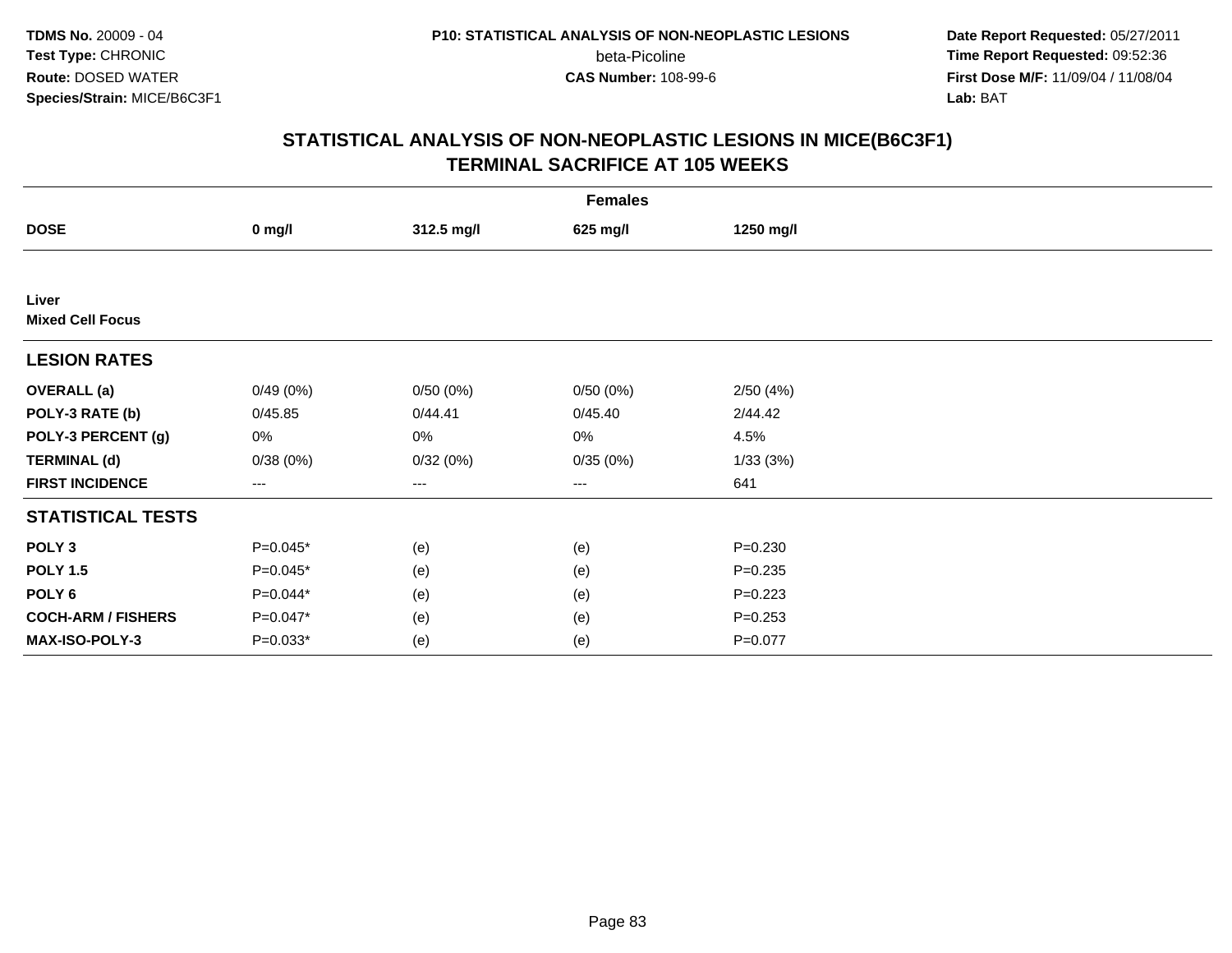**Date Report Requested:** 05/27/2011 **Time Report Requested:** 09:52:36 **First Dose M/F:** 11/09/04 / 11/08/04<br>Lab: BAT **Lab:** BAT

|                           | <b>Females</b> |              |          |              |  |  |  |  |
|---------------------------|----------------|--------------|----------|--------------|--|--|--|--|
| <b>DOSE</b>               | $0$ mg/l       | 312.5 mg/l   | 625 mg/l | 1250 mg/l    |  |  |  |  |
|                           |                |              |          |              |  |  |  |  |
| Liver<br><b>Necrosis</b>  |                |              |          |              |  |  |  |  |
| <b>LESION RATES</b>       |                |              |          |              |  |  |  |  |
| <b>OVERALL</b> (a)        | 4/49 (8%)      | 2/50(4%)     | 3/50(6%) | 2/50(4%)     |  |  |  |  |
| POLY-3 RATE (b)           | 4/46.06        | 2/44.60      | 3/45.57  | 2/45.45      |  |  |  |  |
| POLY-3 PERCENT (g)        | 8.7%           | 4.5%         | 6.6%     | 4.4%         |  |  |  |  |
| <b>TERMINAL (d)</b>       | 3/38(8%)       | 0/32(0%)     | 1/35(3%) | 0/33(0%)     |  |  |  |  |
| <b>FIRST INCIDENCE</b>    | 674            | 685          | 704      | 494          |  |  |  |  |
| <b>STATISTICAL TESTS</b>  |                |              |          |              |  |  |  |  |
| POLY <sub>3</sub>         | P=0.316N       | $P = 0.352N$ | P=0.506N | $P = 0.343N$ |  |  |  |  |
| <b>POLY 1.5</b>           | P=0.313N       | P=0.342N     | P=0.499N | $P = 0.335N$ |  |  |  |  |
| POLY <sub>6</sub>         | P=0.324N       | P=0.363N     | P=0.514N | P=0.356N     |  |  |  |  |
| <b>COCH-ARM / FISHERS</b> | $P = 0.311N$   | P=0.329N     | P=0.489N | P=0.329N     |  |  |  |  |
| MAX-ISO-POLY-3            | P=0.320N       | P=0.217N     | P=0.354N | P=0.208N     |  |  |  |  |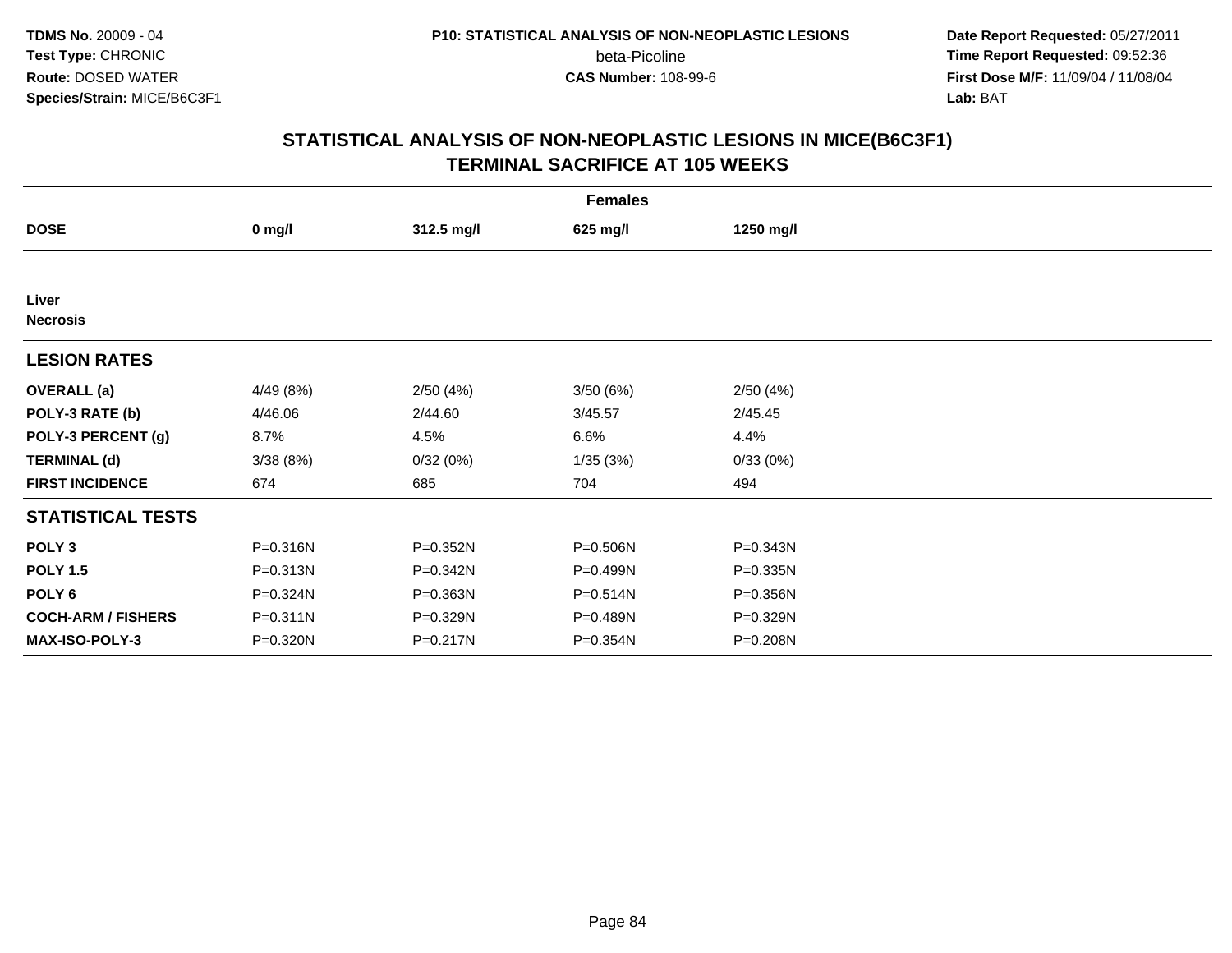**Date Report Requested:** 05/27/2011 **Time Report Requested:** 09:52:36 **First Dose M/F:** 11/09/04 / 11/08/04<br>Lab: BAT **Lab:** BAT

|                                   | <b>Females</b> |             |          |             |  |  |  |  |
|-----------------------------------|----------------|-------------|----------|-------------|--|--|--|--|
| <b>DOSE</b>                       | $0$ mg/l       | 312.5 mg/l  | 625 mg/l | 1250 mg/l   |  |  |  |  |
|                                   |                |             |          |             |  |  |  |  |
| Liver<br><b>Tension Lipidosis</b> |                |             |          |             |  |  |  |  |
| <b>LESION RATES</b>               |                |             |          |             |  |  |  |  |
| <b>OVERALL</b> (a)                | 1/49(2%)       | 1/50(2%)    | 0/50(0%) | 2/50(4%)    |  |  |  |  |
| POLY-3 RATE (b)                   | 1/45.85        | 1/44.41     | 0/45.40  | 2/44.10     |  |  |  |  |
| POLY-3 PERCENT (g)                | 2.2%           | 2.3%        | 0%       | 4.5%        |  |  |  |  |
| <b>TERMINAL (d)</b>               | 1/38(3%)       | 1/32(3%)    | 0/35(0%) | 2/33(6%)    |  |  |  |  |
| <b>FIRST INCIDENCE</b>            | 729 (T)        | 729 (T)     | $--$     | 729 (T)     |  |  |  |  |
| <b>STATISTICAL TESTS</b>          |                |             |          |             |  |  |  |  |
| POLY <sub>3</sub>                 | $P = 0.361$    | $P = 0.753$ | P=0.502N | $P = 0.486$ |  |  |  |  |
| <b>POLY 1.5</b>                   | $P = 0.366$    | $P = 0.758$ | P=0.500N | $P = 0.496$ |  |  |  |  |
| POLY 6                            | $P = 0.355$    | $P = 0.748$ | P=0.505N | $P = 0.474$ |  |  |  |  |
| <b>COCH-ARM / FISHERS</b>         | $P = 0.371$    | P=0.747N    | P=0.495N | $P = 0.508$ |  |  |  |  |
| MAX-ISO-POLY-3                    | $P=0.272$      | $P=0.490$   | P=0.162N | $P = 0.274$ |  |  |  |  |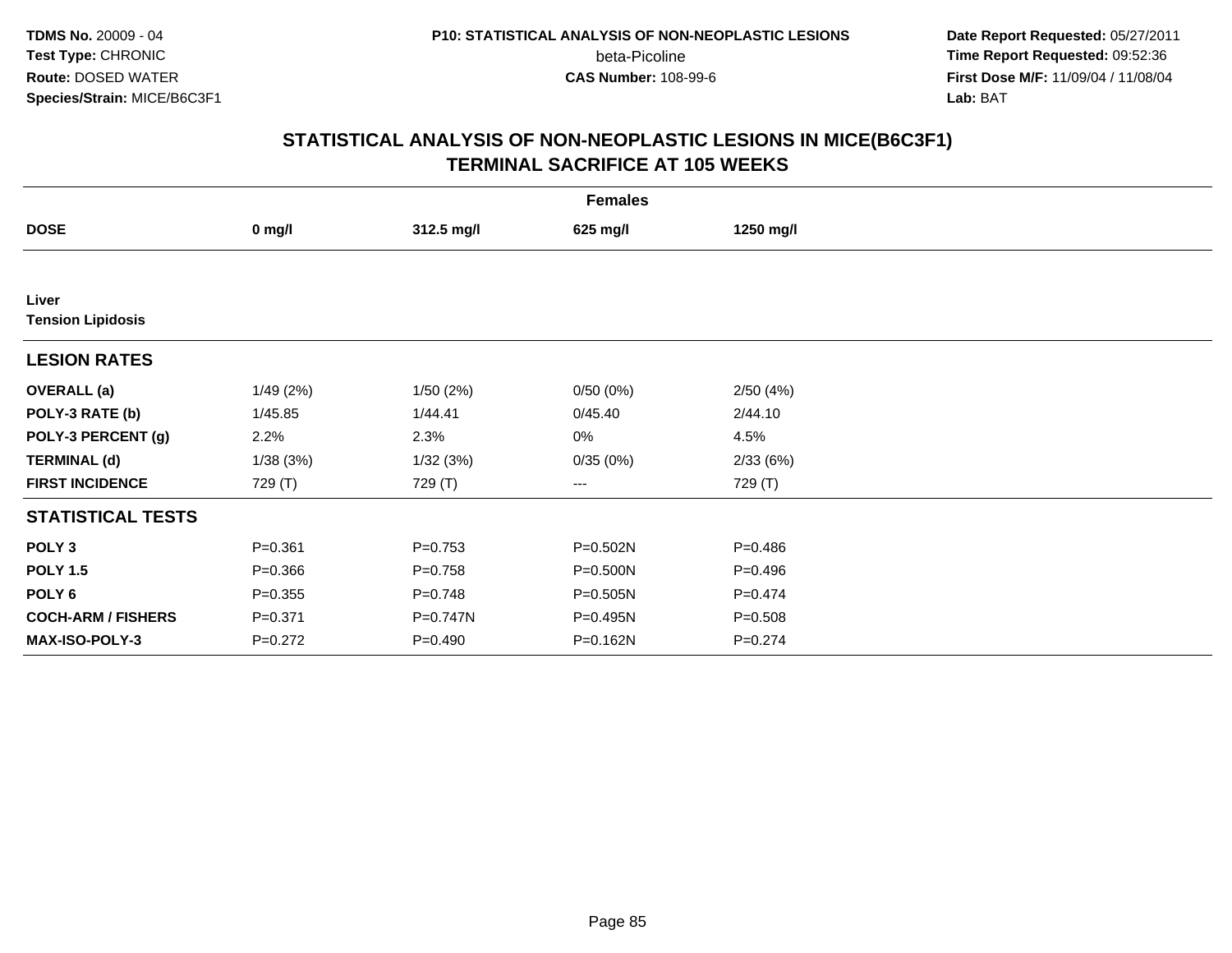**Date Report Requested:** 05/27/2011 **Time Report Requested:** 09:52:36 **First Dose M/F:** 11/09/04 / 11/08/04<br>Lab: BAT **Lab:** BAT

|                           | <b>Females</b> |                   |          |           |  |  |  |  |
|---------------------------|----------------|-------------------|----------|-----------|--|--|--|--|
| <b>DOSE</b>               | $0$ mg/l       | 312.5 mg/l        | 625 mg/l | 1250 mg/l |  |  |  |  |
|                           |                |                   |          |           |  |  |  |  |
| Lung<br>Hemorrhage        |                |                   |          |           |  |  |  |  |
| <b>LESION RATES</b>       |                |                   |          |           |  |  |  |  |
| <b>OVERALL</b> (a)        | 0/50(0%)       | 0/50(0%)          | 0/49(0%) | 1/50(2%)  |  |  |  |  |
| POLY-3 RATE (b)           | 0/45.98        | 0/44.41           | 0/44.97  | 1/44.10   |  |  |  |  |
| POLY-3 PERCENT (g)        | 0%             | 0%                | 0%       | 2.3%      |  |  |  |  |
| <b>TERMINAL (d)</b>       | 0/38(0%)       | 0/32(0%)          | 0/35(0%) | 1/33(3%)  |  |  |  |  |
| <b>FIRST INCIDENCE</b>    | $--$           | $\qquad \qquad -$ | ---      | 729 (T)   |  |  |  |  |
| <b>STATISTICAL TESTS</b>  |                |                   |          |           |  |  |  |  |
| POLY <sub>3</sub>         | (n)            | (n)               | (n)      | (n)       |  |  |  |  |
| <b>POLY 1.5</b>           | (n)            | (n)               | (n)      | (n)       |  |  |  |  |
| POLY <sub>6</sub>         | (n)            | (n)               | (n)      | (n)       |  |  |  |  |
| <b>COCH-ARM / FISHERS</b> | (n)            | (n)               | (n)      | (n)       |  |  |  |  |
| MAX-ISO-POLY-3            | (n)            | (n)               | (n)      | (n)       |  |  |  |  |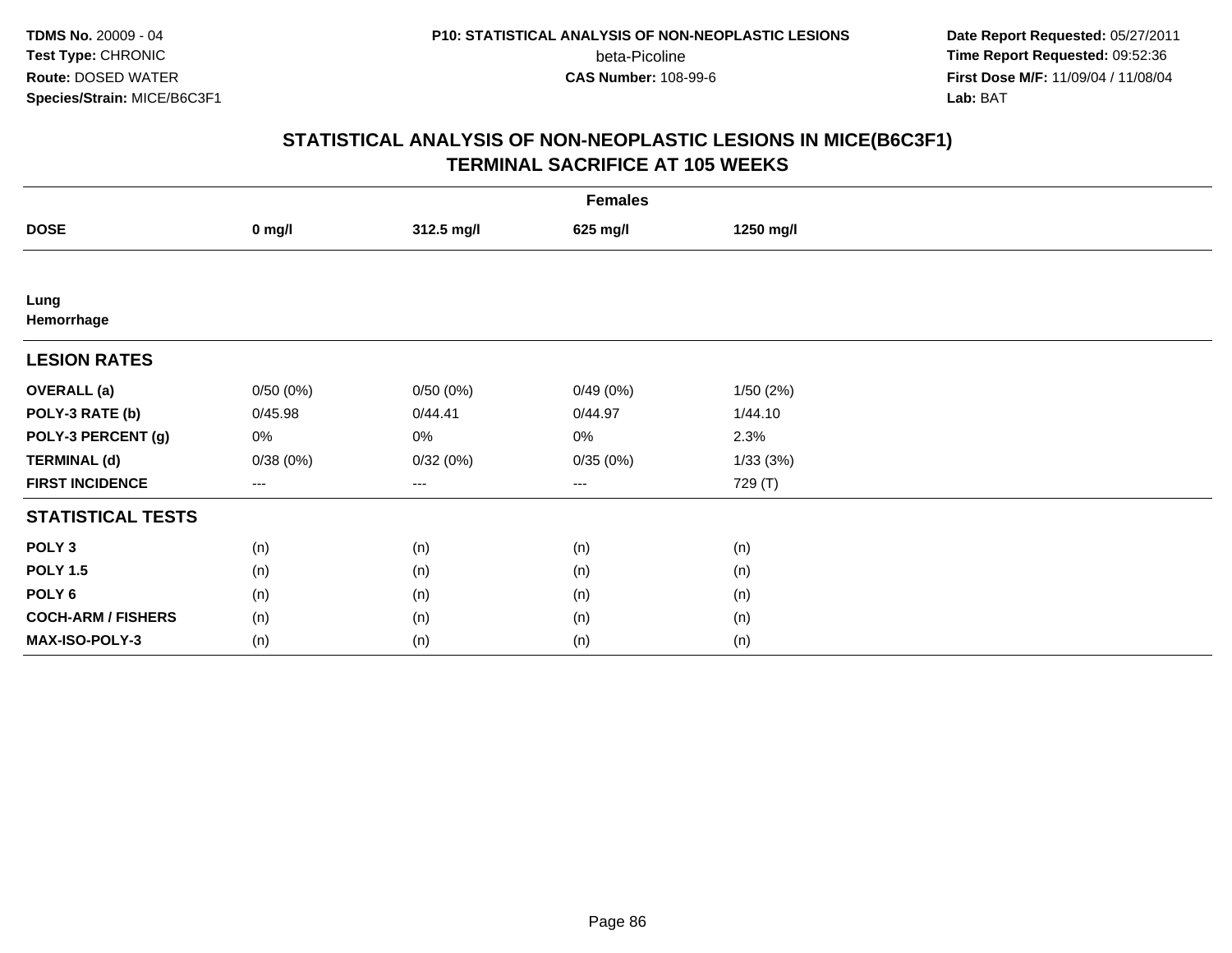**Date Report Requested:** 05/27/2011 **Time Report Requested:** 09:52:36 **First Dose M/F:** 11/09/04 / 11/08/04<br>Lab: BAT **Lab:** BAT

| <b>Females</b>                |                  |             |             |              |  |  |  |
|-------------------------------|------------------|-------------|-------------|--------------|--|--|--|
| <b>DOSE</b>                   | $0 \text{ mg/l}$ | 312.5 mg/l  | 625 mg/l    | 1250 mg/l    |  |  |  |
|                               |                  |             |             |              |  |  |  |
| Lung<br><b>Mineralization</b> |                  |             |             |              |  |  |  |
| <b>LESION RATES</b>           |                  |             |             |              |  |  |  |
| <b>OVERALL</b> (a)            | 1/50(2%)         | 3/50(6%)    | 2/49(4%)    | 0/50(0%)     |  |  |  |
| POLY-3 RATE (b)               | 1/46.31          | 3/45.79     | 2/45.97     | 0/44.10      |  |  |  |
| POLY-3 PERCENT (g)            | 2.2%             | 6.6%        | 4.4%        | 0%           |  |  |  |
| <b>TERMINAL (d)</b>           | 0/38(0%)         | 0/32(0%)    | 0/35(0%)    | 0/33(0%)     |  |  |  |
| <b>FIRST INCIDENCE</b>        | 639              | 508         | 309         | $\cdots$     |  |  |  |
| <b>STATISTICAL TESTS</b>      |                  |             |             |              |  |  |  |
| POLY <sub>3</sub>             | P=0.260N         | $P = 0.301$ | $P=0.497$   | P=0.510N     |  |  |  |
| <b>POLY 1.5</b>               | P=0.251N         | $P = 0.304$ | $P=0.497$   | P=0.505N     |  |  |  |
| POLY <sub>6</sub>             | P=0.275N         | $P=0.297$   | $P = 0.495$ | $P = 0.517N$ |  |  |  |
| <b>COCH-ARM / FISHERS</b>     | P=0.243N         | $P = 0.309$ | $P=0.492$   | P=0.500N     |  |  |  |
| <b>MAX-ISO-POLY-3</b>         | P=0.211N         | $P = 0.153$ | $P=0.279$   | $P = 0.171N$ |  |  |  |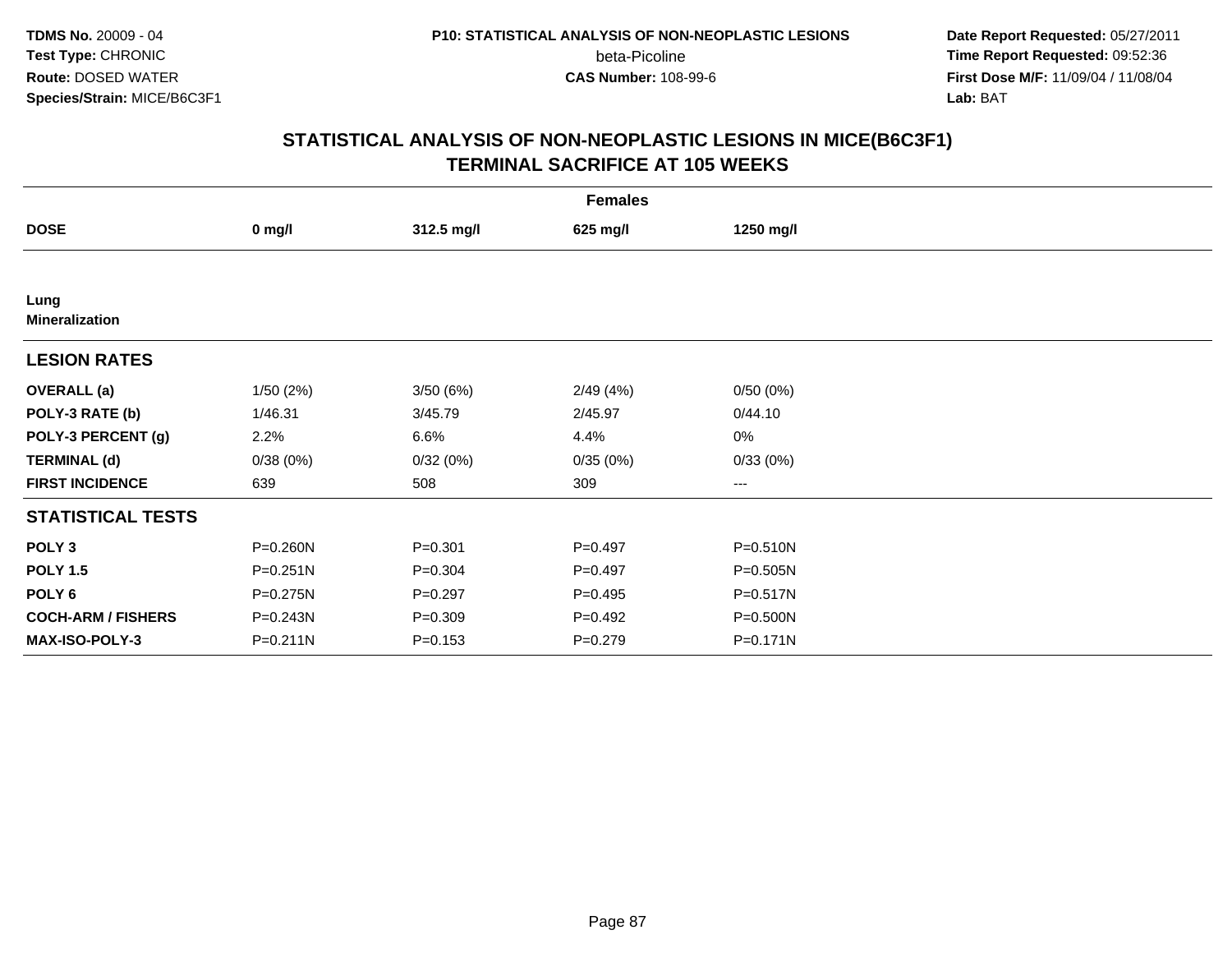**Date Report Requested:** 05/27/2011 **Time Report Requested:** 09:52:36 **First Dose M/F:** 11/09/04 / 11/08/04<br>Lab: BAT **Lab:** BAT

|                           | <b>Females</b> |                   |                        |           |  |  |  |  |
|---------------------------|----------------|-------------------|------------------------|-----------|--|--|--|--|
| <b>DOSE</b>               | $0$ mg/l       | 312.5 mg/l        | 625 mg/l               | 1250 mg/l |  |  |  |  |
|                           |                |                   |                        |           |  |  |  |  |
| Lung<br><b>Thrombosis</b> |                |                   |                        |           |  |  |  |  |
| <b>LESION RATES</b>       |                |                   |                        |           |  |  |  |  |
| <b>OVERALL</b> (a)        | 0/50(0%)       | 0/50(0%)          | 0/49(0%)               | 0/50(0%)  |  |  |  |  |
| POLY-3 RATE (b)           | 0/45.98        | 0/44.41           | 0/44.97                | 0/44.10   |  |  |  |  |
| POLY-3 PERCENT (g)        | 0%             | 0%                | 0%                     | $0\%$     |  |  |  |  |
| <b>TERMINAL (d)</b>       | 0/38(0%)       | 0/32(0%)          | 0/35(0%)               | 0/33(0%)  |  |  |  |  |
| <b>FIRST INCIDENCE</b>    | $---$          | $\qquad \qquad -$ | $\qquad \qquad \cdots$ | ---       |  |  |  |  |
| <b>STATISTICAL TESTS</b>  |                |                   |                        |           |  |  |  |  |
| POLY <sub>3</sub>         | (n)            | (n)               | (n)                    | (n)       |  |  |  |  |
| <b>POLY 1.5</b>           | (n)            | (n)               | (n)                    | (n)       |  |  |  |  |
| POLY <sub>6</sub>         | (n)            | (n)               | (n)                    | (n)       |  |  |  |  |
| <b>COCH-ARM / FISHERS</b> | (n)            | (n)               | (n)                    | (n)       |  |  |  |  |
| MAX-ISO-POLY-3            | (n)            | (n)               | (n)                    | (n)       |  |  |  |  |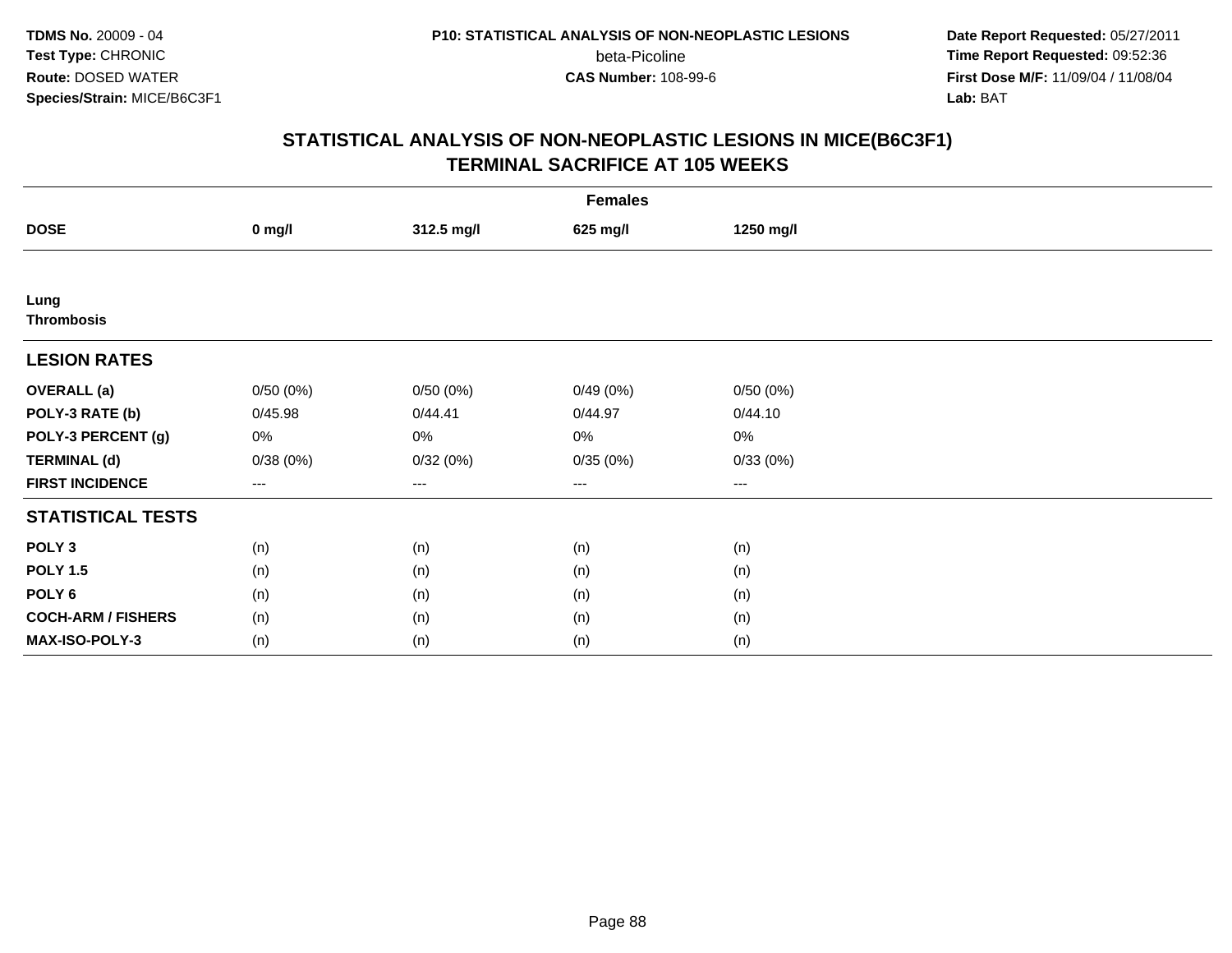**Date Report Requested:** 05/27/2011 **Time Report Requested:** 09:52:36 **First Dose M/F:** 11/09/04 / 11/08/04<br>Lab: BAT **Lab:** BAT

|                                          | <b>Females</b> |             |             |            |  |  |  |  |
|------------------------------------------|----------------|-------------|-------------|------------|--|--|--|--|
| <b>DOSE</b>                              | $0$ mg/l       | 312.5 mg/l  | 625 mg/l    | 1250 mg/l  |  |  |  |  |
|                                          |                |             |             |            |  |  |  |  |
| Lung: Alveolar Epithelium<br>Hyperplasia |                |             |             |            |  |  |  |  |
| <b>LESION RATES</b>                      |                |             |             |            |  |  |  |  |
| <b>OVERALL (a)</b>                       | 2/50(4%)       | 4/50 (8%)   | 3/49(6%)    | 8/50 (16%) |  |  |  |  |
| POLY-3 RATE (b)                          | 2/45.98        | 4/45.07     | 3/44.97     | 8/44.10    |  |  |  |  |
| POLY-3 PERCENT (g)                       | 4.4%           | 8.9%        | 6.7%        | 18.1%      |  |  |  |  |
| <b>TERMINAL (d)</b>                      | 2/38(5%)       | 3/32(9%)    | 3/35(9%)    | 8/33 (24%) |  |  |  |  |
| <b>FIRST INCIDENCE</b>                   | 729 (T)        | 508         | 729 (T)     | 729 (T)    |  |  |  |  |
| <b>STATISTICAL TESTS</b>                 |                |             |             |            |  |  |  |  |
| POLY <sub>3</sub>                        | $P=0.022*$     | $P = 0.328$ | $P = 0.490$ | P=0.038*   |  |  |  |  |
| <b>POLY 1.5</b>                          | $P=0.024*$     | $P = 0.333$ | $P=0.491$   | P=0.042*   |  |  |  |  |
| POLY 6                                   | $P=0.020*$     | $P = 0.321$ | $P=0.487$   | $P=0.033*$ |  |  |  |  |
| <b>COCH-ARM / FISHERS</b>                | P=0.027*       | $P = 0.339$ | $P = 0.490$ | P=0.046*   |  |  |  |  |
| MAX-ISO-POLY-3                           | $P=0.021*$     | $P = 0.196$ | $P = 0.316$ | $P=0.019*$ |  |  |  |  |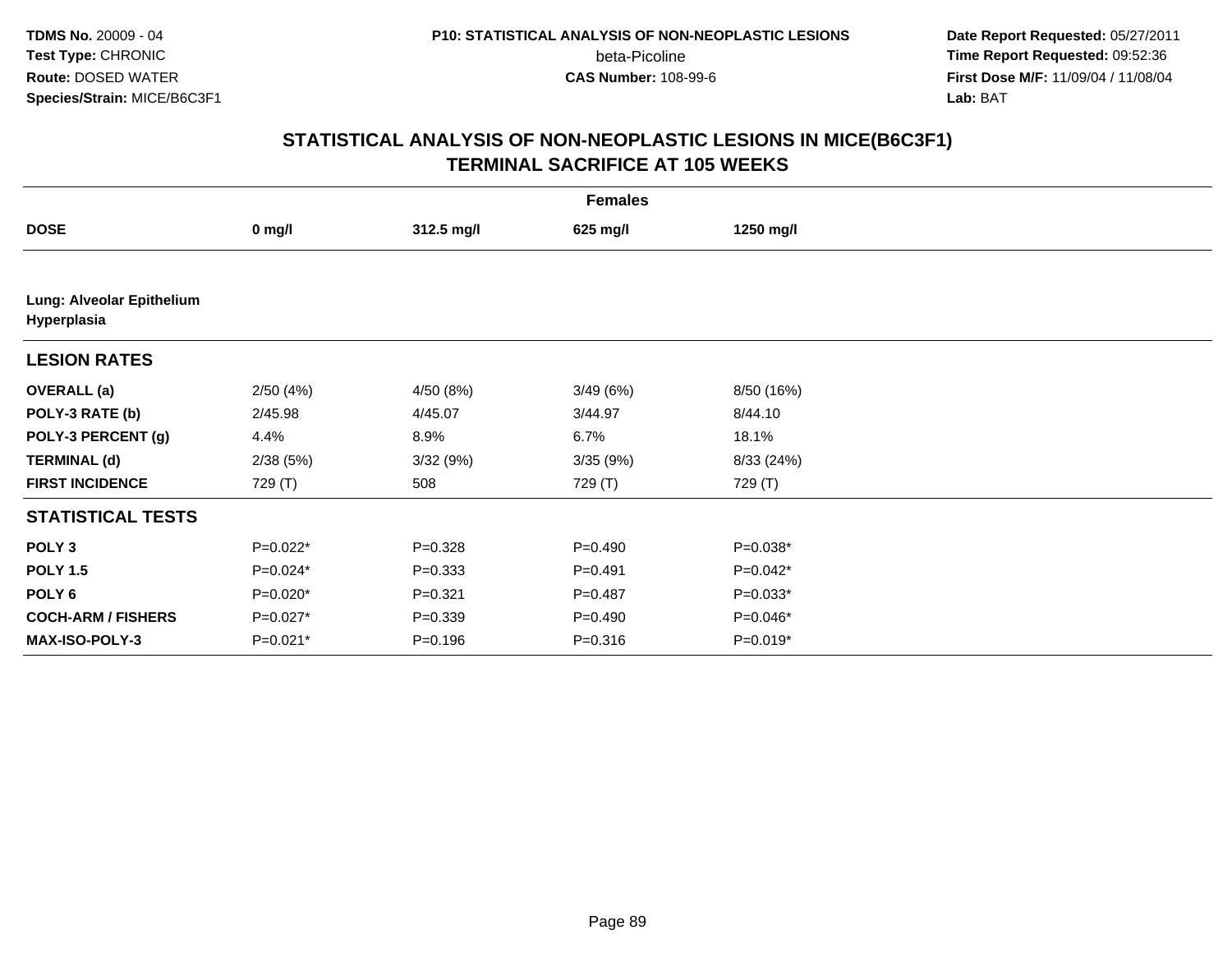**Date Report Requested:** 05/27/2011 **Time Report Requested:** 09:52:36 **First Dose M/F:** 11/09/04 / 11/08/04<br>Lab: BAT **Lab:** BAT

|                                                                  | <b>Females</b> |            |              |           |  |  |  |  |
|------------------------------------------------------------------|----------------|------------|--------------|-----------|--|--|--|--|
| <b>DOSE</b>                                                      | $0$ mg/l       | 312.5 mg/l | 625 mg/l     | 1250 mg/l |  |  |  |  |
|                                                                  |                |            |              |           |  |  |  |  |
| <b>Lung: Alveolus</b><br><b>Infiltration Cellular Histiocyte</b> |                |            |              |           |  |  |  |  |
| <b>LESION RATES</b>                                              |                |            |              |           |  |  |  |  |
| <b>OVERALL</b> (a)                                               | 2/50(4%)       | 1/50(2%)   | 1/49(2%)     | 0/50(0%)  |  |  |  |  |
| POLY-3 RATE (b)                                                  | 2/45.98        | 1/44.66    | 1/44.97      | 0/44.10   |  |  |  |  |
| POLY-3 PERCENT (g)                                               | 4.4%           | 2.2%       | 2.2%         | $0\%$     |  |  |  |  |
| <b>TERMINAL (d)</b>                                              | 2/38(5%)       | 0/32(0%)   | 1/35(3%)     | 0/33(0%)  |  |  |  |  |
| <b>FIRST INCIDENCE</b>                                           | 729 (T)        | 662        | 729 (T)      | $\cdots$  |  |  |  |  |
| <b>STATISTICAL TESTS</b>                                         |                |            |              |           |  |  |  |  |
| POLY <sub>3</sub>                                                | P=0.158N       | P=0.510N   | P=0.508N     | P=0.247N  |  |  |  |  |
| <b>POLY 1.5</b>                                                  | P=0.156N       | P=0.505N   | P=0.507N     | P=0.242N  |  |  |  |  |
| POLY 6                                                           | $P = 0.161N$   | P=0.516N   | $P = 0.510N$ | P=0.254N  |  |  |  |  |
| <b>COCH-ARM / FISHERS</b>                                        | P=0.154N       | P=0.500N   | P=0.508N     | P=0.247N  |  |  |  |  |
| <b>MAX-ISO-POLY-3</b>                                            | P=0.137N       | P=0.292N   | P=0.288N     | P=0.085N  |  |  |  |  |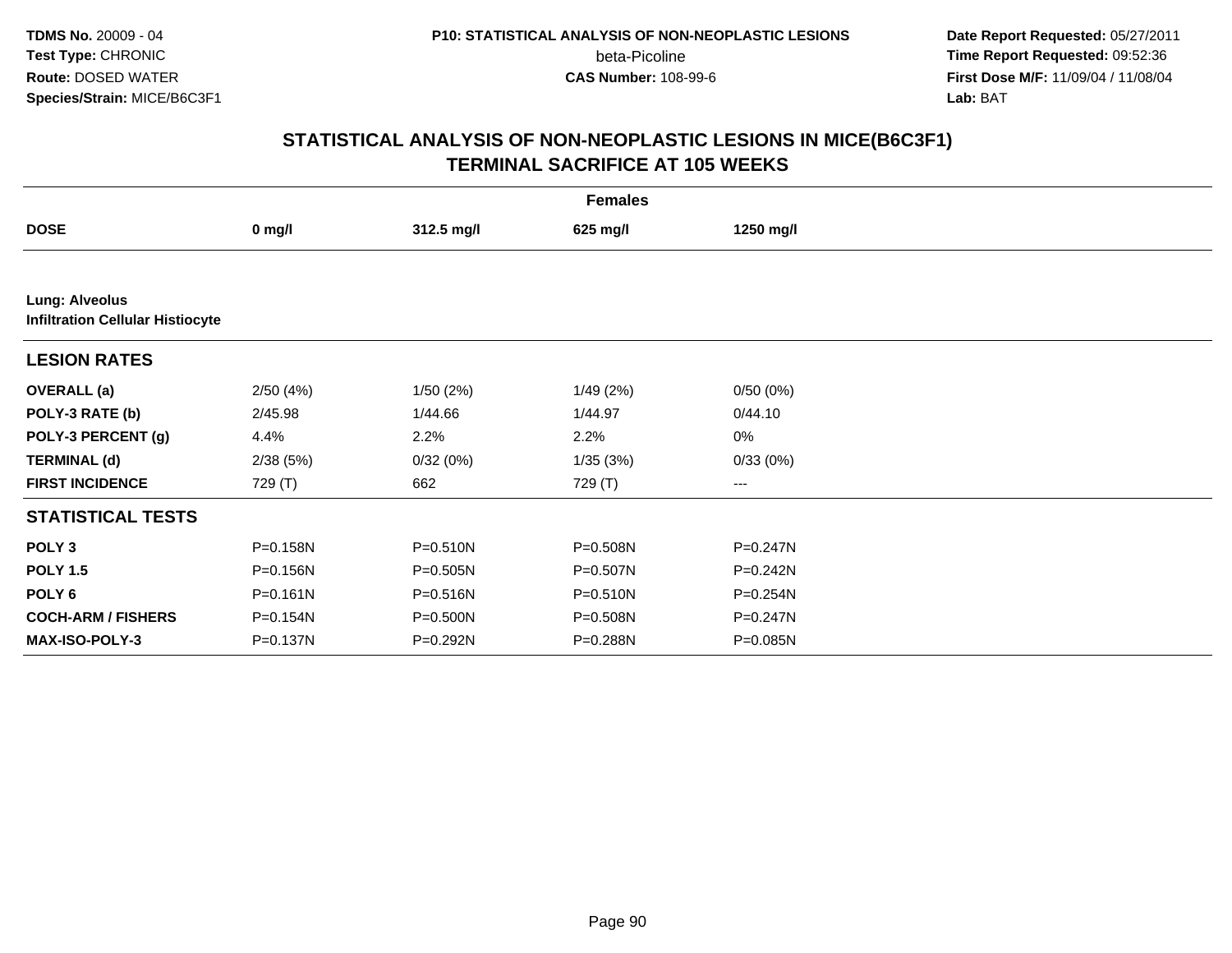**Date Report Requested:** 05/27/2011 **Time Report Requested:** 09:52:36 **First Dose M/F:** 11/09/04 / 11/08/04<br>Lab: BAT **Lab:** BAT

|                                 | <b>Females</b> |            |             |             |  |  |  |  |
|---------------------------------|----------------|------------|-------------|-------------|--|--|--|--|
| <b>DOSE</b>                     | $0$ mg/l       | 312.5 mg/l | 625 mg/l    | 1250 mg/l   |  |  |  |  |
|                                 |                |            |             |             |  |  |  |  |
| Lung: Bronchiole<br>Hyperplasia |                |            |             |             |  |  |  |  |
| <b>LESION RATES</b>             |                |            |             |             |  |  |  |  |
| <b>OVERALL (a)</b>              | 0/50(0%)       | 0/50(0%)   | 3/49(6%)    | 1/50(2%)    |  |  |  |  |
| POLY-3 RATE (b)                 | 0/45.98        | 0/44.41    | 3/45.50     | 1/44.15     |  |  |  |  |
| POLY-3 PERCENT (g)              | 0%             | 0%         | 6.6%        | 2.3%        |  |  |  |  |
| <b>TERMINAL (d)</b>             | 0/38(0%)       | 0/32(0%)   | 1/35(3%)    | 0/33(0%)    |  |  |  |  |
| <b>FIRST INCIDENCE</b>          | ---            | ---        | 647         | 716         |  |  |  |  |
| <b>STATISTICAL TESTS</b>        |                |            |             |             |  |  |  |  |
| POLY <sub>3</sub>               | $P = 0.230$    | (e)        | $P = 0.117$ | $P = 0.492$ |  |  |  |  |
| <b>POLY 1.5</b>                 | $P = 0.239$    | (e)        | $P = 0.116$ | $P = 0.496$ |  |  |  |  |
| POLY 6                          | $P = 0.218$    | (e)        | $P = 0.117$ | $P = 0.485$ |  |  |  |  |
| <b>COCH-ARM / FISHERS</b>       | $P = 0.247$    | (e)        | $P = 0.117$ | $P = 0.500$ |  |  |  |  |
| MAX-ISO-POLY-3                  | $P=0.124$      | (e)        | $P=0.037*$  | $P = 0.158$ |  |  |  |  |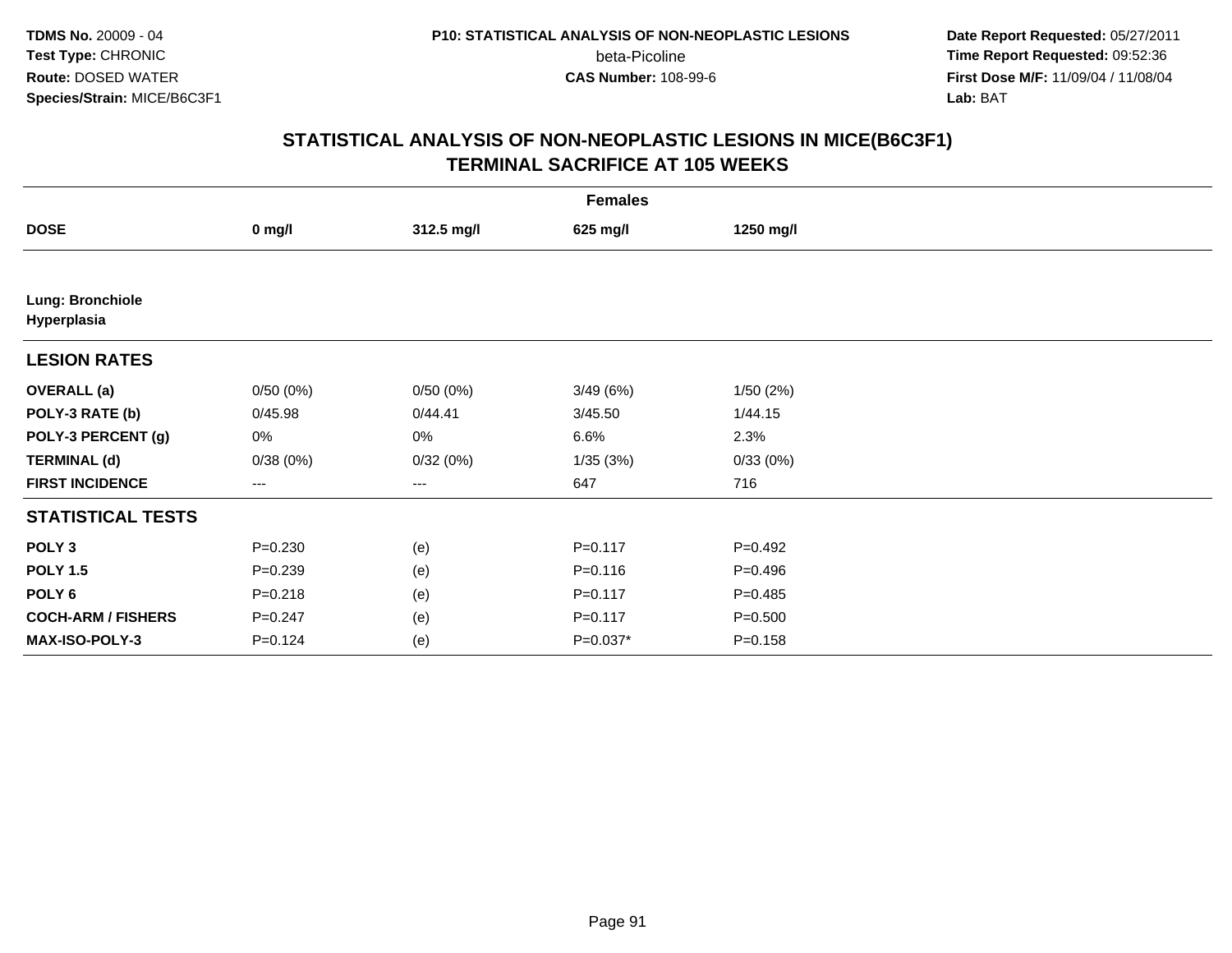**Date Report Requested:** 05/27/2011 **Time Report Requested:** 09:52:36 **First Dose M/F:** 11/09/04 / 11/08/04<br>Lab: BAT **Lab:** BAT

|                                          | <b>Females</b> |             |              |             |  |  |  |  |
|------------------------------------------|----------------|-------------|--------------|-------------|--|--|--|--|
| <b>DOSE</b>                              | $0$ mg/l       | 312.5 mg/l  | 625 mg/l     | 1250 mg/l   |  |  |  |  |
|                                          |                |             |              |             |  |  |  |  |
| <b>Mesentery: Fat</b><br><b>Necrosis</b> |                |             |              |             |  |  |  |  |
| <b>LESION RATES</b>                      |                |             |              |             |  |  |  |  |
| <b>OVERALL</b> (a)                       | 7/8 (88%)      | 14/16 (88%) | 13/16 (81%)  | 8/9 (89%)   |  |  |  |  |
| POLY-3 RATE (b)                          | 7/7.67         | 14/15.83    | 13/15.44     | 8/8.51      |  |  |  |  |
| POLY-3 PERCENT (g)                       | 91.2%          | 88.4%       | 84.2%        | 94%         |  |  |  |  |
| <b>TERMINAL (d)</b>                      | 5/5 (100%)     | 9/10 (90%)  | 10/11 (91%)  | 6/6 (100%)  |  |  |  |  |
| <b>FIRST INCIDENCE</b>                   | 643            | 662         | 647          | 586         |  |  |  |  |
| <b>STATISTICAL TESTS</b>                 |                |             |              |             |  |  |  |  |
| POLY <sub>3</sub>                        | $P = 0.570$    | P=0.698N    | P=0.576N     | $P = 0.810$ |  |  |  |  |
| <b>POLY 1.5</b>                          | $P=0.592$      | P=0.716N    | $P = 0.575N$ | $P = 0.766$ |  |  |  |  |
| POLY <sub>6</sub>                        | $P = 0.546$    | P=0.666N    | P=0.576N     | $P = 0.916$ |  |  |  |  |
| <b>COCH-ARM / FISHERS</b>                | $P = 0.625$    | $P=0.723$   | P=0.593N     | $P=0.735$   |  |  |  |  |
| MAX-ISO-POLY-3                           | $P = 0.528$    | P=0.427N    | P=0.335N     | $P = 0.399$ |  |  |  |  |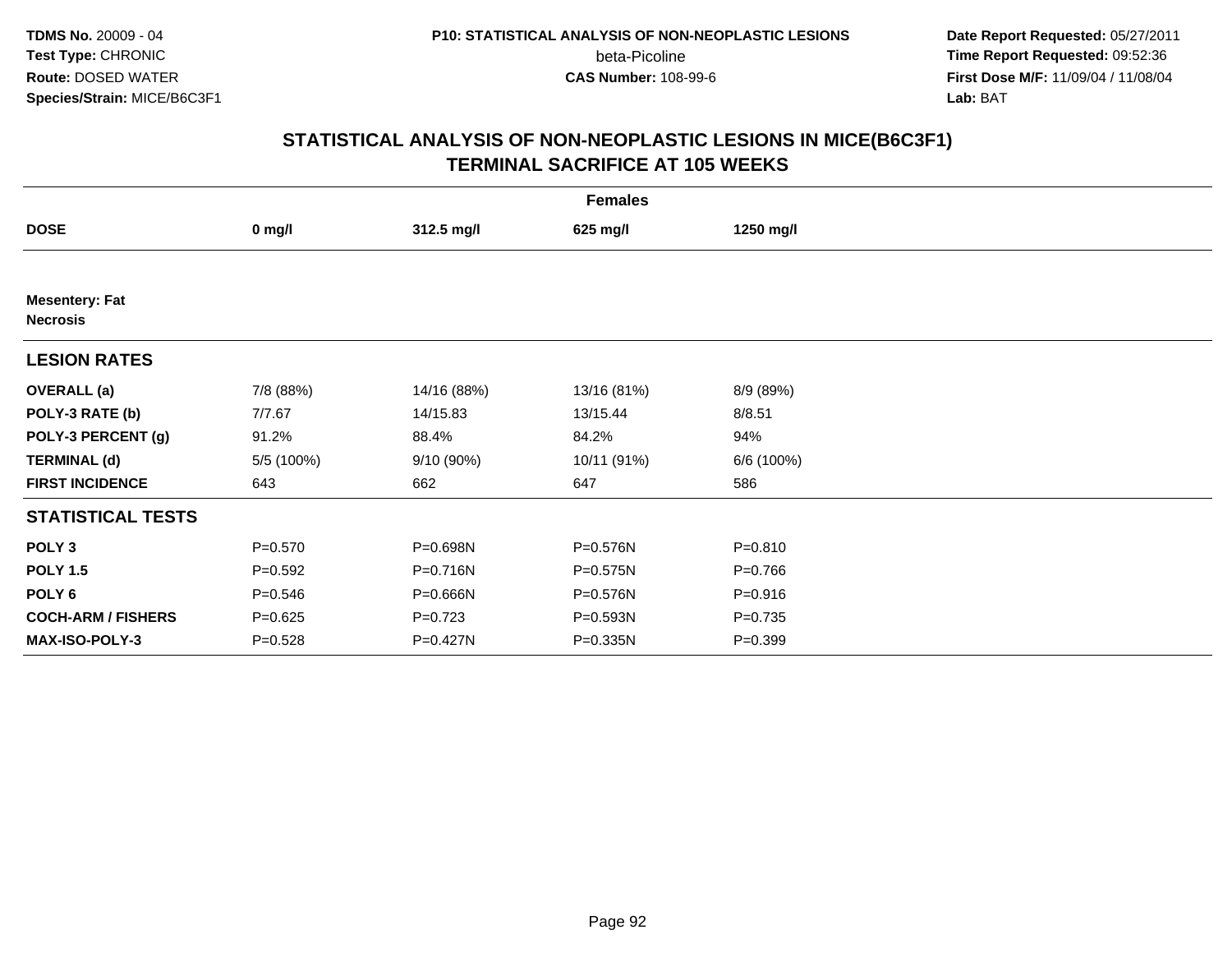**Date Report Requested:** 05/27/2011 **Time Report Requested:** 09:52:36 **First Dose M/F:** 11/09/04 / 11/08/04<br>Lab: BAT **Lab:** BAT

|                             |          |            | <b>Females</b> |           |  |
|-----------------------------|----------|------------|----------------|-----------|--|
| <b>DOSE</b>                 | $0$ mg/l | 312.5 mg/l | 625 mg/l       | 1250 mg/l |  |
|                             |          |            |                |           |  |
| <b>Nose</b><br>Inflammation |          |            |                |           |  |
| <b>LESION RATES</b>         |          |            |                |           |  |
| <b>OVERALL (a)</b>          | 1/49(2%) | 0/44(0%)   | 0/49(0%)       | 1/47(2%)  |  |
| POLY-3 RATE (b)             | 1/46.04  | 0/41.04    | 0/44.97        | 1/41.64   |  |
| POLY-3 PERCENT (g)          | 2.2%     | $0\%$      | 0%             | 2.4%      |  |
| <b>TERMINAL (d)</b>         | 0/38(0%) | 0/32(0%)   | 0/35(0%)       | 1/33(3%)  |  |
| <b>FIRST INCIDENCE</b>      | 680      | $--$       | $---$          | 729 (T)   |  |
| <b>STATISTICAL TESTS</b>    |          |            |                |           |  |
| POLY <sub>3</sub>           | (n)      | (n)        | (n)            | (n)       |  |
| <b>POLY 1.5</b>             | (n)      | (n)        | (n)            | (n)       |  |
| POLY <sub>6</sub>           | (n)      | (n)        | (n)            | (n)       |  |
| <b>COCH-ARM / FISHERS</b>   | (n)      | (n)        | (n)            | (n)       |  |
| MAX-ISO-POLY-3              | (n)      | (n)        | (n)            | (n)       |  |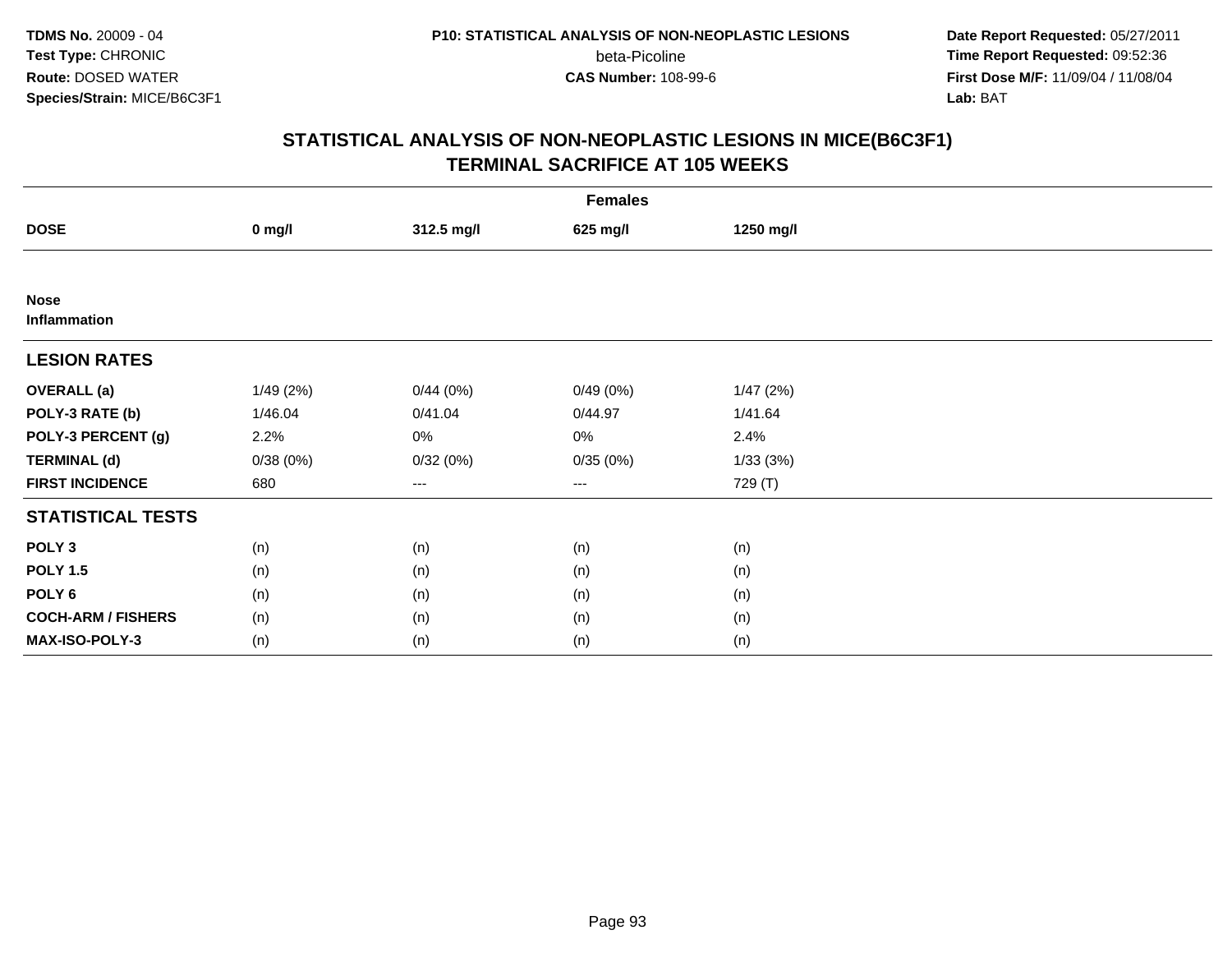**Date Report Requested:** 05/27/2011 **Time Report Requested:** 09:52:36 **First Dose M/F:** 11/09/04 / 11/08/04<br>Lab: BAT **Lab:** BAT

| <b>Females</b>                                      |           |             |             |            |  |  |  |
|-----------------------------------------------------|-----------|-------------|-------------|------------|--|--|--|
| <b>DOSE</b>                                         | $0$ mg/l  | 312.5 mg/l  | 625 mg/l    | 1250 mg/l  |  |  |  |
|                                                     |           |             |             |            |  |  |  |
| <b>Nose: Olfactory Epithelium</b><br><b>Atrophy</b> |           |             |             |            |  |  |  |
| <b>LESION RATES</b>                                 |           |             |             |            |  |  |  |
| <b>OVERALL</b> (a)                                  | 1/49(2%)  | 2/44(5%)    | 2/49(4%)    | 7/47 (15%) |  |  |  |
| POLY-3 RATE (b)                                     | 1/46.08   | 2/41.04     | 2/45.20     | 7/42.20    |  |  |  |
| POLY-3 PERCENT (g)                                  | 2.2%      | 4.9%        | 4.4%        | 16.6%      |  |  |  |
| <b>TERMINAL (d)</b>                                 | 0/38(0%)  | 2/32(6%)    | 1/35(3%)    | 5/33(15%)  |  |  |  |
| <b>FIRST INCIDENCE</b>                              | 669       | 729 (T)     | 669         | 641        |  |  |  |
| <b>STATISTICAL TESTS</b>                            |           |             |             |            |  |  |  |
| POLY <sub>3</sub>                                   | P=0.006** | $P = 0.460$ | $P=0.493$   | $P=0.021*$ |  |  |  |
| <b>POLY 1.5</b>                                     | P=0.006** | $P=0.462$   | $P = 0.496$ | P=0.023*   |  |  |  |
| POLY 6                                              | P=0.005** | $P = 0.456$ | $P = 0.490$ | P=0.019*   |  |  |  |
| <b>COCH-ARM / FISHERS</b>                           | P=0.008** | $P=0.459$   | $P = 0.500$ | P=0.026*   |  |  |  |
| MAX-ISO-POLY-3                                      | P=0.007** | $P = 0.253$ | $P=0.277$   | P=0.010**  |  |  |  |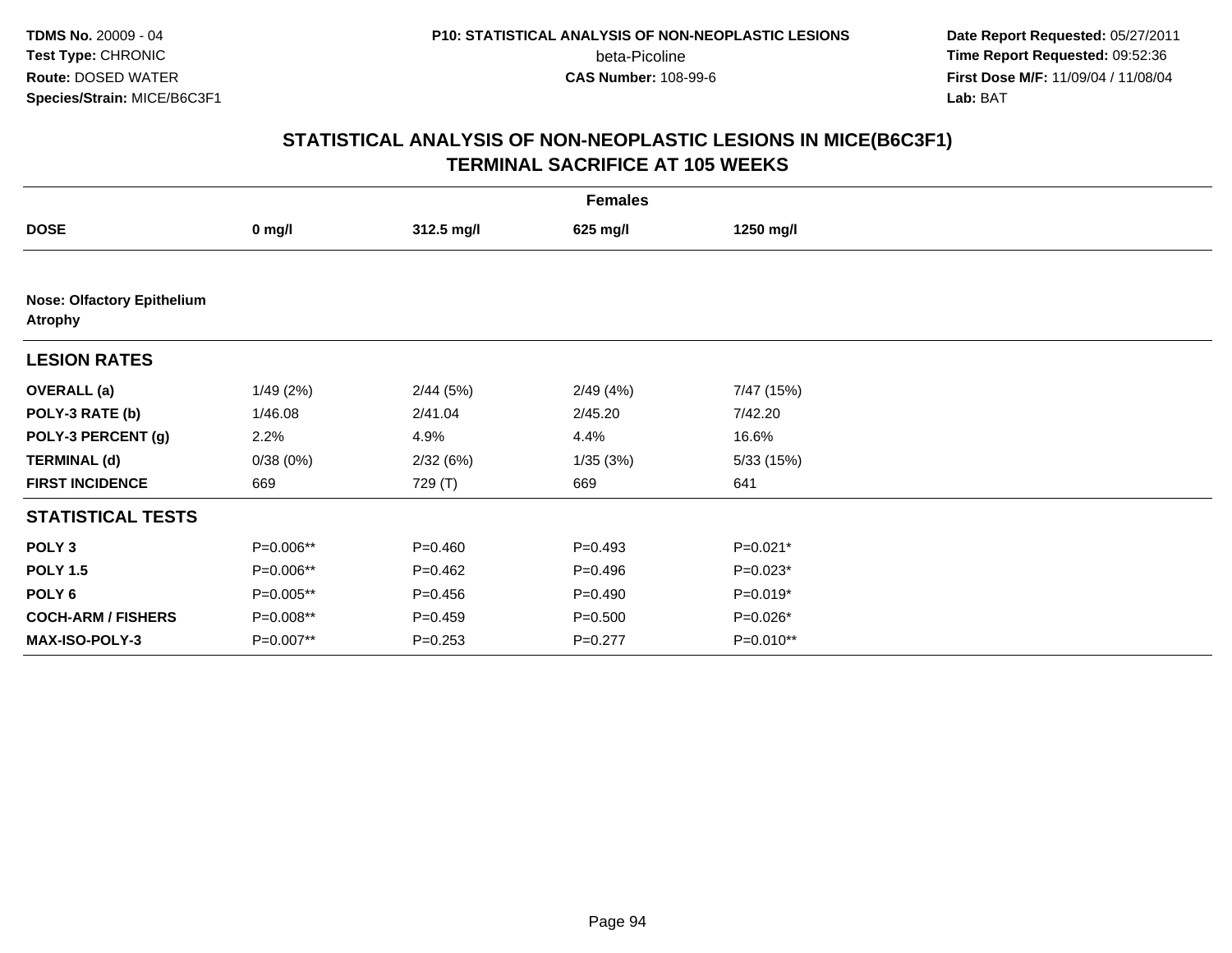**Date Report Requested:** 05/27/2011 **Time Report Requested:** 09:52:36 **First Dose M/F:** 11/09/04 / 11/08/04<br>Lab: BAT **Lab:** BAT

| <b>Females</b>                                                     |           |             |             |             |  |  |  |
|--------------------------------------------------------------------|-----------|-------------|-------------|-------------|--|--|--|
| <b>DOSE</b>                                                        | $0$ mg/l  | 312.5 mg/l  | 625 mg/l    | 1250 mg/l   |  |  |  |
|                                                                    |           |             |             |             |  |  |  |
| <b>Nose: Olfactory Epithelium</b><br><b>Metaplasia Respiratory</b> |           |             |             |             |  |  |  |
| <b>LESION RATES</b>                                                |           |             |             |             |  |  |  |
| <b>OVERALL</b> (a)                                                 | 2/49(4%)  | 2/44(5%)    | 7/49 (14%)  | 14/47 (30%) |  |  |  |
| POLY-3 RATE (b)                                                    | 2/46.29   | 2/41.04     | 7/45.32     | 14/43.72    |  |  |  |
| POLY-3 PERCENT (g)                                                 | 4.3%      | 4.9%        | 15.5%       | 32%         |  |  |  |
| <b>TERMINAL (d)</b>                                                | 0/38(0%)  | 2/32(6%)    | 5/35 (14%)  | 8/33 (24%)  |  |  |  |
| <b>FIRST INCIDENCE</b>                                             | 669       | 729 (T)     | 647         | 533         |  |  |  |
| <b>STATISTICAL TESTS</b>                                           |           |             |             |             |  |  |  |
| POLY <sub>3</sub>                                                  | P<0.001** | $P = 0.650$ | $P = 0.074$ | P<0.001**   |  |  |  |
| <b>POLY 1.5</b>                                                    | P<0.001** | $P = 0.653$ | $P = 0.076$ | P<0.001**   |  |  |  |
| POLY 6                                                             | P<0.001** | $P = 0.645$ | $P = 0.071$ | P<0.001**   |  |  |  |
| <b>COCH-ARM / FISHERS</b>                                          | P<0.001** | $P = 0.650$ | $P = 0.080$ | P<0.001**   |  |  |  |
| MAX-ISO-POLY-3                                                     | P<0.001** | $P = 0.451$ | $P=0.037*$  | P<0.001**   |  |  |  |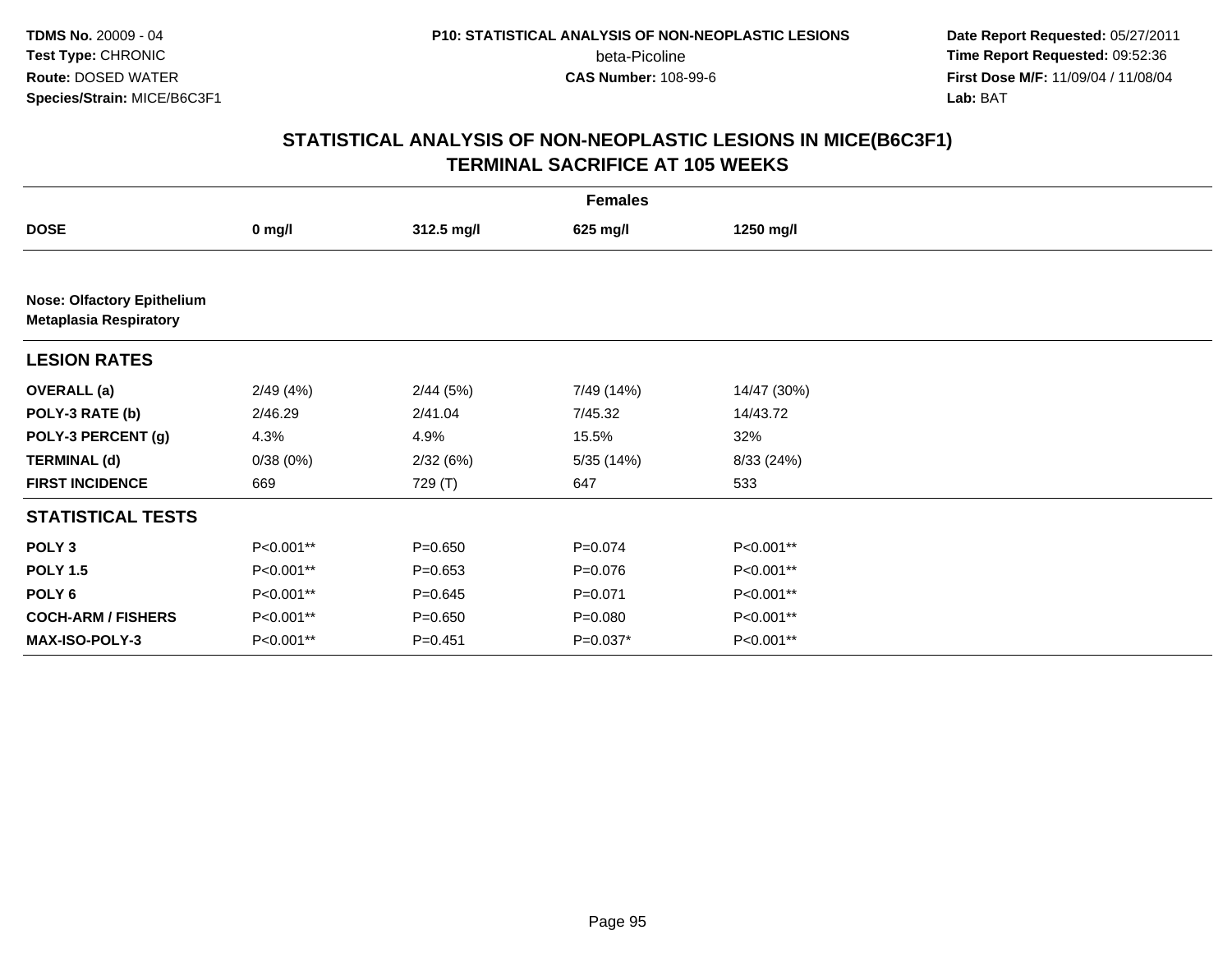**Date Report Requested:** 05/27/2011 **Time Report Requested:** 09:52:36 **First Dose M/F:** 11/09/04 / 11/08/04<br>Lab: BAT **Lab:** BAT

|                                                    | <b>Females</b>   |              |              |             |  |  |  |  |
|----------------------------------------------------|------------------|--------------|--------------|-------------|--|--|--|--|
| <b>DOSE</b>                                        | $0 \text{ mg/l}$ | 312.5 mg/l   | 625 mg/l     | 1250 mg/l   |  |  |  |  |
|                                                    |                  |              |              |             |  |  |  |  |
| <b>Nose: Respiratory Epithelium</b><br>Hyperplasia |                  |              |              |             |  |  |  |  |
| <b>LESION RATES</b>                                |                  |              |              |             |  |  |  |  |
| <b>OVERALL</b> (a)                                 | 7/49 (14%)       | 2/44(5%)     | 6/49 (12%)   | 13/47 (28%) |  |  |  |  |
| POLY-3 RATE (b)                                    | 7/46.18          | 2/41.15      | 6/45.14      | 13/42.40    |  |  |  |  |
| POLY-3 PERCENT (g)                                 | 15.2%            | 4.9%         | 13.3%        | 30.7%       |  |  |  |  |
| <b>TERMINAL (d)</b>                                | 5/38 (13%)       | 1/32(3%)     | 5/35 (14%)   | 10/33 (30%) |  |  |  |  |
| <b>FIRST INCIDENCE</b>                             | 674              | 700          | 686          | 612         |  |  |  |  |
| <b>STATISTICAL TESTS</b>                           |                  |              |              |             |  |  |  |  |
| POLY <sub>3</sub>                                  | P=0.009**        | P=0.109N     | P=0.518N     | $P = 0.066$ |  |  |  |  |
| <b>POLY 1.5</b>                                    | P=0.010**        | P=0.108N     | $P = 0.511N$ | $P = 0.074$ |  |  |  |  |
| POLY 6                                             | P=0.008**        | $P = 0.111N$ | $P = 0.527N$ | $P = 0.057$ |  |  |  |  |
| <b>COCH-ARM / FISHERS</b>                          | $P=0.013*$       | P=0.107N     | P=0.500N     | $P = 0.086$ |  |  |  |  |
| <b>MAX-ISO-POLY-3</b>                              | P=0.007**        | P=0.061N     | P=0.399N     | P=0.043*    |  |  |  |  |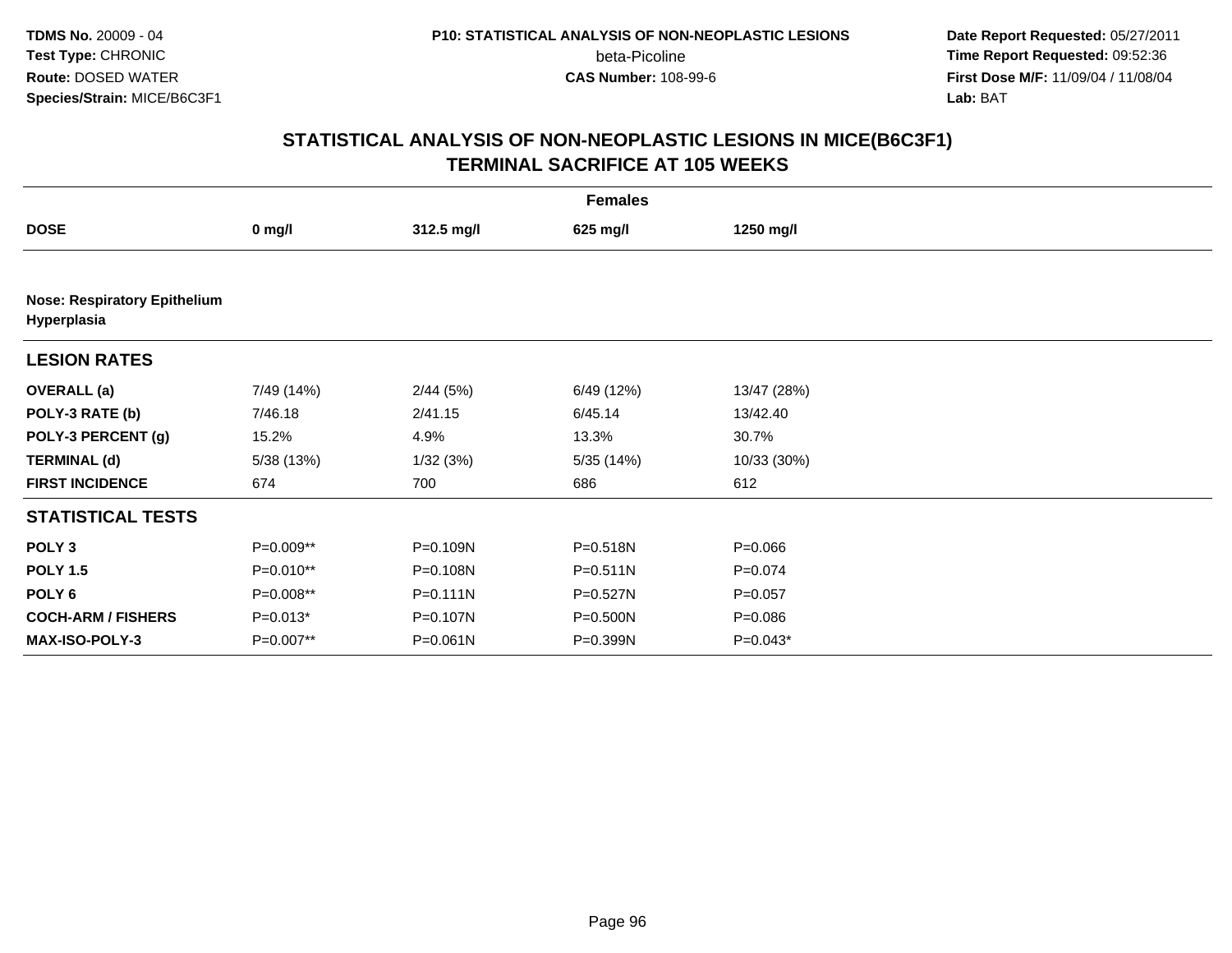**Date Report Requested:** 05/27/2011 **Time Report Requested:** 09:52:36 **First Dose M/F:** 11/09/04 / 11/08/04<br>Lab: BAT **Lab:** BAT

|                           | <b>Females</b> |             |             |              |  |  |  |  |
|---------------------------|----------------|-------------|-------------|--------------|--|--|--|--|
| <b>DOSE</b>               | $0$ mg/l       | 312.5 mg/l  | 625 mg/l    | 1250 mg/l    |  |  |  |  |
|                           |                |             |             |              |  |  |  |  |
| Ovary<br>Cyst             |                |             |             |              |  |  |  |  |
| <b>LESION RATES</b>       |                |             |             |              |  |  |  |  |
| <b>OVERALL</b> (a)        | 5/49 (10%)     | 5/48 (10%)  | 5/48 (10%)  | 4/47 (9%)    |  |  |  |  |
| POLY-3 RATE (b)           | 5/45.86        | 5/43.93     | 5/44.36     | 4/42.10      |  |  |  |  |
| POLY-3 PERCENT (g)        | 10.9%          | 11.4%       | 11.3%       | 9.5%         |  |  |  |  |
| <b>TERMINAL (d)</b>       | 4/38 (11%)     | 5/32 (16%)  | 5/35 (14%)  | 4/33 (12%)   |  |  |  |  |
| <b>FIRST INCIDENCE</b>    | 726            | 729 (T)     | 729 (T)     | 729 (T)      |  |  |  |  |
| <b>STATISTICAL TESTS</b>  |                |             |             |              |  |  |  |  |
| POLY <sub>3</sub>         | P=0.470N       | $P = 0.603$ | $P = 0.609$ | $P = 0.553N$ |  |  |  |  |
| <b>POLY 1.5</b>           | P=0.459N       | $P = 0.610$ | $P = 0.612$ | P=0.541N     |  |  |  |  |
| POLY <sub>6</sub>         | P=0.485N       | $P = 0.593$ | $P = 0.607$ | P=0.570N     |  |  |  |  |
| <b>COCH-ARM / FISHERS</b> | P=0.444N       | $P = 0.617$ | $P = 0.617$ | P=0.527N     |  |  |  |  |
| MAX-ISO-POLY-3            | P=0.628N       | $P = 0.471$ | $P=0.477$   | $P = 0.415N$ |  |  |  |  |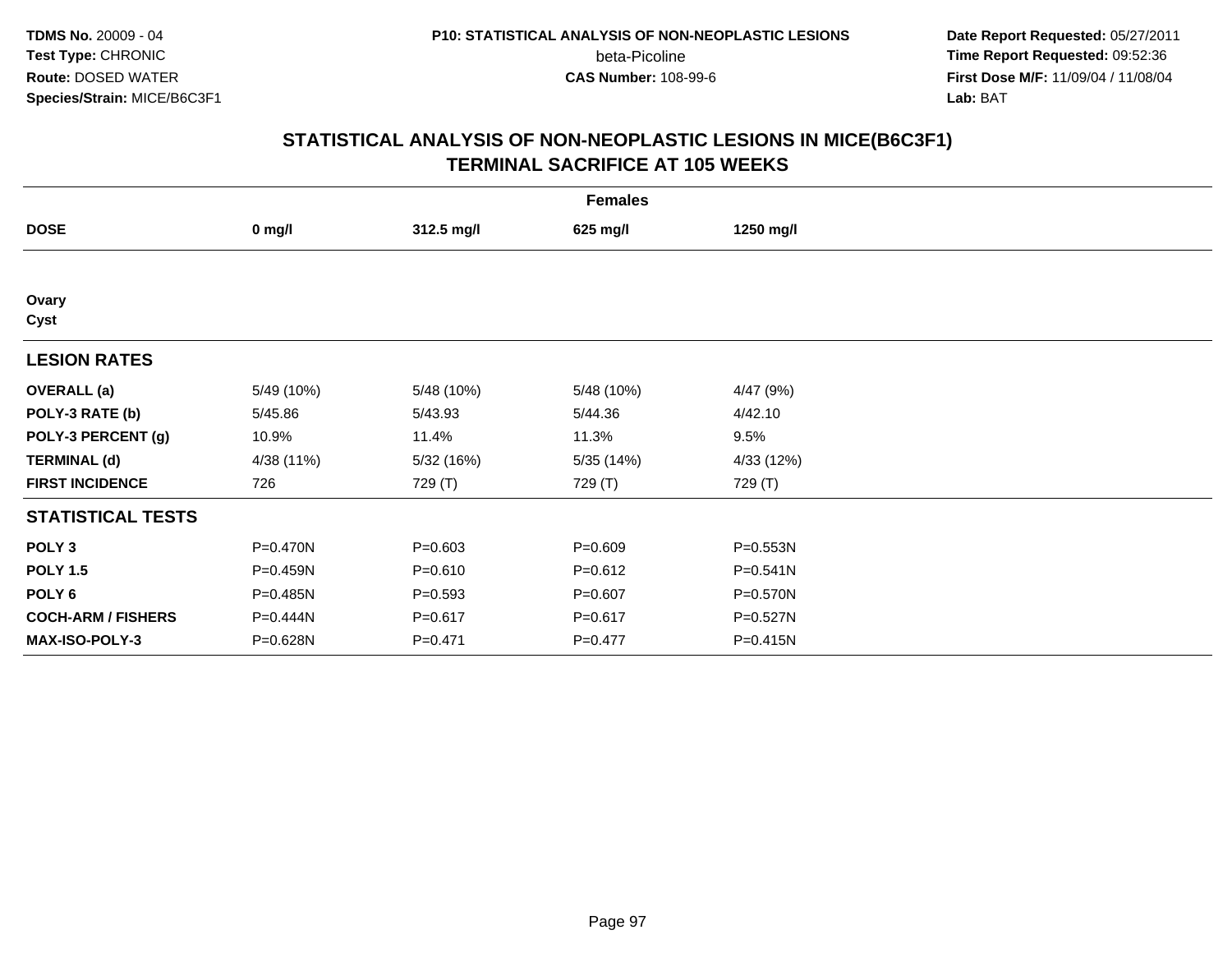**Date Report Requested:** 05/27/2011 **Time Report Requested:** 09:52:36 **First Dose M/F:** 11/09/04 / 11/08/04<br>Lab: BAT **Lab:** BAT

|                            | <b>Females</b>         |            |             |             |  |  |  |  |
|----------------------------|------------------------|------------|-------------|-------------|--|--|--|--|
| <b>DOSE</b>                | $0$ mg/l               | 312.5 mg/l | 625 mg/l    | 1250 mg/l   |  |  |  |  |
|                            |                        |            |             |             |  |  |  |  |
| Ovary<br><b>Thrombosis</b> |                        |            |             |             |  |  |  |  |
| <b>LESION RATES</b>        |                        |            |             |             |  |  |  |  |
| <b>OVERALL</b> (a)         | 0/49(0%)               | 0/48(0%)   | 2/48(4%)    | 4/47(9%)    |  |  |  |  |
| POLY-3 RATE (b)            | 0/45.85                | 0/43.93    | 2/44.36     | 4/42.39     |  |  |  |  |
| POLY-3 PERCENT (g)         | 0%                     | $0\%$      | 4.5%        | 9.4%        |  |  |  |  |
| <b>TERMINAL (d)</b>        | 0/38(0%)               | 0/32(0%)   | 2/35(6%)    | 3/33 (9%)   |  |  |  |  |
| <b>FIRST INCIDENCE</b>     | $\qquad \qquad \cdots$ | $--$       | 729 (T)     | 648         |  |  |  |  |
| <b>STATISTICAL TESTS</b>   |                        |            |             |             |  |  |  |  |
| POLY <sub>3</sub>          | P=0.006**              | (e)        | $P = 0.230$ | $P = 0.051$ |  |  |  |  |
| <b>POLY 1.5</b>            | P=0.007**              | (e)        | $P = 0.231$ | $P = 0.053$ |  |  |  |  |
| POLY <sub>6</sub>          | P=0.006**              | (e)        | $P=0.229$   | $P=0.048*$  |  |  |  |  |
| <b>COCH-ARM / FISHERS</b>  | P=0.008**              | (e)        | $P = 0.242$ | $P = 0.054$ |  |  |  |  |
| <b>MAX-ISO-POLY-3</b>      | P=0.010**              | (e)        | $P=0.075$   | $P=0.018*$  |  |  |  |  |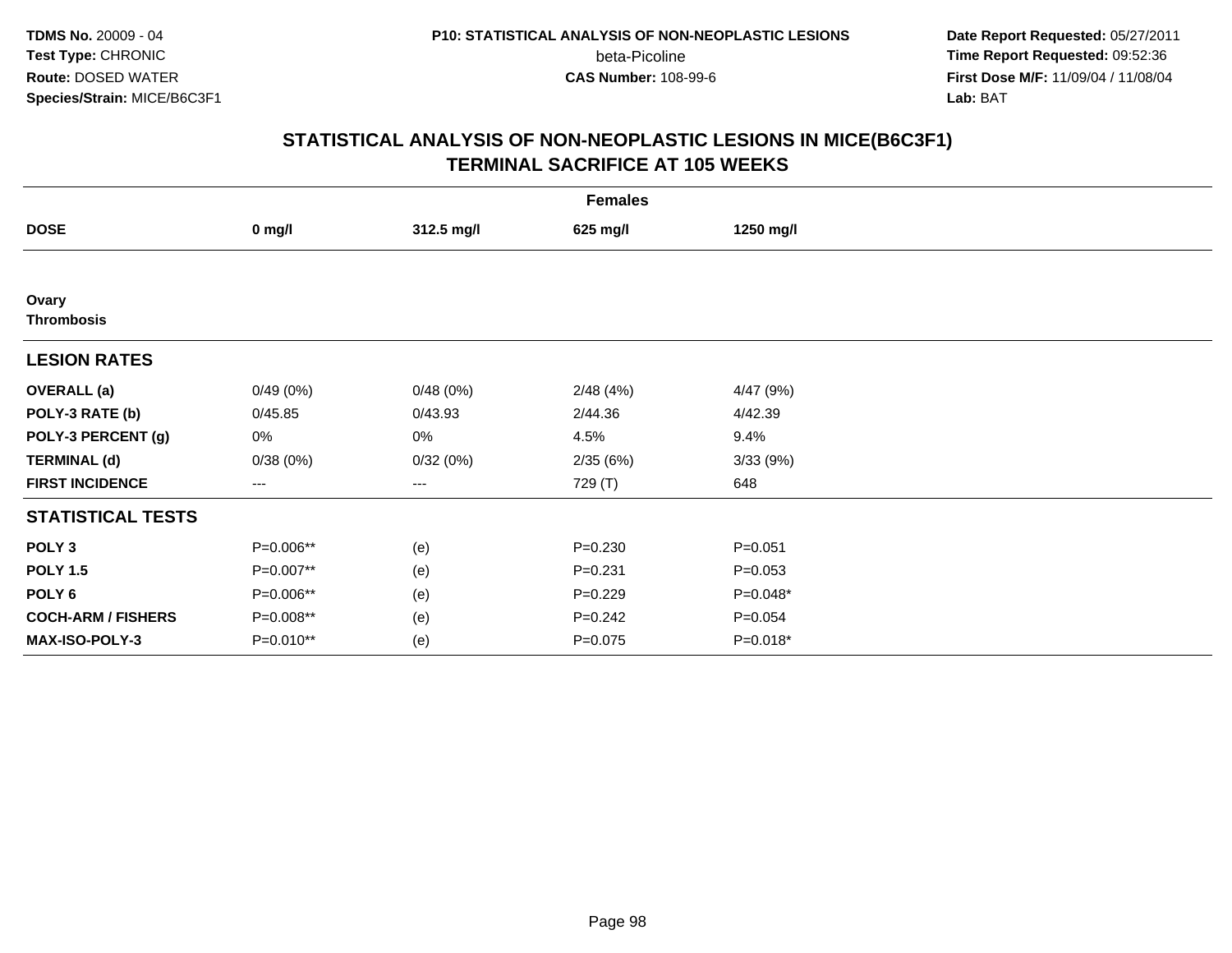**Date Report Requested:** 05/27/2011 **Time Report Requested:** 09:52:36 **First Dose M/F:** 11/09/04 / 11/08/04<br>Lab: BAT **Lab:** BAT

|                                   | <b>Females</b> |              |             |              |  |  |  |  |
|-----------------------------------|----------------|--------------|-------------|--------------|--|--|--|--|
| <b>DOSE</b>                       | $0$ mg/l       | 312.5 mg/l   | 625 mg/l    | 1250 mg/l    |  |  |  |  |
|                                   |                |              |             |              |  |  |  |  |
| <b>Pancreas</b><br><b>Atrophy</b> |                |              |             |              |  |  |  |  |
| <b>LESION RATES</b>               |                |              |             |              |  |  |  |  |
| <b>OVERALL</b> (a)                | 2/48(4%)       | 0/42(0%)     | 2/46(4%)    | 1/45(2%)     |  |  |  |  |
| POLY-3 RATE (b)                   | 2/45.74        | 0/39.44      | 2/43.22     | 1/40.47      |  |  |  |  |
| POLY-3 PERCENT (g)                | 4.4%           | 0%           | 4.6%        | 2.5%         |  |  |  |  |
| <b>TERMINAL (d)</b>               | 2/38(5%)       | 0/32(0%)     | 2/35(6%)    | 1/33(3%)     |  |  |  |  |
| <b>FIRST INCIDENCE</b>            | 729 (T)        | ---          | 729 (T)     | 729 (T)      |  |  |  |  |
| <b>STATISTICAL TESTS</b>          |                |              |             |              |  |  |  |  |
| POLY <sub>3</sub>                 | P=0.553N       | P=0.271N     | $P = 0.673$ | $P = 0.543N$ |  |  |  |  |
| <b>POLY 1.5</b>                   | P=0.548N       | P=0.270N     | $P = 0.674$ | P=0.535N     |  |  |  |  |
| POLY <sub>6</sub>                 | P=0.559N       | $P = 0.271N$ | $P = 0.674$ | P=0.550N     |  |  |  |  |
| <b>COCH-ARM / FISHERS</b>         | P=0.540N       | P=0.282N     | $P = 0.675$ | P=0.524N     |  |  |  |  |
| MAX-ISO-POLY-3                    | P=0.492N       | $P = 0.101N$ | $P = 0.476$ | P=0.324N     |  |  |  |  |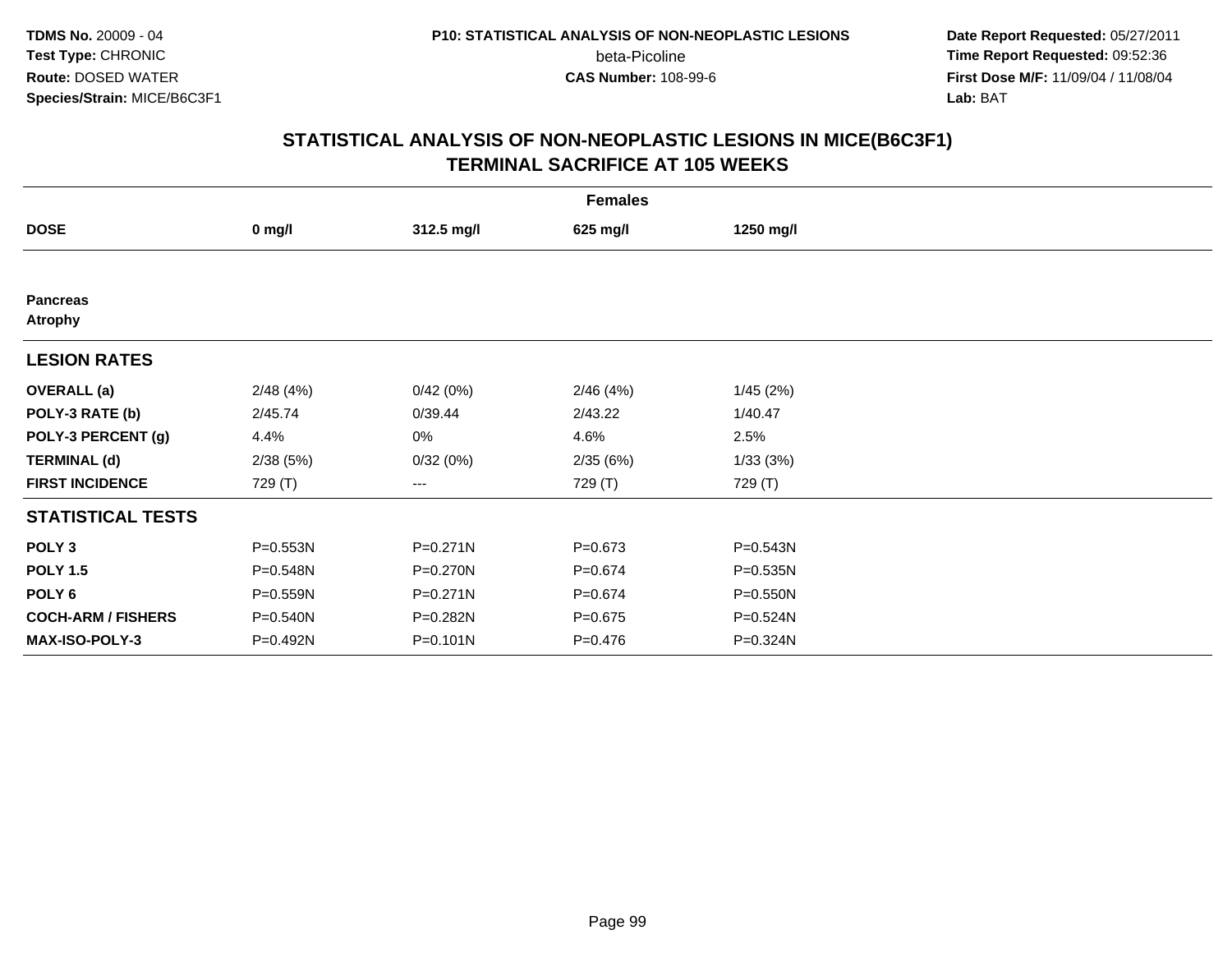**Date Report Requested:** 05/27/2011 **Time Report Requested:** 09:52:36 **First Dose M/F:** 11/09/04 / 11/08/04<br>Lab: BAT **Lab:** BAT

|                                         | <b>Females</b>    |                   |             |           |  |  |  |  |
|-----------------------------------------|-------------------|-------------------|-------------|-----------|--|--|--|--|
| <b>DOSE</b>                             | $0$ mg/l          | 312.5 mg/l        | 625 mg/l    | 1250 mg/l |  |  |  |  |
|                                         |                   |                   |             |           |  |  |  |  |
| <b>Parathyroid Gland</b><br>Hyperplasia |                   |                   |             |           |  |  |  |  |
| <b>LESION RATES</b>                     |                   |                   |             |           |  |  |  |  |
| <b>OVERALL</b> (a)                      | 0/38(0%)          | 0/34(0%)          | 2/40(5%)    | 0/41(0%)  |  |  |  |  |
| POLY-3 RATE (b)                         | 0/35.17           | 0/31.17           | 2/37.69     | 0/37.05   |  |  |  |  |
| POLY-3 PERCENT (g)                      | 0%                | $0\%$             | 5.3%        | 0%        |  |  |  |  |
| <b>TERMINAL (d)</b>                     | 0/28(0%)          | 0/23(0%)          | 1/30(3%)    | 0/28(0%)  |  |  |  |  |
| <b>FIRST INCIDENCE</b>                  | $\qquad \qquad -$ | $\qquad \qquad -$ | 704         | $--$      |  |  |  |  |
| <b>STATISTICAL TESTS</b>                |                   |                   |             |           |  |  |  |  |
| POLY <sub>3</sub>                       | $P = 0.606$       | (e)               | $P=0.252$   | (e)       |  |  |  |  |
| <b>POLY 1.5</b>                         | $P = 0.613$       | (e)               | $P = 0.251$ | (e)       |  |  |  |  |
| POLY <sub>6</sub>                       | $P = 0.595$       | (e)               | $P = 0.253$ | (e)       |  |  |  |  |
| <b>COCH-ARM / FISHERS</b>               | $P = 0.618$       | (e)               | $P = 0.260$ | (e)       |  |  |  |  |
| MAX-ISO-POLY-3                          | $P = 0.273$       | (e)               | $P = 0.088$ | (e)       |  |  |  |  |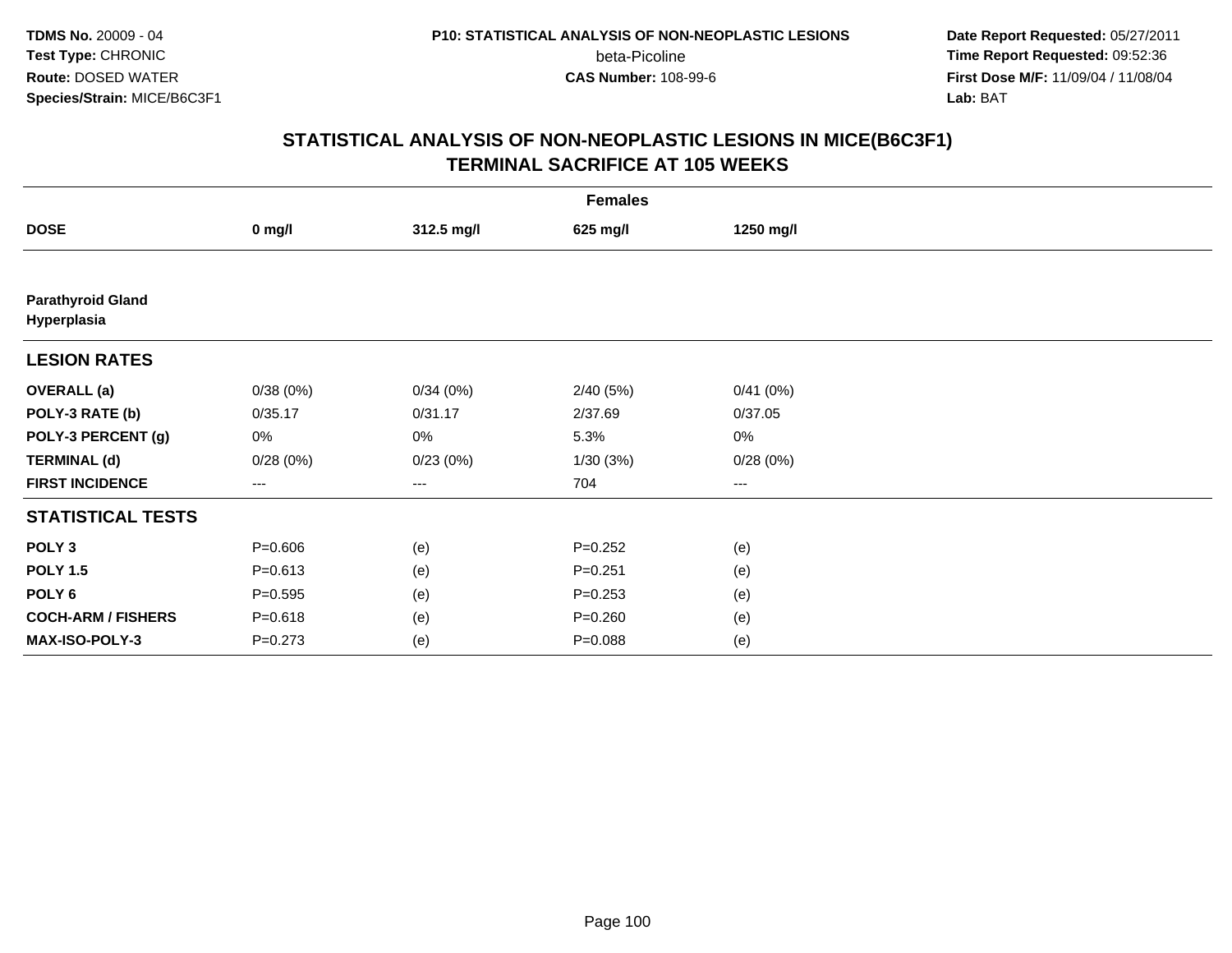**Date Report Requested:** 05/27/2011 **Time Report Requested:** 09:52:36 **First Dose M/F:** 11/09/04 / 11/08/04<br>Lab: BAT **Lab:** BAT

|                                                      | <b>Females</b> |            |           |           |  |  |  |  |  |
|------------------------------------------------------|----------------|------------|-----------|-----------|--|--|--|--|--|
| <b>DOSE</b>                                          | $0$ mg/l       | 312.5 mg/l | 625 mg/l  | 1250 mg/l |  |  |  |  |  |
|                                                      |                |            |           |           |  |  |  |  |  |
| <b>Pituitary Gland: Pars Distalis</b><br>Angiectasis |                |            |           |           |  |  |  |  |  |
| <b>LESION RATES</b>                                  |                |            |           |           |  |  |  |  |  |
| <b>OVERALL</b> (a)                                   | 3/50(6%)       | 1/46(2%)   | 0/47(0%)  | 1/46(2%)  |  |  |  |  |  |
| POLY-3 RATE (b)                                      | 3/45.98        | 1/41.30    | 0/43.36   | 1/40.42   |  |  |  |  |  |
| POLY-3 PERCENT (g)                                   | 6.5%           | 2.4%       | 0%        | 2.5%      |  |  |  |  |  |
| <b>TERMINAL (d)</b>                                  | 3/38(8%)       | 1/31(3%)   | 0/35(0%)  | 1/30(3%)  |  |  |  |  |  |
| <b>FIRST INCIDENCE</b>                               | 729 (T)        | 729 (T)    | ---       | 729 (T)   |  |  |  |  |  |
| <b>STATISTICAL TESTS</b>                             |                |            |           |           |  |  |  |  |  |
| POLY <sub>3</sub>                                    | P=0.215N       | P=0.344N   | P=0.129N  | P=0.353N  |  |  |  |  |  |
| <b>POLY 1.5</b>                                      | $P = 0.215N$   | P=0.340N   | P=0.130N  | P=0.344N  |  |  |  |  |  |
| POLY 6                                               | P=0.215N       | P=0.349N   | P=0.129N  | P=0.366N  |  |  |  |  |  |
| <b>COCH-ARM / FISHERS</b>                            | P=0.216N       | P=0.341N   | P=0.133N  | P=0.341N  |  |  |  |  |  |
| <b>MAX-ISO-POLY-3</b>                                | P=0.127N       | P=0.189N   | P=0.045N* | P=0.197N  |  |  |  |  |  |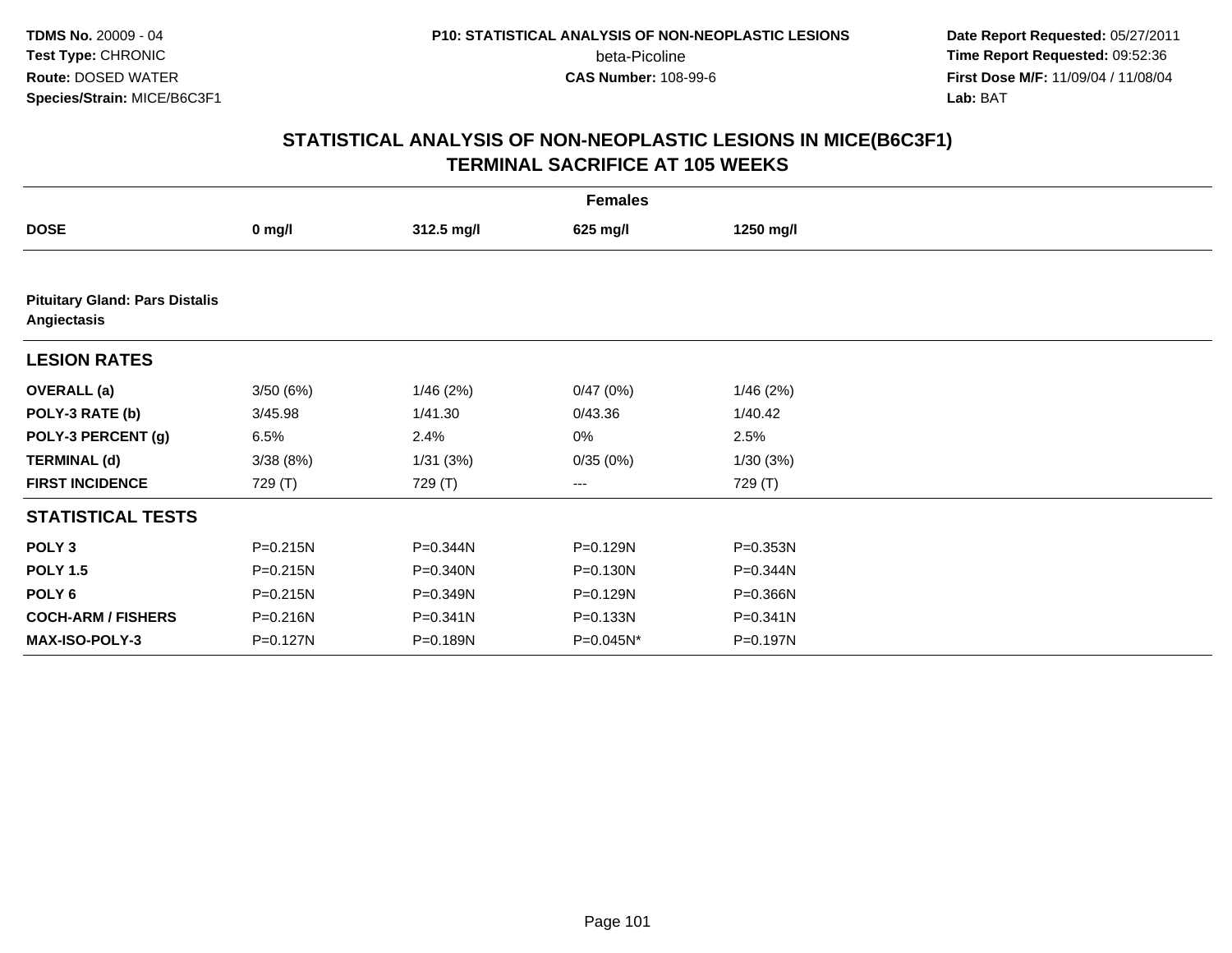**Date Report Requested:** 05/27/2011 **Time Report Requested:** 09:52:36 **First Dose M/F:** 11/09/04 / 11/08/04<br>Lab: BAT **Lab:** BAT

| <b>Females</b>                                       |            |             |             |              |  |  |  |  |  |
|------------------------------------------------------|------------|-------------|-------------|--------------|--|--|--|--|--|
| <b>DOSE</b>                                          | $0$ mg/l   | 312.5 mg/l  | 625 mg/l    | 1250 mg/l    |  |  |  |  |  |
|                                                      |            |             |             |              |  |  |  |  |  |
| <b>Pituitary Gland: Pars Distalis</b><br>Hyperplasia |            |             |             |              |  |  |  |  |  |
| <b>LESION RATES</b>                                  |            |             |             |              |  |  |  |  |  |
| <b>OVERALL</b> (a)                                   | 8/50 (16%) | 14/46 (30%) | 13/47 (28%) | 7/46 (15%)   |  |  |  |  |  |
| POLY-3 RATE (b)                                      | 8/46.21    | 14/42.02    | 13/43.76    | 7/41.08      |  |  |  |  |  |
| POLY-3 PERCENT (g)                                   | 17.3%      | 33.3%       | 29.7%       | 17%          |  |  |  |  |  |
| <b>TERMINAL (d)</b>                                  | 7/38 (18%) | 11/31 (36%) | 11/35 (31%) | 6/30 (20%)   |  |  |  |  |  |
| <b>FIRST INCIDENCE</b>                               | 668        | 508         | 647         | 509          |  |  |  |  |  |
| <b>STATISTICAL TESTS</b>                             |            |             |             |              |  |  |  |  |  |
| POLY <sub>3</sub>                                    | P=0.399N   | $P = 0.066$ | $P = 0.126$ | P=0.598N     |  |  |  |  |  |
| <b>POLY 1.5</b>                                      | P=0.376N   | $P = 0.070$ | $P = 0.126$ | P=0.582N     |  |  |  |  |  |
| POLY <sub>6</sub>                                    | P=0.437N   | $P = 0.061$ | $P = 0.125$ | $P = 0.599$  |  |  |  |  |  |
| <b>COCH-ARM / FISHERS</b>                            | P=0.362N   | $P = 0.075$ | $P = 0.126$ | $P = 0.571N$ |  |  |  |  |  |
| <b>MAX-ISO-POLY-3</b>                                | $P=0.255$  | $P=0.043*$  | $P = 0.084$ | P=0.486N     |  |  |  |  |  |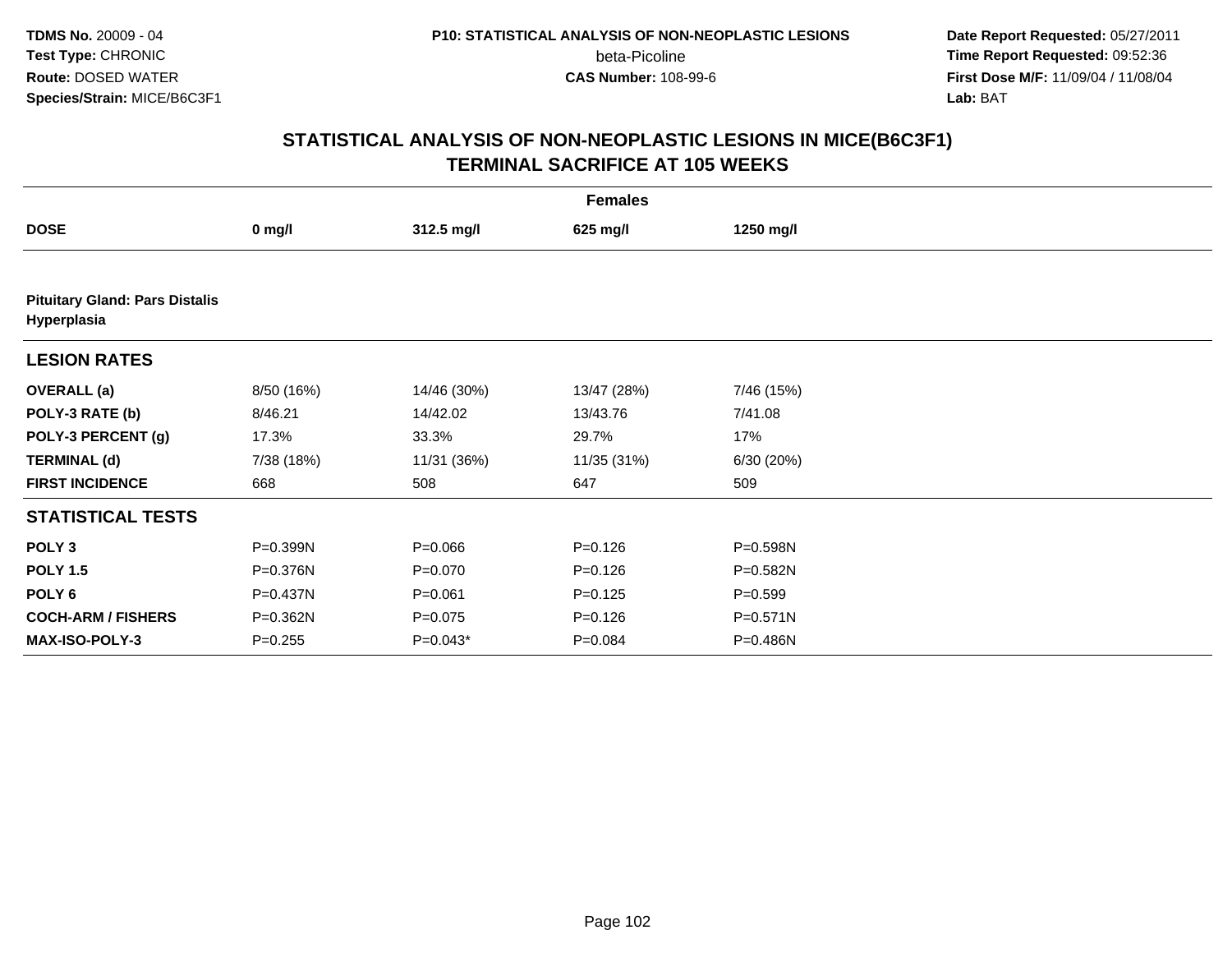**Date Report Requested:** 05/27/2011 **Time Report Requested:** 09:52:36 **First Dose M/F:** 11/09/04 / 11/08/04<br>Lab: BAT **Lab:** BAT

| <b>Females</b>                             |                        |             |          |           |  |  |  |
|--------------------------------------------|------------------------|-------------|----------|-----------|--|--|--|
| <b>DOSE</b>                                | $0$ mg/l               | 312.5 mg/l  | 625 mg/l | 1250 mg/l |  |  |  |
|                                            |                        |             |          |           |  |  |  |
| <b>Skin</b><br><b>Inflammation Chronic</b> |                        |             |          |           |  |  |  |
| <b>LESION RATES</b>                        |                        |             |          |           |  |  |  |
| <b>OVERALL</b> (a)                         | 0/50(0%)               | 2/50(4%)    | 0/50(0%) | 0/50(0%)  |  |  |  |
| POLY-3 RATE (b)                            | 0/45.98                | 2/44.41     | 0/45.40  | 0/44.10   |  |  |  |
| POLY-3 PERCENT (g)                         | 0%                     | 4.5%        | 0%       | 0%        |  |  |  |
| <b>TERMINAL (d)</b>                        | 0/38(0%)               | 2/32(6%)    | 0/35(0%) | 0/33(0%)  |  |  |  |
| <b>FIRST INCIDENCE</b>                     | $\qquad \qquad \cdots$ | 729 (T)     | ---      | $--$      |  |  |  |
| <b>STATISTICAL TESTS</b>                   |                        |             |          |           |  |  |  |
| POLY <sub>3</sub>                          | $P = 0.416N$           | $P=0.229$   | (e)      | (e)       |  |  |  |
| <b>POLY 1.5</b>                            | $P = 0.410N$           | $P = 0.233$ | (e)      | (e)       |  |  |  |
| POLY <sub>6</sub>                          | P=0.425N               | $P=0.225$   | (e)      | (e)       |  |  |  |
| <b>COCH-ARM / FISHERS</b>                  | P=0.405N               | $P = 0.247$ | (e)      | (e)       |  |  |  |
| MAX-ISO-POLY-3                             | $P = 0.261N$           | $P = 0.076$ | (e)      | (e)       |  |  |  |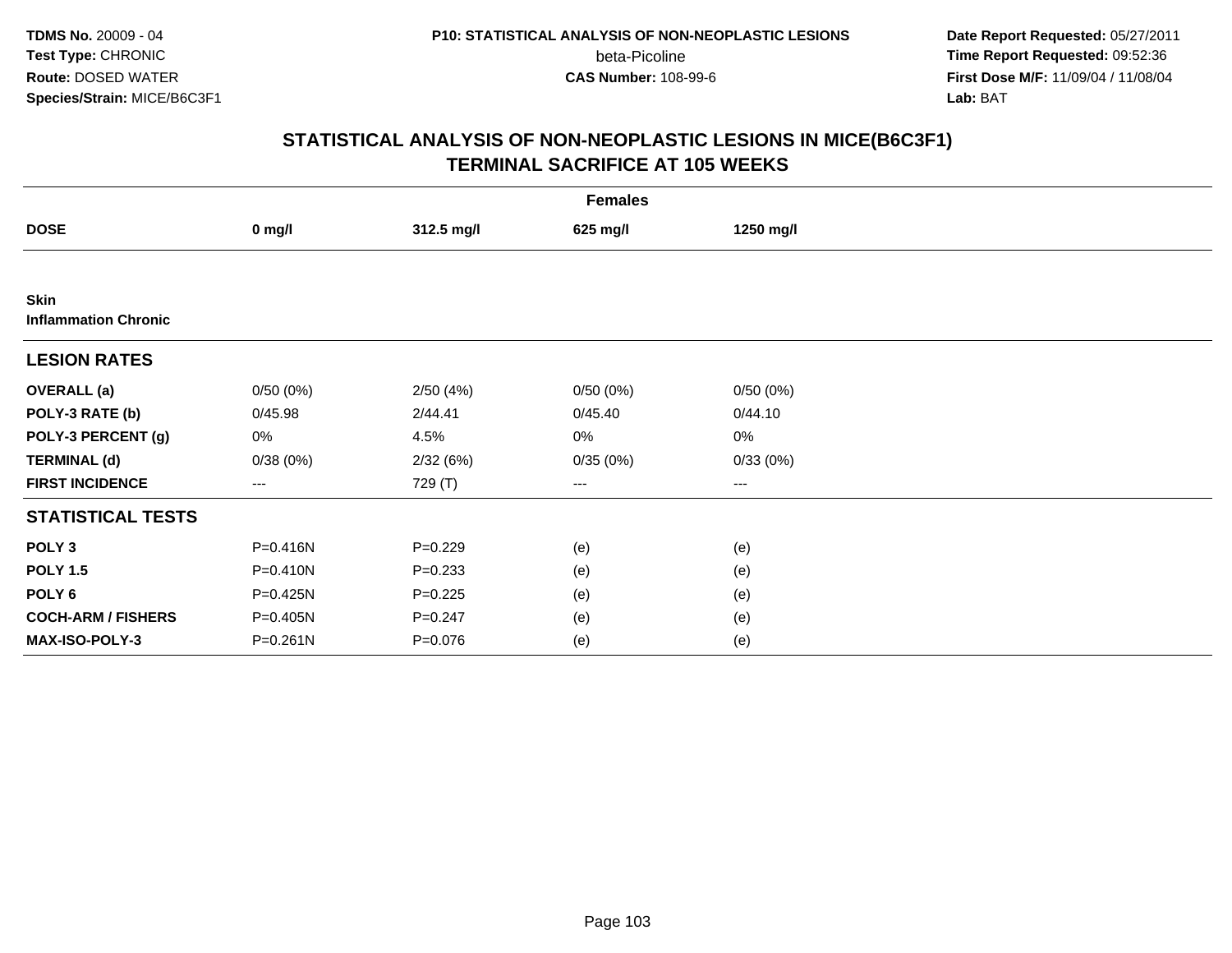**Date Report Requested:** 05/27/2011 **Time Report Requested:** 09:52:36 **First Dose M/F:** 11/09/04 / 11/08/04<br>Lab: BAT **Lab:** BAT

|                                                          | <b>Females</b> |              |             |              |  |  |  |  |
|----------------------------------------------------------|----------------|--------------|-------------|--------------|--|--|--|--|
| <b>DOSE</b>                                              | $0$ mg/l       | 312.5 mg/l   | 625 mg/l    | 1250 mg/l    |  |  |  |  |
|                                                          |                |              |             |              |  |  |  |  |
| <b>Spleen</b><br><b>Hematopoietic Cell Proliferation</b> |                |              |             |              |  |  |  |  |
| <b>LESION RATES</b>                                      |                |              |             |              |  |  |  |  |
| <b>OVERALL</b> (a)                                       | 4/46 (9%)      | 3/42(7%)     | 5/45 (11%)  | 1/46(2%)     |  |  |  |  |
| POLY-3 RATE (b)                                          | 4/44.89        | 3/40.11      | 5/42.06     | 1/42.49      |  |  |  |  |
| POLY-3 PERCENT (g)                                       | 8.9%           | 7.5%         | 11.9%       | 2.4%         |  |  |  |  |
| <b>TERMINAL (d)</b>                                      | 1/38(3%)       | 1/32(3%)     | 4/35 (11%)  | 0/33(0%)     |  |  |  |  |
| <b>FIRST INCIDENCE</b>                                   | 674            | 588          | 704         | 509          |  |  |  |  |
| <b>STATISTICAL TESTS</b>                                 |                |              |             |              |  |  |  |  |
| POLY <sub>3</sub>                                        | P=0.193N       | $P = 0.561N$ | $P = 0.459$ | P=0.196N     |  |  |  |  |
| <b>POLY 1.5</b>                                          | P=0.183N       | P=0.557N     | $P = 0.468$ | P=0.188N     |  |  |  |  |
| POLY 6                                                   | P=0.207N       | P=0.567N     | $P = 0.450$ | $P = 0.206N$ |  |  |  |  |
| <b>COCH-ARM / FISHERS</b>                                | P=0.170N       | P=0.551N     | $P = 0.486$ | $P = 0.181N$ |  |  |  |  |
| MAX-ISO-POLY-3                                           | P=0.180N       | P=0.407N     | $P = 0.330$ | P=0.100N     |  |  |  |  |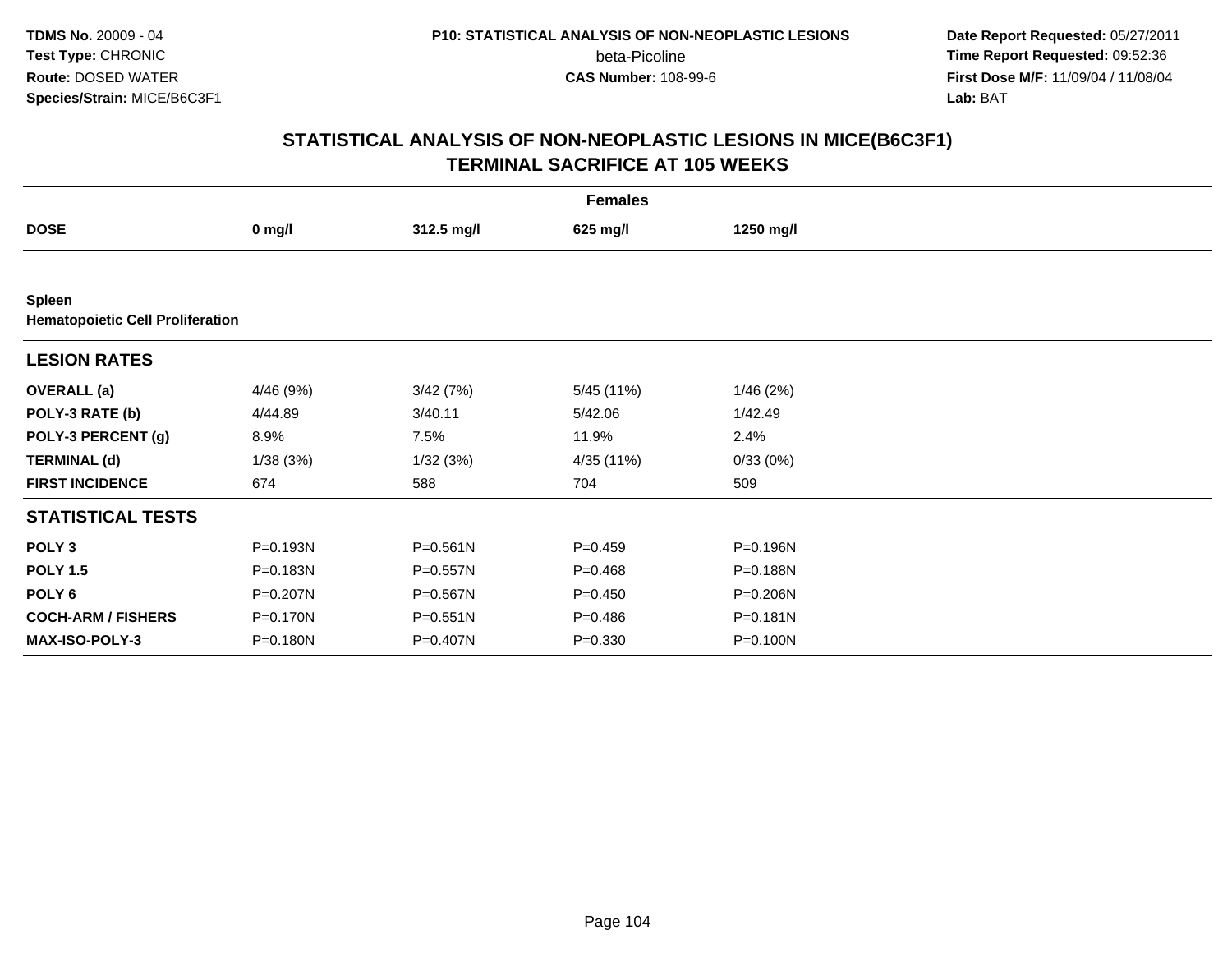**Date Report Requested:** 05/27/2011 **Time Report Requested:** 09:52:36 **First Dose M/F:** 11/09/04 / 11/08/04<br>Lab: BAT **Lab:** BAT

|                                       | <b>Females</b> |            |          |           |  |  |  |  |
|---------------------------------------|----------------|------------|----------|-----------|--|--|--|--|
| <b>DOSE</b>                           | $0$ mg/l       | 312.5 mg/l | 625 mg/l | 1250 mg/l |  |  |  |  |
|                                       |                |            |          |           |  |  |  |  |
| <b>Spleen</b><br>Hyperplasia Lymphoid |                |            |          |           |  |  |  |  |
| <b>LESION RATES</b>                   |                |            |          |           |  |  |  |  |
| <b>OVERALL</b> (a)                    | 0/46(0%)       | 0/42(0%)   | 0/45(0%) | 1/46(2%)  |  |  |  |  |
| POLY-3 RATE (b)                       | 0/44.38        | 0/39.46    | 0/41.96  | 1/41.83   |  |  |  |  |
| POLY-3 PERCENT (g)                    | $0\%$          | 0%         | 0%       | 2.4%      |  |  |  |  |
| <b>TERMINAL (d)</b>                   | 0/38(0%)       | 0/32(0%)   | 0/35(0%) | 1/33(3%)  |  |  |  |  |
| <b>FIRST INCIDENCE</b>                | ---            | ---        | $--$     | 729 (T)   |  |  |  |  |
| <b>STATISTICAL TESTS</b>              |                |            |          |           |  |  |  |  |
| POLY <sub>3</sub>                     | (n)            | (n)        | (n)      | (n)       |  |  |  |  |
| <b>POLY 1.5</b>                       | (n)            | (n)        | (n)      | (n)       |  |  |  |  |
| POLY <sub>6</sub>                     | (n)            | (n)        | (n)      | (n)       |  |  |  |  |
| <b>COCH-ARM / FISHERS</b>             | (n)            | (n)        | (n)      | (n)       |  |  |  |  |
| MAX-ISO-POLY-3                        | (n)            | (n)        | (n)      | (n)       |  |  |  |  |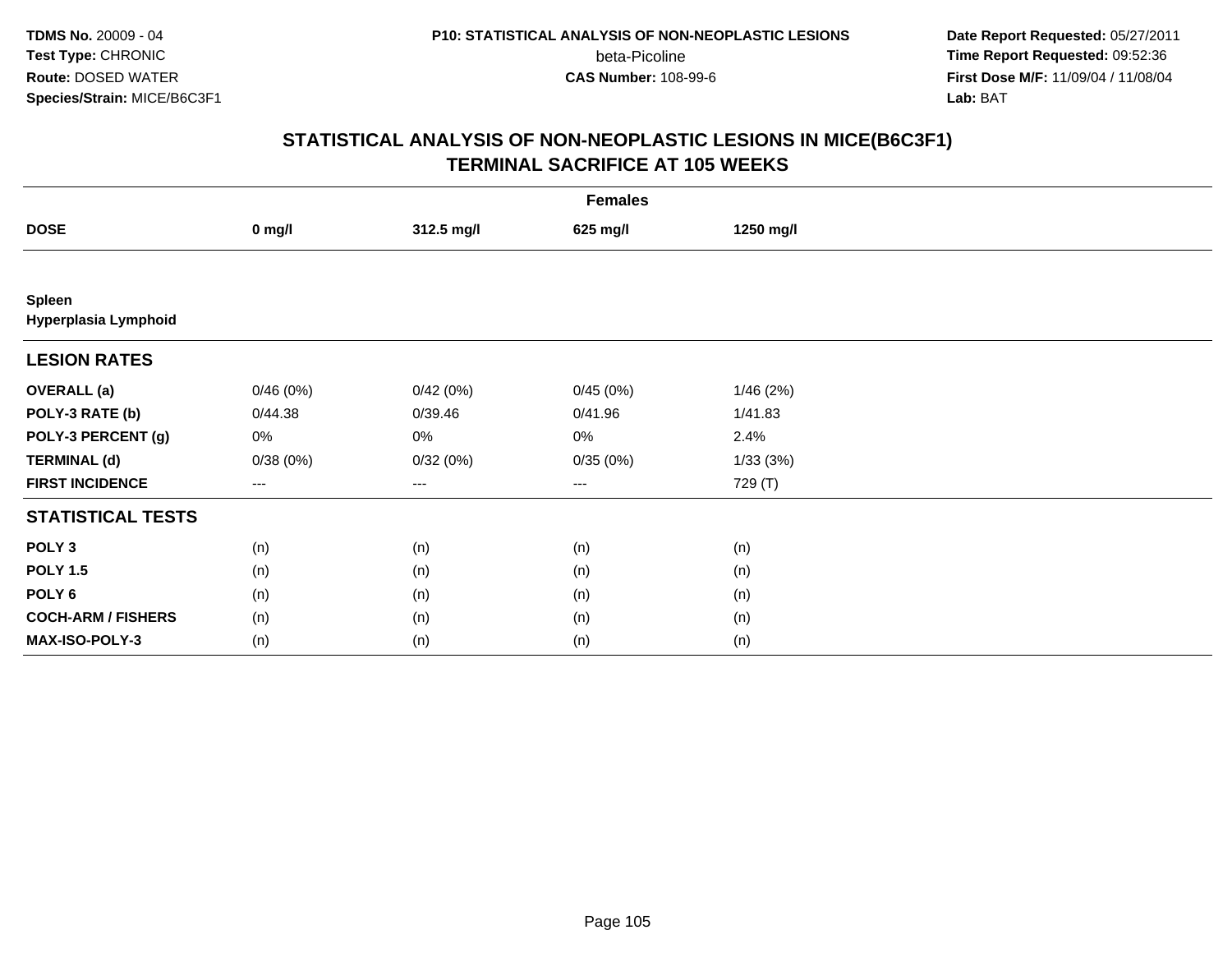**Date Report Requested:** 05/27/2011 **Time Report Requested:** 09:52:36 **First Dose M/F:** 11/09/04 / 11/08/04<br>Lab: BAT **Lab:** BAT

|                                     | <b>Females</b> |             |             |             |  |  |  |  |
|-------------------------------------|----------------|-------------|-------------|-------------|--|--|--|--|
| <b>DOSE</b>                         | $0$ mg/l       | 312.5 mg/l  | 625 mg/l    | 1250 mg/l   |  |  |  |  |
|                                     |                |             |             |             |  |  |  |  |
| Stomach, Forestomach<br>Hyperplasia |                |             |             |             |  |  |  |  |
| <b>LESION RATES</b>                 |                |             |             |             |  |  |  |  |
| <b>OVERALL</b> (a)                  | 0/47(0%)       | 1/43(2%)    | 3/45(7%)    | 3/47(6%)    |  |  |  |  |
| POLY-3 RATE (b)                     | 0/44.24        | 1/39.87     | 3/42.91     | 3/43.31     |  |  |  |  |
| POLY-3 PERCENT (g)                  | 0%             | 2.5%        | 7%          | 6.9%        |  |  |  |  |
| <b>TERMINAL (d)</b>                 | 0/38(0%)       | 0/32(0%)    | 0/34(0%)    | 0/33(0%)    |  |  |  |  |
| <b>FIRST INCIDENCE</b>              | ---            | 533         | 522         | 494         |  |  |  |  |
| <b>STATISTICAL TESTS</b>            |                |             |             |             |  |  |  |  |
| POLY <sub>3</sub>                   | $P = 0.069$    | $P=0.479$   | $P = 0.113$ | $P = 0.115$ |  |  |  |  |
| <b>POLY 1.5</b>                     | $P = 0.071$    | $P = 0.481$ | $P = 0.112$ | $P = 0.117$ |  |  |  |  |
| POLY 6                              | $P = 0.066$    | $P = 0.478$ | $P = 0.115$ | $P = 0.112$ |  |  |  |  |
| <b>COCH-ARM / FISHERS</b>           | $P = 0.073$    | $P = 0.478$ | $P = 0.113$ | $P = 0.121$ |  |  |  |  |
| MAX-ISO-POLY-3                      | $P=0.082$      | $P = 0.153$ | $P=0.036*$  | $P=0.038*$  |  |  |  |  |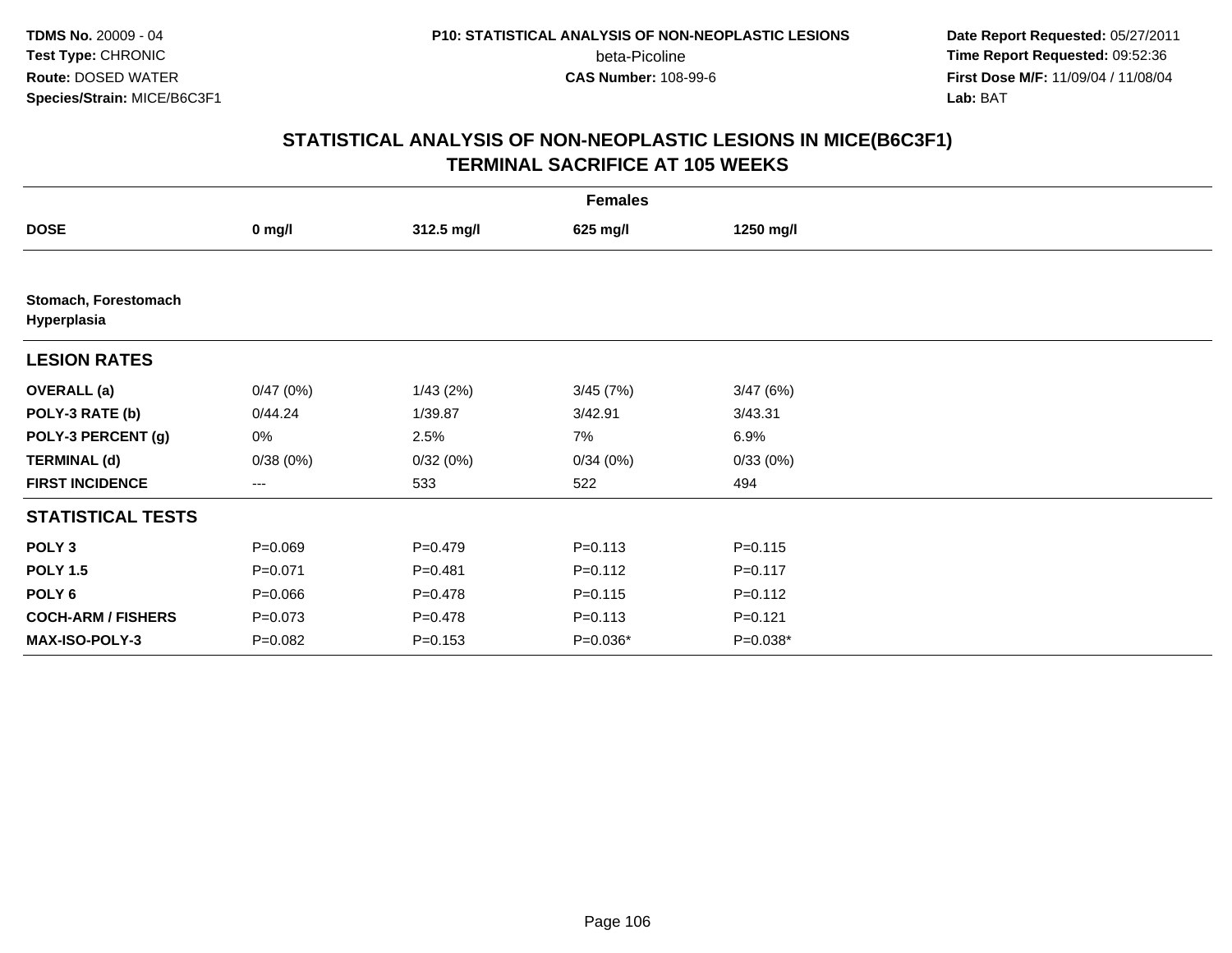**Date Report Requested:** 05/27/2011 **Time Report Requested:** 09:52:36 **First Dose M/F:** 11/09/04 / 11/08/04<br>Lab: BAT **Lab:** BAT

| <b>Females</b>                       |          |            |           |           |  |  |  |
|--------------------------------------|----------|------------|-----------|-----------|--|--|--|
| <b>DOSE</b>                          | $0$ mg/l | 312.5 mg/l | 625 mg/l  | 1250 mg/l |  |  |  |
|                                      |          |            |           |           |  |  |  |
| Stomach, Forestomach<br><b>Ulcer</b> |          |            |           |           |  |  |  |
| <b>LESION RATES</b>                  |          |            |           |           |  |  |  |
| <b>OVERALL</b> (a)                   | 0/47(0%) | 1/43(2%)   | 1/45 (2%) | 0/47(0%)  |  |  |  |
| POLY-3 RATE (b)                      | 0/44.24  | 1/39.37    | 1/42.21   | 0/42.03   |  |  |  |
| POLY-3 PERCENT (g)                   | 0%       | 2.5%       | 2.4%      | $0\%$     |  |  |  |
| <b>TERMINAL (d)</b>                  | 0/38(0%) | 0/32(0%)   | 0/34(0%)  | 0/33(0%)  |  |  |  |
| <b>FIRST INCIDENCE</b>               | ---      | 700        | 647       | $---$     |  |  |  |
| <b>STATISTICAL TESTS</b>             |          |            |           |           |  |  |  |
| POLY <sub>3</sub>                    | (n)      | (n)        | (n)       | (n)       |  |  |  |
| <b>POLY 1.5</b>                      | (n)      | (n)        | (n)       | (n)       |  |  |  |
| POLY <sub>6</sub>                    | (n)      | (n)        | (n)       | (n)       |  |  |  |
| <b>COCH-ARM / FISHERS</b>            | (n)      | (n)        | (n)       | (n)       |  |  |  |
| MAX-ISO-POLY-3                       | (n)      | (n)        | (n)       | (n)       |  |  |  |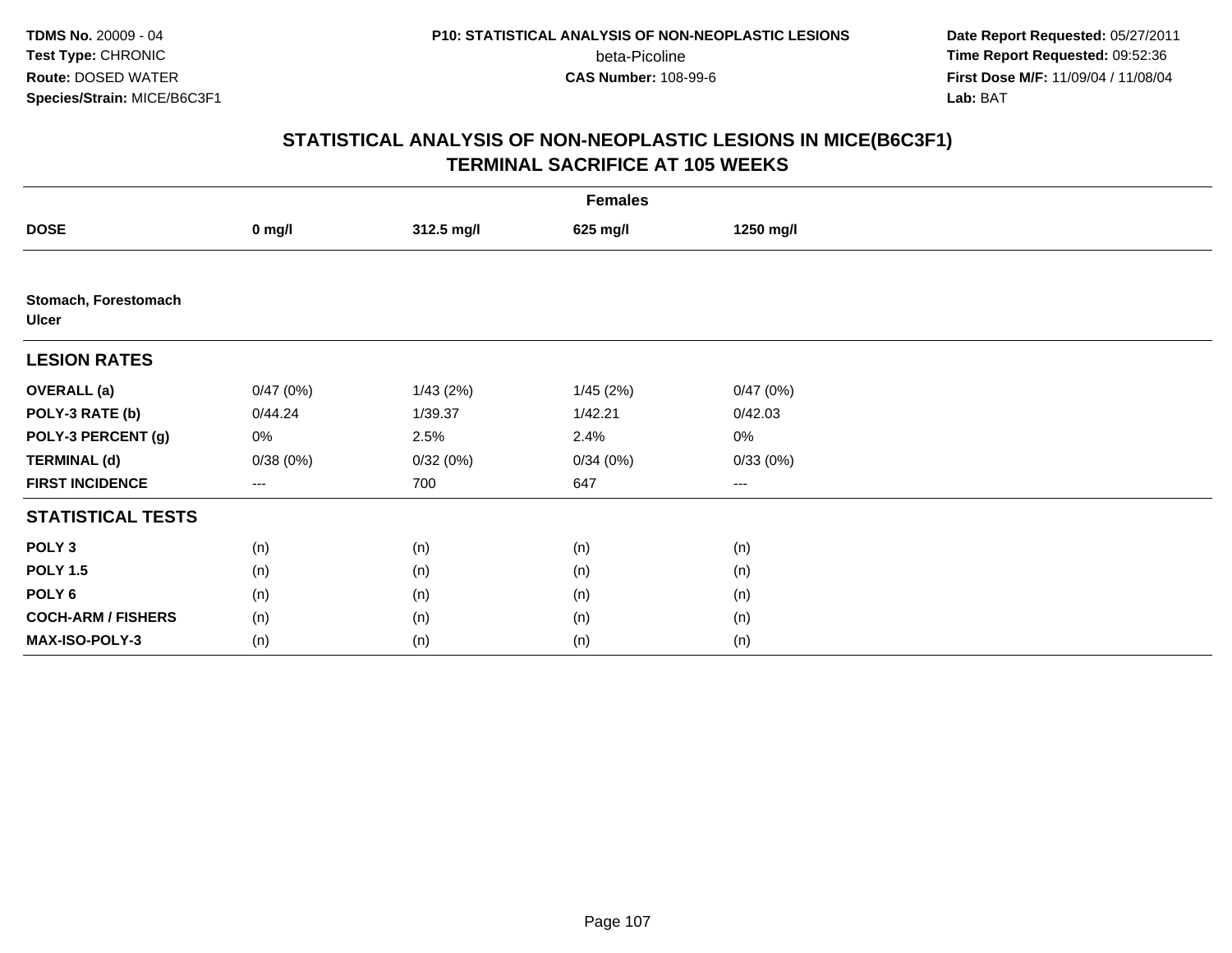**Date Report Requested:** 05/27/2011 **Time Report Requested:** 09:52:36 **First Dose M/F:** 11/09/04 / 11/08/04<br>Lab: BAT **Lab:** BAT

| <b>Females</b>                              |              |             |              |                   |  |  |  |
|---------------------------------------------|--------------|-------------|--------------|-------------------|--|--|--|
| <b>DOSE</b>                                 | $0$ mg/l     | 312.5 mg/l  | 625 mg/l     | 1250 mg/l         |  |  |  |
|                                             |              |             |              |                   |  |  |  |
| Stomach, Glandular<br><b>Mineralization</b> |              |             |              |                   |  |  |  |
| <b>LESION RATES</b>                         |              |             |              |                   |  |  |  |
| <b>OVERALL</b> (a)                          | 2/45(4%)     | 2/39(5%)    | 1/41(2%)     | 0/41(0%)          |  |  |  |
| POLY-3 RATE (b)                             | 2/44.22      | 2/38.08     | 1/38.61      | 0/37.46           |  |  |  |
| POLY-3 PERCENT (g)                          | 4.5%         | 5.3%        | 2.6%         | 0%                |  |  |  |
| <b>TERMINAL (d)</b>                         | 0/38(0%)     | 0/32(0%)    | 0/34(0%)     | 0/33(0%)          |  |  |  |
| <b>FIRST INCIDENCE</b>                      | 598          | 533         | 711          | $\qquad \qquad -$ |  |  |  |
| <b>STATISTICAL TESTS</b>                    |              |             |              |                   |  |  |  |
| POLY <sub>3</sub>                           | P=0.153N     | $P=0.639$   | $P = 0.547N$ | P=0.275N          |  |  |  |
| <b>POLY 1.5</b>                             | $P = 0.147N$ | $P = 0.640$ | P=0.543N     | P=0.268N          |  |  |  |
| POLY 6                                      | P=0.158N     | $P = 0.639$ | P=0.550N     | P=0.283N          |  |  |  |
| <b>COCH-ARM / FISHERS</b>                   | P=0.138N     | $P = 0.636$ | P=0.535N     | P=0.271N          |  |  |  |
| <b>MAX-ISO-POLY-3</b>                       | P=0.193N     | $P=0.440$   | P=0.328N     | P=0.107N          |  |  |  |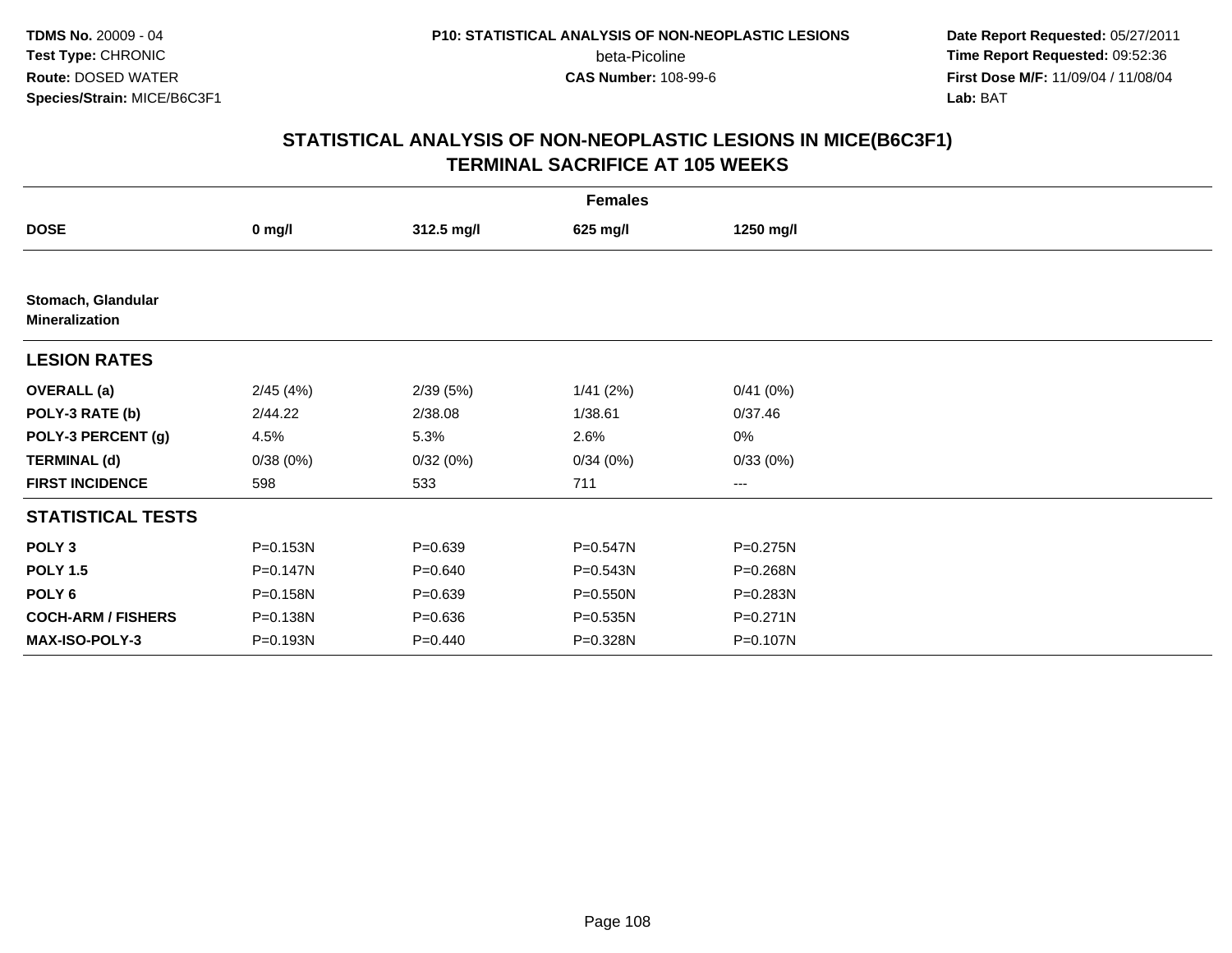**Date Report Requested:** 05/27/2011 **Time Report Requested:** 09:52:36 **First Dose M/F:** 11/09/04 / 11/08/04<br>Lab: BAT **Lab:** BAT

|                                    | <b>Females</b> |            |          |           |  |
|------------------------------------|----------------|------------|----------|-----------|--|
| <b>DOSE</b>                        | $0$ mg/l       | 312.5 mg/l | 625 mg/l | 1250 mg/l |  |
|                                    |                |            |          |           |  |
| Stomach, Glandular<br><b>Ulcer</b> |                |            |          |           |  |
| <b>LESION RATES</b>                |                |            |          |           |  |
| <b>OVERALL (a)</b>                 | 0/45(0%)       | 0/39(0%)   | 0/41(0%) | 0/41(0%)  |  |
| POLY-3 RATE (b)                    | 0/43.45        | 0/37.36    | 0/38.54  | 0/37.46   |  |
| POLY-3 PERCENT (g)                 | 0%             | $0\%$      | 0%       | 0%        |  |
| <b>TERMINAL (d)</b>                | 0/38(0%)       | 0/32(0%)   | 0/34(0%) | 0/33(0%)  |  |
| <b>FIRST INCIDENCE</b>             | ---            | $---$      | $---$    | ---       |  |
| <b>STATISTICAL TESTS</b>           |                |            |          |           |  |
| POLY <sub>3</sub>                  | (n)            | (n)        | (n)      | (n)       |  |
| <b>POLY 1.5</b>                    | (n)            | (n)        | (n)      | (n)       |  |
| POLY 6                             | (n)            | (n)        | (n)      | (n)       |  |
| <b>COCH-ARM / FISHERS</b>          | (n)            | (n)        | (n)      | (n)       |  |
| MAX-ISO-POLY-3                     | (n)            | (n)        | (n)      | (n)       |  |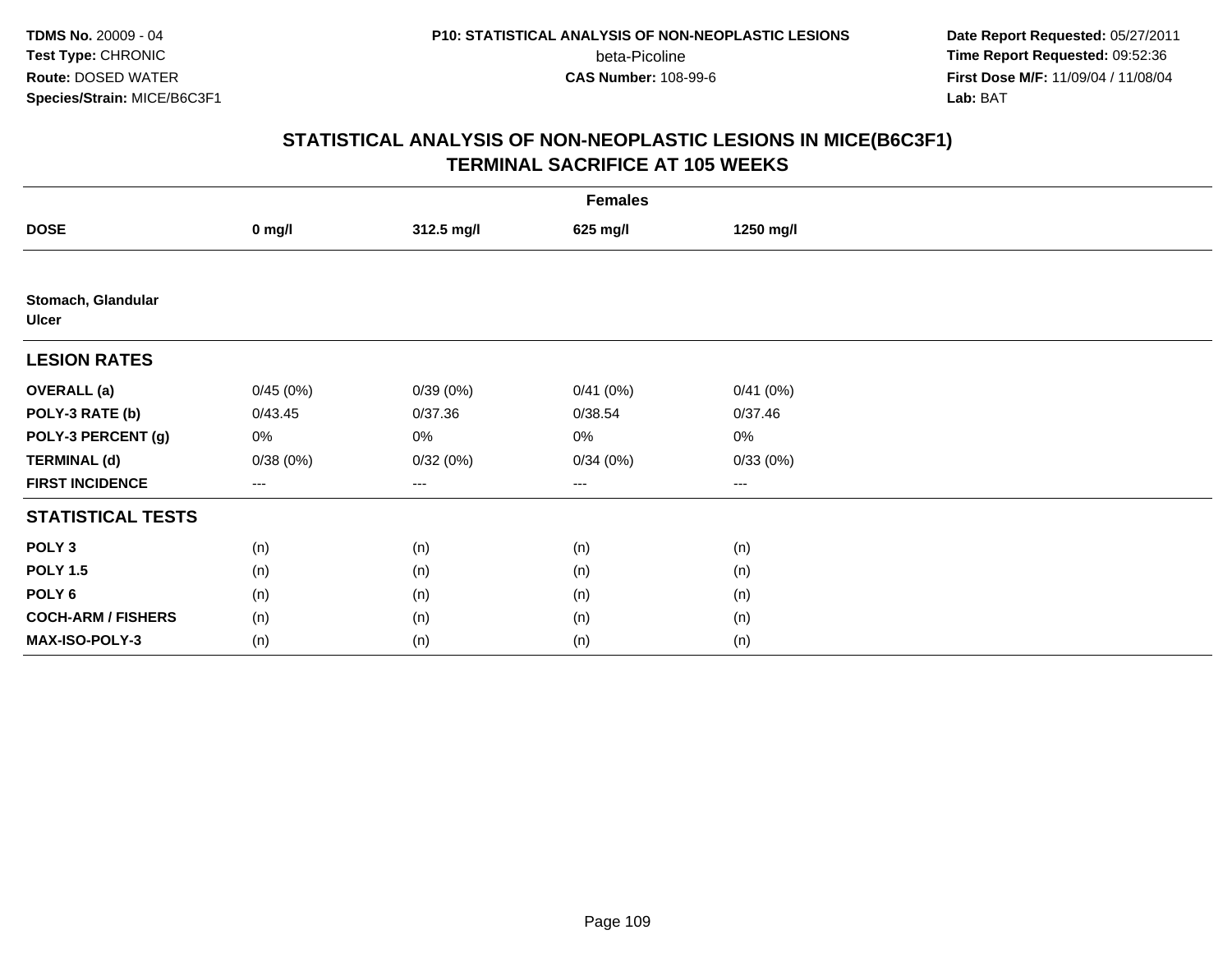**Date Report Requested:** 05/27/2011 **Time Report Requested:** 09:52:36 **First Dose M/F:** 11/09/04 / 11/08/04<br>Lab: BAT **Lab:** BAT

| <b>Females</b>               |                        |            |          |             |  |
|------------------------------|------------------------|------------|----------|-------------|--|
| <b>DOSE</b>                  | $0$ mg/l               | 312.5 mg/l | 625 mg/l | 1250 mg/l   |  |
|                              |                        |            |          |             |  |
| <b>Thyroid Gland</b><br>Cyst |                        |            |          |             |  |
| <b>LESION RATES</b>          |                        |            |          |             |  |
| <b>OVERALL</b> (a)           | 0/48(0%)               | 0/45(0%)   | 0/45(0%) | 2/49(4%)    |  |
| POLY-3 RATE (b)              | 0/45.74                | 0/40.99    | 0/42.05  | 2/43.15     |  |
| POLY-3 PERCENT (g)           | 0%                     | 0%         | 0%       | 4.6%        |  |
| <b>TERMINAL (d)</b>          | 0/38(0%)               | 0/32(0%)   | 0/35(0%) | 2/33(6%)    |  |
| <b>FIRST INCIDENCE</b>       | $\qquad \qquad \cdots$ | ---        | ---      | 729 (T)     |  |
| <b>STATISTICAL TESTS</b>     |                        |            |          |             |  |
| POLY <sub>3</sub>            | $P=0.047*$             | (e)        | (e)      | $P=0.224$   |  |
| <b>POLY 1.5</b>              | $P=0.049*$             | (e)        | (e)      | $P = 0.232$ |  |
| POLY <sub>6</sub>            | $P=0.046*$             | (e)        | (e)      | $P = 0.216$ |  |
| <b>COCH-ARM / FISHERS</b>    | $P = 0.051$            | (e)        | (e)      | $P = 0.253$ |  |
| MAX-ISO-POLY-3               | $P=0.037*$             | (e)        | (e)      | $P = 0.077$ |  |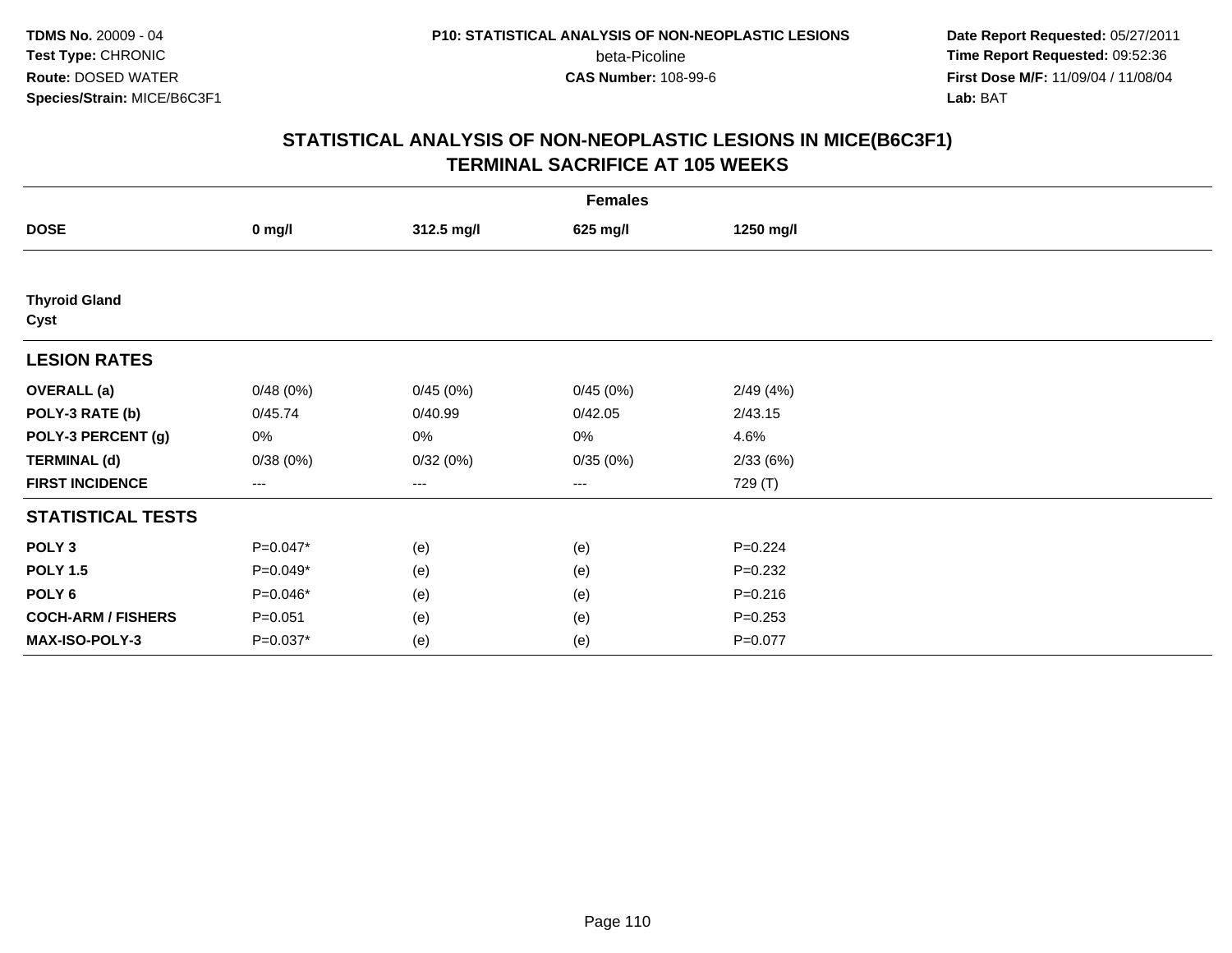**Date Report Requested:** 05/27/2011 **Time Report Requested:** 09:52:36 **First Dose M/F:** 11/09/04 / 11/08/04<br>Lab: BAT **Lab:** BAT

| <b>Females</b>                   |             |              |            |            |  |
|----------------------------------|-------------|--------------|------------|------------|--|
| <b>DOSE</b>                      | $0$ mg/l    | 312.5 mg/l   | 625 mg/l   | 1250 mg/l  |  |
|                                  |             |              |            |            |  |
| <b>Tooth</b><br><b>Dysplasia</b> |             |              |            |            |  |
| <b>LESION RATES</b>              |             |              |            |            |  |
| <b>OVERALL (a)</b>               | $0/0 (0\%)$ | $0/1$ $(0%)$ | 2/2 (100%) | 9/9 (100%) |  |
| POLY-3 RATE (b)                  | 0/0.00      | 0/0.39       | 2/2.00     | 9/9.00     |  |
| POLY-3 PERCENT (g)               | 0%          | 0%           | 100%       | 100%       |  |
| <b>TERMINAL (d)</b>              | $0/0 (0\%)$ | $0/0 (0\%)$  | 2/2 (100%) | 6/6 (100%) |  |
| <b>FIRST INCIDENCE</b>           | ---         | $\cdots$     | 729 (T)    | 664        |  |
| <b>STATISTICAL TESTS</b>         |             |              |            |            |  |
| POLY <sub>3</sub>                | (e)         | (e)          | (e)        | (e)        |  |
| <b>POLY 1.5</b>                  | (e)         | (e)          | (e)        | (e)        |  |
| POLY <sub>6</sub>                | (e)         | (e)          | (e)        | (e)        |  |
| <b>COCH-ARM / FISHERS</b>        | $P=0.077$   | (e)          | (e)        | (e)        |  |
| MAX-ISO-POLY-3                   | (e)         | (e)          | (e)        | (e)        |  |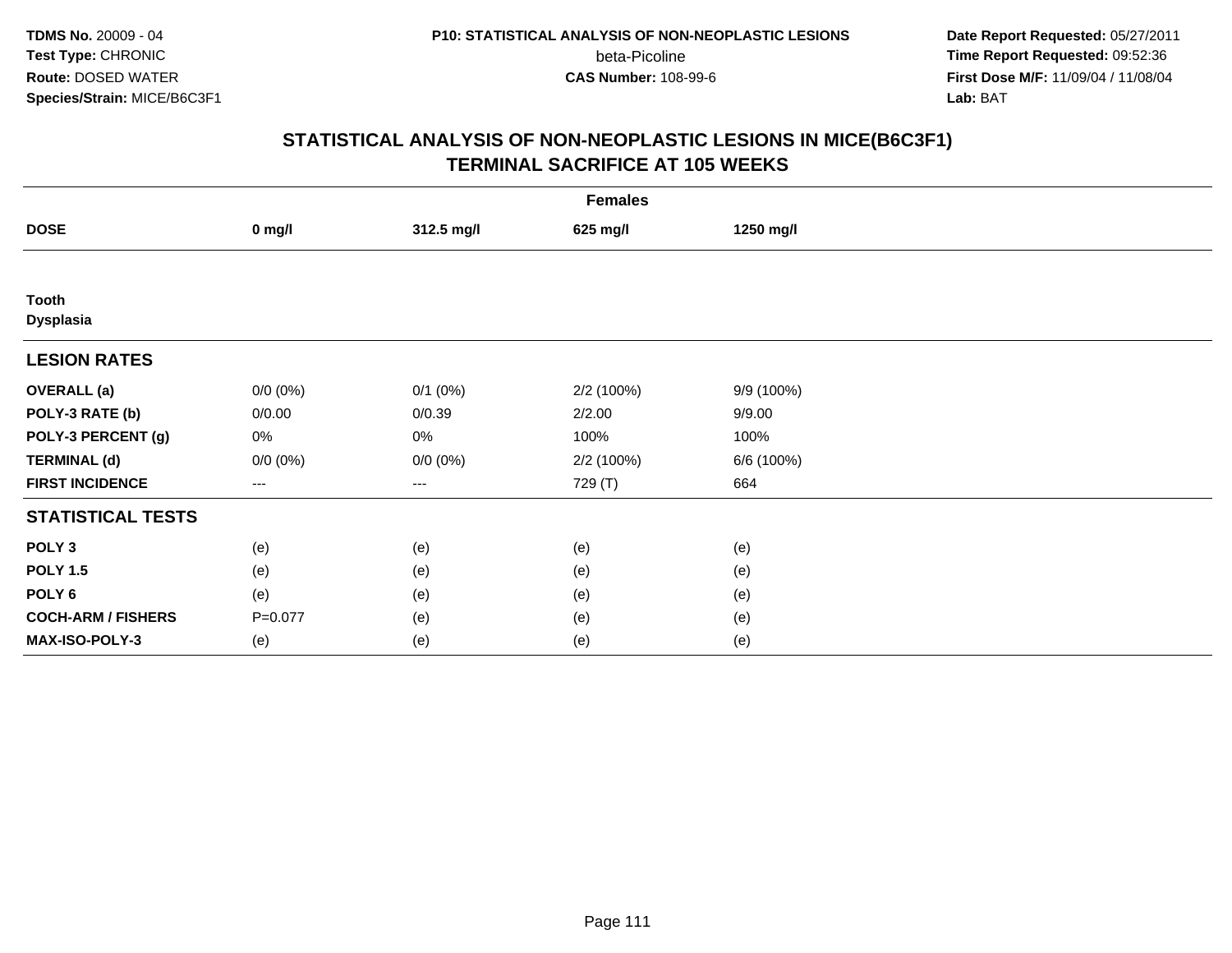**Date Report Requested:** 05/27/2011 **Time Report Requested:** 09:52:36 **First Dose M/F:** 11/09/04 / 11/08/04<br>Lab: BAT **Lab:** BAT

| <b>Females</b>                 |             |             |             |             |  |
|--------------------------------|-------------|-------------|-------------|-------------|--|
| <b>DOSE</b>                    | $0$ mg/l    | 312.5 mg/l  | 625 mg/l    | 1250 mg/l   |  |
|                                |             |             |             |             |  |
| Urethra<br><b>Inflammation</b> |             |             |             |             |  |
| <b>LESION RATES</b>            |             |             |             |             |  |
| <b>OVERALL</b> (a)             | $0/0 (0\%)$ | $0/0 (0\%)$ | $0/0 (0\%)$ | $0/0 (0\%)$ |  |
| POLY-3 RATE (b)                | 0/0.00      | 0/0.00      | 0/0.00      | 0/0.00      |  |
| POLY-3 PERCENT (g)             | 0%          | 0%          | 0%          | $0\%$       |  |
| <b>TERMINAL (d)</b>            | $0/0 (0\%)$ | $0/0 (0\%)$ | $0/0 (0\%)$ | $0/0 (0\%)$ |  |
| <b>FIRST INCIDENCE</b>         | $\cdots$    | $\cdots$    | $\cdots$    | $\cdots$    |  |
| <b>STATISTICAL TESTS</b>       |             |             |             |             |  |
| POLY <sub>3</sub>              | (n)         | (n)         | (n)         | (n)         |  |
| <b>POLY 1.5</b>                | (n)         | (n)         | (n)         | (n)         |  |
| POLY <sub>6</sub>              | (n)         | (n)         | (n)         | (n)         |  |
| <b>COCH-ARM / FISHERS</b>      | (n)         | (n)         | (n)         | (n)         |  |
| MAX-ISO-POLY-3                 | (n)         | (n)         | (n)         | (n)         |  |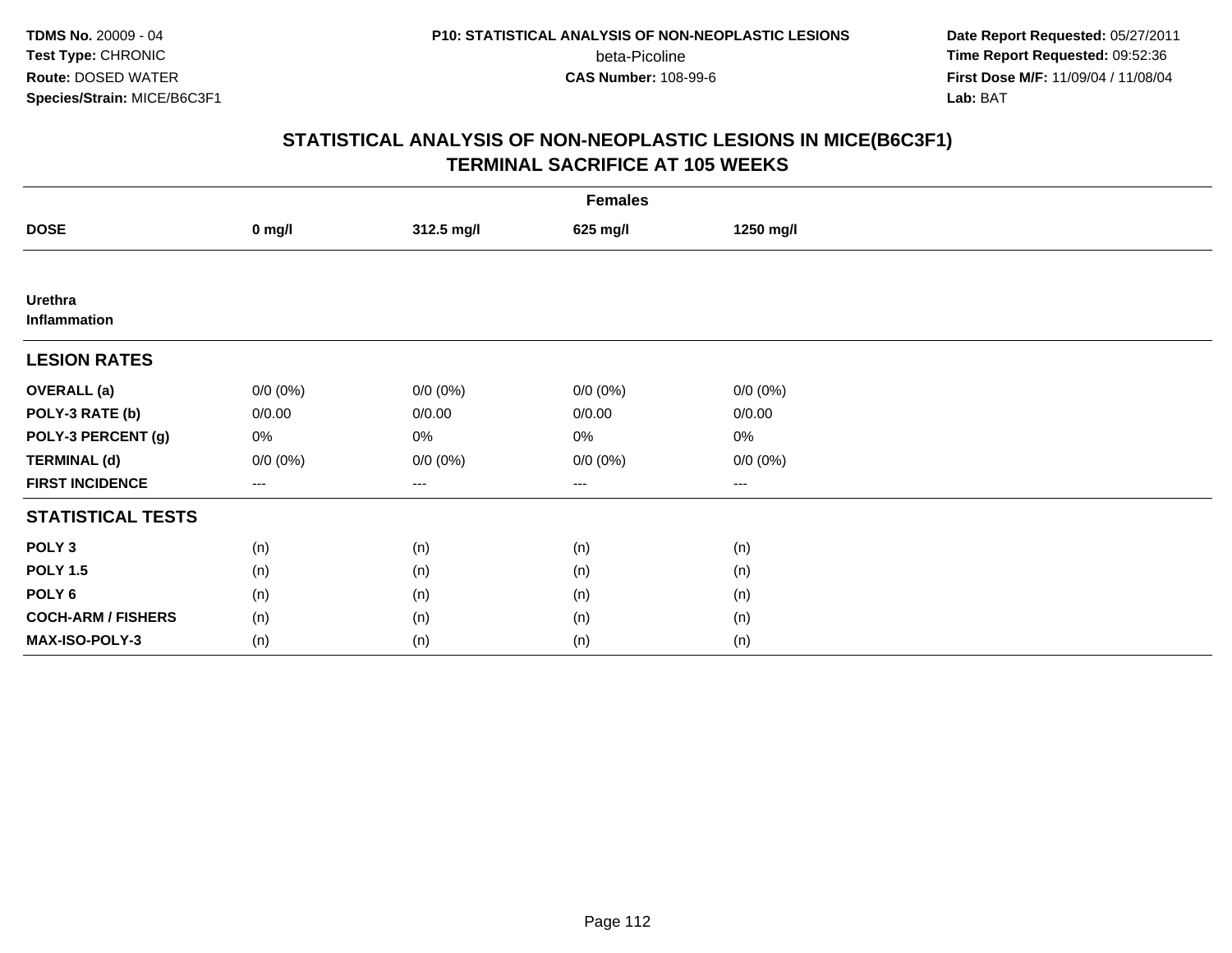**Date Report Requested:** 05/27/2011 **Time Report Requested:** 09:52:36 **First Dose M/F:** 11/09/04 / 11/08/04<br>Lab: BAT **Lab:** BAT

| <b>Females</b>                             |            |            |          |             |  |
|--------------------------------------------|------------|------------|----------|-------------|--|
| <b>DOSE</b>                                | $0$ mg/l   | 312.5 mg/l | 625 mg/l | 1250 mg/l   |  |
|                                            |            |            |          |             |  |
| <b>Uterus</b><br><b>Inflammation Acute</b> |            |            |          |             |  |
| <b>LESION RATES</b>                        |            |            |          |             |  |
| <b>OVERALL</b> (a)                         | 0/49(0%)   | 0/47(0%)   | 0/49(0%) | 2/49(4%)    |  |
| POLY-3 RATE (b)                            | 0/45.85    | 0/43.49    | 0/44.97  | 2/44.59     |  |
| POLY-3 PERCENT (g)                         | 0%         | 0%         | 0%       | 4.5%        |  |
| <b>TERMINAL (d)</b>                        | 0/38(0%)   | 0/32(0%)   | 0/35(0%) | 0/33(0%)    |  |
| <b>FIRST INCIDENCE</b>                     | ---        | ---        | $\cdots$ | 494         |  |
| <b>STATISTICAL TESTS</b>                   |            |            |          |             |  |
| POLY <sub>3</sub>                          | P=0.046*   | (e)        | (e)      | $P = 0.231$ |  |
| <b>POLY 1.5</b>                            | P=0.046*   | (e)        | (e)      | $P = 0.234$ |  |
| POLY <sub>6</sub>                          | $P=0.045*$ | (e)        | (e)      | $P=0.227$   |  |
| <b>COCH-ARM / FISHERS</b>                  | P=0.048*   | (e)        | (e)      | $P = 0.247$ |  |
| <b>MAX-ISO-POLY-3</b>                      | $P=0.033*$ | (e)        | (e)      | $P = 0.076$ |  |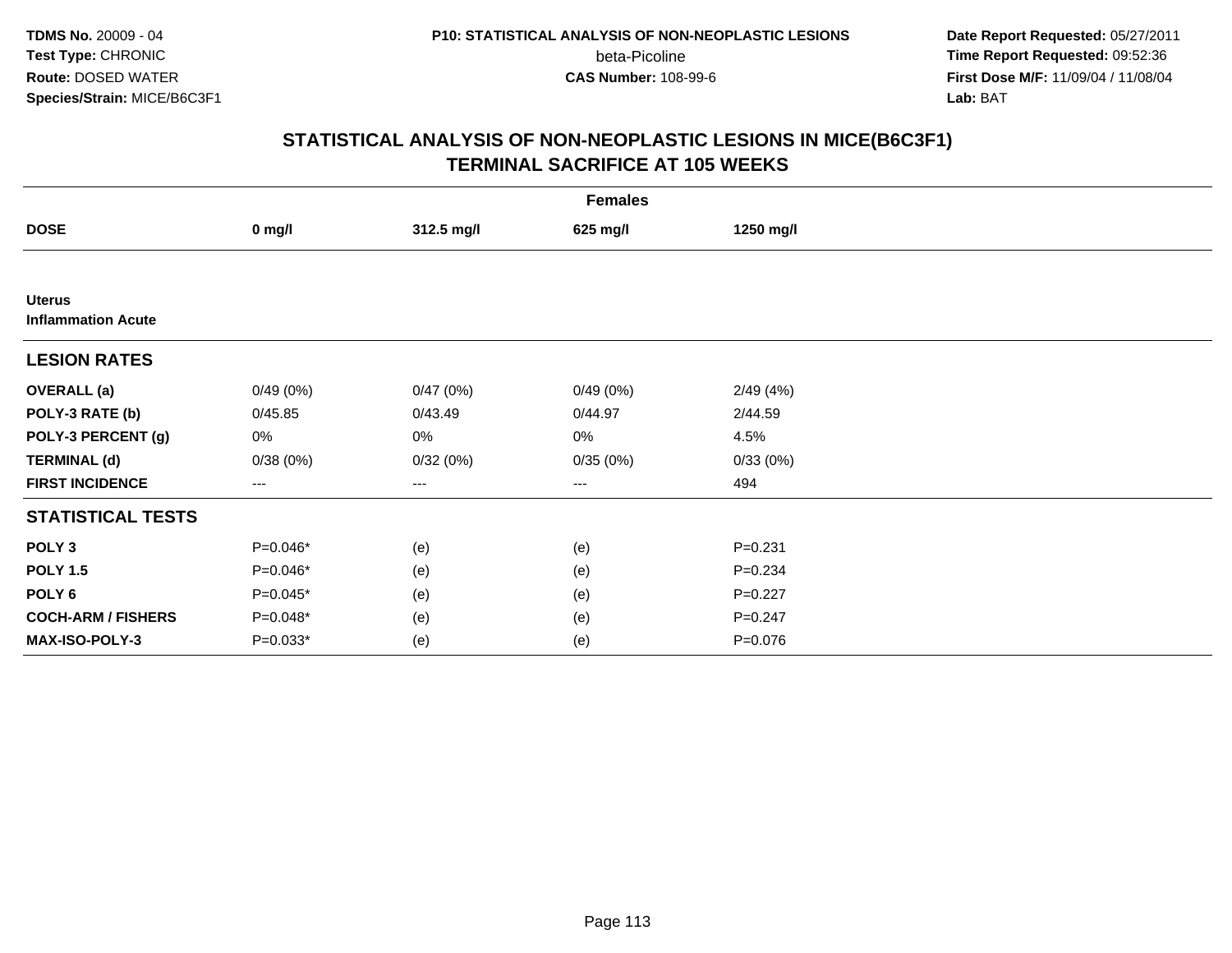**Date Report Requested:** 05/27/2011 **Time Report Requested:** 09:52:36 **First Dose M/F:** 11/09/04 / 11/08/04<br>Lab: BAT **Lab:** BAT

| <b>Females</b>                                          |             |             |              |             |  |
|---------------------------------------------------------|-------------|-------------|--------------|-------------|--|
| <b>DOSE</b>                                             | $0$ mg/l    | 312.5 mg/l  | 625 mg/l     | 1250 mg/l   |  |
|                                                         |             |             |              |             |  |
| <b>Uterus: Endometrium</b><br><b>Hyperplasia Cystic</b> |             |             |              |             |  |
| <b>LESION RATES</b>                                     |             |             |              |             |  |
| <b>OVERALL</b> (a)                                      | 33/49 (67%) | 29/47 (62%) | 33/49 (67%)  | 37/49 (76%) |  |
| POLY-3 RATE (b)                                         | 33/46.54    | 29/44.26    | 33/46.07     | 37/45.11    |  |
| POLY-3 PERCENT (g)                                      | 70.9%       | 65.5%       | 71.6%        | 82%         |  |
| <b>TERMINAL (d)</b>                                     | 29/38 (76%) | 23/32 (72%) | 27/35 (77%)  | 29/33 (88%) |  |
| <b>FIRST INCIDENCE</b>                                  | 639         | 672         | 617          | 612         |  |
| <b>STATISTICAL TESTS</b>                                |             |             |              |             |  |
| POLY <sub>3</sub>                                       | $P=0.079$   | P=0.369N    | $P = 0.562$  | $P = 0.144$ |  |
| <b>POLY 1.5</b>                                         | $P=0.106$   | P=0.360N    | $P = 0.569$  | $P = 0.189$ |  |
| POLY <sub>6</sub>                                       | $P = 0.056$ | P=0.383N    | $P = 0.559$  | $P = 0.102$ |  |
| <b>COCH-ARM / FISHERS</b>                               | $P = 0.150$ | P=0.358N    | $P = 0.585N$ | $P = 0.251$ |  |
| MAX-ISO-POLY-3                                          | $P = 0.102$ | P=0.289N    | $P = 0.468$  | $P=0.097$   |  |